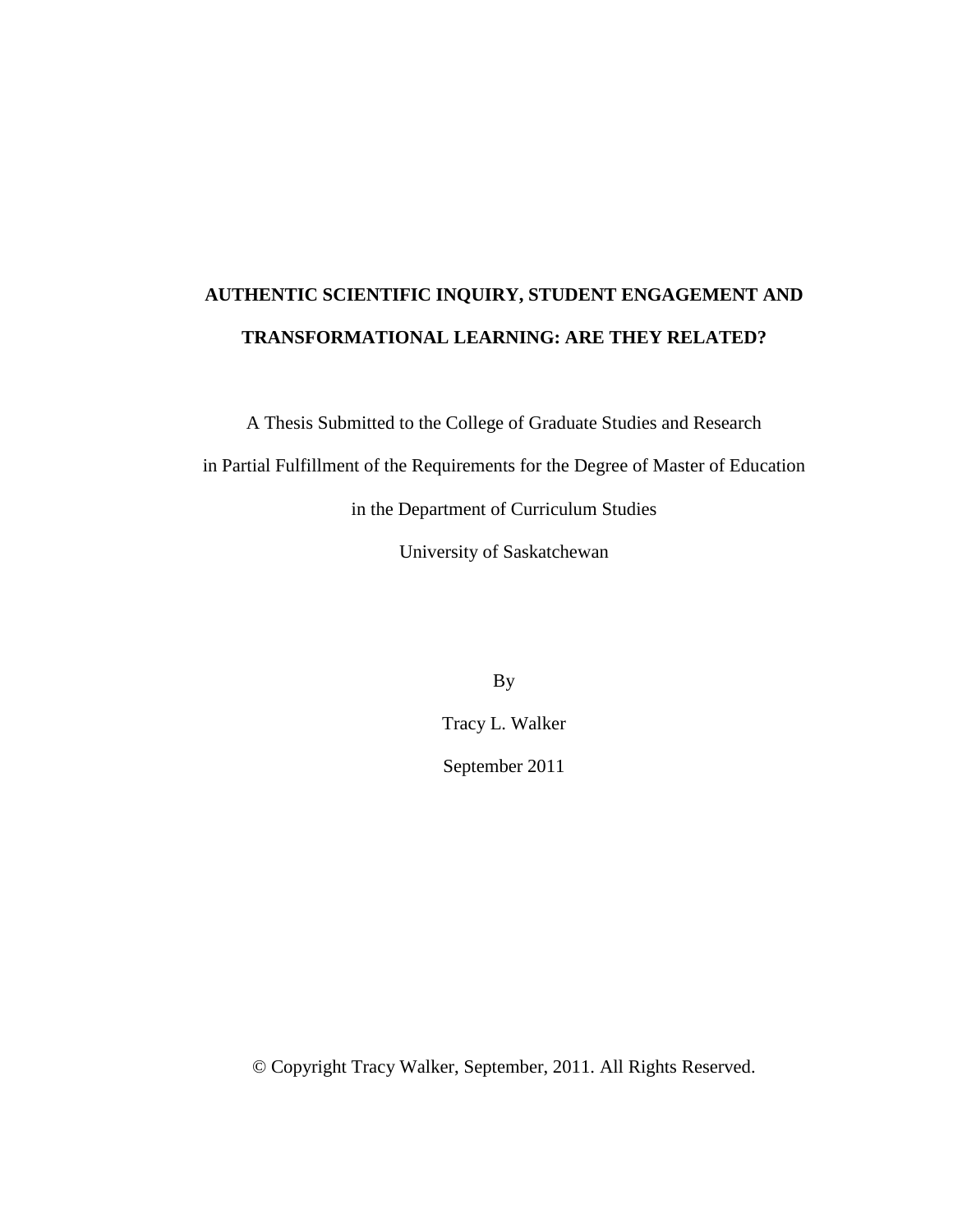#### PERMISSION TO USE:

I hereby grant to the University of Saskatchewan and/or its agents the nonexclusive license to archive and make accessible, under the conditions specified below, my thesis in whole or in part in all forms of media, now or for the duration of my copyright ownership. I further agree that permission for copying of this thesis in any manner, in whole or in part, for scholarly purposes may be granted by the professor or professors who supervised my thesis work, in their absence, by the Head of the Department or the Dean of the College in which my thesis work was done. I retain all other ownership rights to the copyright of the thesis. I also reserve the right to use in future works (such as articles or books) all or in part of this thesis. I certify that the version I submitted is the same as that approved by my advisory committee.

Requests for permission to copy or to make use of material in this thesis, in whole or in part should be addressed to:

Head of the Department of Curriculum Studies University of Saskatchewan 28 Campus Drive Saskatoon, Saskatchewan Canada S7N 0X1

OR

Dean College of Graduate Studies and Research University of Saskatchewan 107 Administration Place Saskatoon, Saskatchewan Canada S7N 5A2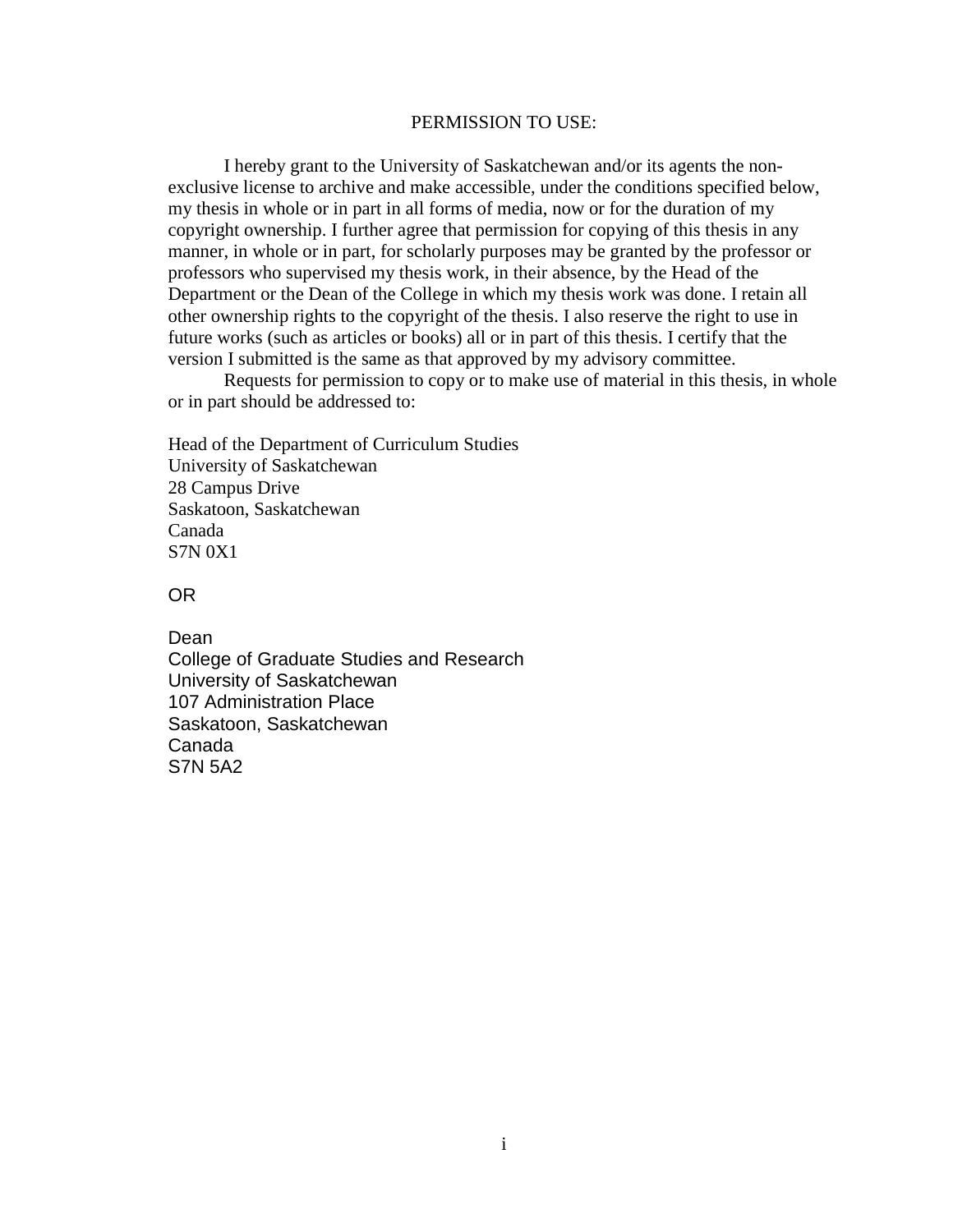### Acknowledgements

<span id="page-2-0"></span>This wonderful learning adventure would not have been possible without the support of a lot of people. First, and foremost, I would like to extend my deepest thanks to my husband for his love and patience. Family and friends have kept me grounded and motivated and helped me to believe in myself. Thank you! The Canadian Light Source, both as an institution, and several individuals therein graciously allowed me to use time and resources in the course of this work and for that, I am grateful.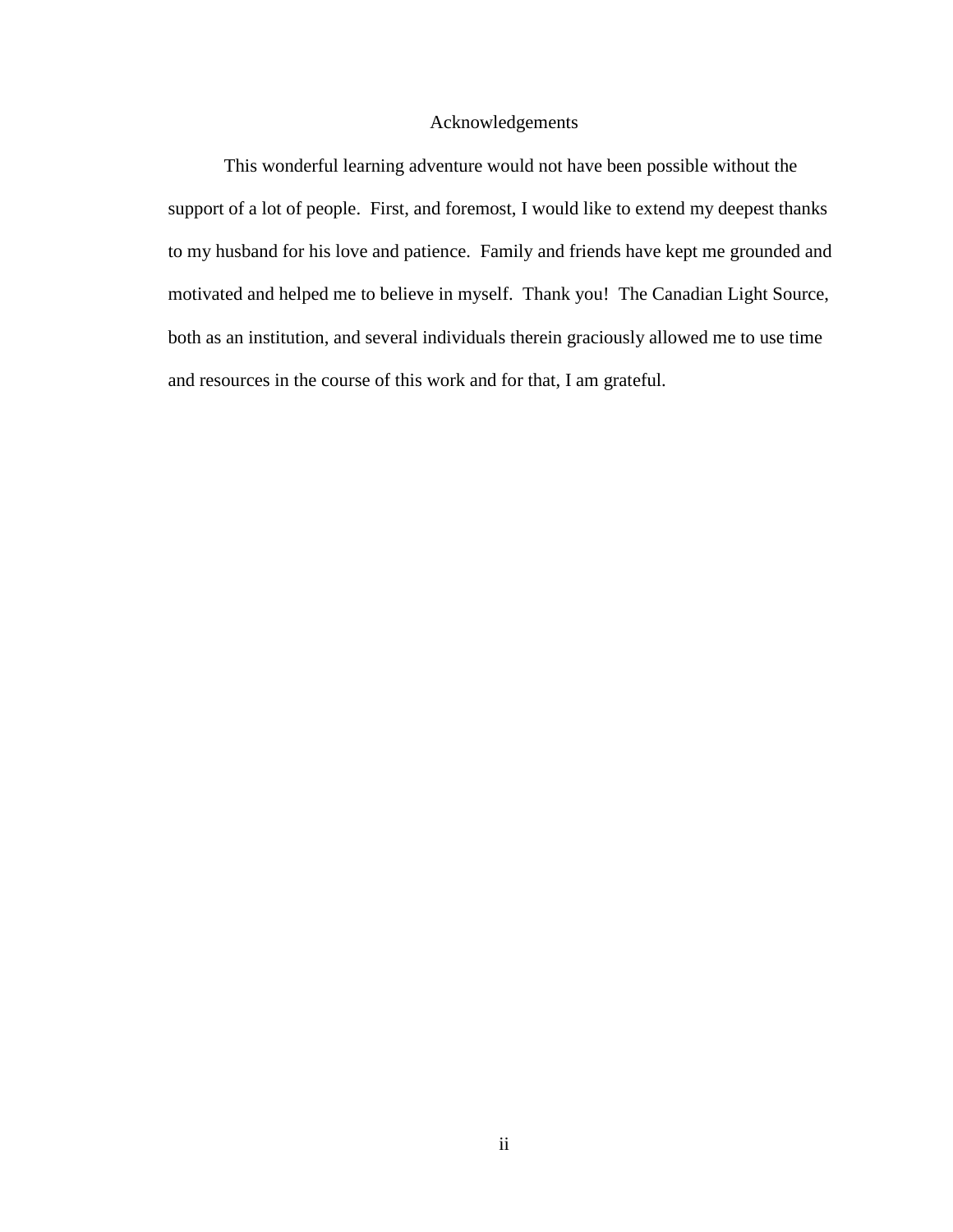#### Context

<span id="page-3-0"></span>This is a manuscript style thesis containing six chapters. The manuscript format for this thesis consists of two manuscripts under preparation to be submitted for publication. The content of these manuscripts are based on research conducted at the University of Saskatchewan and the Canadian Light Source. I am the major contributor and writer of the manuscripts. Due to the nature of a manuscript style thesis, some duplication and overlap of content in the chapters is necessary.

Chapter one introduces the background for the study. Using a literature review I will outline the landscape of science education within which the study takes place including calls for change in science education to include more inquiry oriented and student-based practises. Some of these calls for change push for authentic scientific inquiry, a term that I will define and explain. Another call heard within education is for practises that encourage student engagement with learning. I will define what I mean when I use this term and, using a literature review, identify a framework of indicators to identify and understand engagement. The third part of the landscape for this study is transformational learning. I will use a literature review to define this piece as well. Finally, I will describe the site of investigation, a science outreach program at the CLS called Students on the Beamlines (SotB), and how it fits within this landscape.

The second chapter describes the methods used to conduct this qualitative study. I will outline the sources of data, how they were selected, recorded and organized. The interpretive framework used to analyse data is explained.

Chapters three, four, and five are the basis for manuscripts to be submitted for publication. The first of these, chapter three, is a manuscript written prior to analysing

iii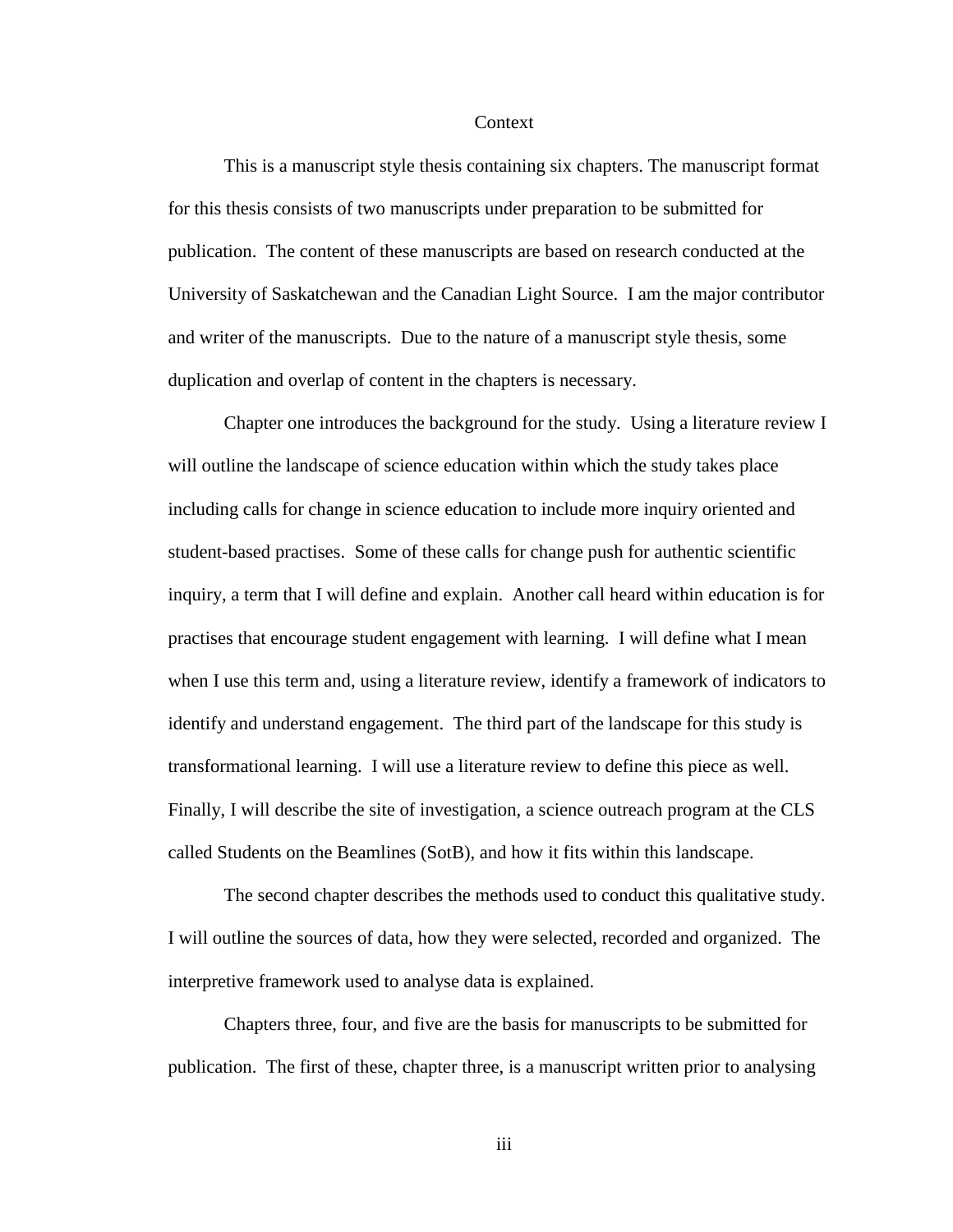data. The chapter outlines for the reader some stories from the program that inspired me to investigate the interplay of the landscape outlined in chapter one. I explore the potential impact these outreach experiences seem to have had on participants in the program.

In the fourth chapter, literature reviews are used to develop a framework of indicators of engagement. I used this framework to investigate the extent to which students were engaged during participation in the program. SotB is an example of a science outreach program that enables students to conduct authentic scientific inquiry, thus providing an opportunity to investigate if that has an effect on student engagement. Data provided insight into what contributed to student engagement, and specifically whether participation in authentic scientific inquiry contributed to engagement. Chapter four presents the deeper understanding that I developed from these investigations.

Chapter five explores the interplay between authentic scientific inquiry and student engagement and whether or not possibilities for transformative learning exist within this landscape. I relate the stories revealed in data of where these places might occur.

The final chapter, six, is a summary of discoveries and conclusions drawn from the study. I will present practical suggestions for outreach program developers, teachers, curriculum writers, and research facilities should they wish to develop programs or activities that include elements of authentic scientific inquiry. The chapter also includes a reflection on what I still wonder about regarding student engagement in science education, using authentic scientific inquiry techniques, and transformative learning within this landscape.

iv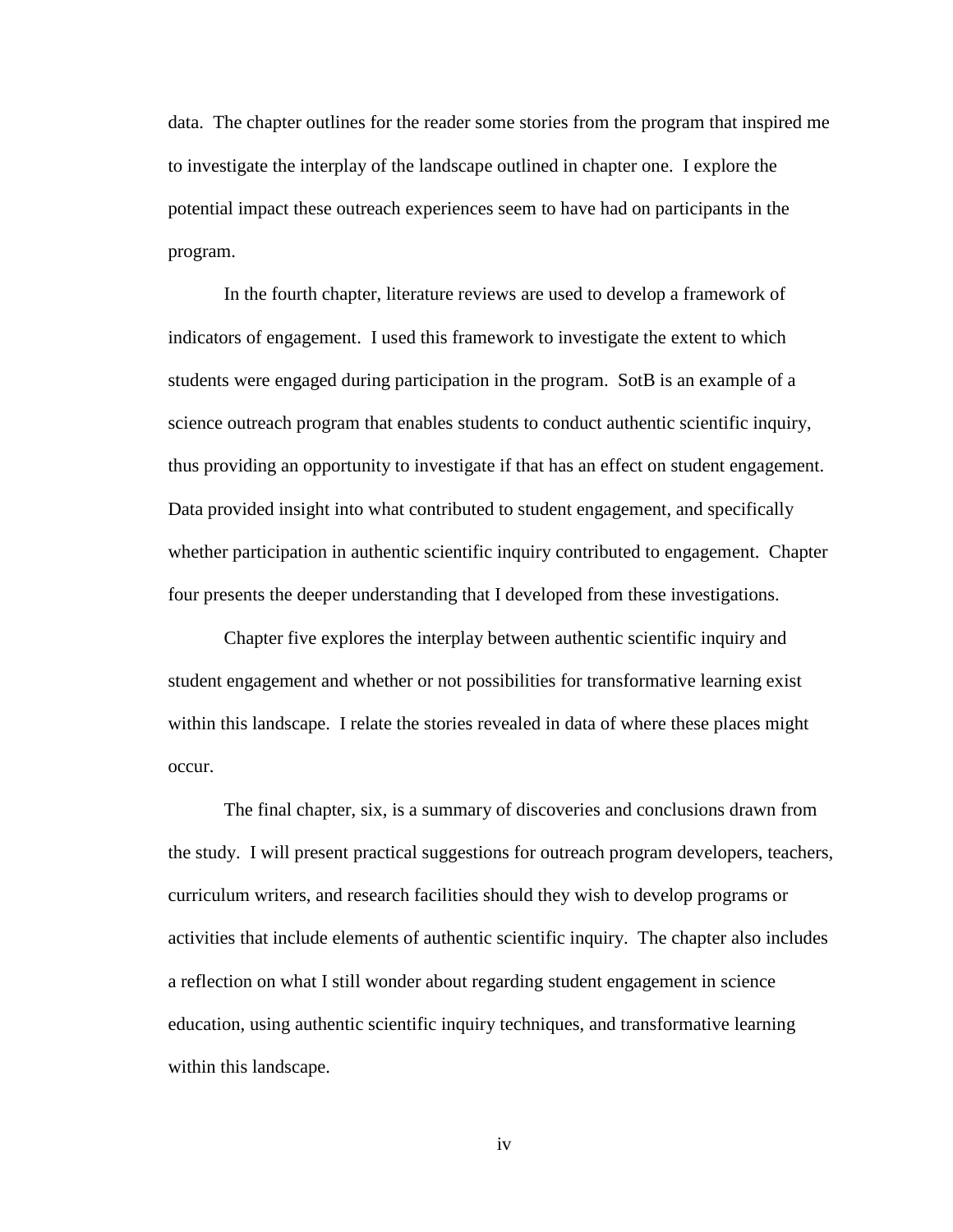|  | Contents |  |
|--|----------|--|
|  |          |  |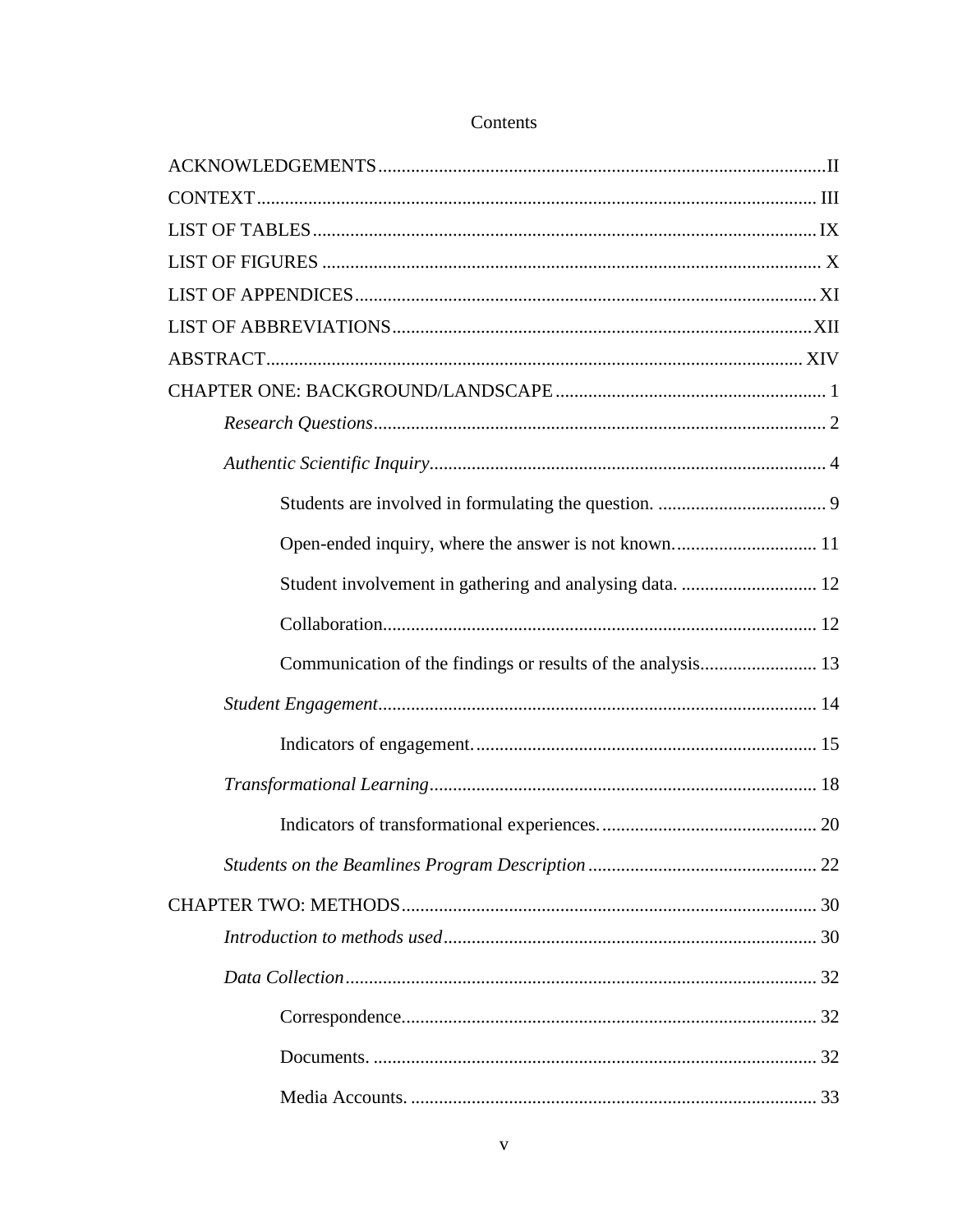| CHAPTER THREE: STUDENTS ON THE BEAMLINE - MEANINGFUL LEARNING  |  |
|----------------------------------------------------------------|--|
|                                                                |  |
| Science learning: An Introduction and Background to Inquiry 44 |  |
|                                                                |  |
|                                                                |  |
|                                                                |  |
|                                                                |  |
|                                                                |  |
|                                                                |  |
|                                                                |  |
|                                                                |  |
| CHAPTER FOUR: HOW DO YOU KNOW IF THEY'RE ENGAGED? REFLECTIONS  |  |
| ON STUDENT PARTICIPATION IN AUTHENTIC SCIENTIFIC INQUIRY 64    |  |
|                                                                |  |
|                                                                |  |
|                                                                |  |
|                                                                |  |
|                                                                |  |
|                                                                |  |
|                                                                |  |
|                                                                |  |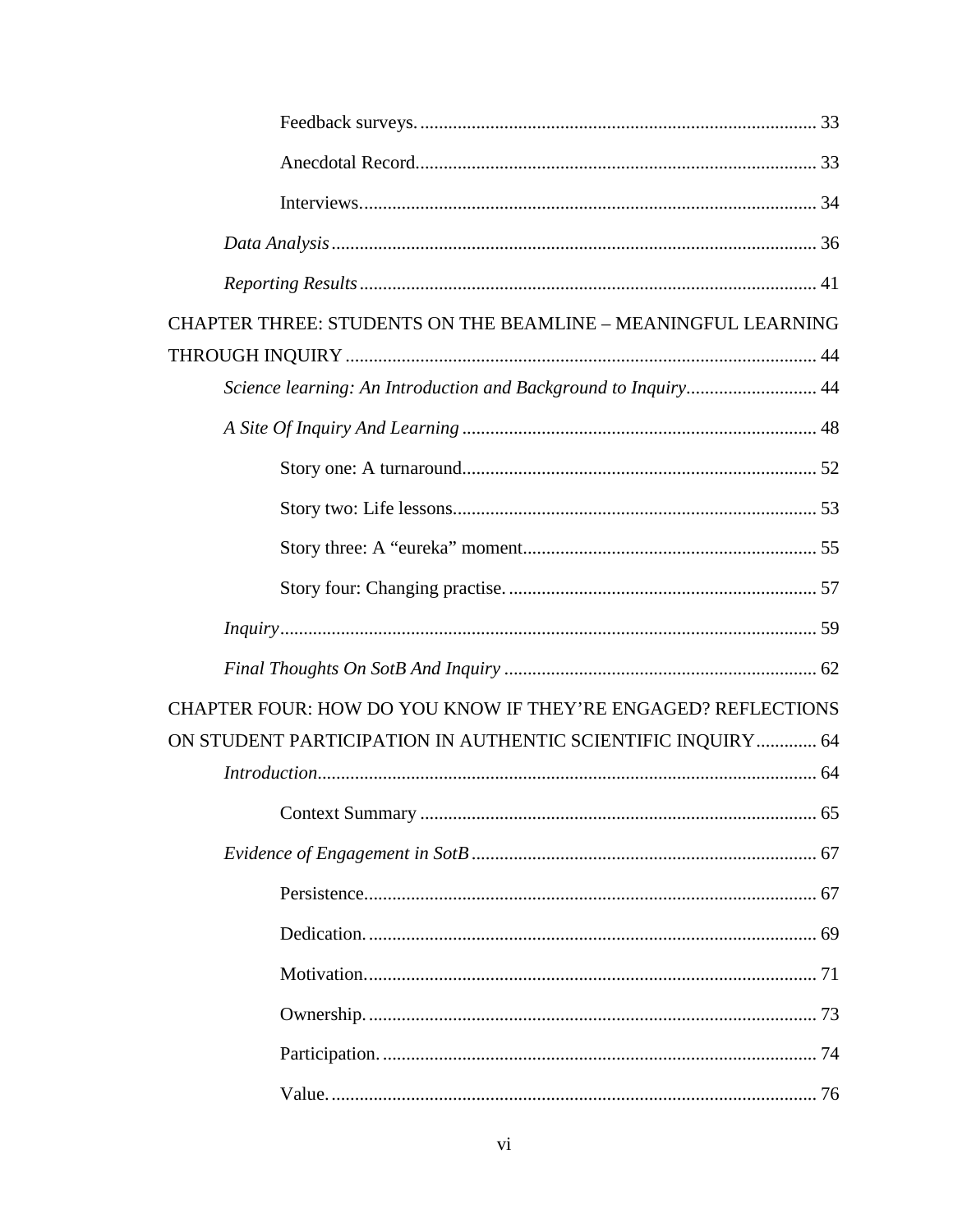| CHAPTER FIVE: CAN AUTHENTIC SCIENTIFIC INQUIRY RESULT IN |  |
|----------------------------------------------------------|--|
|                                                          |  |
|                                                          |  |
|                                                          |  |
|                                                          |  |
|                                                          |  |
|                                                          |  |
|                                                          |  |
|                                                          |  |
|                                                          |  |
|                                                          |  |
|                                                          |  |
|                                                          |  |
|                                                          |  |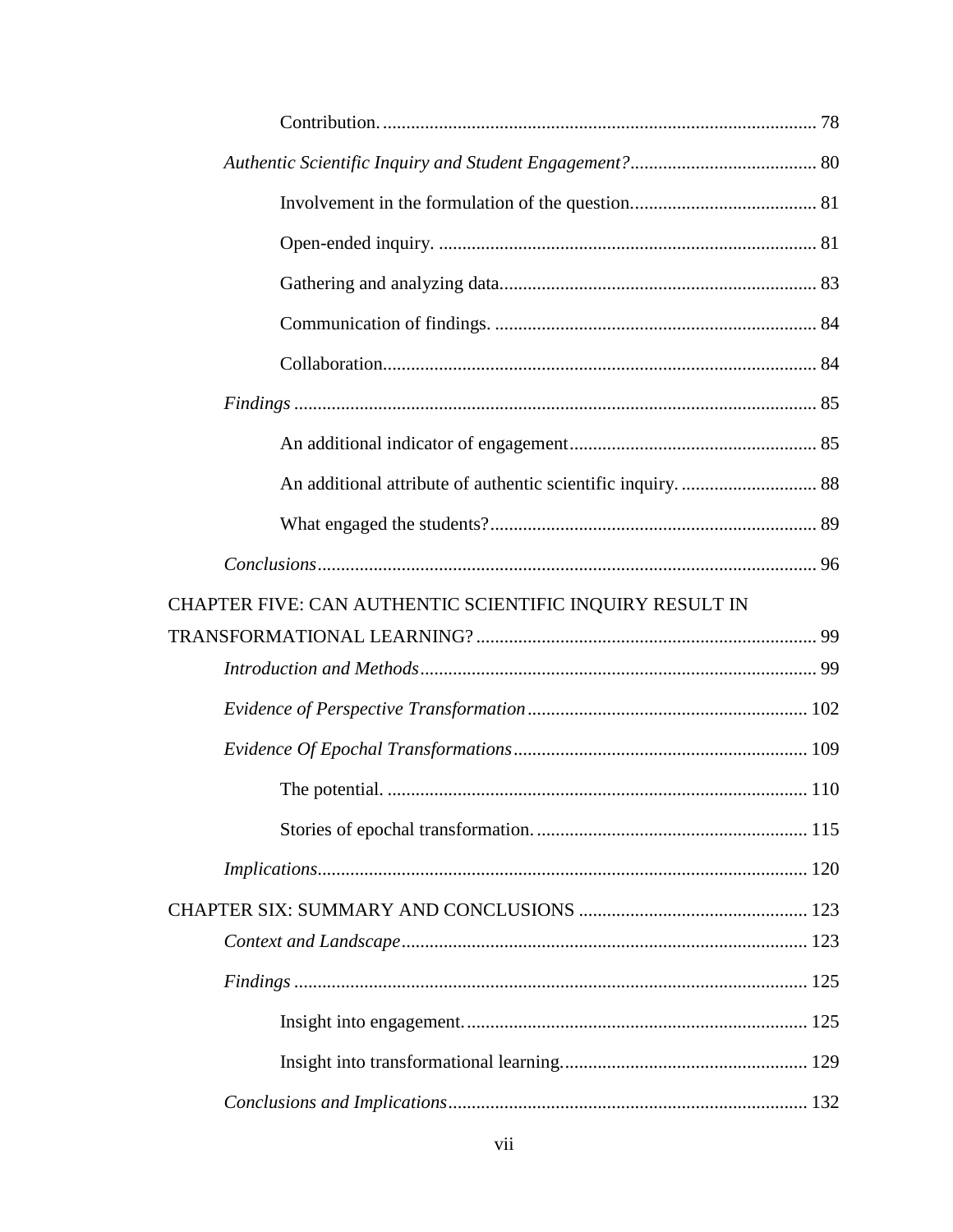|--|--|--|--|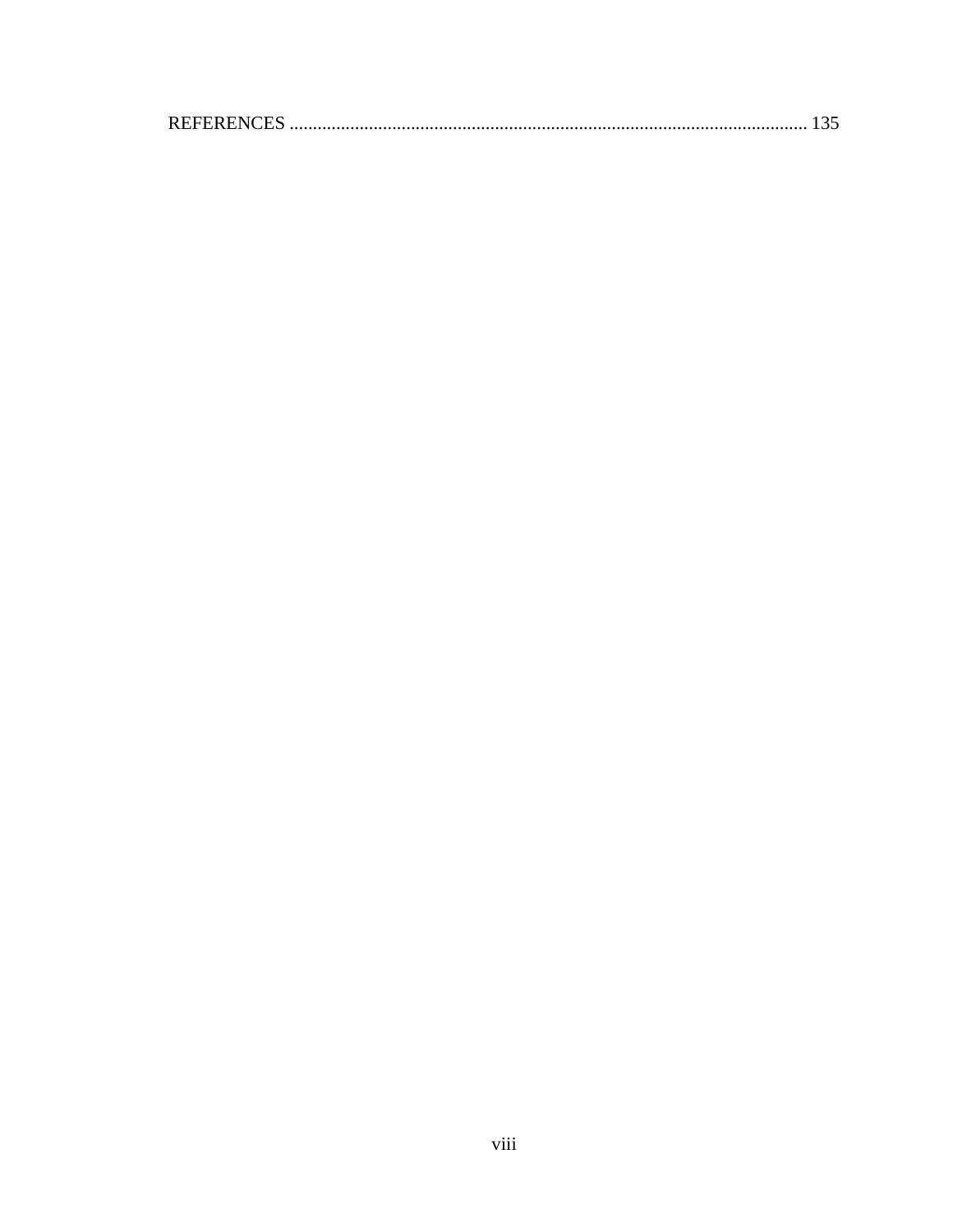## List Of Tables

<span id="page-9-0"></span>

| Table 3: Similarities between authentic scientific inquiry and requirements of SotB |  |
|-------------------------------------------------------------------------------------|--|
|                                                                                     |  |
|                                                                                     |  |
|                                                                                     |  |
|                                                                                     |  |
|                                                                                     |  |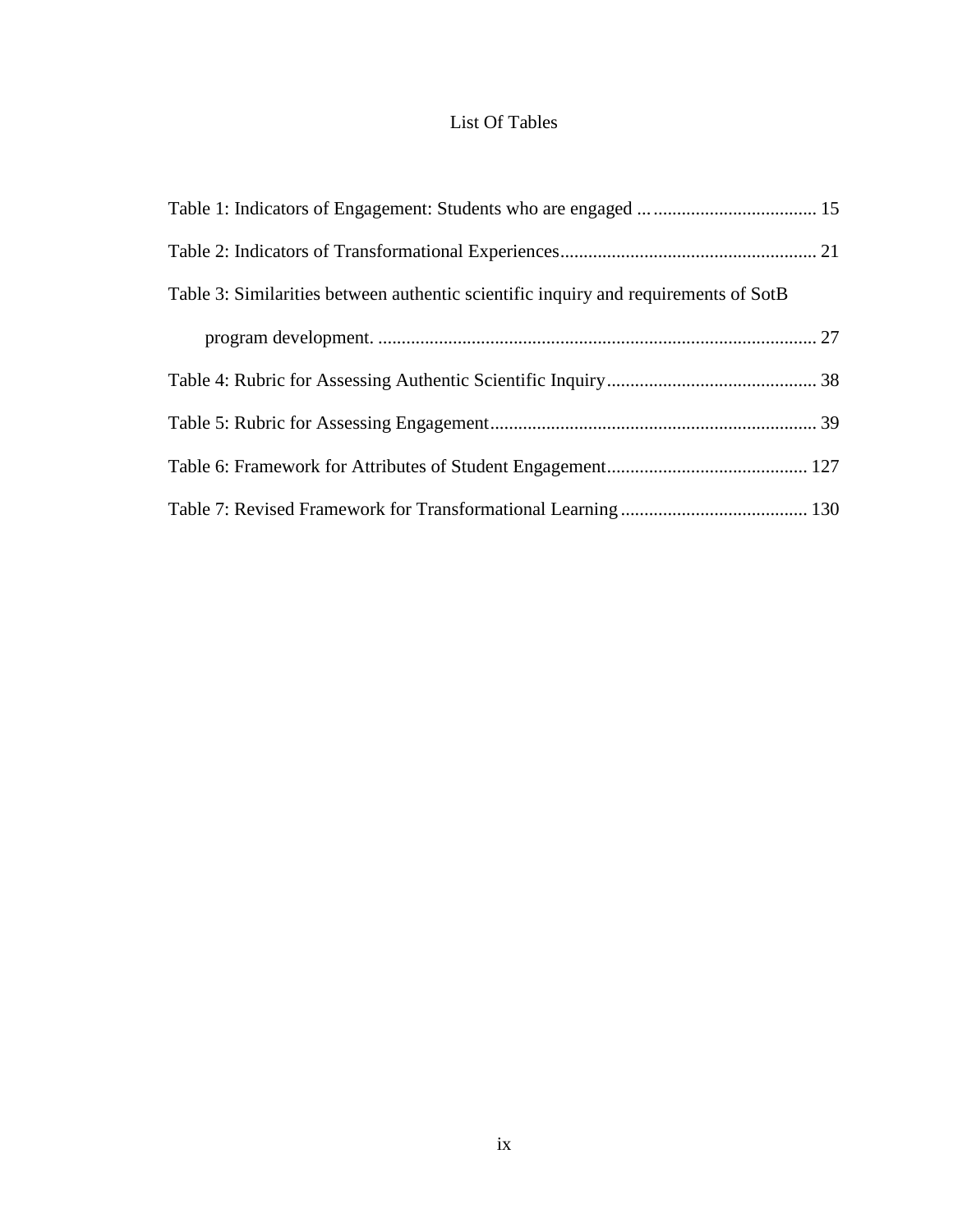## List Of Figures

<span id="page-10-0"></span>

| Figure 2 Screen shot showing results of a Google Images <sup>TM</sup> search for 'scientist' 45 |
|-------------------------------------------------------------------------------------------------|
|                                                                                                 |
| Figure 5: Collaboration team with their sculpture representing the scientific results of        |
|                                                                                                 |
|                                                                                                 |
| Figure 7: Images of magnetic domains of a meteorite collected by students using                 |
| polarized x-rays first in one direction then another. Image in center indicates                 |
|                                                                                                 |
| Figure 8: Image of plant cell (left) generated from mid-infrared chemical spectra (right)       |
|                                                                                                 |
| Figure 9: Students pose with the sculpture created to represent the scientific results 87       |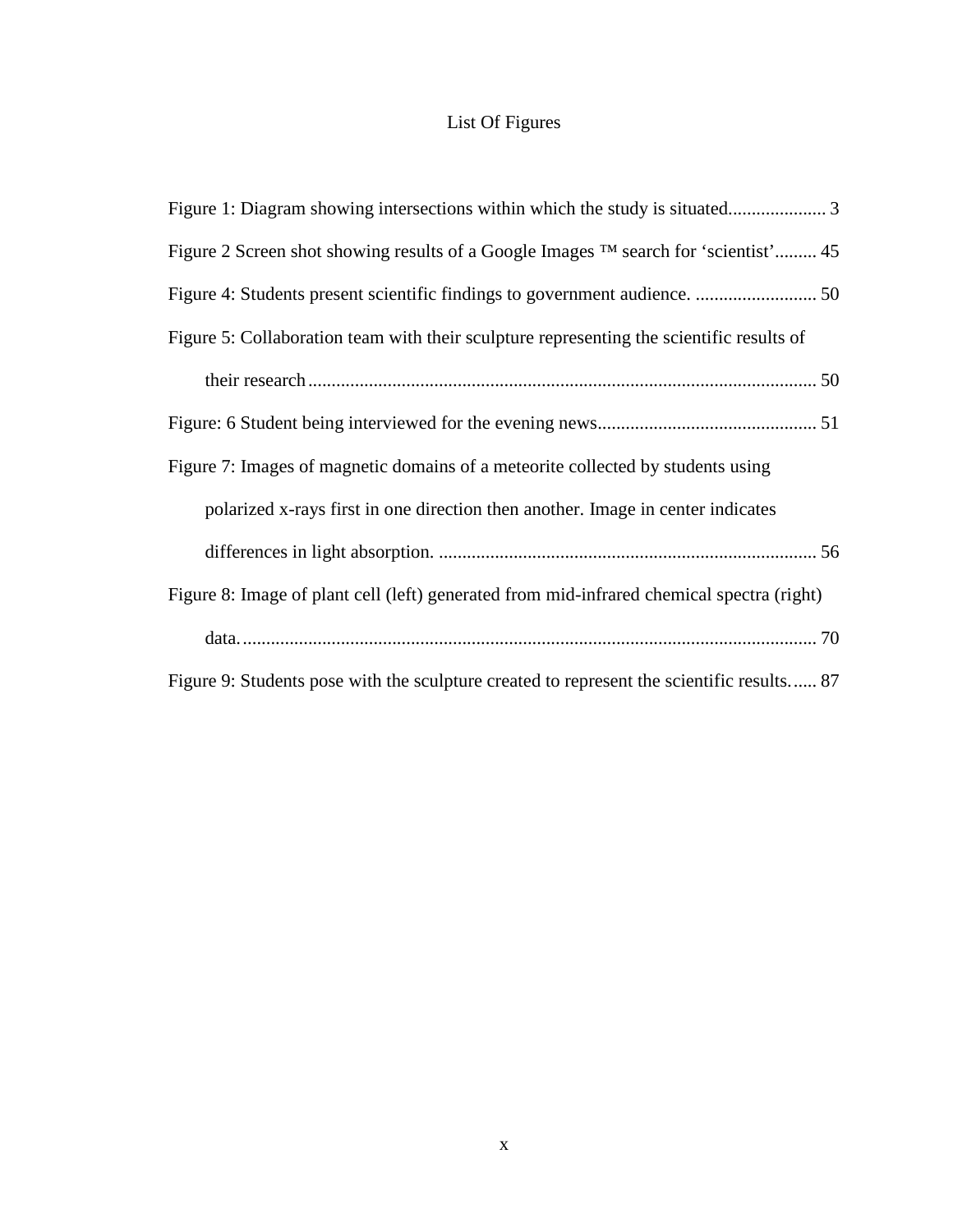## List Of Appendices

<span id="page-11-0"></span>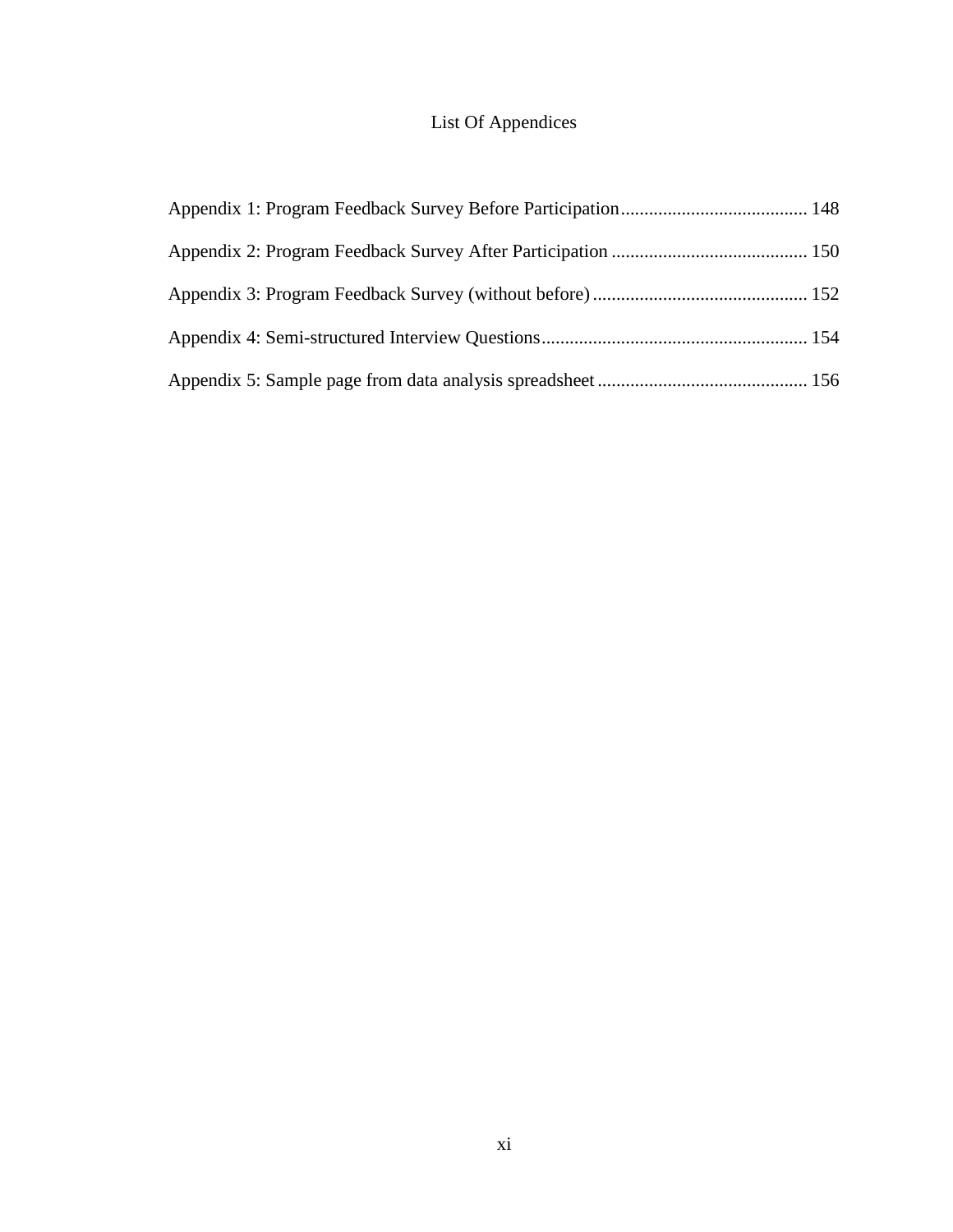#### List Of Abbreviations

<span id="page-12-0"></span>AAAS (American Association for the Advancement of Science): an international nonprofit organization dedicated to advancing science around the world

CLS (Canadian Light Source): a national science research facility and the site of investigation for this work

CMEC (Council of Ministers of Education, Canada): provides leadership in education at the pan-Canadian and international levels and contributes to the fulfilment of the constitutional responsibility for education conferred on provinces and territories

NRC-A (National Research Council - American): The Research Council's independent, expert reports and other scientific activities inform policies and actions that have the power to improve the lives of people in the U.S. and around the world

NSERC (Natural Science and Engineering Council): NSERC's role is to make investments in people, discovery and innovation to increase Canada's scientific and technological capabilities for the benefit of all Canadians.

NSSE 2000 (National Survey of Student Engagement): an American report issued in 2000.

NSTA (National Science Teachers Association): is the largest organization in the world committed to promoting excellence and innovation in science teaching and learning for all.

xii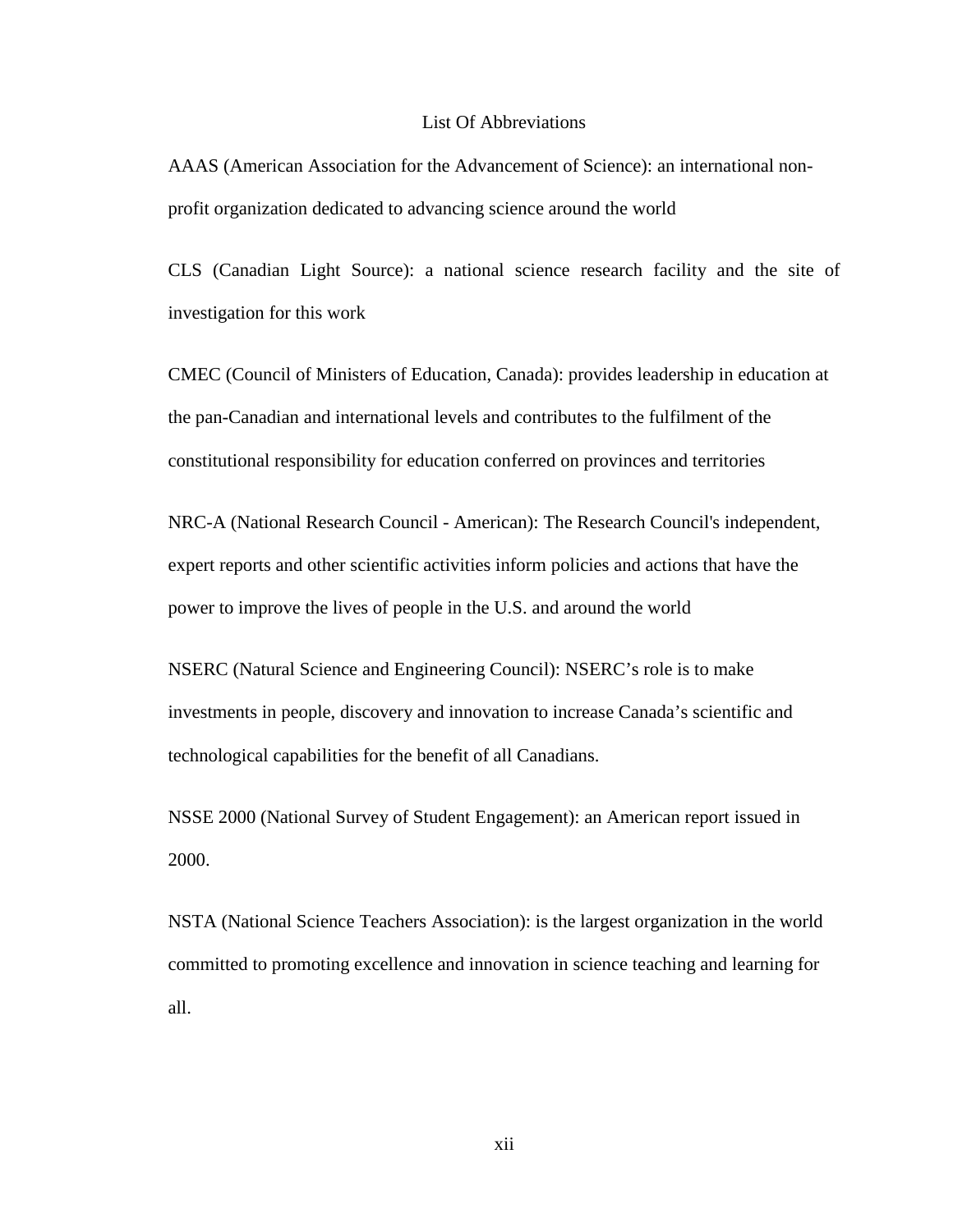SAC (Science Advisory Council): The mission of the SAC is to ensure that present and future scientific programs at the CLS are of the highest quality and relevant to the requirements of the Canadian scientific community, and that they support the mission of the CLS.

SotB (Students on the Beamlines): the educational outreach program developed at the CLS and part of the landscape for this investigation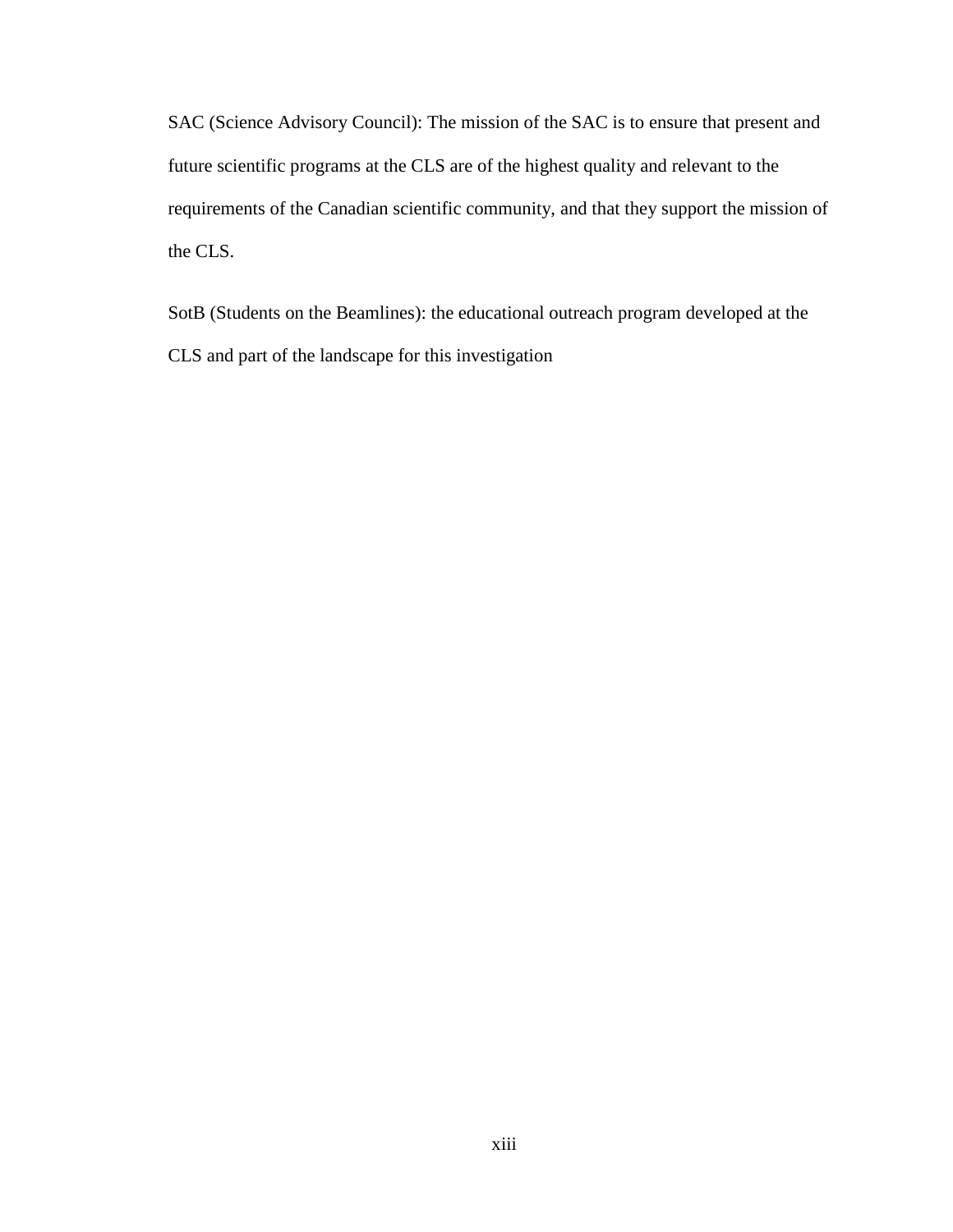#### Abstract

<span id="page-14-0"></span>Students on the Beamlines (SotB) is a unique program offering an opportunity for high school students and their teachers to collaborate with scientists to develop, execute, and share an authentic scientific inquiry using techniques offered by the Canadian Light Source (CLS). Canada's synchrotron is a national science research facility that generates intense beams of x-ray and infra-red light to probe the structure and function of matter. The nature of the SotB program, involving high school students in authentic scientific inquiry, and observation of engaged students provided an opportunity for investigation into these concepts. The purpose of this study was to provide insight into what engaged these students and in particular, to determine if, how and to what extent the authentically scientific nature of the program contributed to student engagement, as well as to determine if, how, and to what extent this unique situation nurtured the potential for a transformational learning experience. To address the research questions qualitative methods were employed to study field notes, correspondence, observations and feedback related to the program and interviews of the student, teacher, and researcher participants. This provided insight into the experiences of the participants that will be of interest to teachers, parents, students, curriculum writers, researchers, funding agencies, outreach program developers, scientific research facilities and others.

Through the analysis of literature, this work produced a list of indicators of engagement and attributes of authentic scientific inquiry. These indicators and attributes were used as a framework through which data were analysed resulting in the refinement of these frameworks. In addition, evidence supported a connection between participation

xiv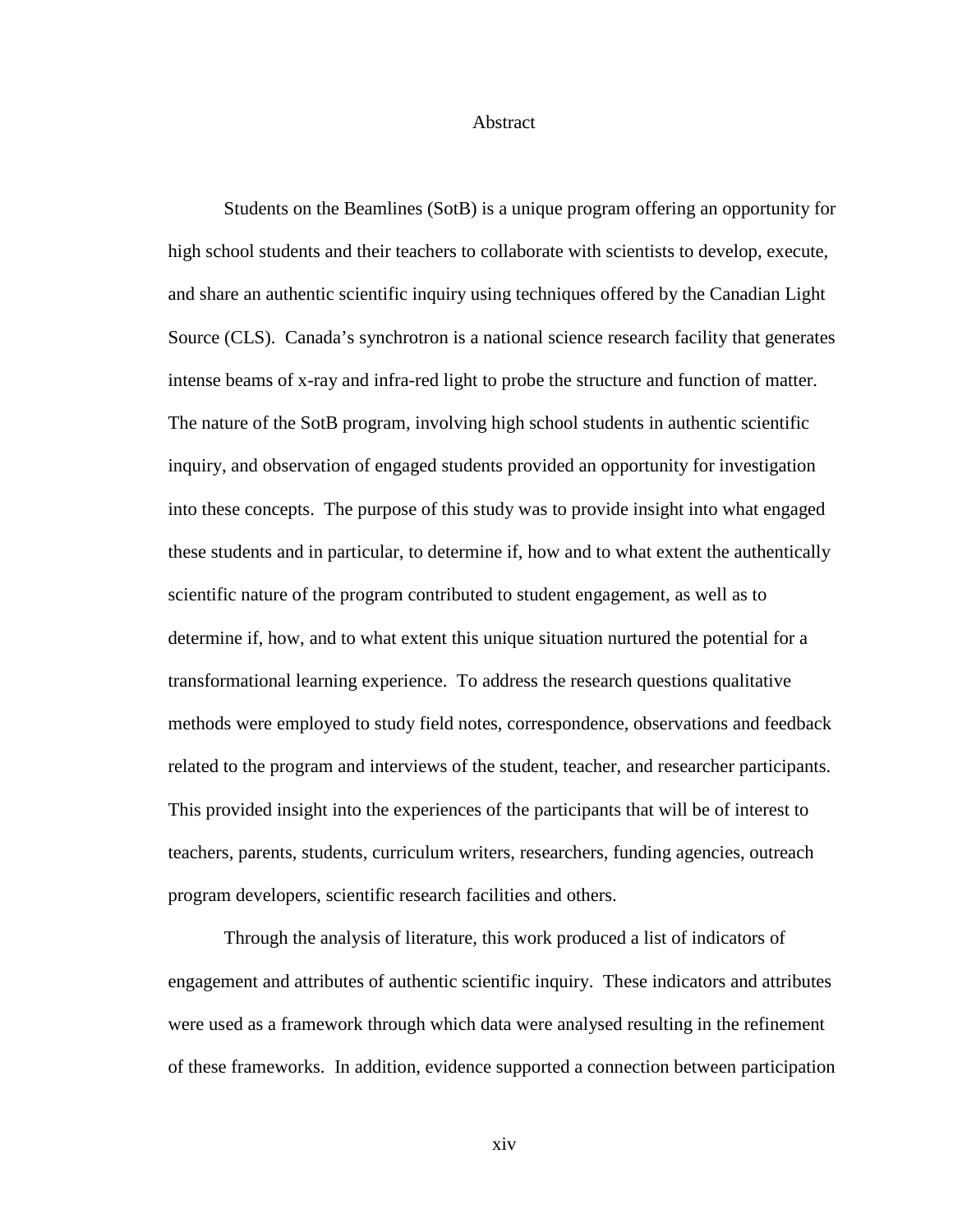in authentic scientific inquiry and the engagement of students, although it also suggested other contributions to engagement. There is also evidence to support the presence of transformational learning for some students and teachers. This thesis presents the evidence in the form of a series of manuscripts drawing conclusions useful for those wishing to create similar science experiences for high school students and for science educators.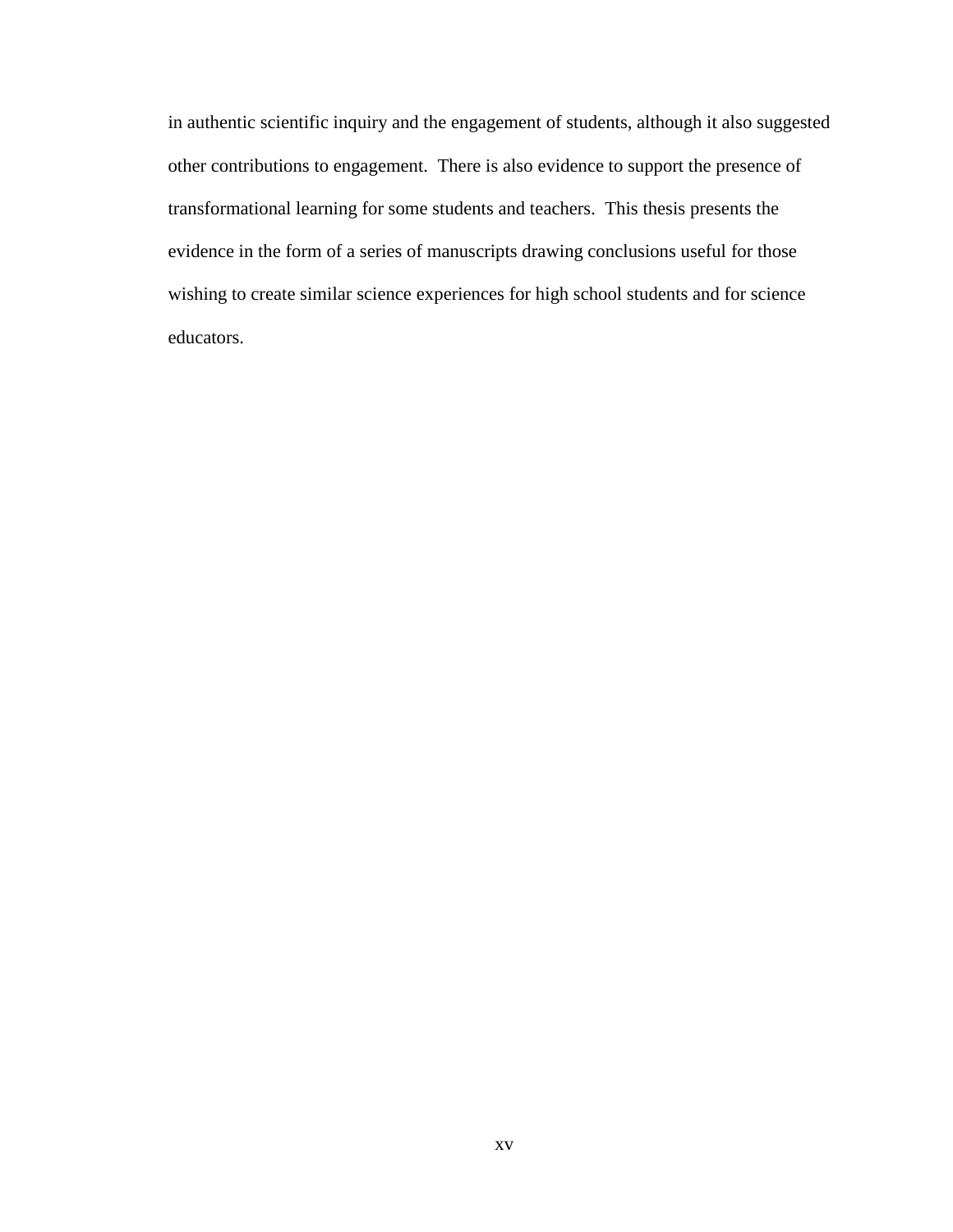#### Chapter One: Background/Landscape

<span id="page-16-0"></span>Much is made of the need for society to be scientifically literate in today's world. A quick Internet search for 'need for science education' reveals government, public, education documents, scholarly journal articles, media reports, blogs, and more, all espousing the need for reform in science education. Critics proposed that, "the content of the curriculum is not appropriate for meeting the individual and social needs of people living in the modern world. ... Much of what is taught is not needed in everyday life, and much of what is *not* taught *is* needed in everyday life" (emphasis in original, American Association for the Advancement of Science [AAAS], 2000, p. 3). I am an informal science educator employed at a national research facility. My role is to create educational outreach programs that contribute to the scientific literacy of Canadians, and to encourage young people to consider picking up the torch of science research currently carried by folks such as those who work at and use the facility where I work. I am a former classroom teacher. I have experience teaching every subject area except science and in every grade level except Kindergarten and grade twelve. I do not have any formal training in science or scientific research. My undergraduate degree is a Bachelor of Education with English as my major area of study and both History and Counselling as minor areas. I have always had a passion for sharing whatever knowledge I possess. My passion for teaching and learning stems from the love of watching people as they experience new things, as they grow and develop, as they learn. As a high school student, I was competent in all subject areas but the study of literature and history ignited my imagination and creativity. Science, for me, consisted of memorization and regurgitation of content not related to my life, though I understood its importance. Coming to work at a scientific research facility demonstrated that there was much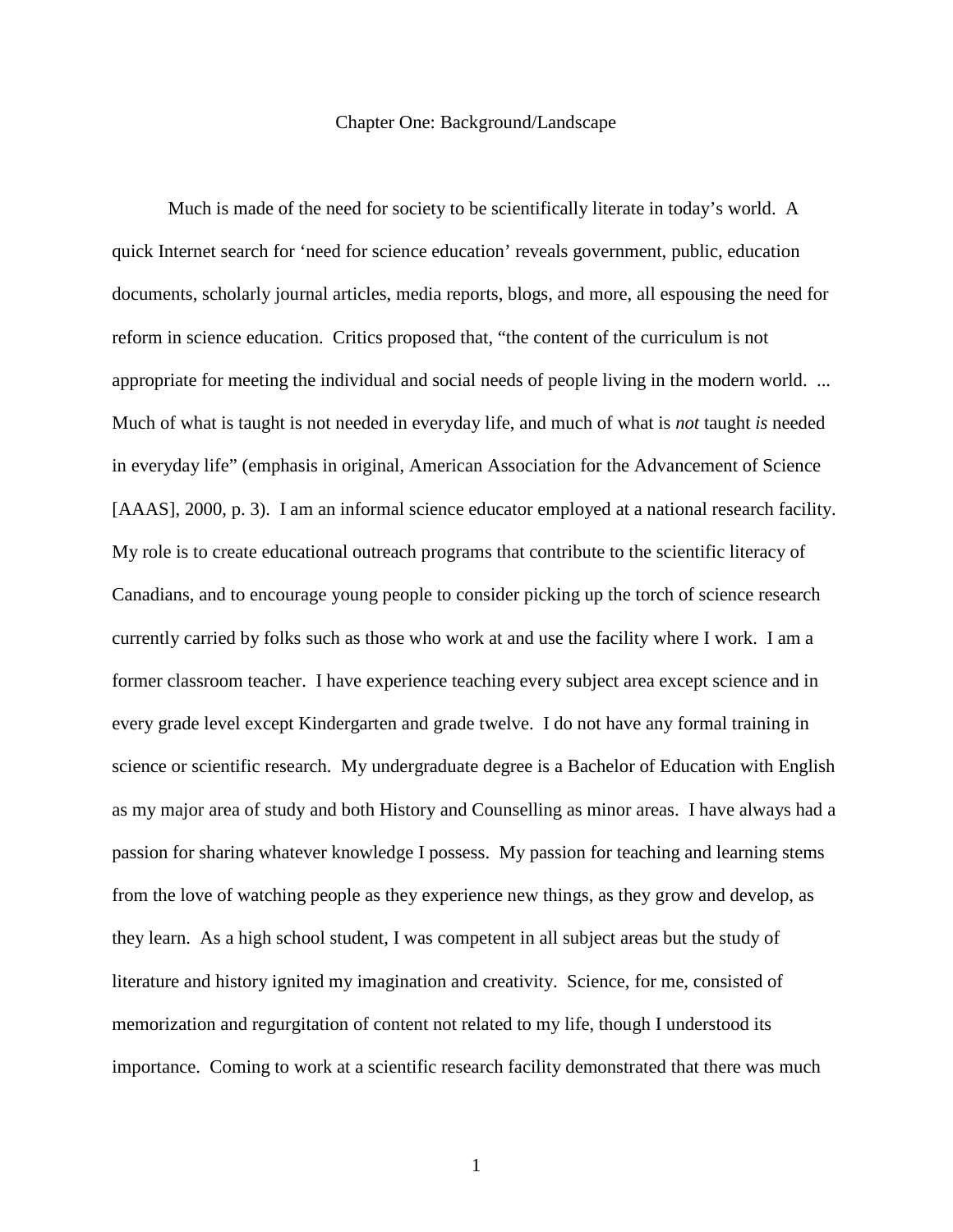passion, creativity and excitement in science. Working with the students and teachers involved in the programs I developed fed my passion for creating learning situations and observing that growth. Graduate studies offered an opportunity to learn about, to investigate this process. This study developed from an opportunity to gain insight into the processes of learning I am inspired by and privileged to be part of.

As with everything, understanding the context of an event or activity helps in understanding that event or activity, therefore, I will paint the landscape within which this study takes place. There are four parts to this landscape: authentic scientific inquiry, student engagement in science learning, transformational learning, and an outreach program called Students on the Beamlines (SotB). Each of these pieces will be defined and explained following the explanation of my research questions.

#### <span id="page-17-0"></span>*Research Questions*

As these parts of the landscape come together, I wonder what the effects of the interplay between the parts of the landscape will be. I wonder if the intersection of these might result in a place where transformational learning can take place. One might view it in this way: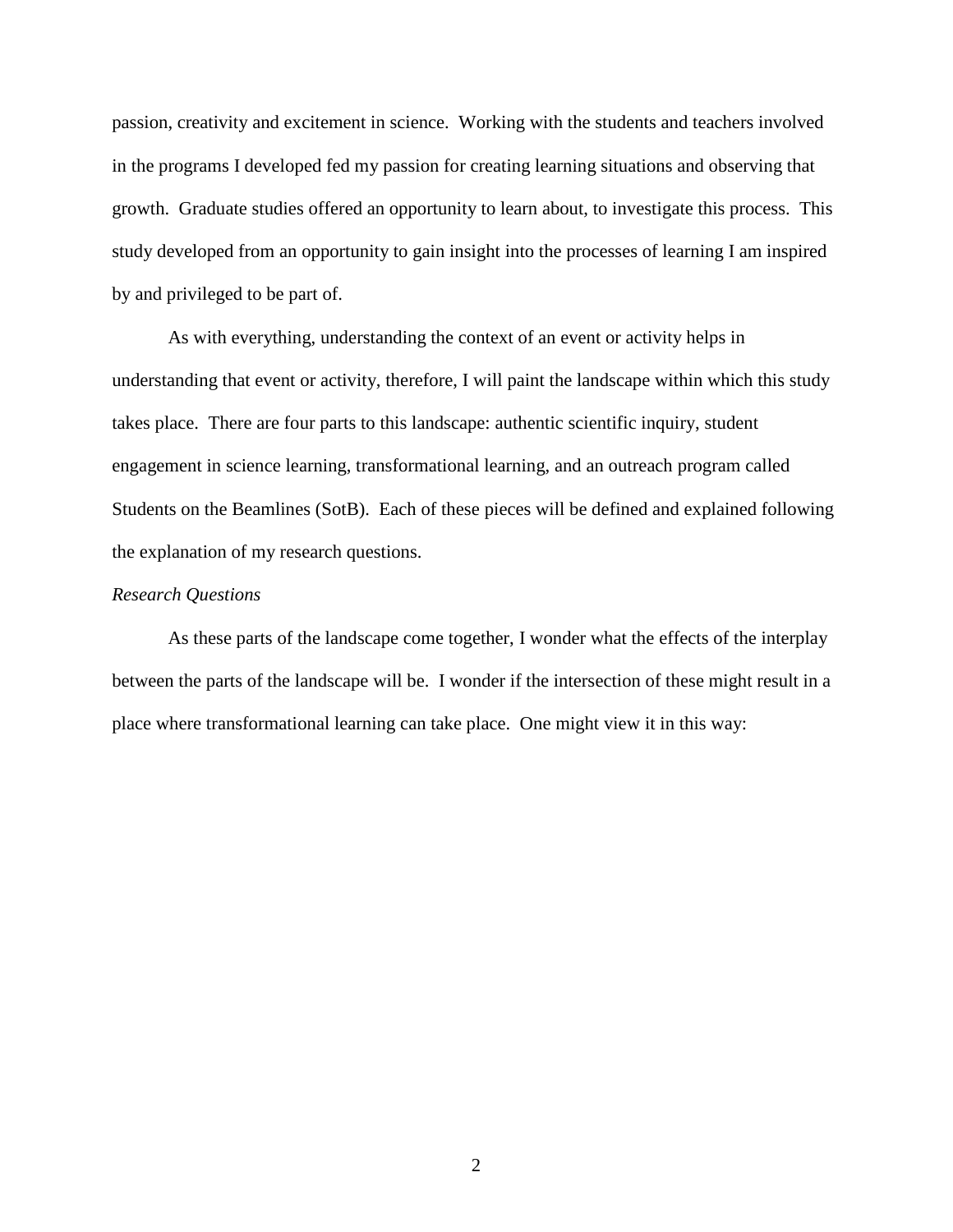

*Figure 1: Diagram showing intersections within which the study is situated.*

<span id="page-18-0"></span>A later section of this chapter will establish SotB as an example of authentic scientific inquiry. Given that perspective, the focus of this study was to explore the nature of participation in such an experience. Specifically, I sought to gain insight into student engagement and transformational learning from the perspective of participation in an authentic scientific inquiry experience situated in an informal science outreach program. My research questions were:

- 1. Students, teachers, and scientists, that participated in this program were highly engaged. Given this situation,
	- a. How do we know they were engaged? Using indicators of engagement identified in the literature, do the participants (students in particular) demonstrate their engagement?
	- b. What engages them (particularly the students)?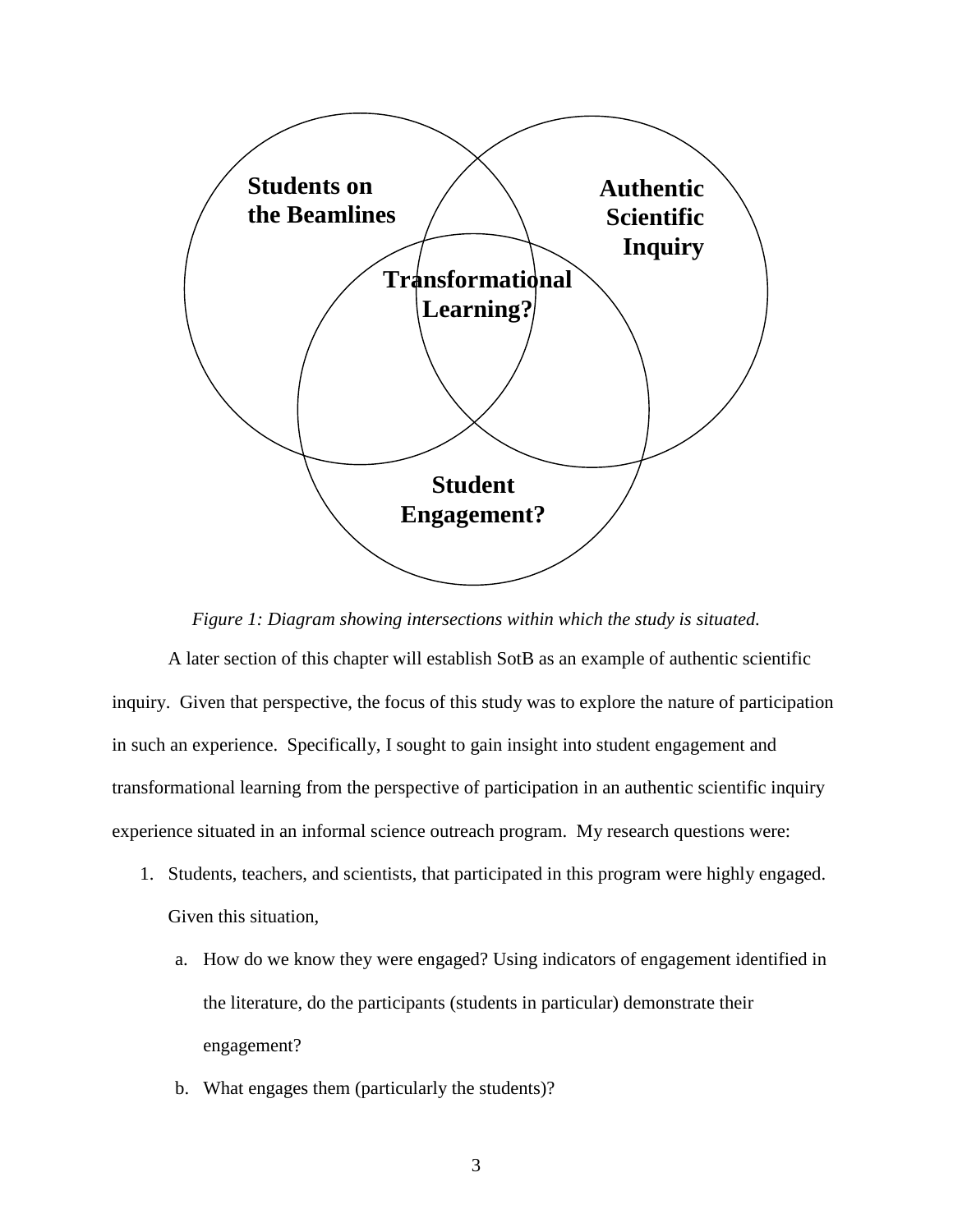- c. Does participation in authentic scientific inquiry affect the engagement of the students?
- 2. Is there evidence that transformational learning is taking place for any of the student, teacher, or scientist participants?
	- a. If yes, what contributes to the transformational learning considering the landscape of authentic scientific inquiry and student engagement?

During the next few sections I will use literature reviews to define authentic scientific inquiry and student engagement. Following those I provide a description of the SotB program and establish how it is an example of authentic scientific inquiry and thus an appropriate site for this investigation.

#### <span id="page-19-0"></span>*Authentic Scientific Inquiry*

The criticisms of science education mentioned at the beginning of this thesis are not new. Over several decades professional education communities have encouraged science teaching practises to include a variety of teaching methods. Educational practices have been influenced by reformers including Joseph Schwab, Jean Piaget, and Jerome Bruner who pressed for the inclusion of learning processes in addition to content. There has been a growing demand for teachers to reform their teaching methods (Abbott, 1999; Anderson 2002; Smith, 2007; von Secker & Lissitz, 1999). As April Luehmann and Dina Markowitz (2007) put it:

Current science education reform urges that every student be frequently and actively involved in exploring the natural world in ways that resemble how scientists work (AAAS, 2001; National Research Council [NRC, American],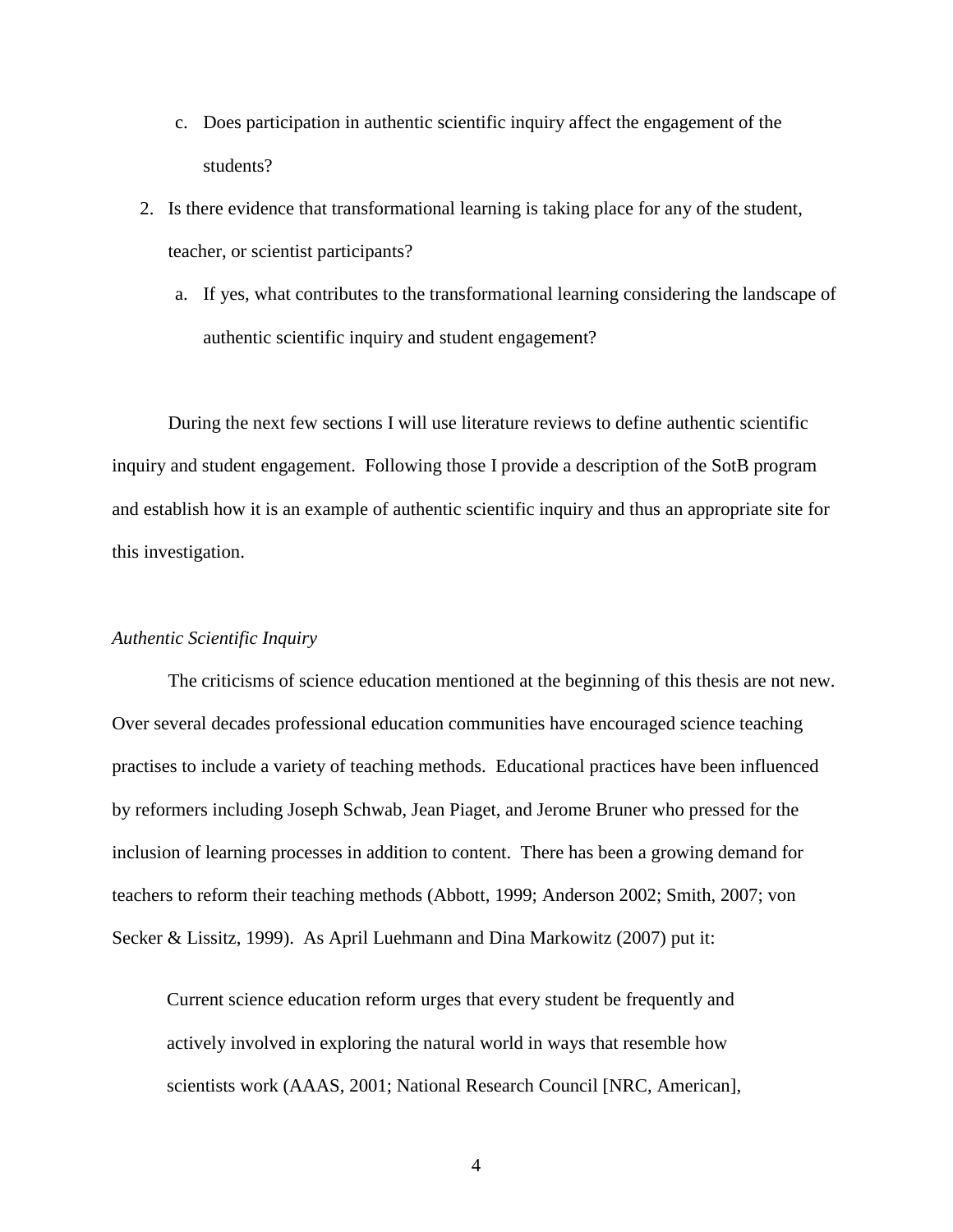1996, 2000). The *National Science Education Standards* (NRC, 1996), as well as the American Association for the Advancement of Science's Project 2061 *Benchmarks for Science Literacy* (AAAS, 1993), place significant importance on the development of student's understanding of the process of scientific inquiry. (pp. 1133-1134).

Recently in Canada, the United States, and other countries, organizations and individuals involved with science education have proposed, developed and published various science curricula that identify inquiry as a core feature of school science learning (Abd-El-Khalick, 2004; Aikenhead, 2006; Council of Ministers of Education in Canada [CMEC], 1997; National Research Council [NRC-A], 1996). In this context inquiry is considered both a desirable learning outcome and a process for meaningful science learning (NRC-A, 1996; CMEC, 1997). The concept of inquiry in the science classroom is not a new one. As early as 1909 John Dewey presented to the American Association for the Advancement of Science (AAAS) that science teaching "gave too much emphasis to the accumulation of information ... there is a process or method to learn as well" (Olson & Loucks-Horsley, 2000, p. 14). In their guide to using inquiry in the context of the National Science Education Standards (for the US), Olson and Loucks-Horsley (2000) point out that this call for reform continued to build through the mid-twentieth century as influential educators such as Bruner, Schwab and Piaget added pressure to actively teach science through inquiry instead of having students learn about inquiry that resulted in a emphasis on having students experience inquiry as a learning process rather than focusing on the mastering of subject matter. Canada attempted to heed the calls for curriculum change. The Council of Ministers of Education Canada (CMEC) created a recommended framework for science curriculum development to guide provincial curriculum renewal work. Hart (2002, p.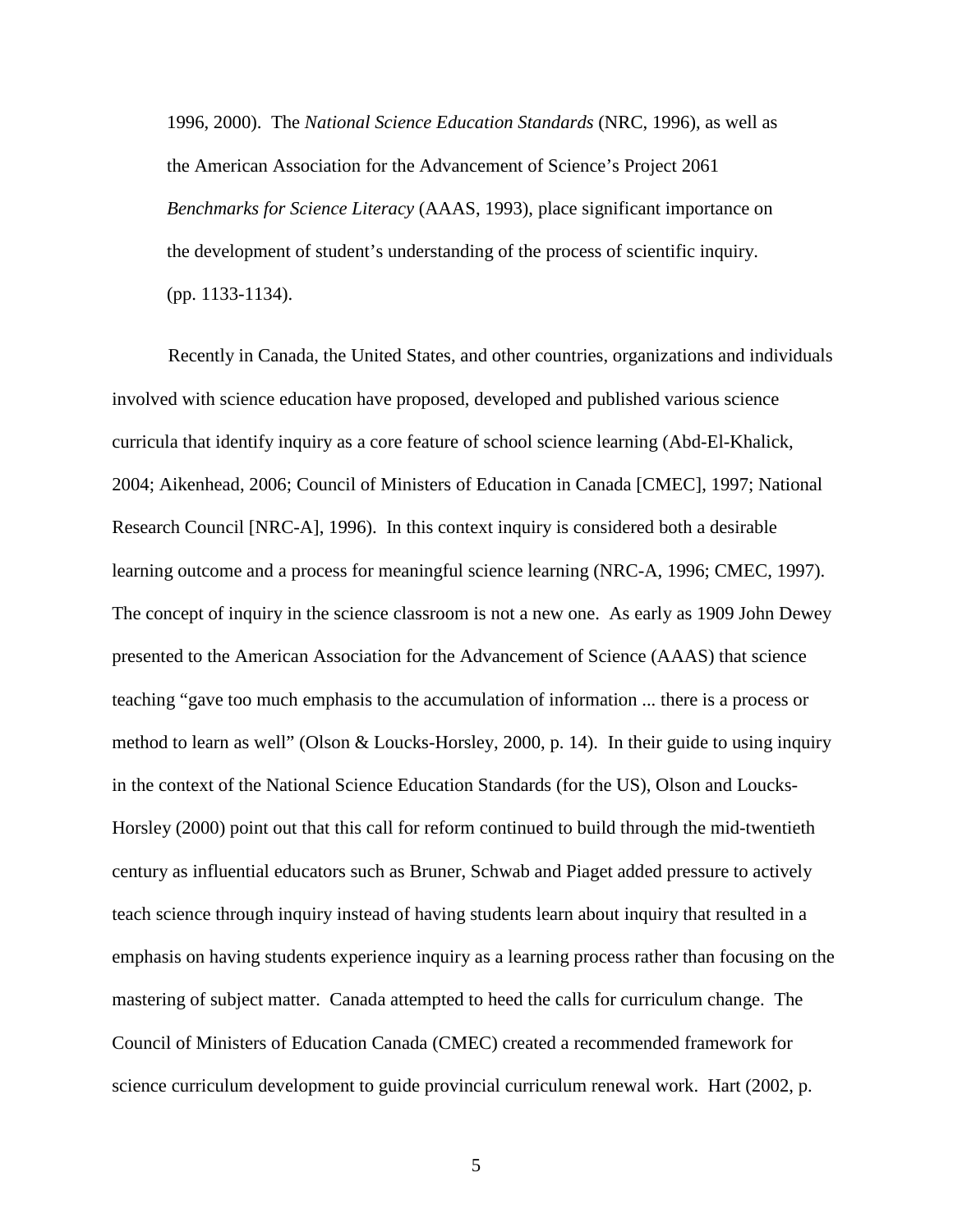1240) explained that "reasons for science curriculum change include … a desire to make science and mathematics more authentic, that is, more genuine and pertinent to students and more like 'real' science, as practised by scientists." An example of implementation of this framework is in Saskatchewan in the 1990/1, the year that a new elementary science curriculum following the CMEC recommendations was implemented. Birnie (1991) documented that the Science Curriculum Advisory Committee relied on the best research available when they formulated the underlying philosophy that "learning is superior if the learner is actively involved rather than sitting passively" (p. 9) and that "this approach leads to an inquiry-based program, in which students, under strong guidance and facilitation by the teacher, are given opportunity to find out some things for themselves." (p. 9) Despite this, prompts for the inclusion of inquiry processes continued and we find teachers asked to regard themselves less as dispensers of knowledge, transmitting content to students but more like a coach or facilitator where students are active in directing their learning (Anderson, 2002).

The idea of inquiry as a critical component of science education and an important aspect in curriculum reform is echoed often in the science education research literature (Aikenhead, 1986; Bell, Blair, Crawford, & Lederman, 2003; Bencze & Hodson, 1999; Braund & Reiss, 2006; Eick, Ewald, Kling, & Shaw, 2005; Gengarelly & Abrams, 2009; Gibson & Chase, 2002; Hu, Kuh, & Li, 2008; Hume & Coll, 2008; Luehmann & Markowitz, 2007; Markowitz, 2004; McDonald & Songer, 2008; NSTA, 1998; O'Neill & Polman, 2004; Rahm, Miller, Hartley, & Moore, 2003; Robinson, 2004; Short, Lundsgaard, & Krajcik, 2008; Sikes & Schwartz-Bloom, 2009; Windschitl, 2004). In the American National Research Council (NRC) *Standards* document, "the term 'inquiry' refers to what students should *understand* about scientific inquiry as well as the *abilities* they acquire and develop in their experiences with scientific inquiry" (as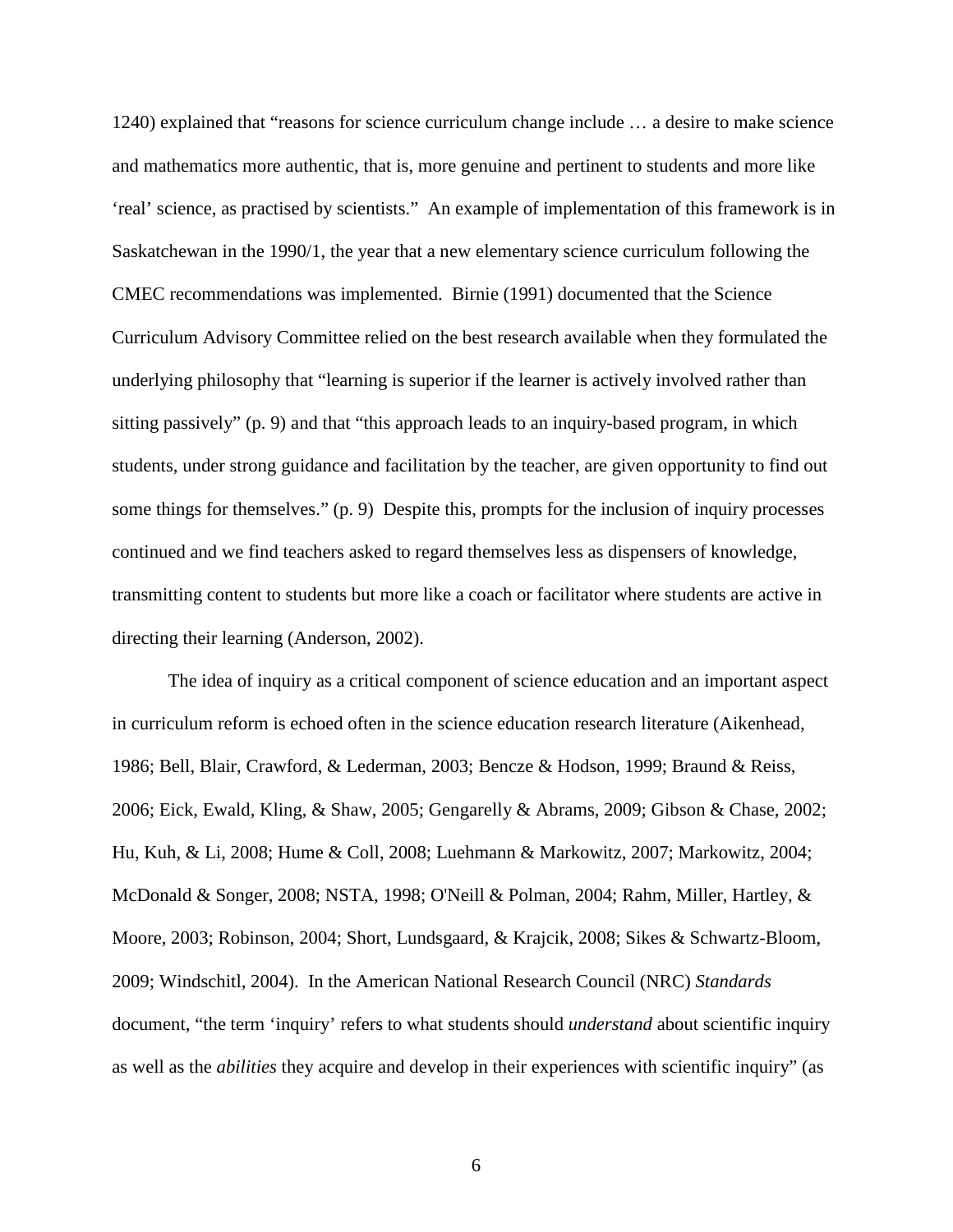quoted in DiGuiseppe, 2007, p. 21, emphasis in original). In Canada, these emphases are echoed in the Common Framework of Science Learning Outcomes (CMEC, 1997) that states the need for:

• A science inquiry emphasis, in which students address questions about the nature of things, involving broad exploration as well as focused investigations

• A problem-solving emphasis, in which students seek answers to practical problems requiring the application of their science knowledge in new ways

• A decision-making emphasis, in which students identify questions or issues and pursue science knowledge that will inform the question or issues. (p 4)

Inclusion of inquiry-based practise is accepted and expected. What is difficult to define is what that inclusion might look like at the grass-roots level in the classroom. There is a multitude of ways to meet this expectation. One method is to enable students to experience authentic scientific inquiry. There is literature advocating that science inquiry in the classroom be authentic in nature, using phrases like 'at the elbow of scientists', 'doing what scientists do', and 'thinking how scientists think'. Many acknowledge that accomplishing authentic scientific inquiry in classroom practise is much more complex than imitating activities and using similar equipment (Aikenhead 1986; Bell, Blair et al. 2003; Benze & Hodson, 1999; Braund & Reiss, 2006; Campbell, 2006; Carr, 2009; Duschl, 2008; Hume and Coll, 2008; Kalantzis, 2006; Luehmann & Markowitz, 2007; Markowitz, 2004; McDonald & Songer, 2008; O'Neill & Polman, 2004; Sarkar & Frazier, 2008; Schwartz & Lederman, 2008; Stiles, 2004; Windschitl, 2004).

The work of various researchers indicates that teachers have been trying to reform their practices in accordance with curricula that call for the use of inquiry in school science learning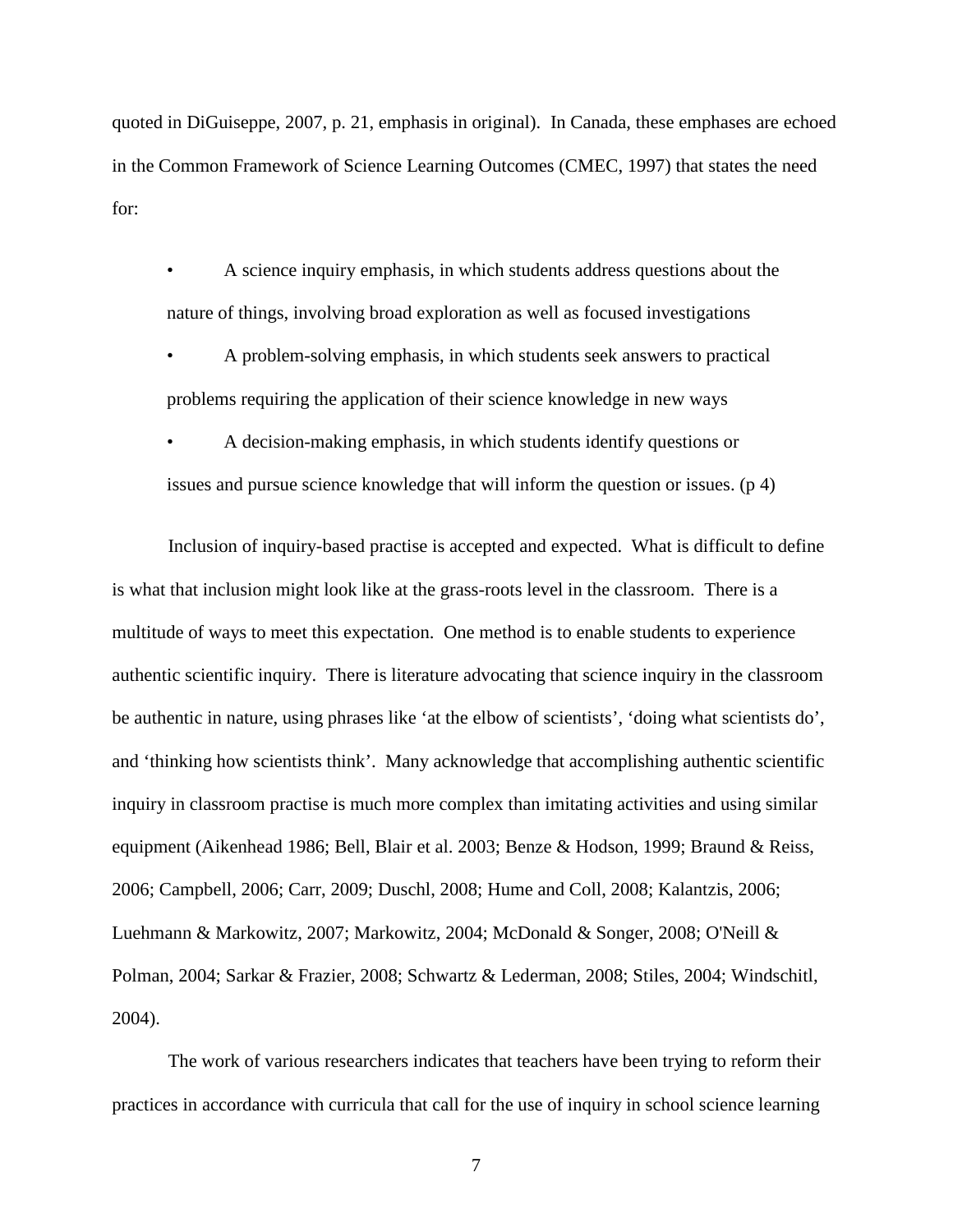(Aikenhead, 1986; Bencze & Hodson, 1999; Campbell, 2006; Gengarelly & Abrams, 2009; Gibson & Chase, 2002; Minner, Levy, et al., 2009; Osborne, Simon, et al, 2003; Smith, Desimone, et al., 2007; Stuckart & Glanz, 2007). However, achieving this reform remains elusive in classrooms across North America and elsewhere (Abbott & Ryan, 1999; Aikenhead, 1986, 2006; Barmby, Kind, et al., 2008; Bencze & Hodson, 1999; Campbell, 2006; Crawford, 2007; Duggan & Gott, 2002; Eick, Ewald, et al., 2005; Kaiser, 1996; Kalantzis, 2006; National Science Teachers Association [NSTA], 1998; Smith, Desimone, et al., 2007). Crawford (2007) identifies some of the challenges that teachers face, noting that:

Conflicting views of school-based cooperating teachers, school context, student population, subject matter, university teacher education requirements, parental pressures, high-stakes testing, self-confidence, and the nature of prior authentic scientific experiences – all may deflect a teacher's success in teaching science as inquiry. Research does not provide a clear picture of just how difficult it is to teach science as inquiry. (p. 614)

In a similar vein, Anderson (2002) suggests that another reason for difficulty in implementing more inquiry experiences into school science learning may be that teachers, mired in everyday tasks and challenges, find it difficult to find the creativity required to change their practises. As a result, they are looking for practical ideas that enable them to put inquiry into practise. Rahm, Miller, Hartly, and Moore (2003) argue that there are too many definitions and perspectives of what authentic scientific inquiry is. For the purposes of this study, the term authentic scientific inquiry describes a process of inquiry in a science education setting that closely resembles inquiry conducted within a professional science setting. A review of the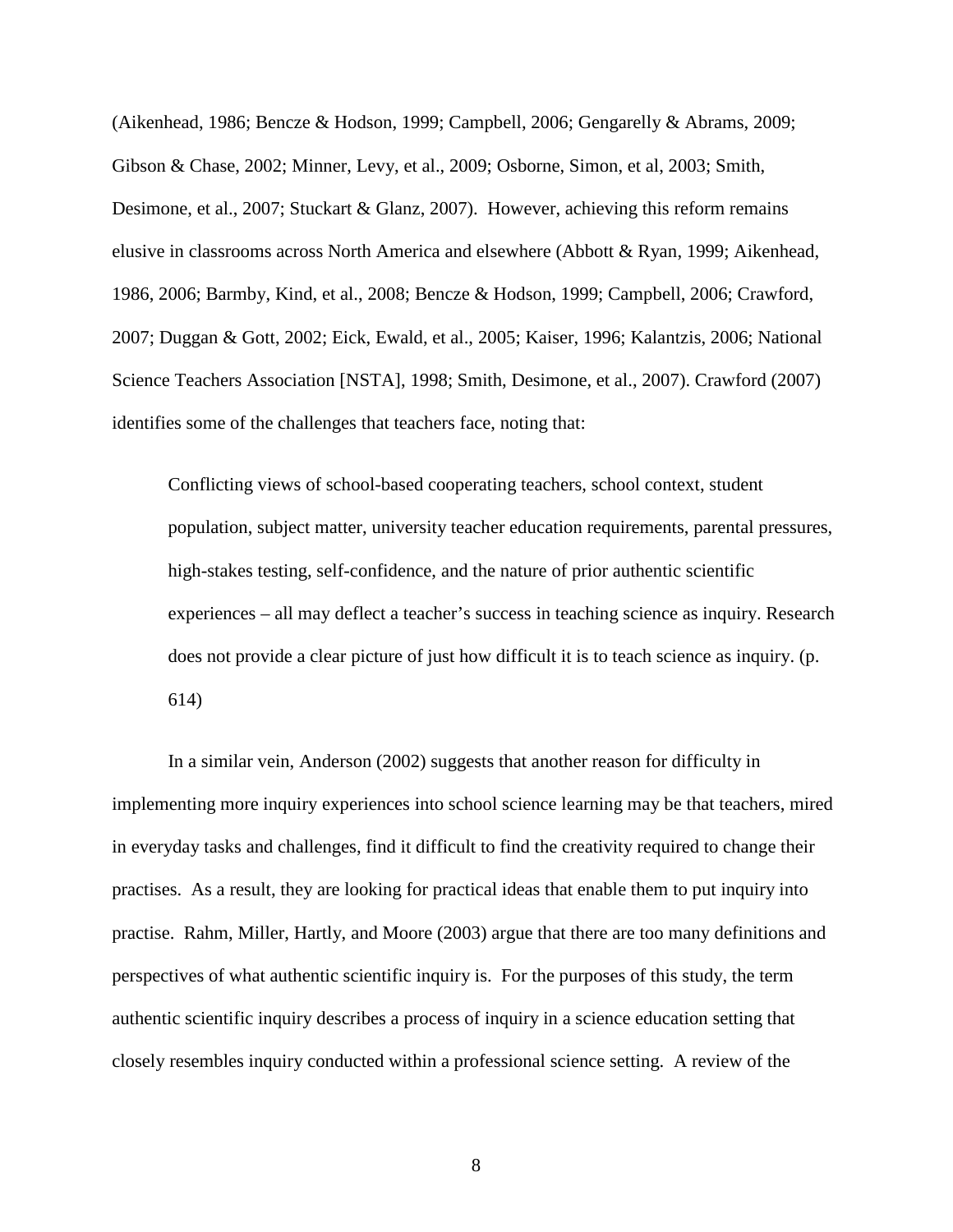literature cited above provided a list of five essential elements for a school-based activity to be considered authentic scientific inquiry:

- 1. Student involvement in formulating the question
- 2. Open-ended inquiry where the answer is unknown
- 3. Student involvement in gathering and analyzing data
- 4. Collaboration
- 5. Communication of outcomes

#### <span id="page-24-0"></span>*Students are involved in formulating the question.*

Several studies indicated that involving students in the design of the inquiry is a key part of authentic scientific inquiry. Gengarelly and Abrams (2009) described science education as a "window on how scientific knowledge is constructed" (p 75). Their model, borrowed from Bell, Blair, et al.(2003), described four levels of authentic scientific inquiry dependent upon the amount of direction provided by the teacher in three key areas: determining the question, the methods to answer the question, and whether or not the solution to the question was known. The model established the lowest level of authentic scientific inquiry as a "cookbook" approach, where the teacher provided the question, instructions to gather information, and the answer to the inquiry. The highest level of authentic scientific inquiry was fully student directed with an unknown outcome. As the level of authentic scientific inquiry increased, the amount of teacher direction decreased. In Gengarelly and Abrams' publication, development of the question was the last direction to be transferred from teacher to students and was included in only the highest levels of authentic scientific inquiry.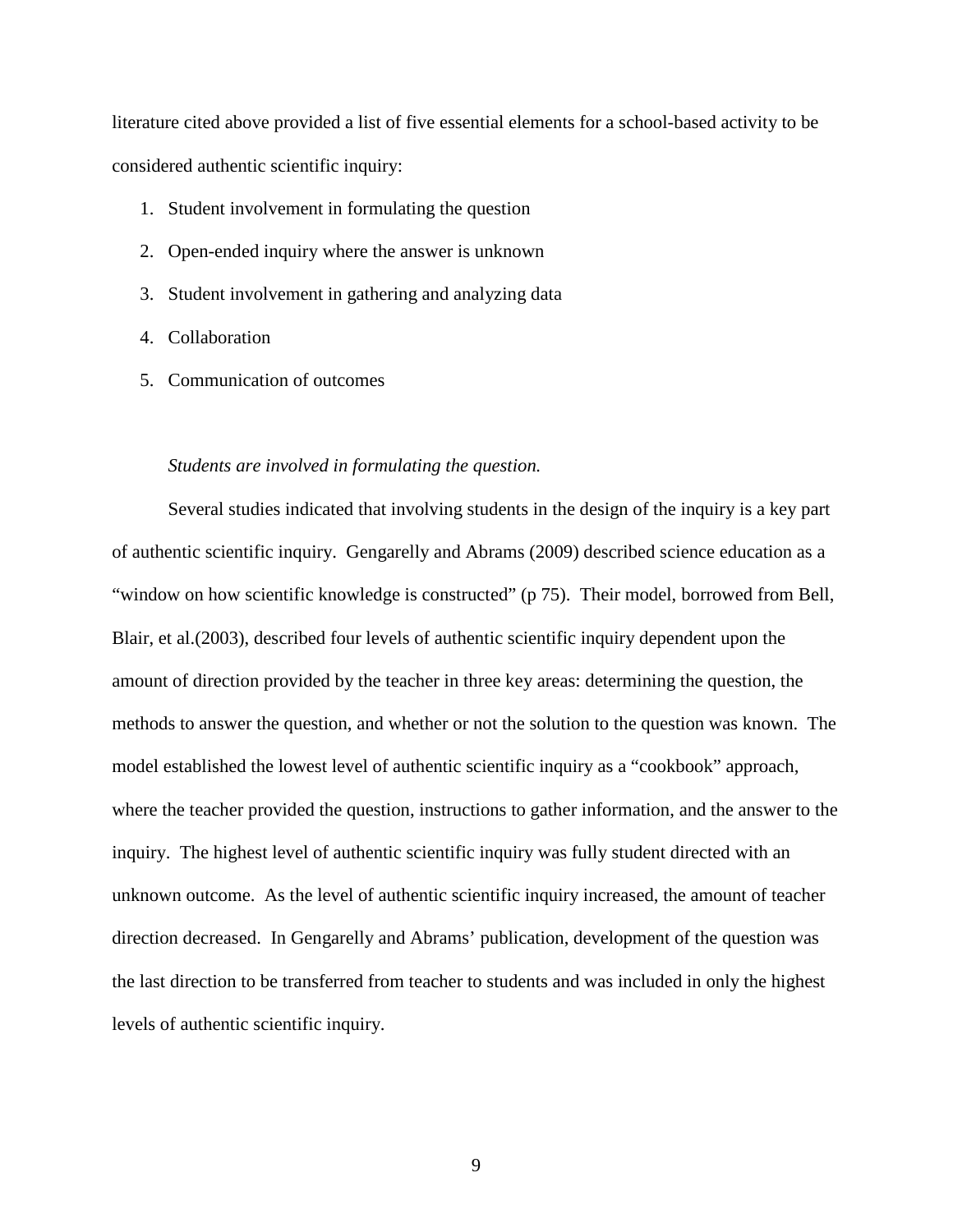According to Short, Lundsgaard, and Krajcik (2008) inquiry had several features, but authentic scientific inquiry exhibited an over-arching question that drove the structure and content of the curriculum; where the question was meaningful to the students' lives; contextualized the content; allowed for sustained and deep exploration; and allowed for various investigations to find a solution so that the participants in the research could generate their own question or sub-questions. A study conducted by Hume and Coll (2008) identified various aspects of authentic inquiry including an open-ended question, data collection, collaboration, and communication. In their work the inquiry question was developed specifically for the study, not by the students. The purpose of their study was not focussed on the outcome of the inquiry students were conducting, nor to the processes of inquiry as a learning outcome, but to determine if the students were learning what the curriculum intended through an inquiry process called fair testing. The students understood that assessment was the key activity and this understanding "reduced students to following a set of rules and procedures which they learned in practice assessments" (p. 1218). As a result, Human and Coll reported, the inquiry conducted by the students was not meaningful to them. They connected part of the reason to the lack of contribution to the design of the question by the students and, in this regard, might not be considered authentic scientific inquiry. Sarkar and Frazier (2008) stated that, "When a question is formulated by students, the degree of engagement is greater and the learning is more authentic" (p. 30). They suggested that student involvement in the design of the inquiry question was essential for the participants to experience authentic scientific inquiry.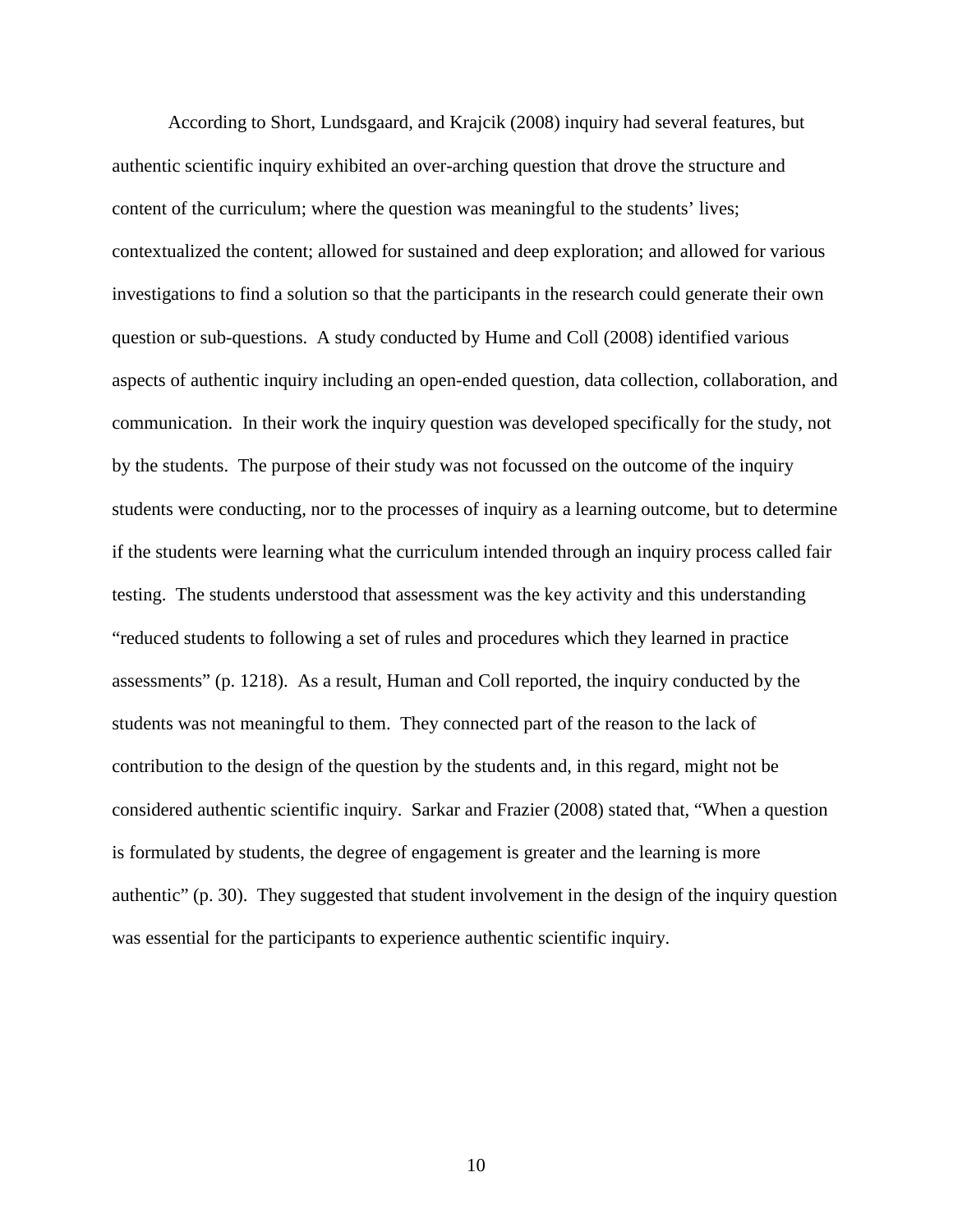#### <span id="page-26-0"></span>*Open-ended inquiry, where the answer is not known.*

Another key element in authentic scientific inquiry included conducting experiments or inquiries where the outcome is not known, where it is possible for the outcome of the inquiry to produce novel information. In the study conducted by Gengarelly and Abrams (2009), researchers raised the level of authentic scientific inquiry by removing the solution to the problem students were seeking to resolve. This indicated that open-ended inquiry is basic to authentic scientific inquiry. Stiles, in *I LOST the Answer Key*, (2004) provided an example of the effect that an open-ended inquiry could have. His story related how the motivation of students increased as a result of the answer key to their lab activity being lost. Determined to satisfy their desire to be confident they knew the correct answer, students devised additional tests, compared results with each other, and repeated tests, before announcing they knew the "right" answer. All of these activities are consistent with attributes of authentic inquiry.

With the similar goal of understanding how inquiry unfolds, O'Neill and Polman (2004) followed three classes through differing forms of inquiry-based instruction. They also noted that when students formulated their own inquiry questions, where the outcome or solution was not predetermined, students became more empowered and motivated. The work of these researchers suggested that the use of open-ended inquiry, where the answers to the questions are not known to the learners, is a necessary component of authentic inquiry.

While each of these article are examples of inquiry where the students did not know the answers, the students were not producing novel information. In a professional scientific inquiry the purpose is to produce novel information. In the SotB program, this is also the goal.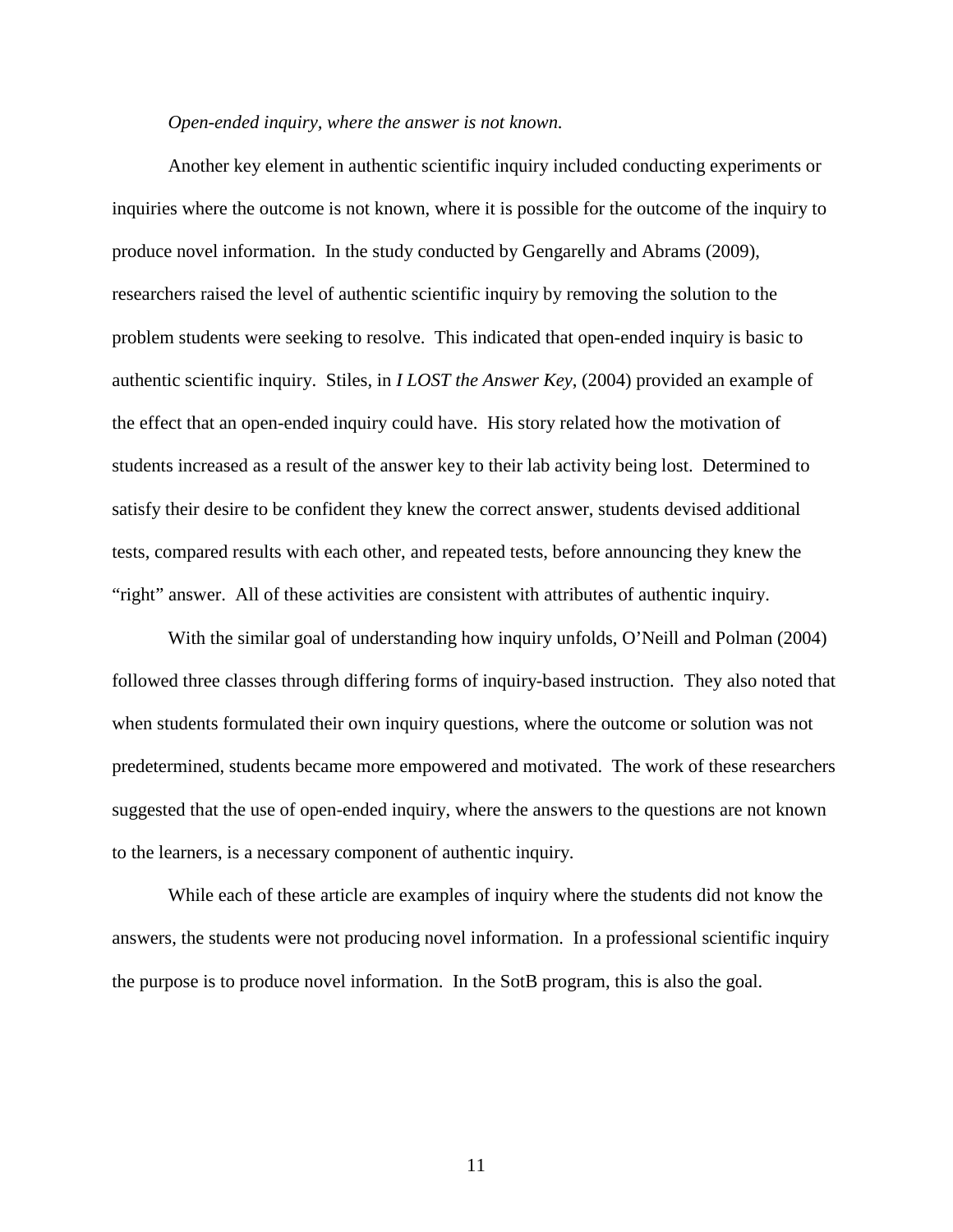#### <span id="page-27-0"></span>*Student involvement in gathering and analysing data.*

Emulating the work of scientists by gathering scientific data using similar methods as well as making sense of data collected, is a cornerstone of science education curricula. Most of the literature reviewed in this thesis indicated gathering and analyzing data as an essential element to authentic scientific inquiry. Windschitl (2004) explained how some of the classroombased practices differ from authentic scientific inquiry. His work pulled from several North American curriculum development documents that encourage students to participate in "activities that characterize the pursuits of scientists" (p 481). 'What scientists do' was connected to laboratory activities and equipment. An expectation was that students will gather and analyse data as well as become familiar with equipment and procedures. He proposed more to authentic scientific inquiry than a list of equipment and 'things to do,' however, habits of mind and thoughtful consideration of how to put these activities and equipment to use were considered important to the authenticity of the activities. As an example, consider Windschitl's inclusion of the necessity of multiple data points and the possibility of altering the questions or design after the study begins in his list of activities congruent with authentic scientific inquiry. These are activities common in 'what scientists do' but less often in 'what students do' in the classroom as they are leaning science.

#### <span id="page-27-1"></span>*Collaboration.*

Engaging in authentic scientific inquiry is rarely done in complete isolation. Work conducted by Hume and Coll (2008) indicated that successful inquiry depends on the ability of researchers to draw on appropriate and relevant information, thus collaboration with subject or content experts is required. This does not change when students conduct authentic scientific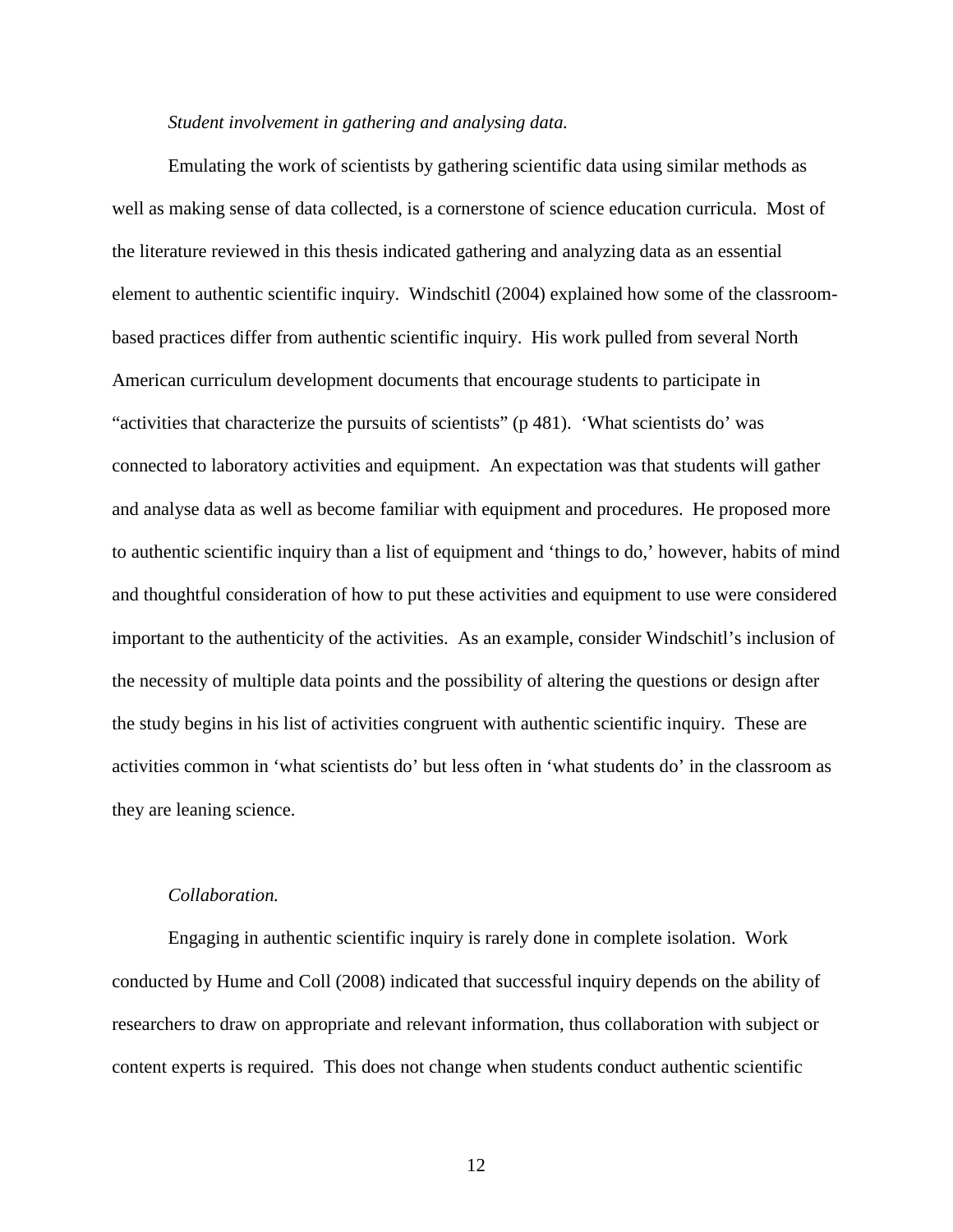inquiry. Short, Lundsgaard and Krajcik (2008) proposed that teachers could "help create an authentic scientific atmosphere in the classroom as students have scientific discussions within smaller groups and between groups" (p. 39). Collaboration with peers, experts, and others who have necessary resources is an integral component to authentic scientific inquiry.

#### <span id="page-28-0"></span>*Communication of the findings or results of the analysis.*

Knowledge is embedded culturally in how that knowledge is shared from generation to generation. If students are to engage in authentic scientific inquiry, their novel knowledge must be shared if it is to be considered part of an authentic scientific inquiry. Several articles identified the expectation of communicating the outcomes of inquiry activities as important (O'Neill & Polman, 2004; Slayton & Nelson, 2005; Short, Lundsgaard, et al., 2008; Sikes & Schwartz-Blum, 2009). Not only is this an essential part of an authentic scientific inquiry, but these researchers also identify it as important for keeping high school students focused and organized, particularly if the inquiry extends over a long period of time.

Considering suggestions derived from the literature reviewed above, I have identified five elements as essential for a school-based research activity or experiment to be considered authentic scientific inquiry. Students must be involved in each of the following activities

- 1. Involvement in development of the question
- 2. Open-ended inquiry, where the answers are unknown and there is potential to produce novel information
- 3. Gathering and analyzing data
- 4. Collaboration
- 5. Communication of outcomes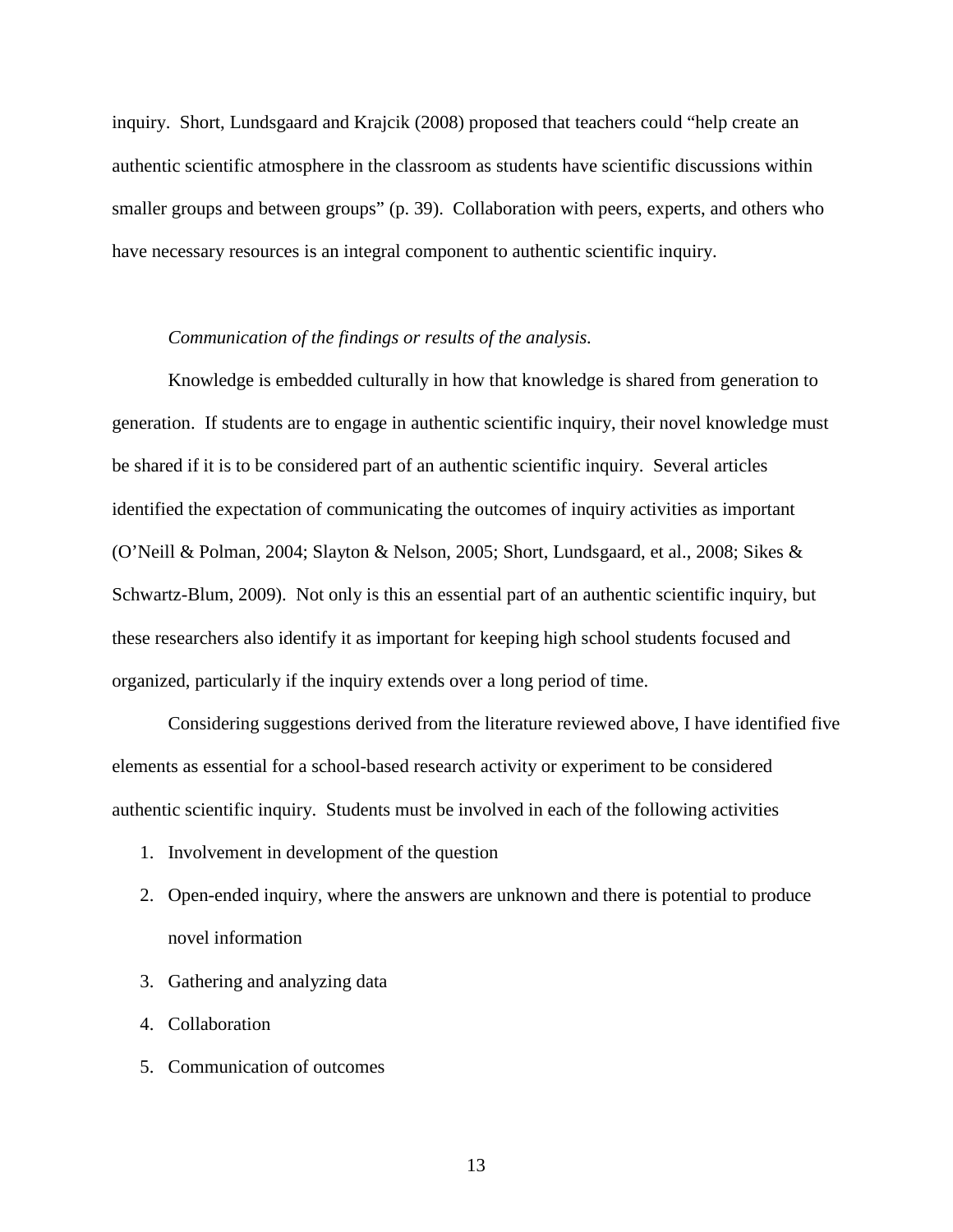In a later section of this chapter I will establish how the SotB program, considering these five elements, is an example of an authentic scientific inquiry. This perspective provides the lens through which student engagement and transformational learning is viewed. Before that, I must define what student engagement is and 'looks like'.

#### <span id="page-29-0"></span>*Student Engagement*

Student engagement is accepted as a fundamental part of learning (Peters, 2010; Pickens & Eick, 2009; Tytler, Symington et al., 2011; Zyngier, 2008) and there is interest in developing a richer understanding of when and in what ways engagement plays a part in learning (Butroyd, 2008; Cooper, Bronwen et al. 2010; Shernoff, Csikszentmihalyi et al., 2003). According to Kuh (2009), "The engagement premise is straightforward and easily understood: the more students study a subject, the more they know about it" (p. 5). The US National Report on Student Engagement stated that "engaged students were involved in their school work in more than a superficial way that signified some level of commitment (p. 5)" (as quoted in McMahon 2003, p. 259). Engagement as Zyngier (2008) noted, "is difficult to define operationally, but we know it when we see it, and we know it when it is missing" (p. 1765). Definitions in the literature can be very simplistic, very general, vague in some literature such as Libbey's (2004) definition of engagement, "the extent to which students are motivated to learn and do well" (p. 278). But various scholars indicated that there are certain behavioural and emotional realities present with engagement that hint the definition is more complex (Fredricks, Blumenfeld et al., 2004; Hudley, Daoud et al., 2003; Kuh, 2001; Libbey, 2004; Nystrand and Gamoran, 1989; Patrick, Ryan et al., 2007; Robinson and Hullinger, 2008; Skinner, Kindermann et al., 2009), typified best perhaps by Schlechty (2002) who suggested, "engaged students see meaning in what they are doing ... When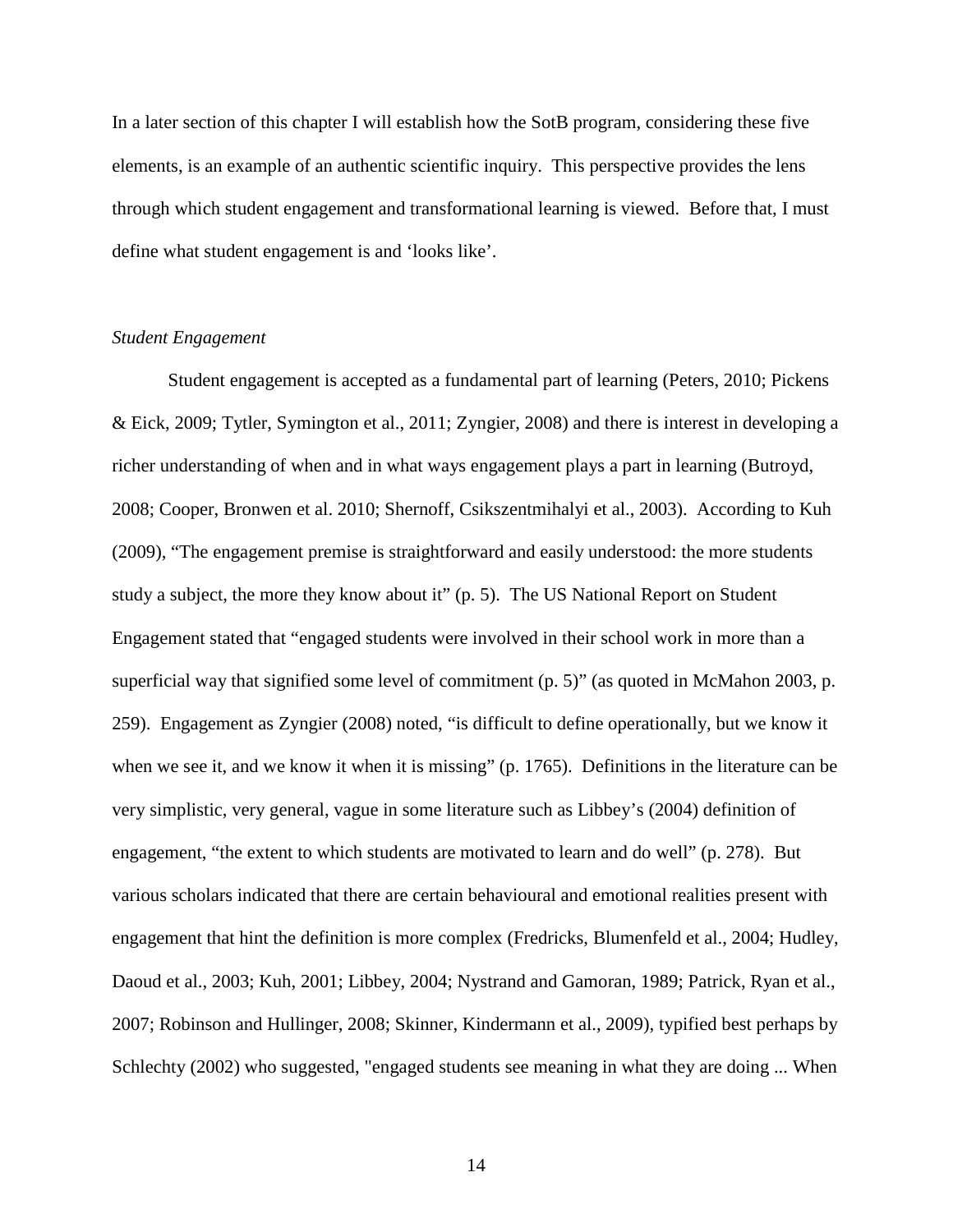students are ... engaged, the distinction between ends and means become blurred" (p. 10). This blurring of ends and means show, as Fredricks (2004) outlined, that engagement is a complex, multi-faceted metaconstruct that involves behavioural, emotional, and cognitive aspects, each of which could be subdivided and studied in relation to the other.

Given the range in how engagement is understood, for the purposes of this study, an engaged student is defined as one that demonstrates several or all of the complex behavioural, cognitive and physical indicators outlined in the literature review below.

### <span id="page-30-0"></span>*Indicators of engagement.*

Having offered a working definition of engagement, there is a need to identify more succinctly what is involved to allow for closer examination of the experience of participants in the SotB program and to determine to what extent participants might be engaged and in what manner. While observable behaviours of engagement might be the simplest to recognize, many of these authors attest that they are only part of what an engaged student is doing. Table 1 provides descriptions of engagement within the literature.

| <b>Author</b>   | <b>Behavioural</b>           | <b>Emotional</b> | Cognitive                     |
|-----------------|------------------------------|------------------|-------------------------------|
| <b>Nystrand</b> | ask questions                |                  | ask higher order questions    |
| (1989)          | sustain rapt attention for a |                  | sustain commitment to the     |
|                 | long period of time          |                  | content                       |
| <b>NSSE</b>     | ask questions; contribute to |                  | tutor or teach other students |
| 2000            | discussions                  |                  | use higher-order thinking     |
| <b>Report</b>   | preparing for class          |                  | skills                        |
|                 | work with classmates outside |                  |                               |

<span id="page-30-1"></span>*Table 1: Indicators of Engagement: Students who are engaged ...*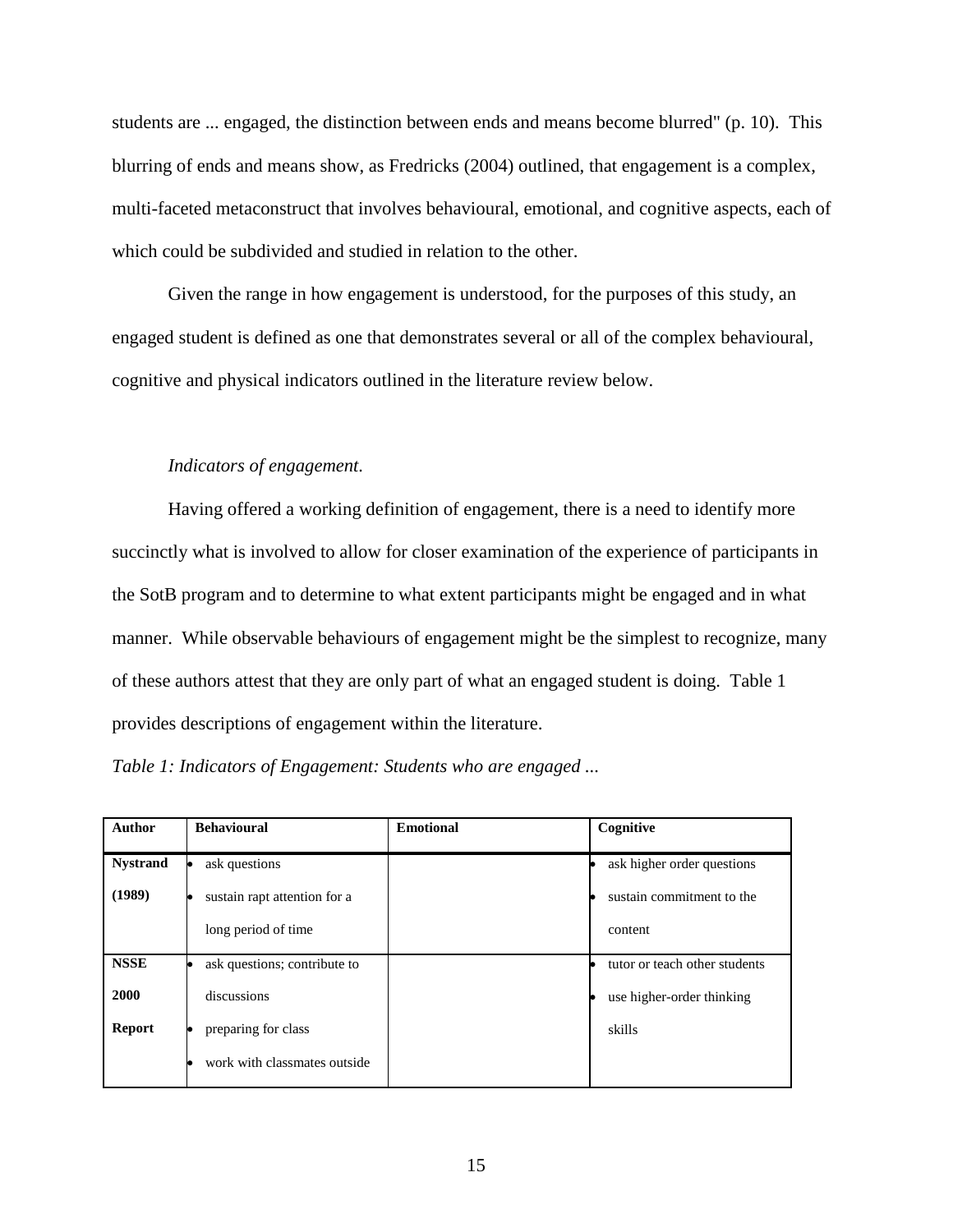|                  | of class                               |                                  |                                |
|------------------|----------------------------------------|----------------------------------|--------------------------------|
|                  | discuss ideas with others              |                                  |                                |
| <b>Schlechty</b> | are willing to do menial tasks         | see meaning in what they are     | connect task-related behaviour |
| (2002)           |                                        | doing                            | to end of significant          |
|                  |                                        | display either                   | consequence                    |
|                  |                                        |                                  |                                |
|                  |                                        | acceptance/resignation or        | value the activity             |
|                  |                                        | enthusiasm/commitment            |                                |
| <b>Hudley</b>    | persist                                | exhibit enjoyment of tasks       | persist                        |
| (2003)           | have a high rate of task               | are intrinsically motivated      |                                |
|                  | completion                             | show a positive attitude         |                                |
|                  | suffer few discipline problems         | towards activity and             |                                |
|                  |                                        | achievements                     |                                |
| <b>Shernoff</b>  | display concentrated attention         | display interest and enjoyment   |                                |
| (2003)           | (Newman 1992)                          | (Newman 1992)                    |                                |
|                  |                                        | have a sense of commitment       |                                |
|                  |                                        |                                  |                                |
|                  |                                        | and belongingness                |                                |
|                  |                                        | (Christenson, 2001)              |                                |
| <b>Fredricks</b> | do the work                            | like or deeply value or identify | use strategies that promote a  |
| (2004)           | follow the rules                       | with activity                    | deep understanding             |
|                  | demonstrate effort; persistence        | display affective reactions      | desire to go beyond            |
|                  | display concentration;                 | show an appreciation of          | requirements                   |
|                  | attention                              | success                          | prefer a challenge (more than  |
|                  | ask questions; contribute to           |                                  | just behavioural engagement)   |
|                  | discussions                            |                                  |                                |
| <b>Libbey</b>    | sustain commitment                     | take ownership                   | ask authentic questions        |
|                  |                                        |                                  |                                |
| (2004)           | l.<br>follow rules & regulations       |                                  |                                |
| <b>Patrick</b>   | display task-related interaction<br>l. | are concerned with developing    | use self-regulation strategies |
| (2007)           |                                        | competence                       |                                |
|                  |                                        | display academic efficacy        |                                |
| Robinson         | practise, obtain feedback              | display effort                   | expend time and physical       |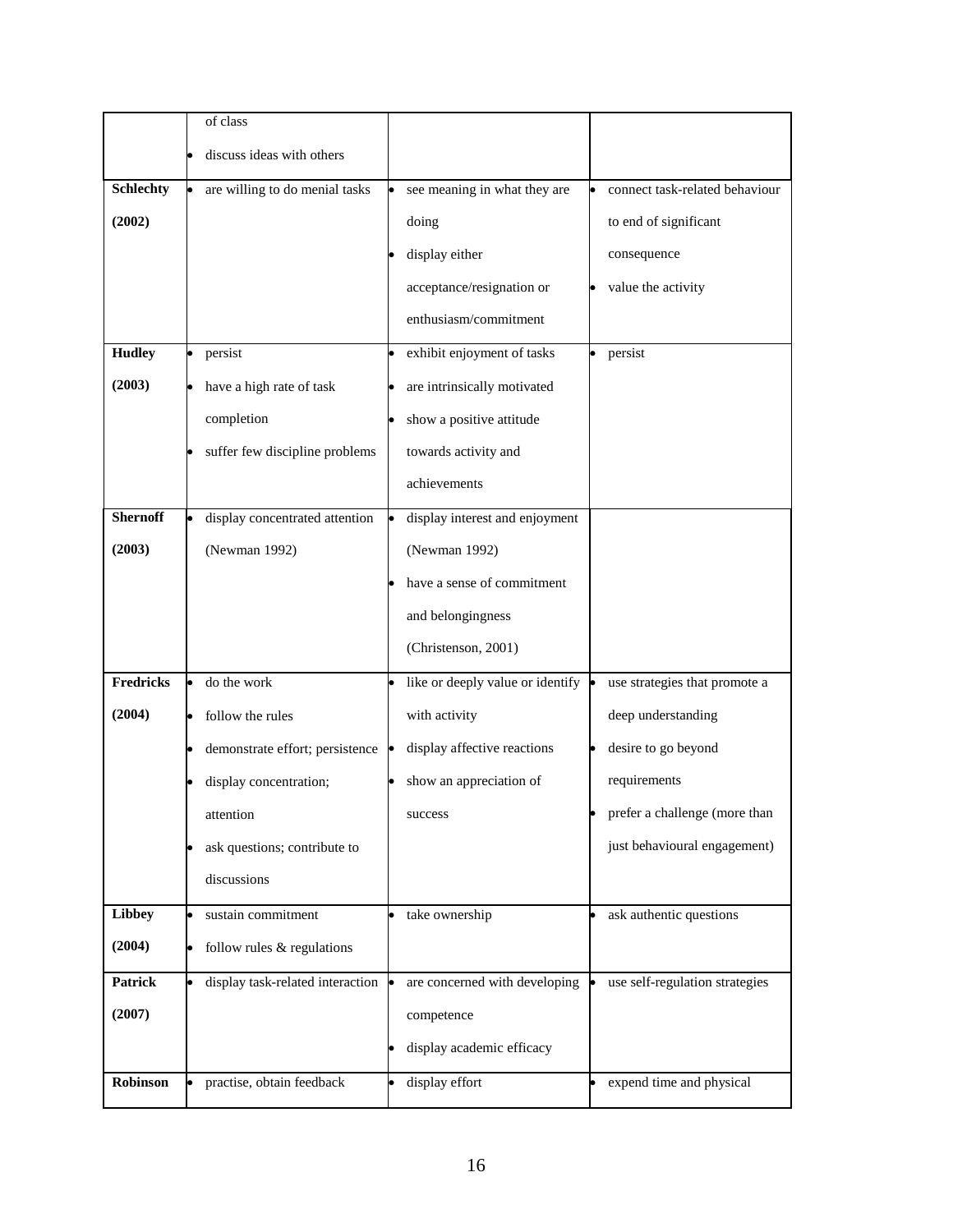| (2008)         |                                  |                                | energy                       |
|----------------|----------------------------------|--------------------------------|------------------------------|
|                |                                  |                                | analyse & solve problems     |
| Zyngier        | do the work                      | show interest                  | display psychological        |
| (2008)         | follow the rules                 | show positive feelings towards | investment                   |
|                | persist, participate             | school, the class and teacher  | are motivated                |
|                | take the initiative (Finn, 1989) | value outcomes (Finn, 1989)    | exert effort                 |
|                |                                  |                                | display strategy use         |
| Kuh            | spend time on task on learning   | interact with their peers and  | show quality of effort (Pace |
| (2009)         | (Tyler, 1930)                    | teachers about learning (Pace, | 1990)                        |
|                | prepare for class                | 1990)                          | Work harder than anticipated |
|                | Ask questions in class or        |                                | to meet an instructor's      |
|                | contribute to class discussions  |                                | standards or expectations    |
|                | Work with other students on      |                                |                              |
|                | projects during class            |                                |                              |
|                | Work with others outside class   |                                |                              |
|                | Discuss ideas from readings or   |                                |                              |
|                | classes with others outside      |                                |                              |
|                | class                            |                                |                              |
| <b>Skinner</b> | display focused, on task         | display enthusiastic           | are constructive             |
| (2009)         | behaviour                        | participation                  | exert mental effort          |
|                | show effort; persistence         | have enthusiasm, interest,     | (attention/concentration)    |
|                |                                  | enjoyment                      |                              |
| Wishart        | have generic skills of learning  |                                | exhibit high metacognitive   |
| (2009)         |                                  |                                | control                      |

Sifting through the literature summarized in the table above, I have distilled the common threads within the various descriptions to a list of specific behaviours that indicate a student is engaged. These indicators were used as the basis to identify the extent to which students were engaged for this study. Students who are highly engaged display the following attributes: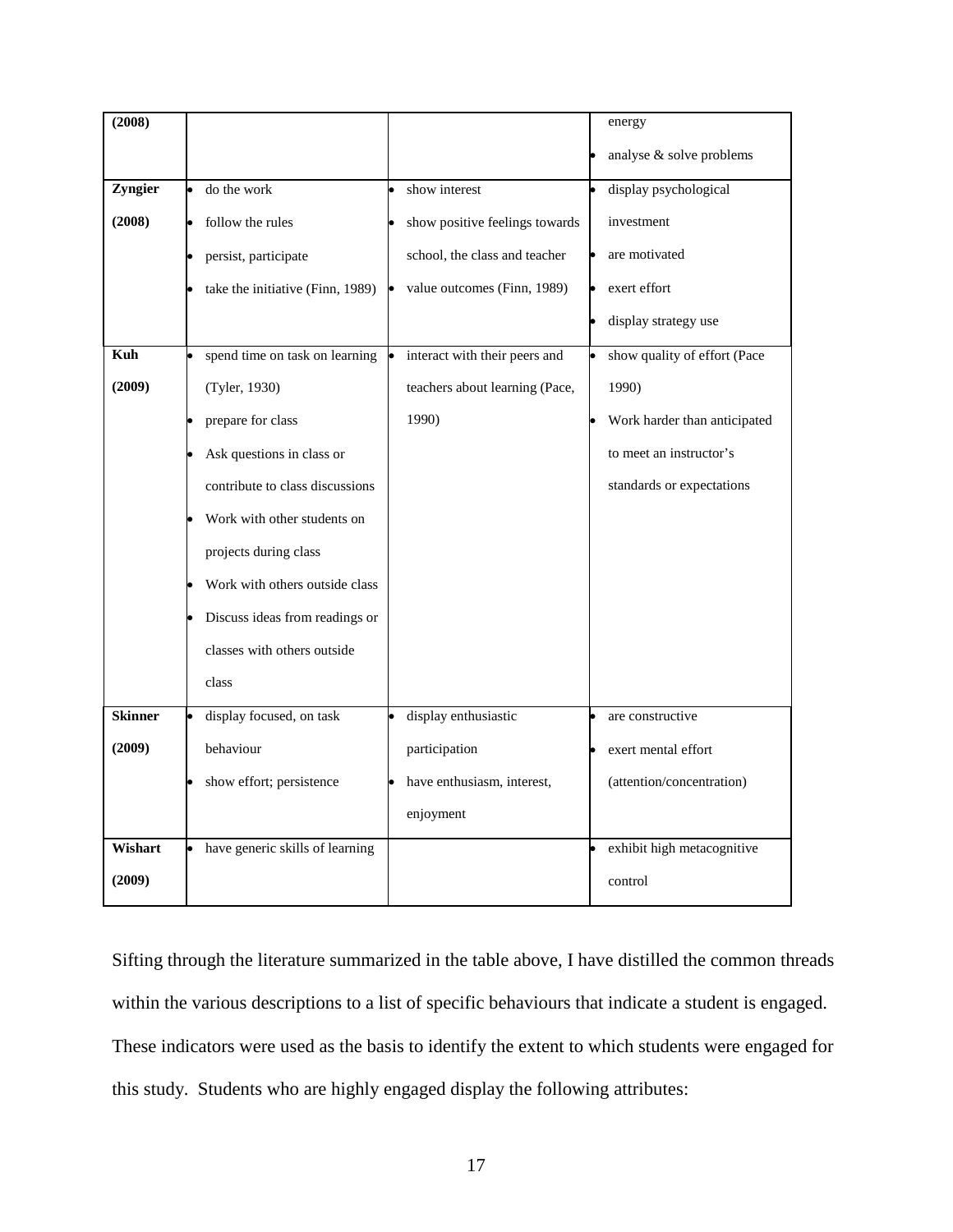- 1. Persistence: the learner is persistent in seeking answers and overcoming challenges
- 2. Dedication: the learner provides a dedicated effort both physically and cognitively
- 3. Motivation: the learner establishes that the desire to participate is generated internally and not imposed upon from someone or somewhere else
- 4. Ownership: the learner demonstrates a sense of responsibility towards ensuring success
- 5. Participation: the learner displays enthusiasm during all or most aspects of the activity
- 6. Value: the learner indicates that the activity is worthwhile
- 7. Contribution: the learner asks high level questions or participates in discussions at a high cognitive level

These seven indicators of engaged behaviour form part of the landscape within which this study took place. These are the tools used to measure the level to which participants in SotB were engaged. The next sections provide two more pieces to the landscape of this study. I will define transformational learning experiences and then provide a description of the program, establishing how SotB can be considered authentic scientific inquiry.

#### <span id="page-33-0"></span>*Transformational Learning*

Since a focus of this study was to gain insight into transformational learning from the perspective of participation in an authentic scientific inquiry experience situated in an informal science outreach program one must explore what is in the literature to define transformational learning. It is worthy to note that current organizational change literature differentiates between transformative learning and transformational change as, "transformative learning, which focuses on change on the individual level, and transformational change, which focuses on organizational change" (Henderson, 2002, p. 186). The theory of transformative learning is a cornerstone in the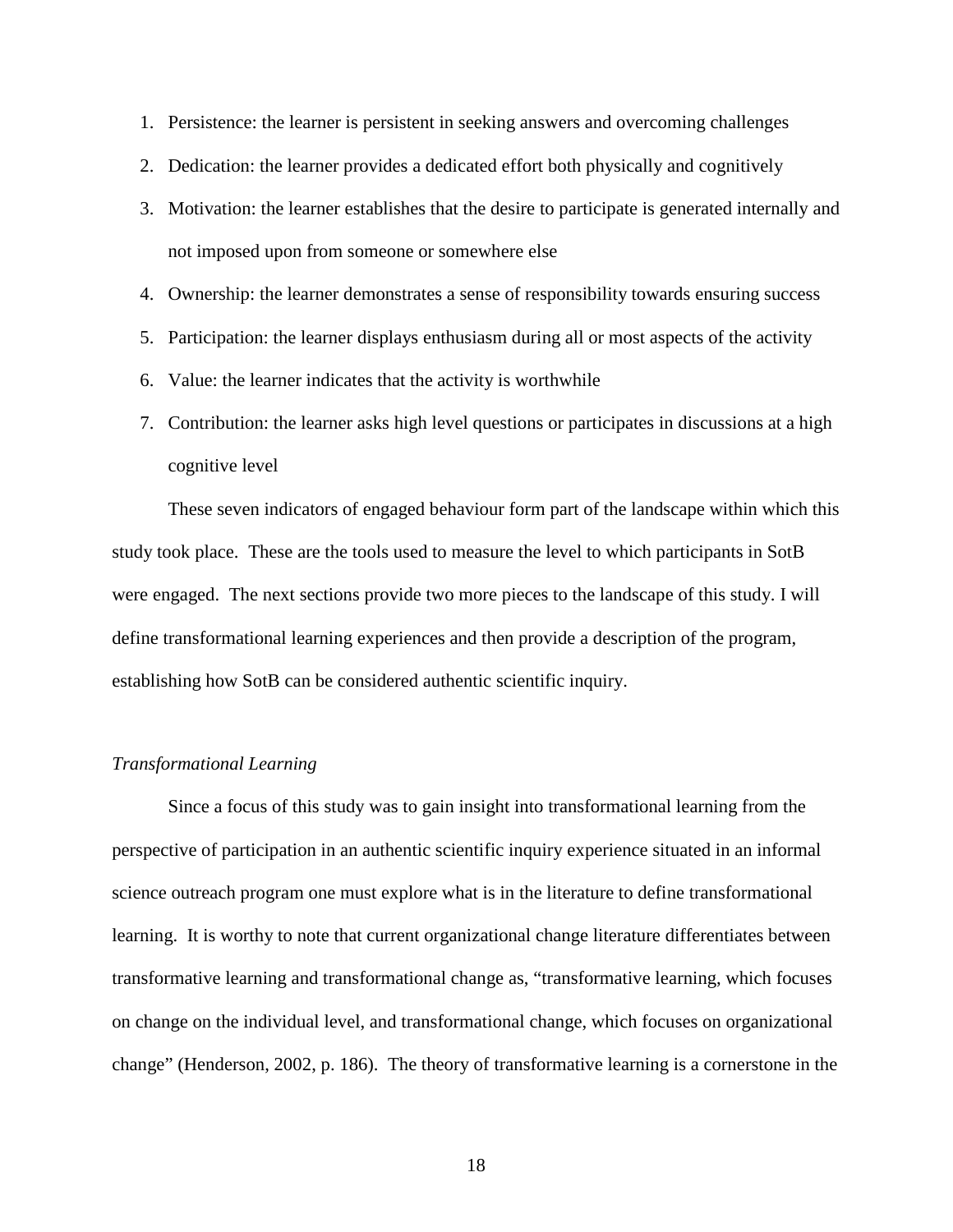field of adult education. Foundational ideas and writing appear as early as 1978 with the work of Jack Mezirow (Imel, 1998). Mezirow (1997) defined transformative learning theory as:

the process of effecting change in a *frame of reference* … associations, concepts, values, feelings, conditioned responses – frames of reference that define their life world … When circumstances permit, transformative learners move toward a frame of reference that is more inclusive, discriminating, self-reflective, and integrative of experience. (p. 5, emphasis in original)

Imel (1998) subdivided transformation into two levels, "perspective transformation is the process of becoming critically aware of how and why our assumptions have come to constrain the way we perceive, understand, and feel about our world" (Mezirow, 1991, as quoted in Imel, 1998, p. 2). Imel pointed out that this happens in learning frequently and routinely but, "perspective transformation leading to transformative learning, however, occurs much less frequently" (Imel, 1998, p. 2). Mezirow (1997) also differentiated between a frame of reference (or habit of mind) and a point of view. One can consider slight changes in assumptions associated with a point of view or try on another`s point of view. If critical reflection of the experience reveals the originally held point of view to be inaccurate, that point of view is relatively easily changed. Repeated changes to similar points of view may lead to transformation. These repeated adjustments or a significant experience might make one aware of a habit of mind, and if critical reflection results in changing that habit of mind, a transformational learning experience may occur. "Such epochal transformations are less common and more difficult" (p. 7). Critical reflection on one`s assumptions, attitude, beliefs, habits of mind, and meaning schemes is necessary for a transformational learning experience to take place (Carson & Fisher, 2006; Cranton, 2002; Imel, 1998; Mezirow, 1997). Kreber (2006) uses a problem solving metaphor to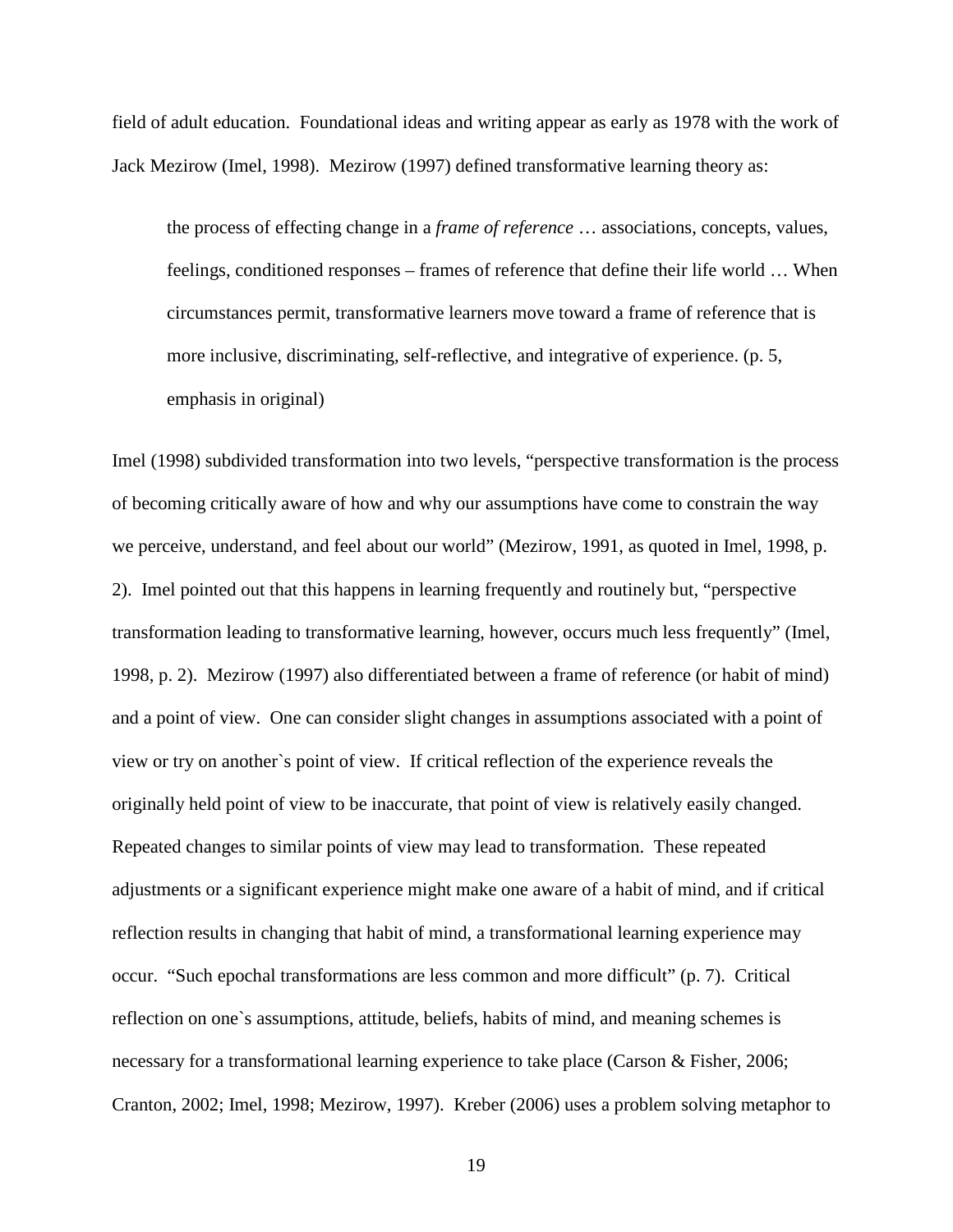show a distinction between three types of reflection: (a) content or a description of a problem to reflect upon, (b) process or a method of problem solving, and (c) the premise upon which the problem is predicated.

While far from comprehensive, this review of some of the literature offers a definition of a transformative or transformational learning experience for the purposes of this study. A transformational learning experience is one where a participant's point of view, perspective, or habit of mind is challenged through their experience. If, upon reflection, that point of view, perspective or habit of mind shifts or changes, one can assume that the participant underwent a transformational learning experience. For the purposes of this study, two categories of transformational learning were considered, perspective transformation and epochal transformation. A perspective transformation was considered to have been present when assumptions were challenged and changed. Epochal transformation was considered to be present if a significant change was noted, similar to Mezirow's description mentioned above.

#### <span id="page-35-0"></span>*Indicators of transformational experiences.*

Having provided a definition, to determine if and to what extent transformative learning might take place, indicators that help identify transformative learning would be useful. According to Carson and Fisher (2006), an analysis of a person`s writing can reveal transformative learning. There are three main features to this writing:

- Identification of values, beliefs or assumptions
- Changing and/or reassessing values, beliefs and assumptions
- Making connections with cultural, social, and political realities (p. 707)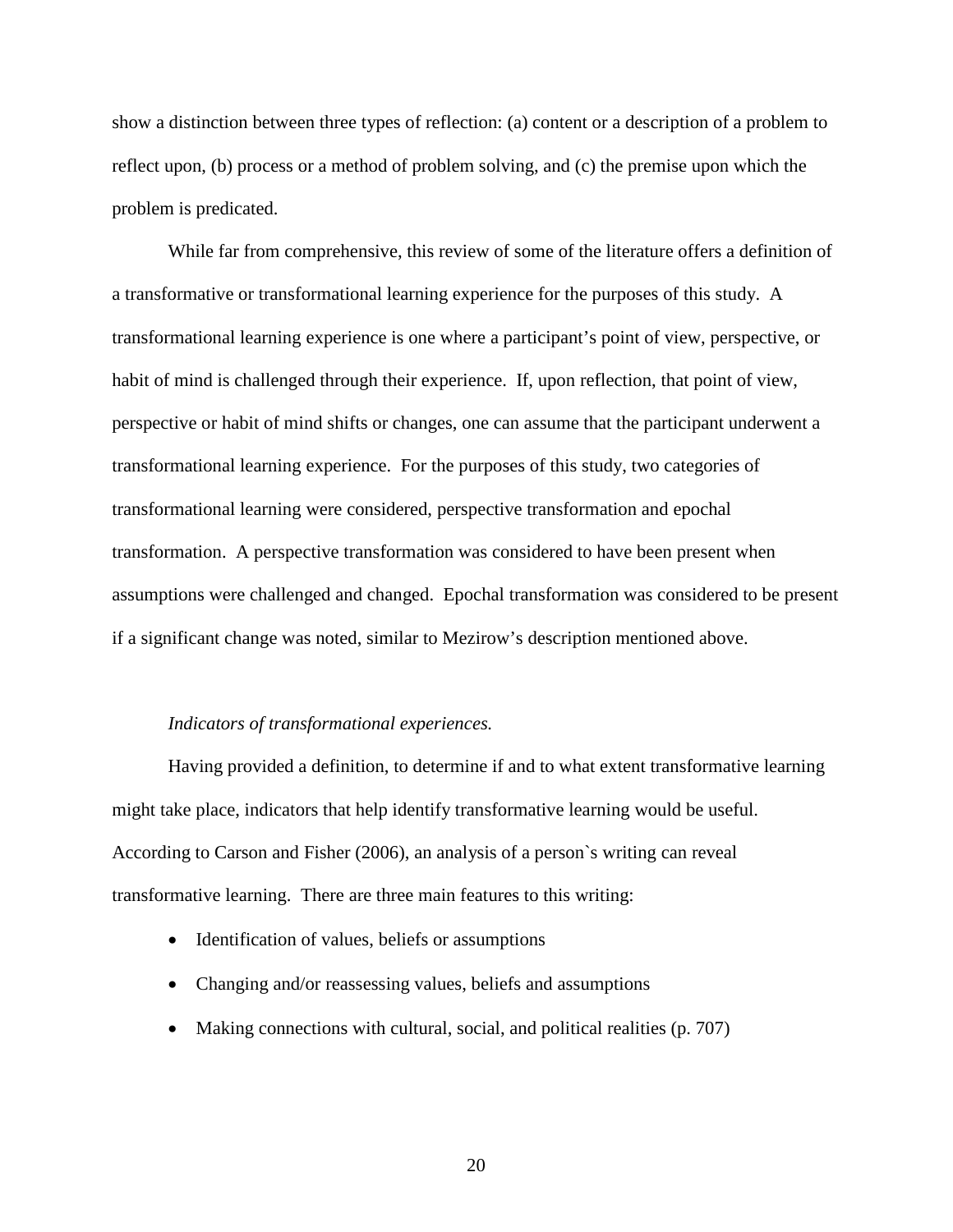Additionally, "an important indicator of transformative learning is the change that occurs in behaviours" (p. 711). Their study showed that acting differently from habituated responses and/or taking on new behaviours also indicated a transformative learning experience. Other indications of transformative learning were identified by Kreber (2006). While Kreber's study focussed on university teachers, several indicators that, if modified, could be appropriate for teacher participants in this study. These indicators included: experimenting with alternative teaching approaches; writing critiques on "how-to teaching books"; writing an article on how to facilitate learning in the discipline and submit it to a scholarly journal; presenting findings from classroom teaching experiments at teaching-related sessions at conferences; and showing how goals of one's teaching relate to what students need to live successful lives.

For this study, I needed to identify evidence of transformational learning. Therefore a list of indicators was developed based on the literature (outlined in Table 2).

| <b>Perspective Transformation</b>       | <b>Epochal Transformation</b>             |
|-----------------------------------------|-------------------------------------------|
| Participant becomes critically aware of | Participant changes a frame of reference, |
| assumptions                             | or world view                             |
| Participant reflects upon challenges to | Participant changes behaviour in          |
| those assumptions                       | accordance with either a perspective      |
| Participant changes assumptions and     | transformation or a change in world       |
| associated points of view               | view                                      |

| Table 2: Indicators of Transformational Experiences |  |  |
|-----------------------------------------------------|--|--|
|-----------------------------------------------------|--|--|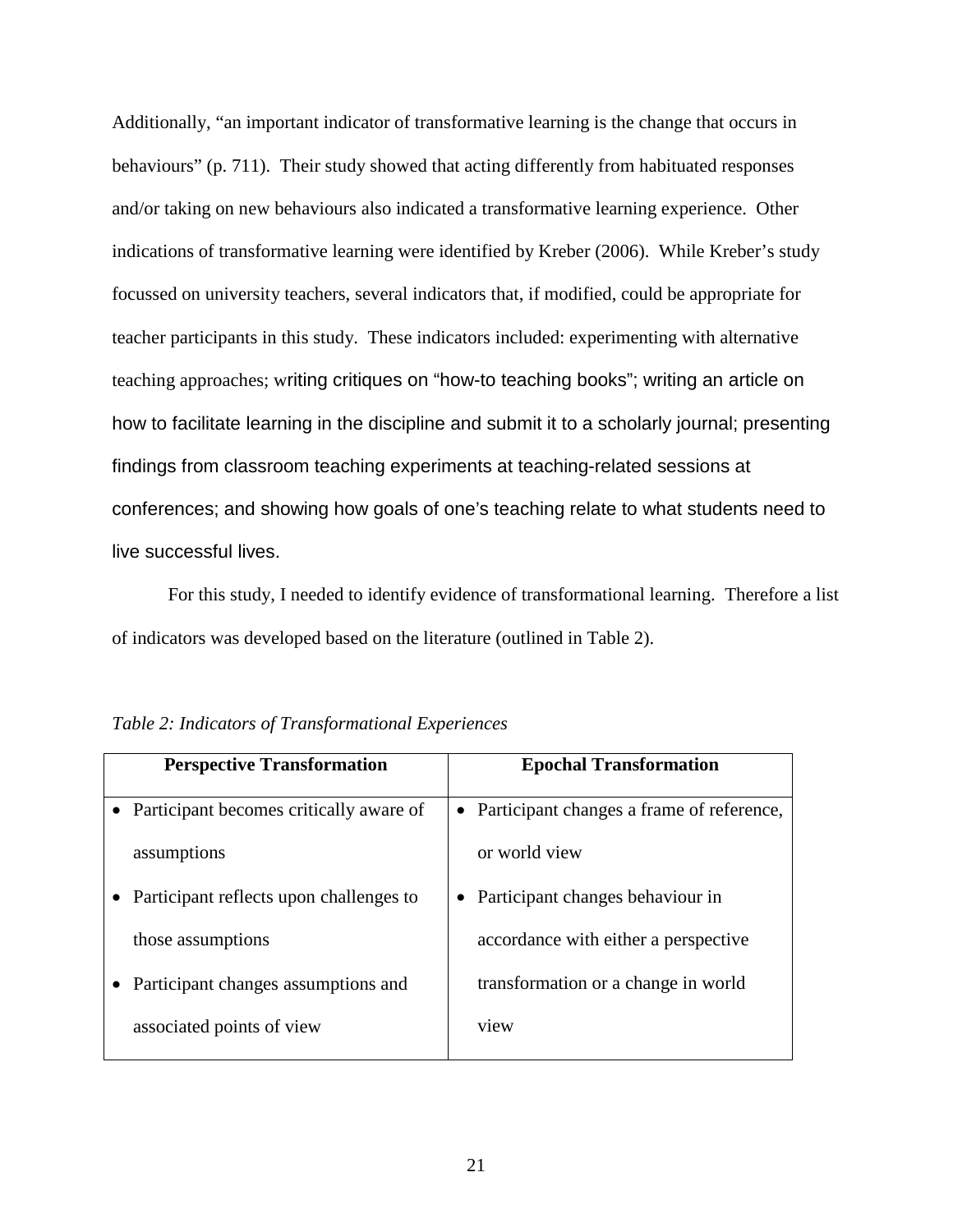A transformational experience, for this study, is considered to have occurred if data indicated that they had experienced a shift or change in assumptions or perspectives. In essence data would show that the participant was or became aware of their assumptions, reflected upon them and changed those assumptions or points of view as a result. This would be considered perspective transformation, identified earlier in this review by both Mezirow and Imel as what happens often and is a natural part of the learning experience. Epochal transformation as identified above by Mezirow, involves much more significant change and could be identified by the participant as change in a frame of reference or world view. This epochal transformation could also be indentified through a change in the behaviour of the participants such as Kreber's example of a teacher participant experimenting with alternate teaching techniques.

Three parts of the landscape have now been brought into focus: authentic scientific inquiry, student engagement, and transformational experiences. These parts are the backdrop for the stage upon which the activity takes place. The next section provides the script for the play, a description of the informal science outreach program, Students on the Beamlines.

# *Students on the Beamlines Program Description*

In addition to being a graduate student of curriculum studies at the University of Saskatchewan, I am the Educational Outreach Coordinator for the Canadian Light Source (CLS) where SotB takes place. The CLS is Canada's only synchrotron research facility employing extremely brilliant infrared, ultra-violet, and x-ray light to probe the nature and structure of matter. As a national research facility, part of CLS' mandate is to participate actively in the educational development of our communities. My role is to create programs that support educational efforts, showcasing contributions that synchrotron techniques have made and are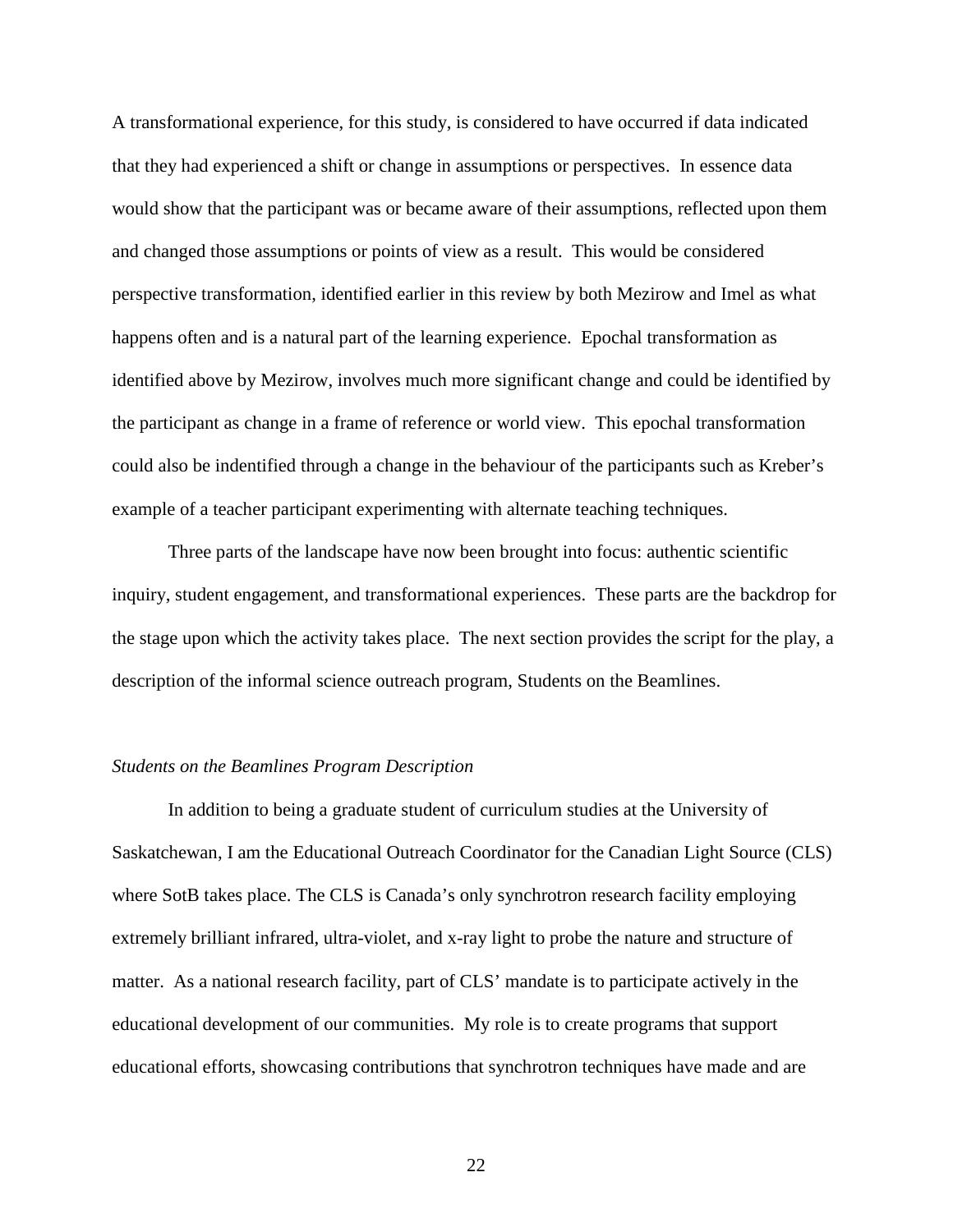capable of making to science research. As an educator, it is important to me that these programs are in keeping with current science curriculum trends and sound pedagogical practises.

The purpose of the SotB program is to provide an opportunity for high school students to experience authentic synchrotron scientific inquiry. For the CLS, the hope is that students become involved in science, to perhaps, consider scientific research as a career, or at least to come to a better understanding of scientific research. Educationally, I hope the program offers students and teachers the opportunity to experience authentic scientific inquiry so that they come to a better understanding of what science research entails which will, in turn, enrich their appreciation for scientific research when they interact with it on a daily basis. For the scientists that participate, I hope they come to a better understanding of what is involved to engage young people and support educational efforts.

As a first step to participating, teachers from across Canada are invited to attend a professional development workshop at the CLS. Those that attend have the opportunity to bring their students back to the facility to participate in SotB. At this workshop teachers are able to participate in synchrotron experiments similar to those their students might be able to conduct, as well as to become familiar with many aspects of synchrotron research such as safety protocols; physics concepts involved in manipulating high energy electrons to produce light; understanding techniques involved in several applications employing synchrotron radiation; exposure to research stories in environmental, materials, and life science research. The CLS hopes that these teachers will extend their enthusiasm and knowledge to their students whether or not they participate in SotB. There is a significant commitment on the part of the teacher to undertake the adventure of this program in terms of time, travel, and in helping students to experience something that the teacher is unlikely to have expertise in (synchrotron research).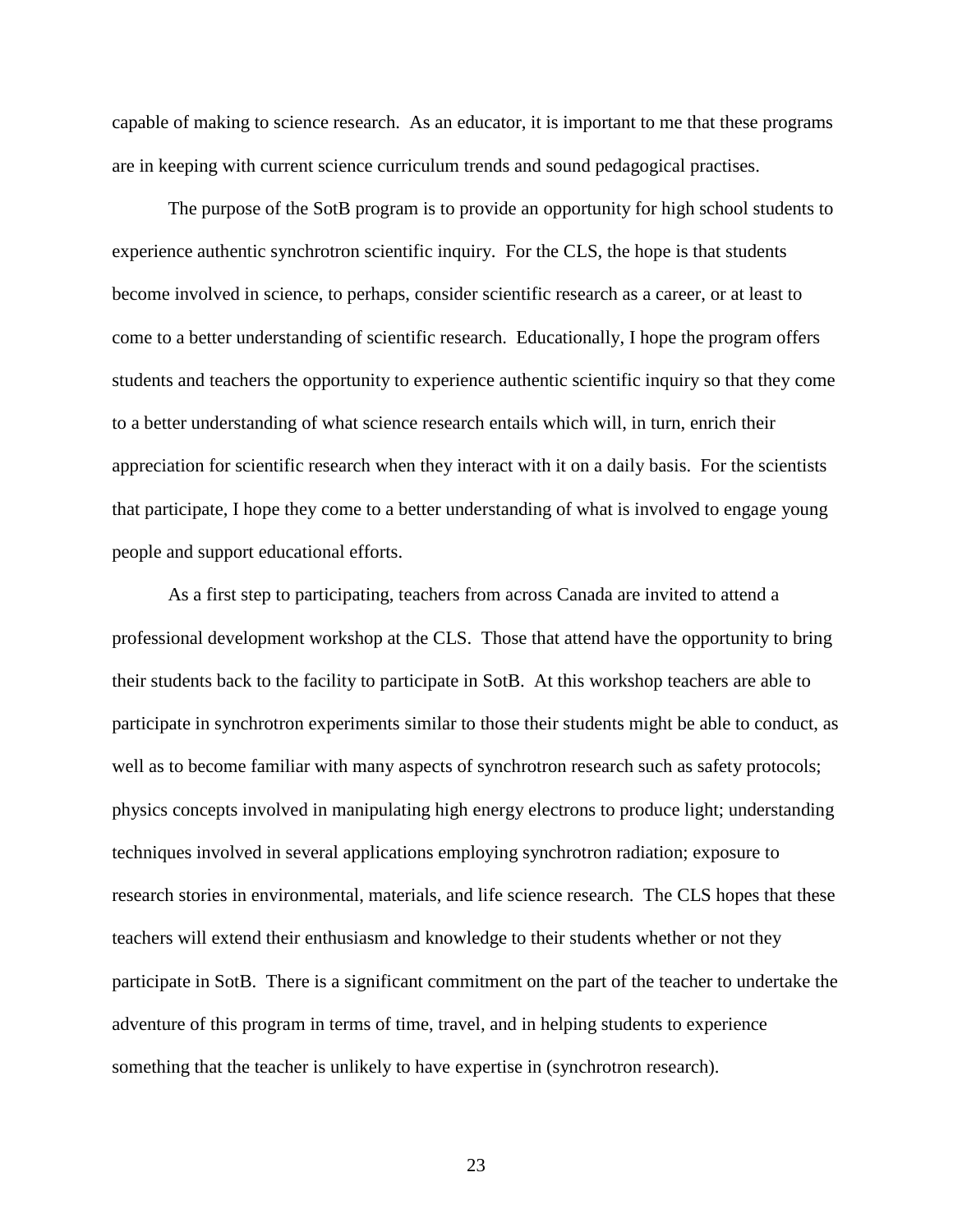The full process of participation takes place over the course of a school year. In the fall a topic is determined that is of interest to the students and that also has potential to generate novel information using synchrotron techniques. Students embark on their adventure by learning as much about the topic as possible so they are prepared to work with CLS staff in developing an experiment. In an ideal situation, the results of the student project would make a novel contribution to society's scientific knowledge. Later in the school year, students spend a minimum of three days at the CLS to conduct their experiment. The first day is spent in orientation including safety training. The facility is roughly the size of two football fields with multiple and varied experimental stations in operation and requires some getting used to before students are able to focus on their scientific pursuits. Students also need to become familiar with the equipment they will be using and finalize any sample preparation that could not be completed prior to their arrival. In most cases the students and the scientists assisting them will have had some contact prior to arrival but a trusting and collaborative relationship needs to be developed. The program is built on the assumption that the adults involved, including teachers, scientists and other supervisors, function as advisors and knowledge experts, but that the experiment belongs to the students. This means that students are responsible for making decisions (upon the advice of the experts) and providing direction for the experiment.

Beamtime at the CLS is distributed in eight hour shifts. SotB groups typically receive a single shift, though that number may vary with the technique they are using and the amount of time available in the schedule. During their shift, students set up the experiment and gather data to answer their questions. There is often a significant amount of time where the students are merely waiting for data to be recorded. This provides opportunities for students to learn more about their experiment, the synchrotron technique, and the possibilities for follow-up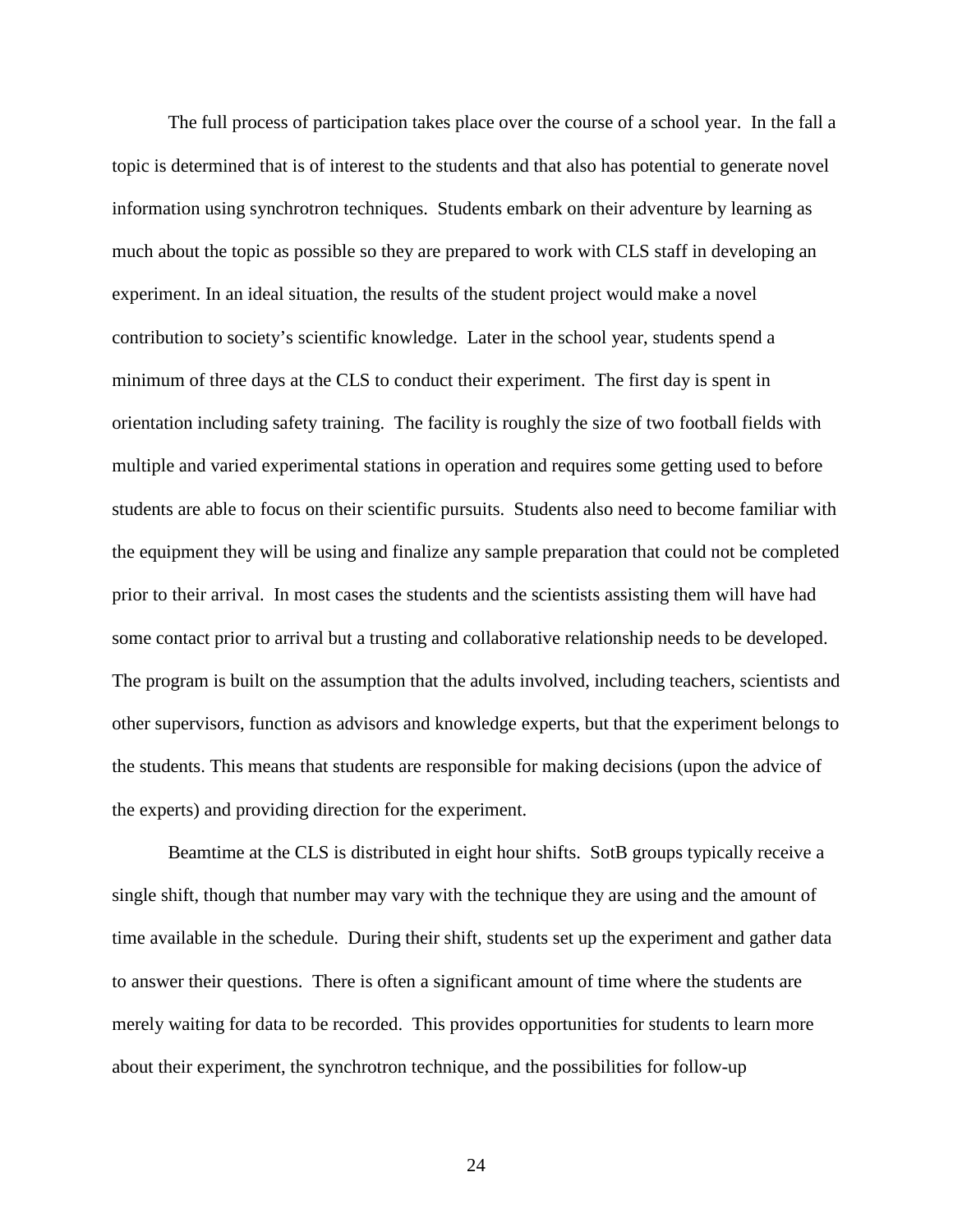experiments. As each data set becomes available, students try to make sense of the information and determine how to set up the next step. This initial data analysis is usually heavily supplemented by the scientist(s) at the beginning but less so as the students gain experience and confidence. Significant responsibility and authority is given to the students as they determine the direction of their experiment. Once their allotted beamtime is used, students spend a day reviewing their data to determine what conclusions they might be able to come to with this new information. At the end of this day students are asked to make a presentation to interested CLS staff explaining their findings and outlining what they've learned through their experience. During the remainder of the school year students are also expected to present their scientific findings to the CLS' synchrotron user community by preparing a short article and a poster to be presented at the Annual Users' Meeting in June. It is common for these groups of students to also be invited to make presentations in their communities to classmates, teachers, school student body, division personnel, and others. It is also quite common for there to be some media interest generated by the visits of these students.

There are several aspects of this program that make it unique and special for high school students. First, the CLS is the only synchrotron to allow high school students to conduct experiments alongside staff and users at the facility. While there are facilities that have robust outreach programs including collaborative work, no others allow students to work directly on the synchrotron experimental stations. Second, these are not demonstration experiments. A cornerstone of the program is the expectation that the experiments proposed must, if successful, provide novel information that has potential to be published in the scientific community. Third, while the process is collaborative between students, teachers, and researchers, and all participants own the novel information, it is the students who take the lead. Last, students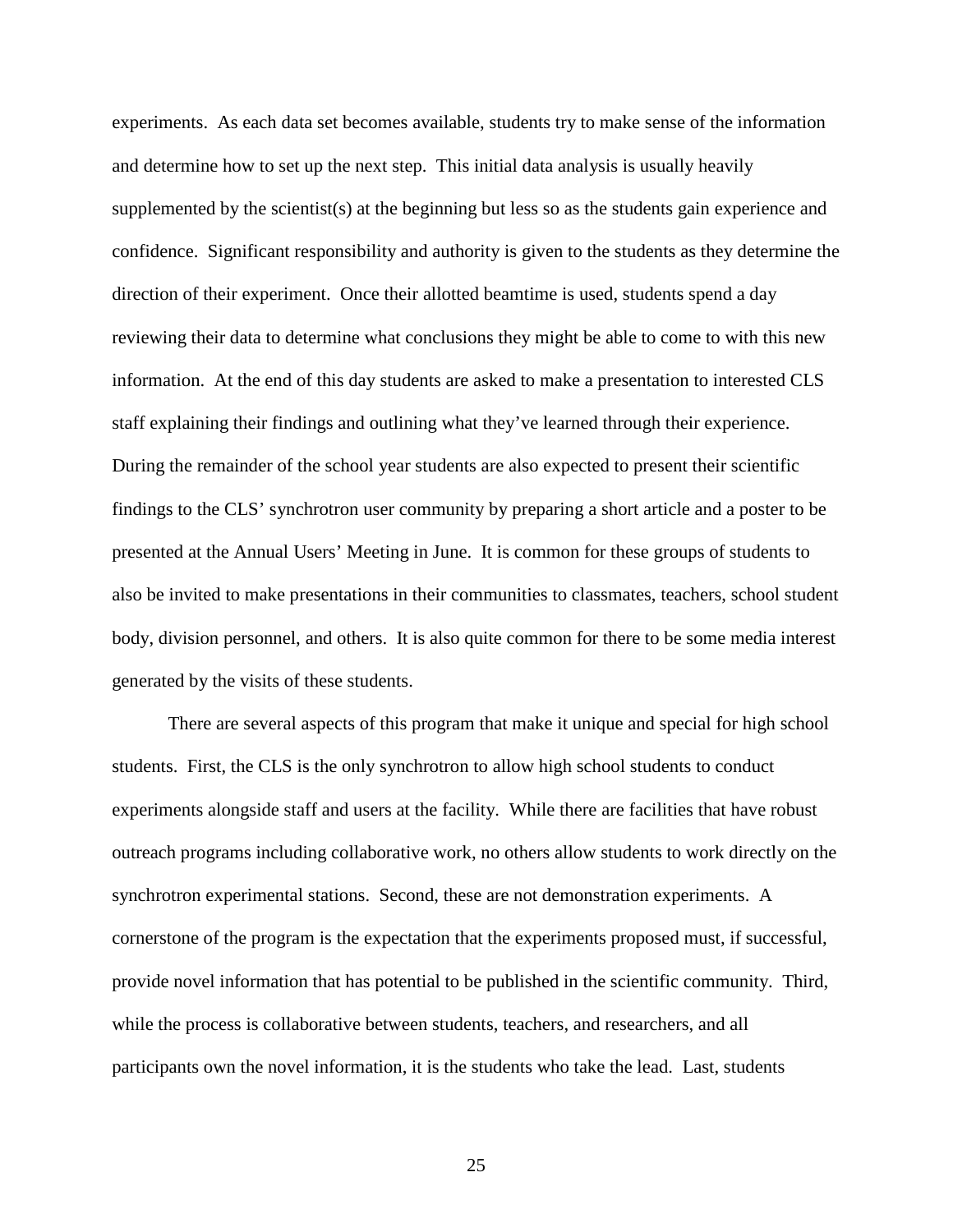experience the full scientific process, including (a) narrow the focus of the experiment to something achievable through synchrotron techniques, in the very limited time allotted, (b) gather or prepare samples, (c) gather, and analyze their own data, (d) present conclusions drawn to the scientific community, their peers, and the society at large.

My interest in discovering the extent of the effect of this program began with the observation of the level to which these students, teachers, and researchers became involved in the experiments they were conducting and the rich experience that became apparent in their comments during the experience, "This experience taught me the real scientific method, not like the one we learn in school where you know the answer before you start" and "the project did not just foster knowledge about the synchrotron, electron-orbitals … but many other practical skills that are needed in all fields of study and careers such as decision-making, preparation, time management and focus" (Walker, 2008). In some cases, students with years of investment in other extracurricular activities withdrew from those activities to pursue this experience. As a direct result of observing the experience that her SotB group had at the CLS, one teacher declared that she would change the way that she presented labs in her classroom to incorporate more opportunities for students to design their own experiences. In spite of the unexpected amount of time and effort involved in supporting these high school groups, several of the CLS staff agreed to work with students again. There must be reasons for this willingness as the time and effort required is above and beyond their regular workload. It seemed to me that this experience had a significant effect on those participating and merited further investigation and so embarked on my own adventure of inquiry resulting in this thesis.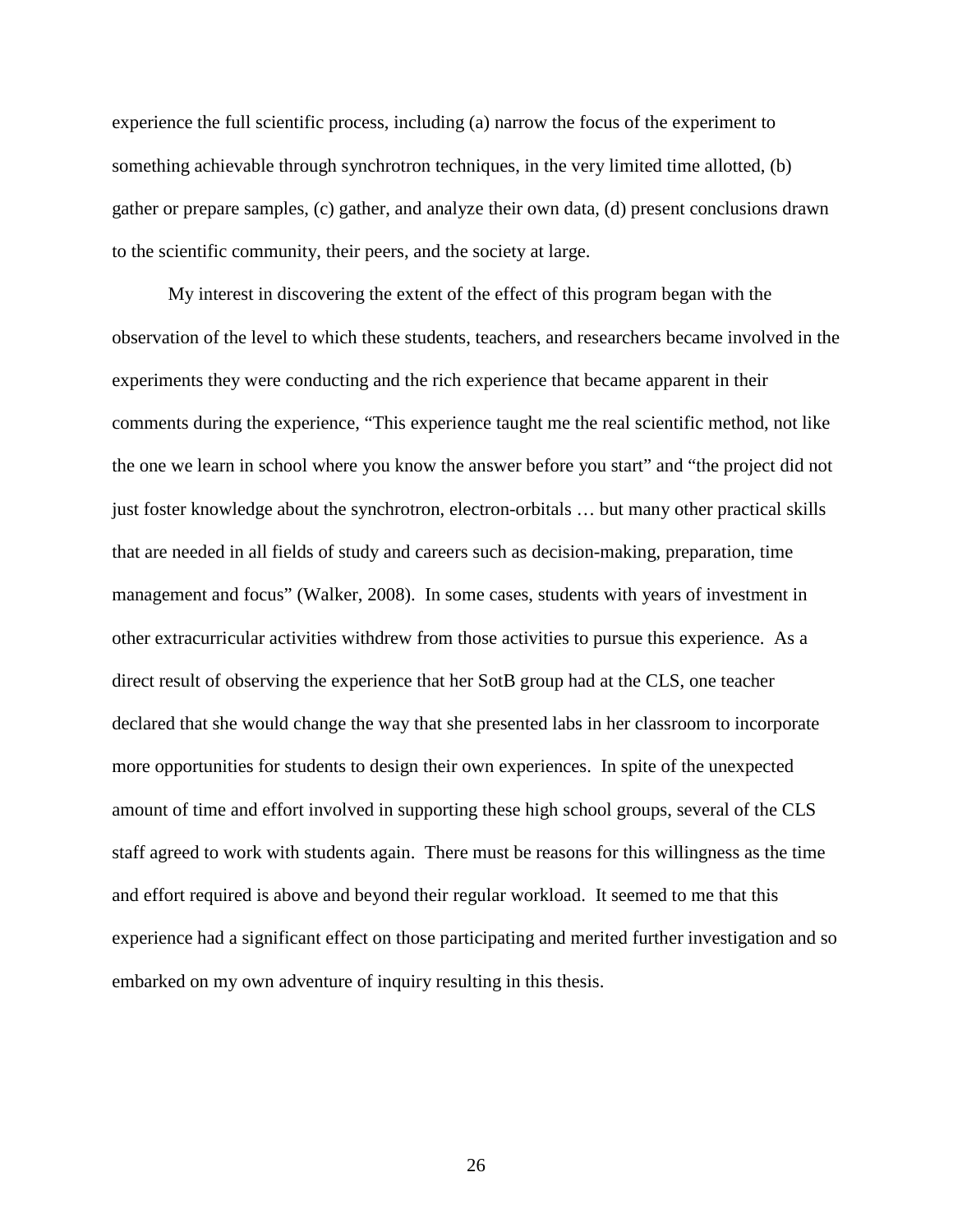Having laid out a third piece of the landscape of this study, the SotB science outreach

program, it remains to tie two pieces together. The following table outlines how participating in

SotB can be considered an authentic scientific inquiry experience:

*Table 3: Similarities between authentic scientific inquiry and requirements of SotB program development.*

| Authentic scientific inquiry     | <b>Students on the Beamlines program</b>                    |  |
|----------------------------------|-------------------------------------------------------------|--|
| (literature)                     | requirements (Walker, 2008; 2011)                           |  |
| Involvement in the design of the | Students must be involved in the design of the<br>$\bullet$ |  |
| inquiry or formulation of the    | experiment                                                  |  |
| question or hypothesis           | changed from CLS staff designed (2008)                      |  |
|                                  |                                                             |  |
| Open-ended inquiry, where the    | The experiment is not to be demonstration.<br>$\bullet$     |  |
| answer is not known              | The answers to the questions must be                        |  |
|                                  | unknown (2007)                                              |  |
|                                  | Program is open to all students curious about               |  |
|                                  | science; not restricted to specific academic                |  |
|                                  | skills (2009)                                               |  |
| Gathering and analyzing data     | Analysis & presentation of findings are added<br>$\bullet$  |  |
|                                  | to sample preparation $\&$ data collection (2009)           |  |
|                                  | $\lambda$                                                   |  |
|                                  | Sample collection and/or preparation is to be               |  |
|                                  | completed by students whenever possible                     |  |
|                                  | (2010)                                                      |  |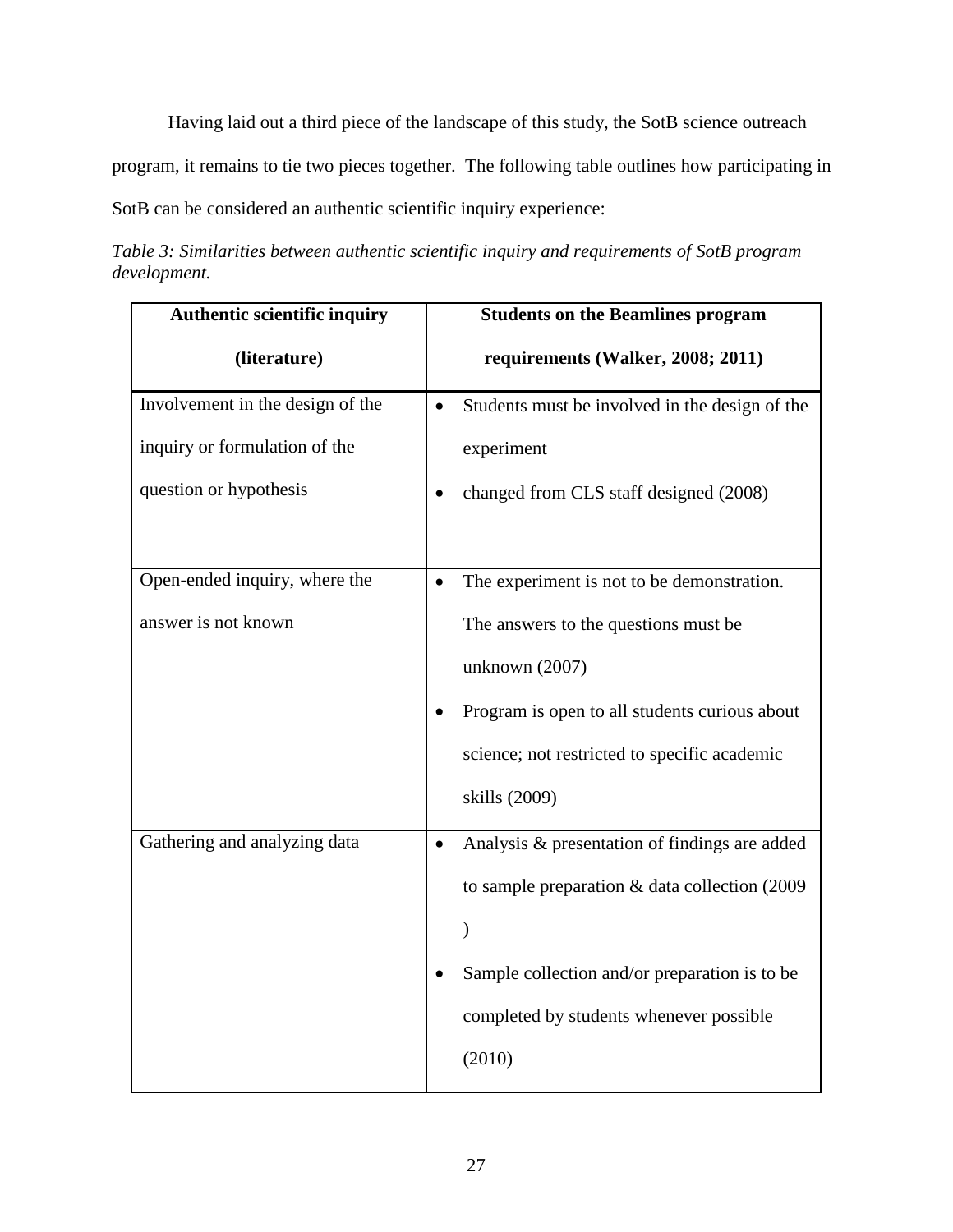|                                     | $\bullet$ | Students shall operate beamline software,       |  |
|-------------------------------------|-----------|-------------------------------------------------|--|
|                                     |           | hardware is at the discretion of the beamline   |  |
|                                     |           | scientist. $(2011)$                             |  |
| Communication of conclusions,       | $\bullet$ | Students create a scientific poster for display |  |
| findings or results of the analysis |           | (2007)                                          |  |
|                                     |           | Students invited to make at a presentation to   |  |
|                                     |           | CLS staff and encouragement to present at       |  |
|                                     |           | their school and/or in their local community    |  |
|                                     |           | (2008)                                          |  |
|                                     |           | Student written articles published where        |  |
|                                     |           | possible, peer-reviewed journals encouraged;    |  |
|                                     |           | CLS website and other documents where           |  |
|                                     |           | appropriate (2008)                              |  |
|                                     |           | Results are owned and shared by both students   |  |
|                                     |           | and scientists (2010)                           |  |
| Collaboration                       | $\bullet$ | Students must be interested in the results of   |  |
|                                     |           | the experiment (2008)                           |  |
|                                     | ٠         | Results are expected to be novel and            |  |
|                                     |           | contribute to the scientific research           |  |
|                                     |           | community (2008)                                |  |

Having described the landscape of authentic scientific inquiry and student engagement where a science outreach program is situated, an investigation into what that experience has been for participants unfolds in the next few chapters. I will relate if students were engaged, if so,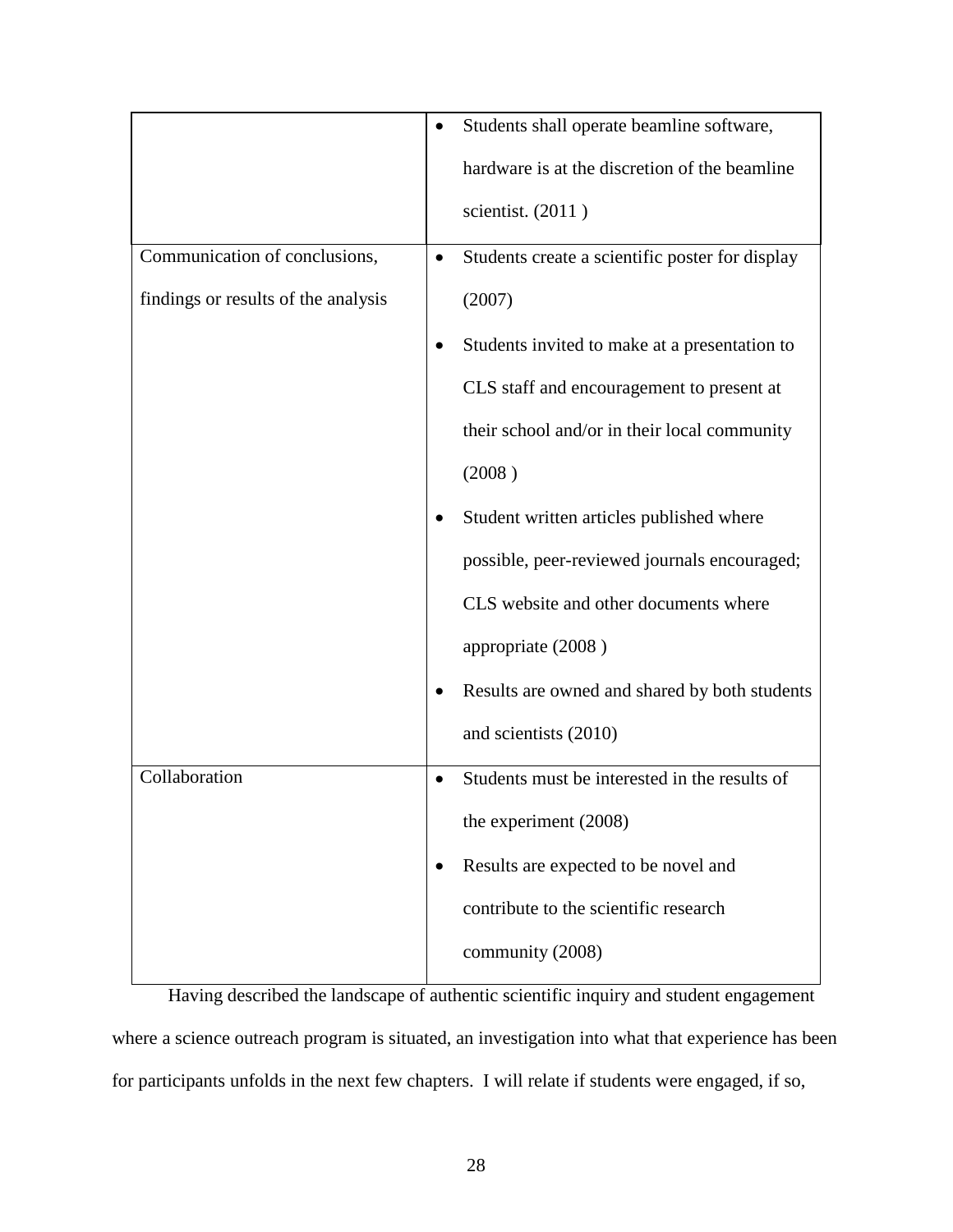what engaged them, and if experiencing authentic scientific inquiry had an effect on that. I will explore if the authentic scientific inquiry and student engagement pieces of the landscape created a place where it might be possible for a transformational experience. Finally, there will be a summary of discoveries and conclusions drawn from this investigation with practical suggestions for science educators, curriculum developers, and scientific research facilities hoping to design similar programs.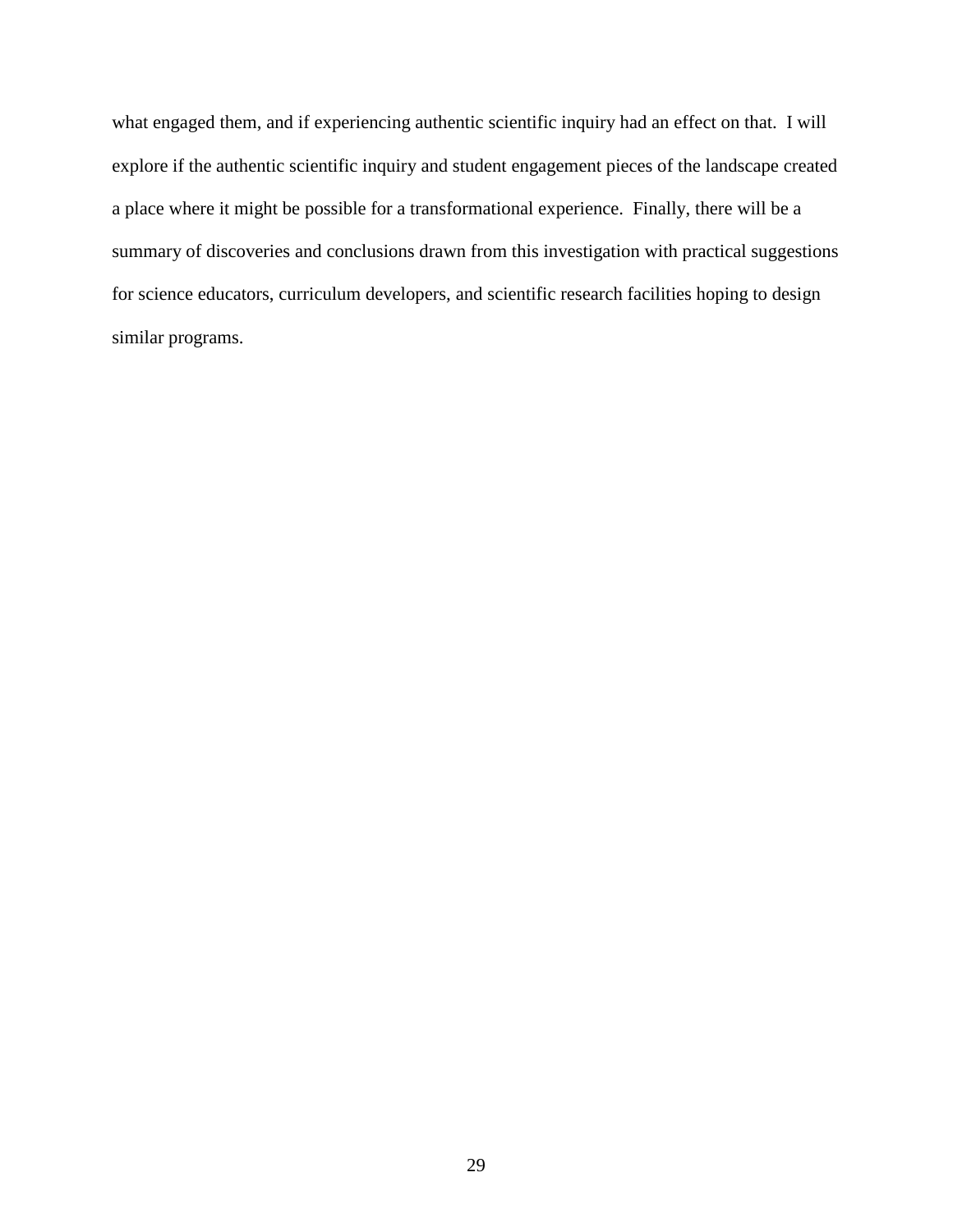### Chapter Two: Methods

# *Introduction to methods used*

In choosing a methodology for research Annells (1997, as cited in Fassinger, 2005) advised researchers to consider (a) the philosophical underpinnings of the research, (b) epistemological and ontological assumptions of the researcher, and (c) the intended product of the research, as the choice of methodology should be closely linked to the researcher's philosophical underpinnings (Creswell, 2007, Denzin & Lincoln, 2003, Mabry, 2007). My epistemological foundations reside within constructivist philosophy. In agreement with Dewey and Piaget, my understanding is learning, in essence, is experiential. Each individual constructs his or her knowledge by making sense of each new experience and incorporating that into his or her personal knowledge (Posner, 2004). Mabry (2007) extended this concept and explained that perception is personally constructed by each individual as she or he absorbs the building blocks of each experience. I also agree with Armstrong's (2002) presentation of Vygotsky and Piaget's perspective that personally significant knowledge is socially constructed through shared understandings. Adding a dimension to these underpinnings, I am a story teller and as such find a connection with Clandinin, Pushor, and Murray Orr's (2007) perspective that we live storied lives and that we tell and retell those stories as we make meaning from our experiences and connect with others. So, with these philosophies as the foundation, I present the purpose and intended product of this study. I wished to explore the personal experiences of students, teachers, and scientists who participated in the SotB outreach program of which I am an integral part. I search for a rich understanding of stories, of experiences, and of the effect these may have had on the lives of those with this shared experience. The purpose of this work is to offer such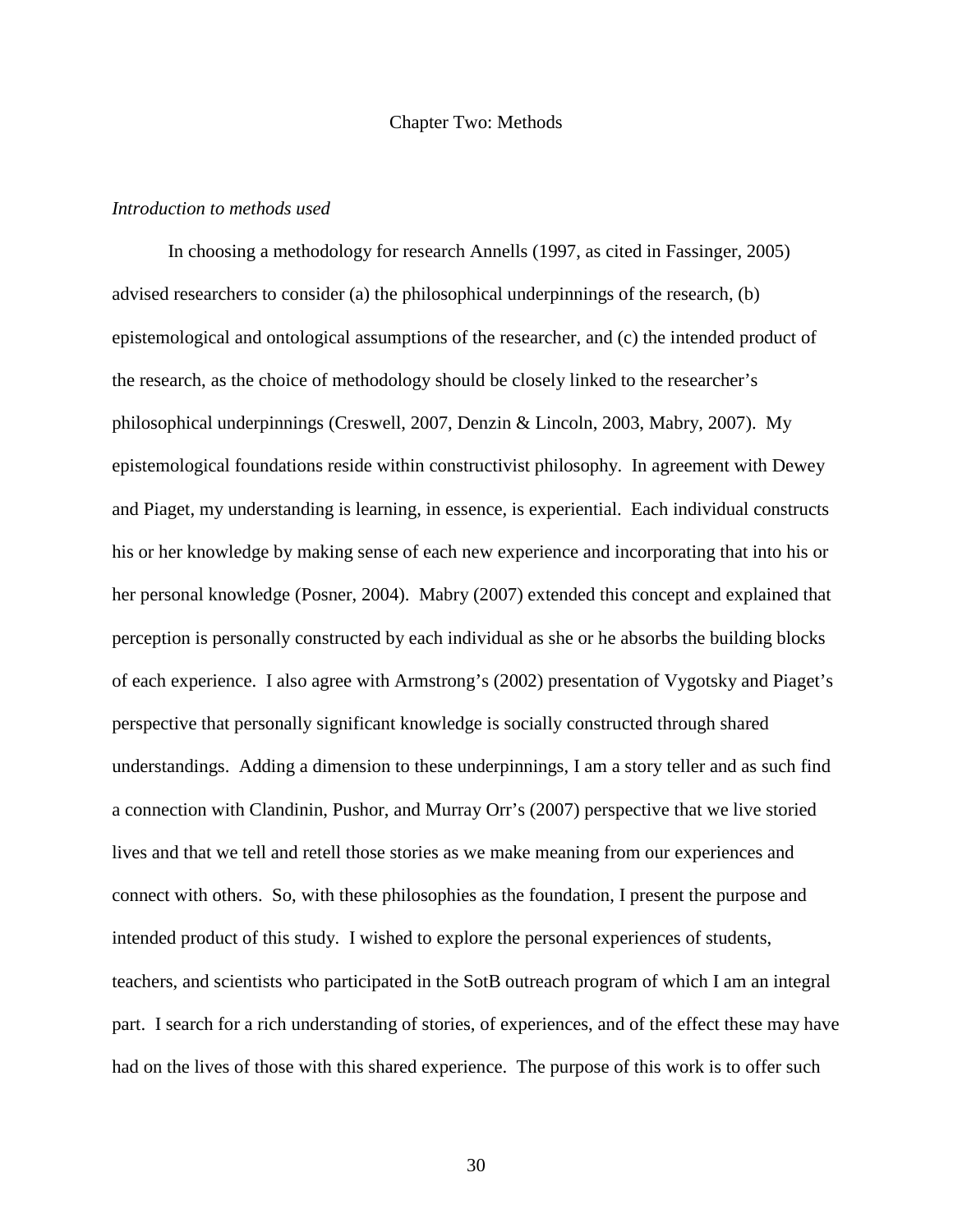understanding of a specific experience to those who may find it useful as they develop other science education activities. Considering what I have outlined and explained above, it seemed to me that qualitative research was the natural choice.

Qualitative research is multimethod in its focus, involving an interpretive, naturalistic approach to its subject matter. This means that qualitative researchers study things in their natural settings, attempting to make sense of, or interpret, phenomena in terms of the meanings people bring to them. (Denzin & Lincoln, 2003, p. 31)

I employed a qualitative research approach involving the analysis of

- several text-based documents: program reports, non-peer reviewed articles, and media reports, among others;
- field notes: in the form of anecdotal notes I collected during the progress of each group's experience;
- my personal correspondence with students and teachers during the course of their participation in the program;
- feedback evaluation surveys that were routinely sent to all participants as part of the program; and
- ten semi-structured interviews of students, teachers, and scientists.

This section will describe the details of how this information was collected, how interview participants were selected, and how data were analyzed.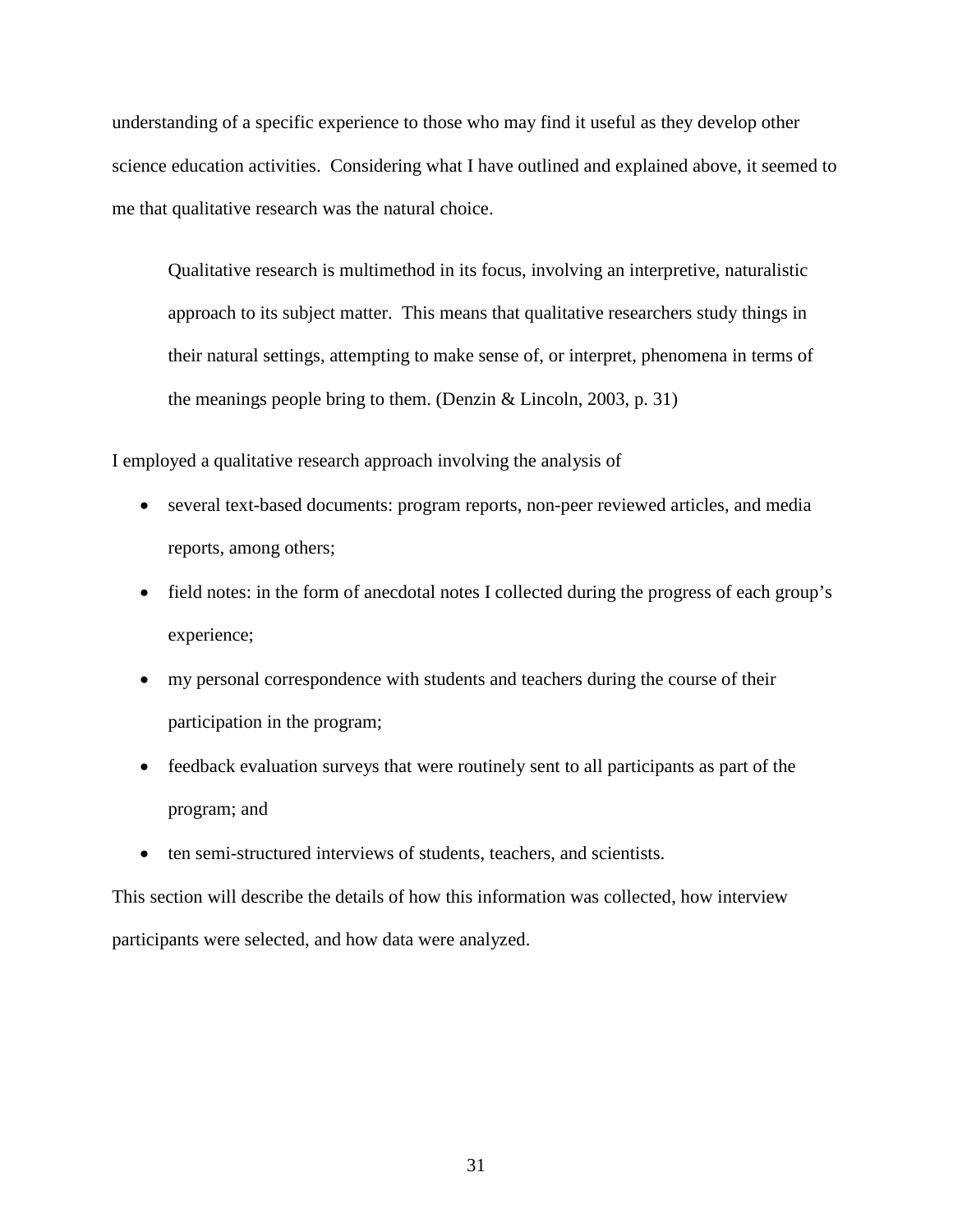# *Data Collection*

# *Correspondence.*

Beginning with an intense three-day professional development workshop, teachers who brought their students to participate in SotB were in close contact with me for approximately a year. Correspondence included email, telephone, and video links such as video conference or Skype ™. Once a project was started, a CLS scientist also joined the correspondence and eventually, depending on the culture and regulations of each school, students joined in as well. In some cases all correspondence with students was directed through the teacher. Through these conversations directly, through email or conference call, or indirectly, such as through notes or follow-up emails to telephone or video correspondence, we developed a strong personal relationship as well as plan for a scientific exploration. These conversations often revealed insights into the participants' experience.

#### *Documents.*

Not unexpectedly administration of an outreach program generated a number of documents that provided insight into the participants' experience. Students were expected to collaborate to make presentations and to produce a poster communicating both the scientific findings of the inquiry as well as documenting their experience. Student presentations were also video recorded. In addition, each group was asked to write a short article for CLS' Annual Activity Report. A few of the student groups, as well as I, had the opportunity to publish in peer reviewed conference proceedings. Reviews or summaries of the program written by myself and others for the CLS management and other interested parties, such as the Board of Directors and CLS funding agencies, were generated periodically. These documents provided quotes from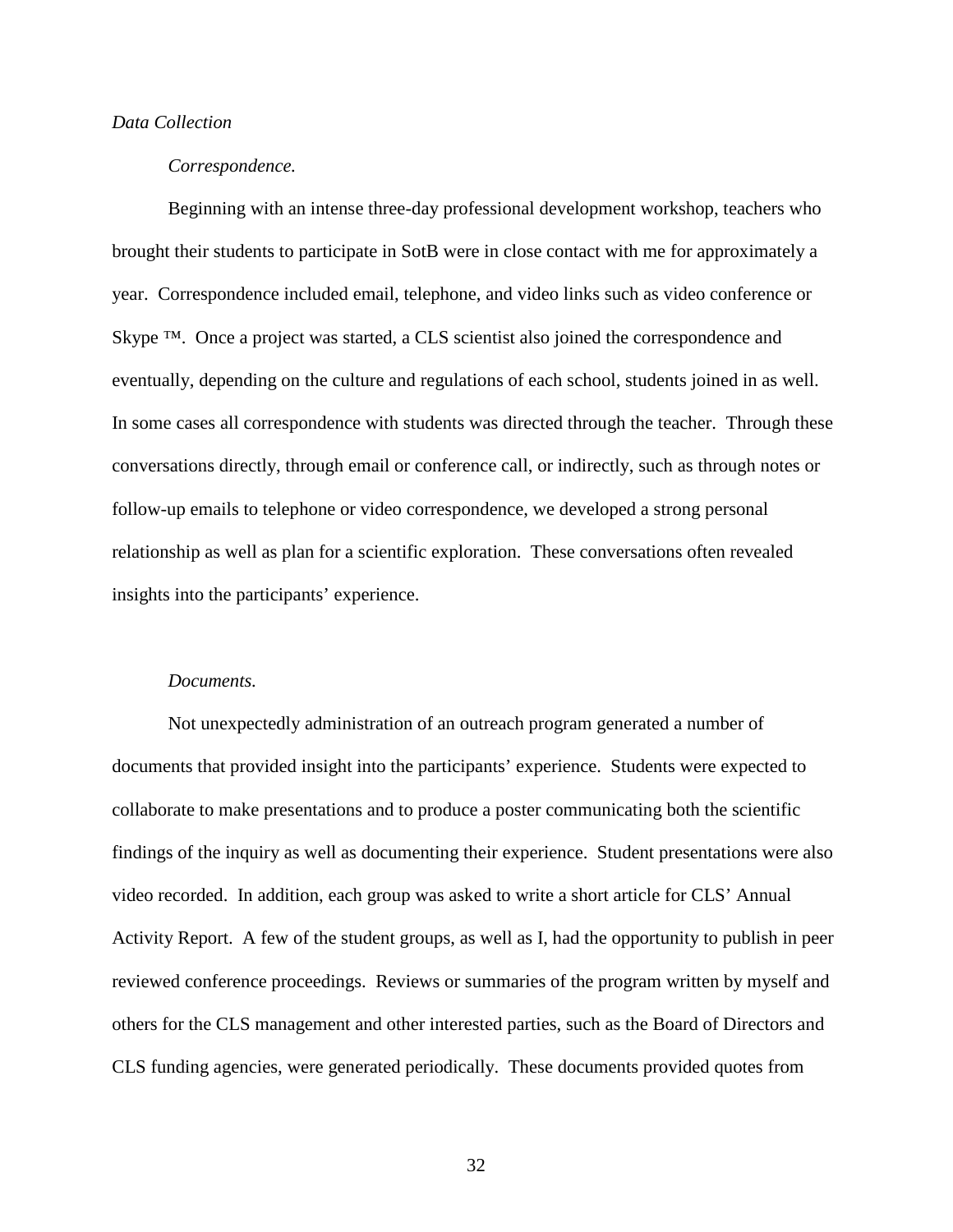participants, collaborators, and observers of the program. When used, these are cited as documents and included in the reference section.

# *Media Accounts.*

Several SotB groups enjoyed attention from the media, both locally and nationally. Each newspaper clipping, documentary, and several of the television and radio interviews/reports were recorded and saved. These provide data that were cited appropriately and included in the reference section.

# *Feedback surveys.*

A routine part of program development involved gathering feedback from participants. While these surveys focused on determining what elements of the program required revision for improvement, they were also designed to gather data necessary for CLS reports for funding agencies and stakeholders and thus asked some questions pertinent to this study. Not all participants received the same survey. Initially there was a single survey distributed at the end of the experience. Subsequently I developed a 'before' and 'after' survey to address questions asked in funding reports required by NSERC PromoScience. These surveys are included as Appendices 1, 2 and 3.

# *Field Notes.*

Throughout my participation with each SotB group, I continually took field notes. I wrote down comments from the participants and observers that seemed relevant to their learning or understandings at the time. I made observations, comments, and reflections about the experience concerning myself and what I thought was happening for the participants.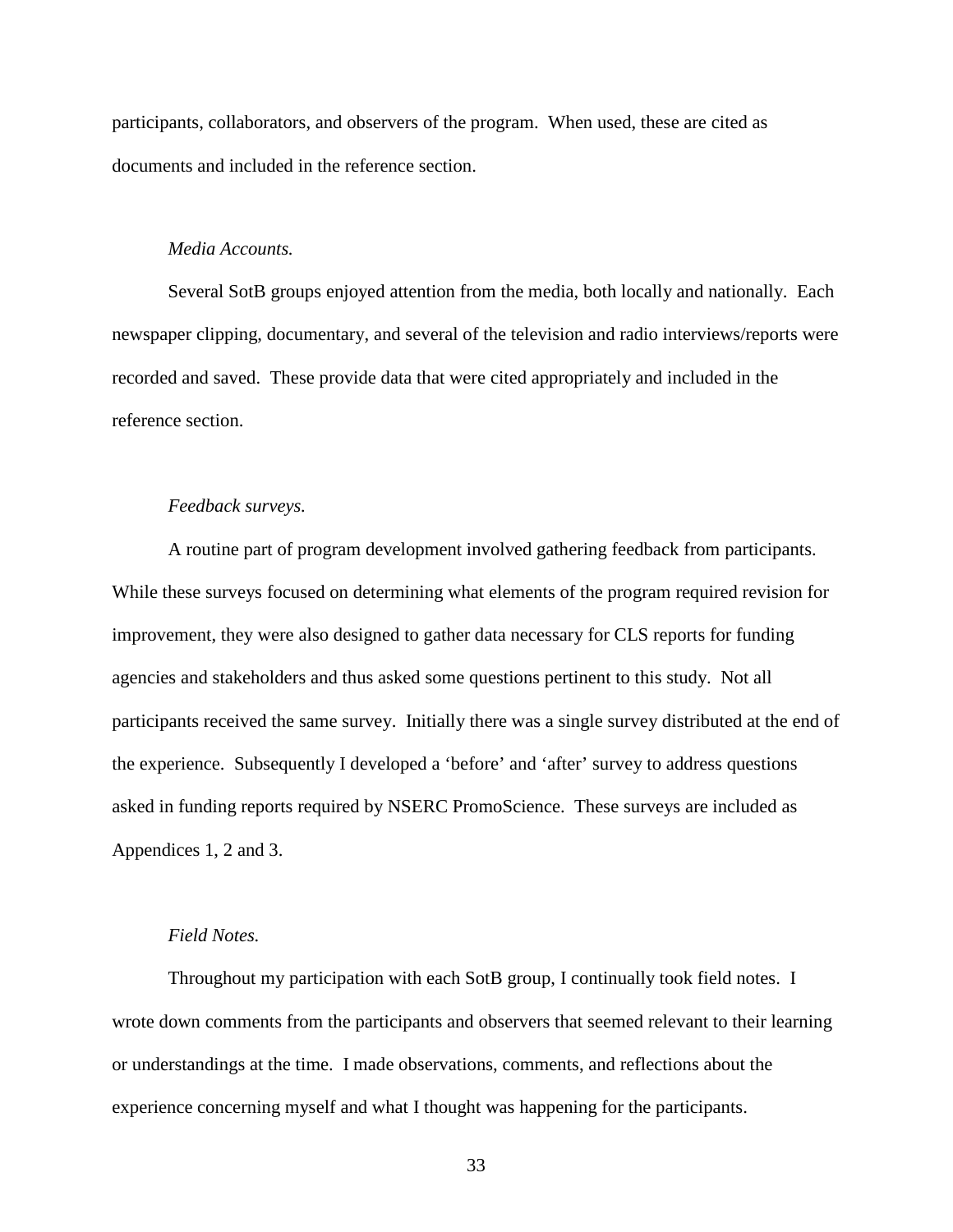### *Interviews.*

Ten participants were interviewed: three teachers, three scientists, and four students. Following protocols approved by the University of Saskatchewan, Board of Ethics, these interviews were recorded and transcribed. Transcriptions were reviewed by the interviewee for accuracy and edit prior to analysis. The interviews were semi-structured, beginning with the same set of questions (see Interview Protocol in Appendix 3), but allowing flexibility for me to probe where it seemed more insight and a richer explanation could be gained from further questioning.

The pool of potential participants for this study included volunteers from the participants of SotB from 2007-2010, a total of 119 high school students, 23 teachers or informal science educators, 11 CLS scientific staff, and seven subject expert scientists, totalling 18 scientists. I narrowed the list of possible student participants to those who had agreed to participate in their feedback survey and who had graduated from high school. This allowed me to contact them directly to request their participation. I narrowed the pool of potential participants in this manner believing that students who had completed high school might be better able to provide a sense of how the experience affected them against the background of additional life experience and the distancing of time and place from their cooperating teacher, and that this might allow them to talk more freely about their experience. I further narrowed the pool of possibilities by eliminating those students employed at CLS with whom I had a supervisory relationship. In my search for participants I considered a balance of males and females; those living near to and far from CLS; those who had recently participated and those who would have participated several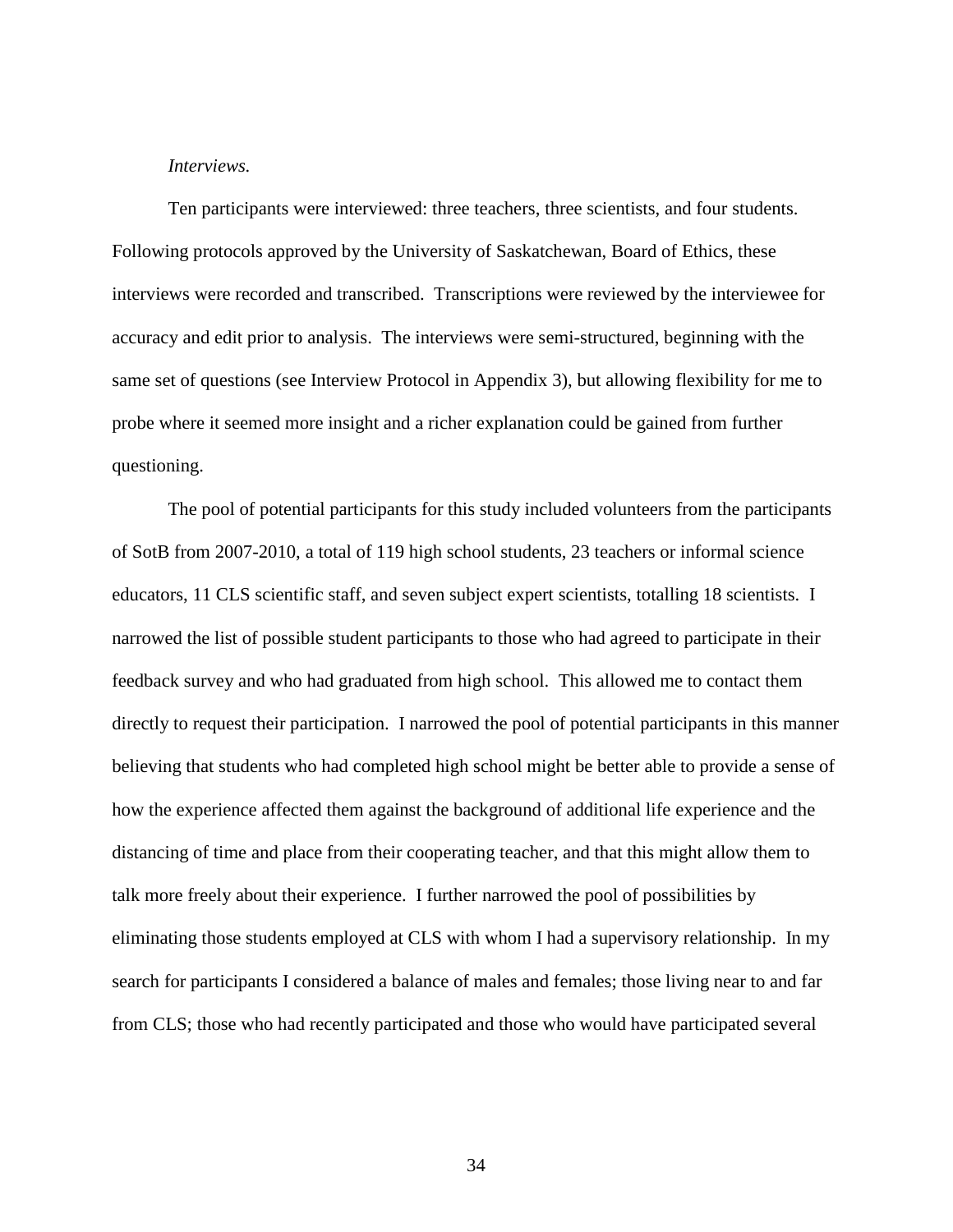years ago. Of 14 students who provided contact information on their surveys, six met the aforementioned considerations, and four agreed to be interviewed either in person or via Skype.

I contacted five scientists with a request to be interviewed. My selection was based on choosing scientists who had participated with more than one group of students and who had not been part of the development of the program including both CLS staff and scientists that collaborated as subject experts. I felt that scientists involved with more than one student group could offer a richer explanation of their perspectives as they compared one experience with another. Scientists involved in program development would have different experiences than those participating purely for inquiry collaboration, and while valuable, for this study, I was interested in the experience of the collaborator. The first three of these to agree were interviewed.

Similarly, I selected four teachers taking care to balance distance, time, and gender from those who had expressed a willingness to participate. I did this because I hoped they would be free, open, and reflective in their responses to the interview questions and so provide a rich source of insight into the experience. Three were interviewed.

To simplify the citation of quotations from several of these sources and to aid in the location of the quotes within the original documents, if necessary, a code was developed. First the speaker is identified as a teacher, the abbreviation is T; if a student then, ST; scientist, SC; and if the comments are mine, my initials TW indicate that. Interview quotations are abbreviated as I with a number indicating which interview the quotation is taken from. So a citation of ST-I-5 indicates that it is the fifth interview and that a student is the speaker. Personal correspondence would be similarly cited with the speaker and number with the abbreviation of PC. Feedback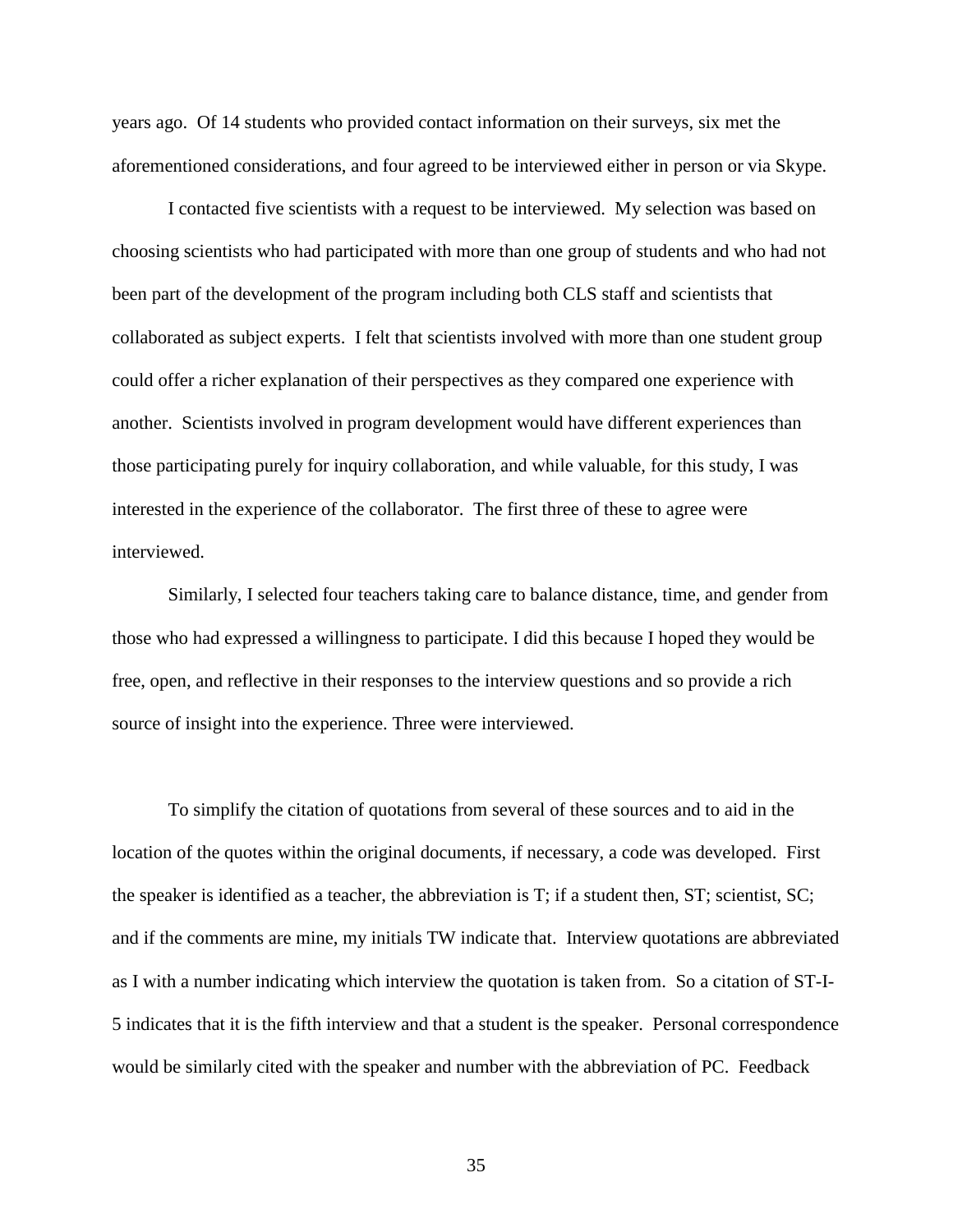surveys were abbreviated to FS with a number indicating which group the surveys were completed by and the page number indicating the individual survey. Anecdotes recorded in field notes were abbreviated to AN with the number indicating which group the notes are associated with similarly to the feedback survey. Only I and my supervisor have access to the code connecting numbers to documents. Other documents are cited appropriately and included in the reference listing.

#### *Data Analysis*

Qualitative research is a situated activity. As the researcher and program coordinator, I am in the landscape of both the phenomenon and the study (Denzin  $& Lincoln, 2003$ ). I am a participant-observer. I was in many cases, the tool to gather data such as in the form of field notes and personal correspondence. I am also the tool for data analysis. Analysis followed an interpretivist, emergent design similar to that described by Mabry (2007). In her case study work, she gathered data through direct observation, semi-structured interview and site-generated documents. Her goal was not to confirm or disconfirm a priori theory, but to develop a rich understanding of the case. There were many similarities in this study including methods to gather data and in analysis. My analysis, generally, was to review multiple sources of data and to "progressively focus the study based on the features of the case which gradually appear to be most significant" (p. 3). I employed a constant-comparative method involving "continuous comparison of incoming data with emerging interpretation (Glaser & Strauss, 1967; Strauss & Corbin, 1990), new data igniting new realizations and new interpretive possibilities provoking more sensitive data collection" (p. 6) to identify themes emerging from the words of participants in the program for thematic analysis. I use the phrase, "only somewhat" to describe how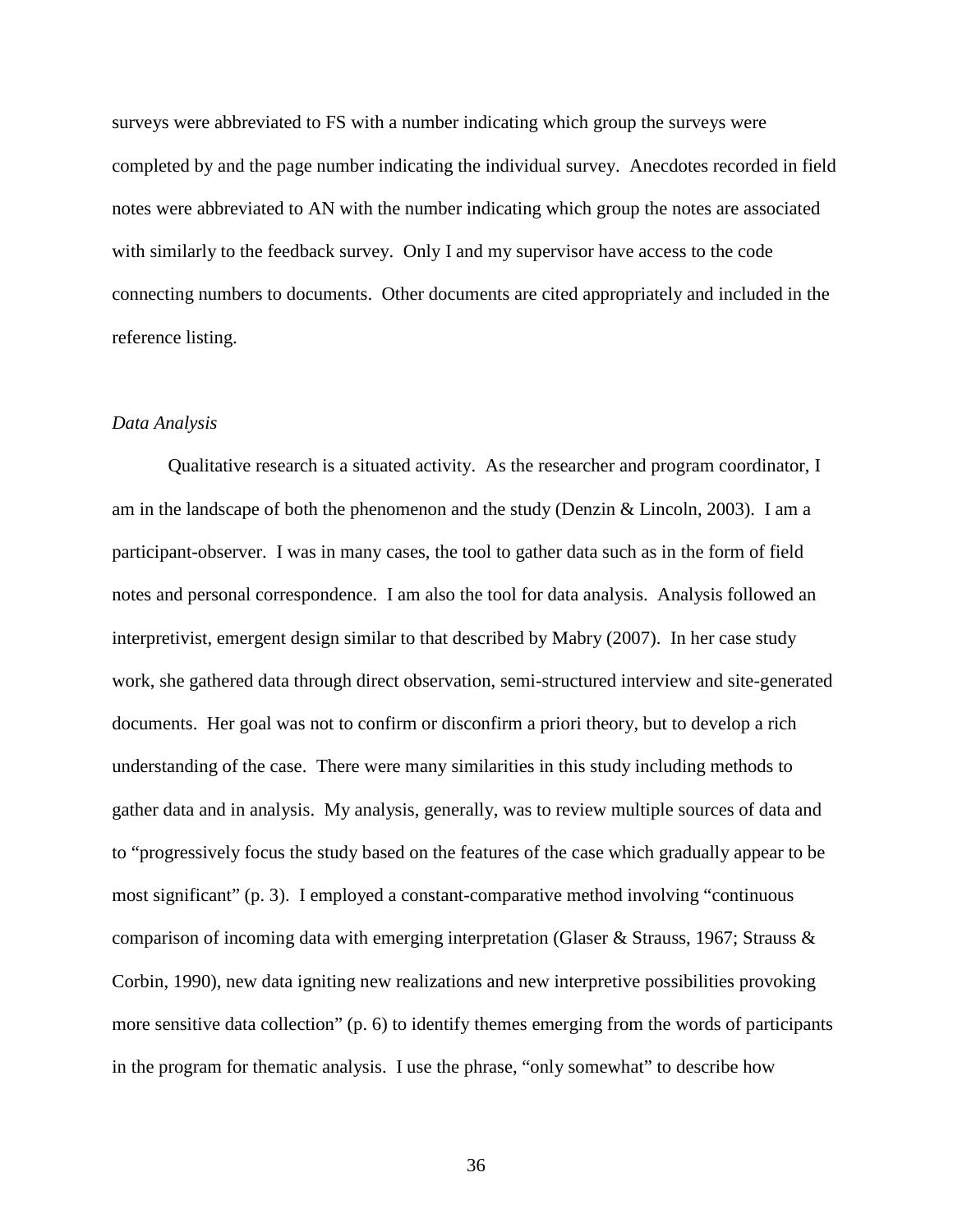constant comparison informed the emergent themes as I reviewed data and each interpretive document to refine and consolidate emergent themes. It did not inform further data collection. I also used a criteria strategy (Mabry, 1998) in that there were standards against which data were measured. The level of student engagement rubric (see Table 4), developed using the attributes identified through literature review, compared against the level of authentic scientific inquiry (see Table 5) is an example of the criteria strategy. These processes will be more specifically outlined in the following sections.

Recognizing that, like all scholarly research, this study is subject to critical review, I offer these explanations. First, data generated are the words of the participants. My assumption is that their words are an accurate representation of their experience, perceptions, and perspectives at the time data were gathered. For example, field notes were recorded during informal conversations, some that I was involved in and some were I was merely another person present in the room. Surveys were completed anonymously and interviews were conducted with students who had already completed their participation in the program. I no longer held any power over these former high school students. Further, these interviews were transcribed and returned to the interviewee for approval of accuracy prior to analysis. Findings are offered as direct quotations of data. Analysis resulted in emergent themes that were then represented through the words of the quotes. Emergent themes were derived with a care for triangulation and included data from different sources: interview, survey, and document, as well as from different participants: students, teachers, scientists, or the field notes containing my reflections; and across time: participants in the program in different years. What follows is a specific description of the process followed for data analysis.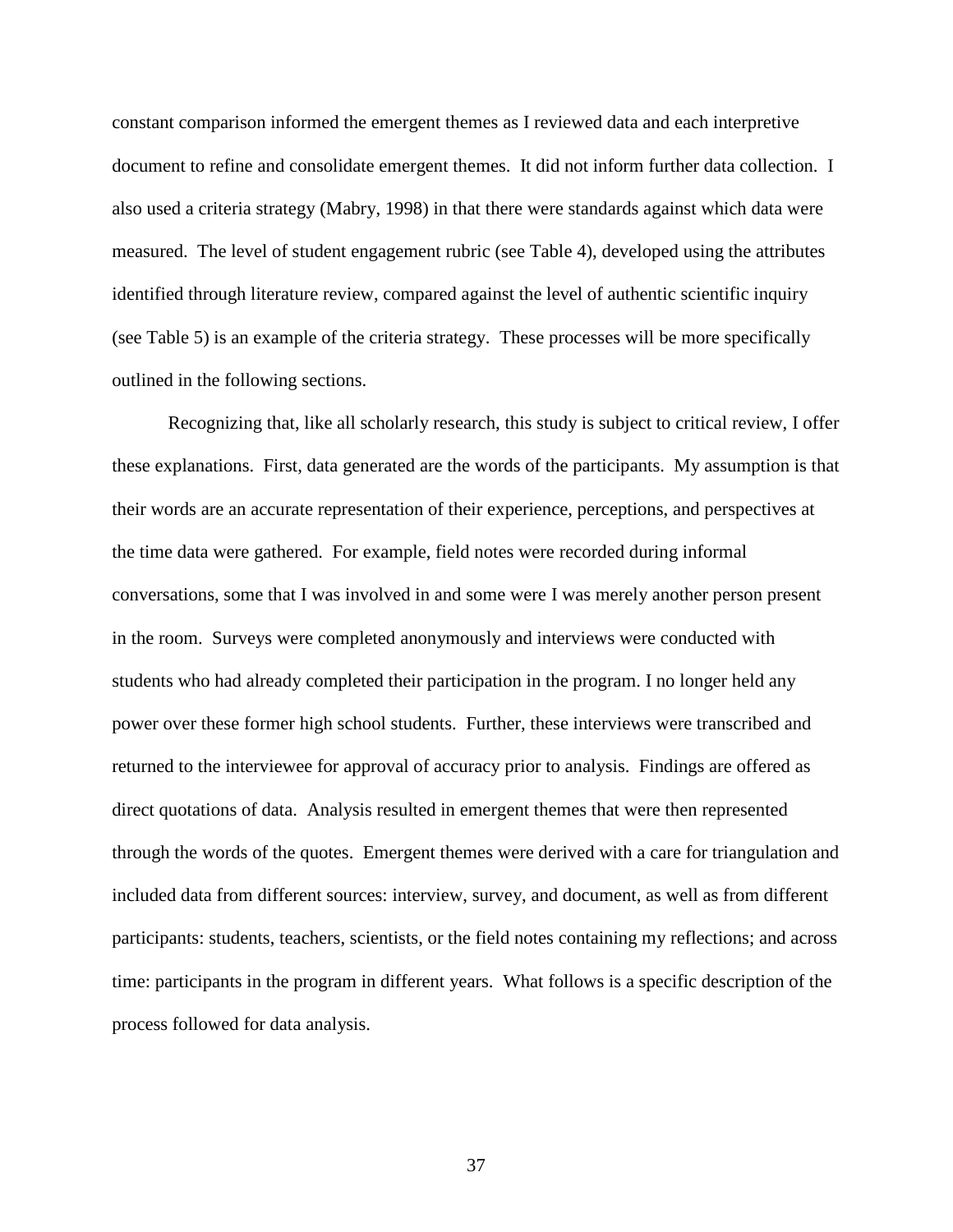As I reviewed and reflected on the information collected from each source, I recorded quotes from students, teachers, scientists, and from my own notes that indicated participants were engaged or that there was a change in perspective of a participant. With each quote I identified who the speaker was (student, teacher, scientist, or me), who the speaker was referring to (student, teacher, or scientist), what the source was, and in the case of engagement, which indicator of engagement the quote demonstrated. All of this information was recorded into a spreadsheet for easy comparison. Analysis followed an emergent design where themes and patterns that emerged formed the basis for conclusions.

To investigate the question, "What engaged the student participants?" quotes identified as demonstrating engagement were grouped according to the attribute of engagement they demonstrated and further categorized into themes that emerged revealing if, why and how they were engaged. I noted if each theme was observed and/or demonstrated by each type of participant (student, teacher, scientist) as well as which source of data the quote came from to see if patterns emerged that might contribute to a richer understanding.

To investigate if authentic scientific inquiry contributes to student engagement, I developed a rubric to assess the level of authentic scientific inquiry (Table 4) and one to assess the level of engagement (Table 5).

|                   | <b>High authenticity</b>   | <b>Medium authenticity</b> | Low authenticity           |
|-------------------|----------------------------|----------------------------|----------------------------|
|                   | Students generate ideas    | Experiment is primarily    | Experiment is designed     |
| <b>Student</b>    | for experimental design    | designed by others.        | by others and the students |
|                   | which are modified by      | Students agree to the      | are provided with          |
| involvement in    | the students as they       | design but did not         | information and            |
| the design of     | collaborate with           | generate ideas             | instructions.              |
| the inquiry       | scientists to determine    | themselves.                |                            |
|                   | the best course of action. |                            |                            |
| <b>Open-ended</b> | Results of the experiment  | Experiment is highly       | Experiment is highly       |
| inquiry (where    | are of interest to the     | predictive but the results | predictive and results     |
| the answer is     | scientific community and   | are of interest to the     | provide little or no new   |
| not known)        | the results are unknown    | scientific community.      | information to the         |

*Table 4: Rubric for Assessing Authentic Scientific Inquiry*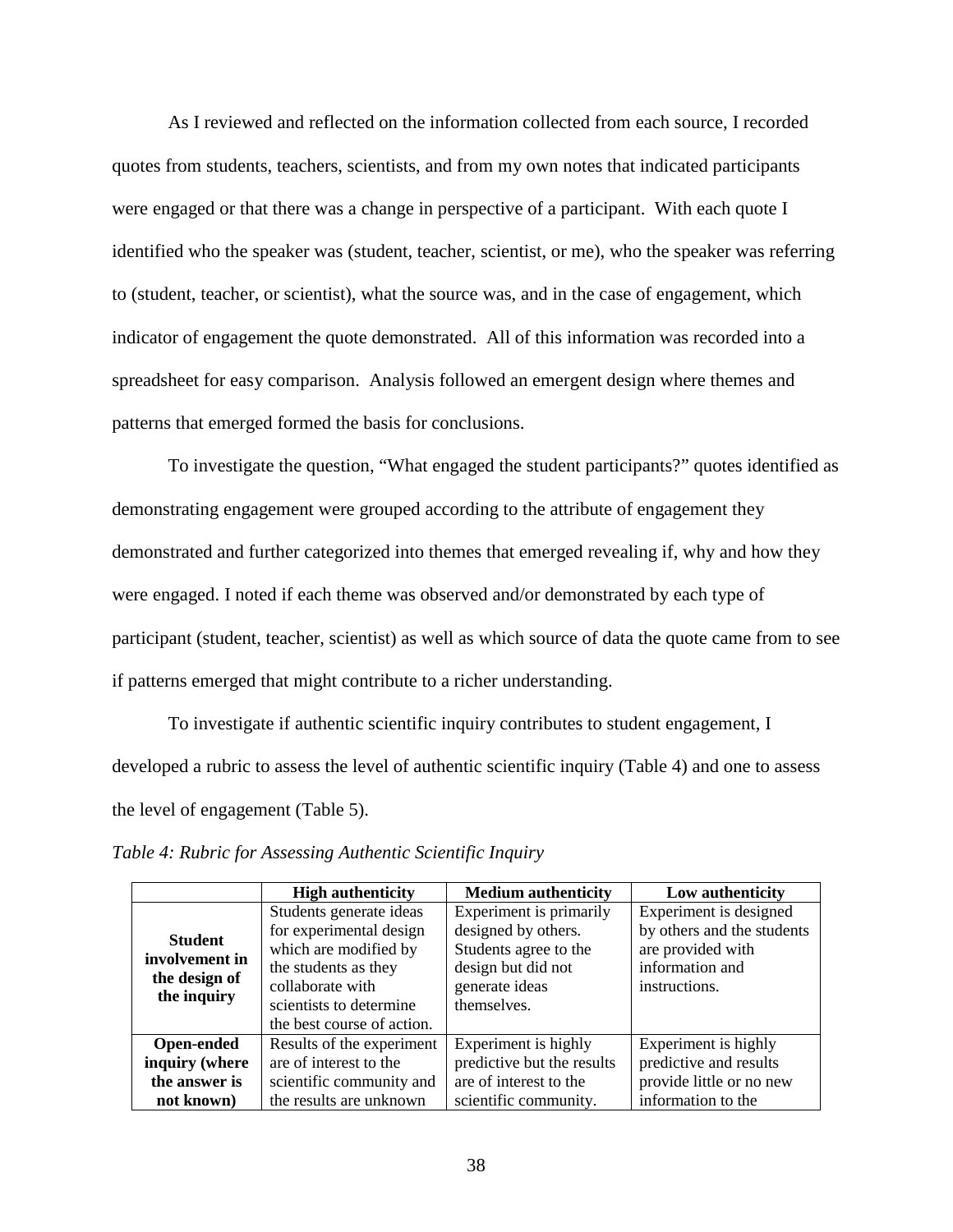|                      | or difficult to predict.   |                            | scientific community.      |
|----------------------|----------------------------|----------------------------|----------------------------|
| <b>Student</b>       | Students actively          | Students actively          | People other than the      |
| involvement in       | participate in collecting  | participate in either the  | students acquire and       |
| sample               | and preparing the          | collection of materials or | prepare the samples for    |
| collection and       | materials to be tested in  | the preparations of the    | experimentation.           |
| preparation          | the experiment.            | sample but not both.       |                            |
|                      | Students run the           | Students are able to       | Students observe while     |
|                      | beamline computers         | conduct only parts of the  | the beamline staff collect |
|                      | (under the direction of    | experiment and data        | data. Analysis is          |
| <b>Student</b>       | beamline staff), record    | analysis requires that     | explained to the students  |
| involvement in       | information in the log     | scientists explain it and  | by the beamline staff and  |
| data collection      | book, make sense of the    | provide detailed           | students are lead to       |
| and analysis         | data (with assistance as   | instructions for students  | conclusions.               |
|                      | required from scientists), | to draw conclusions        |                            |
|                      | and draw their own         | from.                      |                            |
|                      | conclusions.               |                            |                            |
|                      | Students generate their    | Students require           | Students are presenting    |
|                      | own talking points;        | direction to generate      | material generated by      |
| Communication        | organize their own         | talking points and         | others. Poster and article |
| of findings or       | material for presentations | organize their material    | are substantially written  |
| results              | to several audiences, a    | for a presentation, poster | by others, they are merely |
|                      | poster and an article      | and article. Article       | arranging the information. |
|                      | written by them.           | requires significant       |                            |
|                      |                            | editing                    |                            |
| <b>Collaboration</b> | Students, teacher, and     | Group worked as a team     | Students essentially       |
| (equal               | scientist(s) worked        | but the students were      | followed instructions of   |
| contribution         | together to develop,       | following the lead of the  | the experts.               |
| and ownership)       | conduct, and make sense    | experts.                   |                            |
|                      | of the project.            |                            |                            |

*Table 5: Rubric for Assessing Engagement*

|                                          | <b>High engagement</b>                                                                                                                                                                                                                                        | Medium engagement                                                                                                                                                                                   | Low engagement                                                                                                                                                                |
|------------------------------------------|---------------------------------------------------------------------------------------------------------------------------------------------------------------------------------------------------------------------------------------------------------------|-----------------------------------------------------------------------------------------------------------------------------------------------------------------------------------------------------|-------------------------------------------------------------------------------------------------------------------------------------------------------------------------------|
| <b>Persistence</b><br>when<br>challenged | Effort (behavioural and<br>cognitive) persists despite<br>continued failures. Alternate<br>solutions are actively sought.<br>Overcoming obstacles is the<br>goal with little regard for the<br>amount of time or effort<br>required. Exceeds<br>expectations. | Effort (behavioural and<br>cognitive) persists when<br>success seems possible.<br>Alternate solutions are<br>considered as is level of<br>effort required for success.<br>Fully meets expectations. | Effort (behavioural and<br>cognitive) is evident when<br>success seems likely.<br>Waits for others to<br>determine alternate<br>solutions. Meets the<br>minimum expectations. |
| <b>Dedicated</b><br>effort               | Personal time is committed.<br>Project is given high<br>priority.                                                                                                                                                                                             | Time is committed during<br>specific project related<br>activity, but not personal<br>time. Project is given a<br>medium priority.                                                                  | Commitment to the project<br>is restricted to within time.<br>allotted for specific<br>activities. Project is given a<br>low priority.                                        |
| <b>Intrinsically</b><br>motivated        | Can articulate reasons for<br>participation and those<br>reasons are not provided by<br>others (self-fulfilment).<br>Prepares for tasks without                                                                                                               | Looks for others to provide<br>reasons for the activity<br>(marks, promotion).<br>Requires prompting to<br>prepare for tasks.                                                                       | Is willing to do the tasks<br>but requires specifically<br>stated rewards for activity.<br>Requires reminding to<br>prepare for tasks.                                        |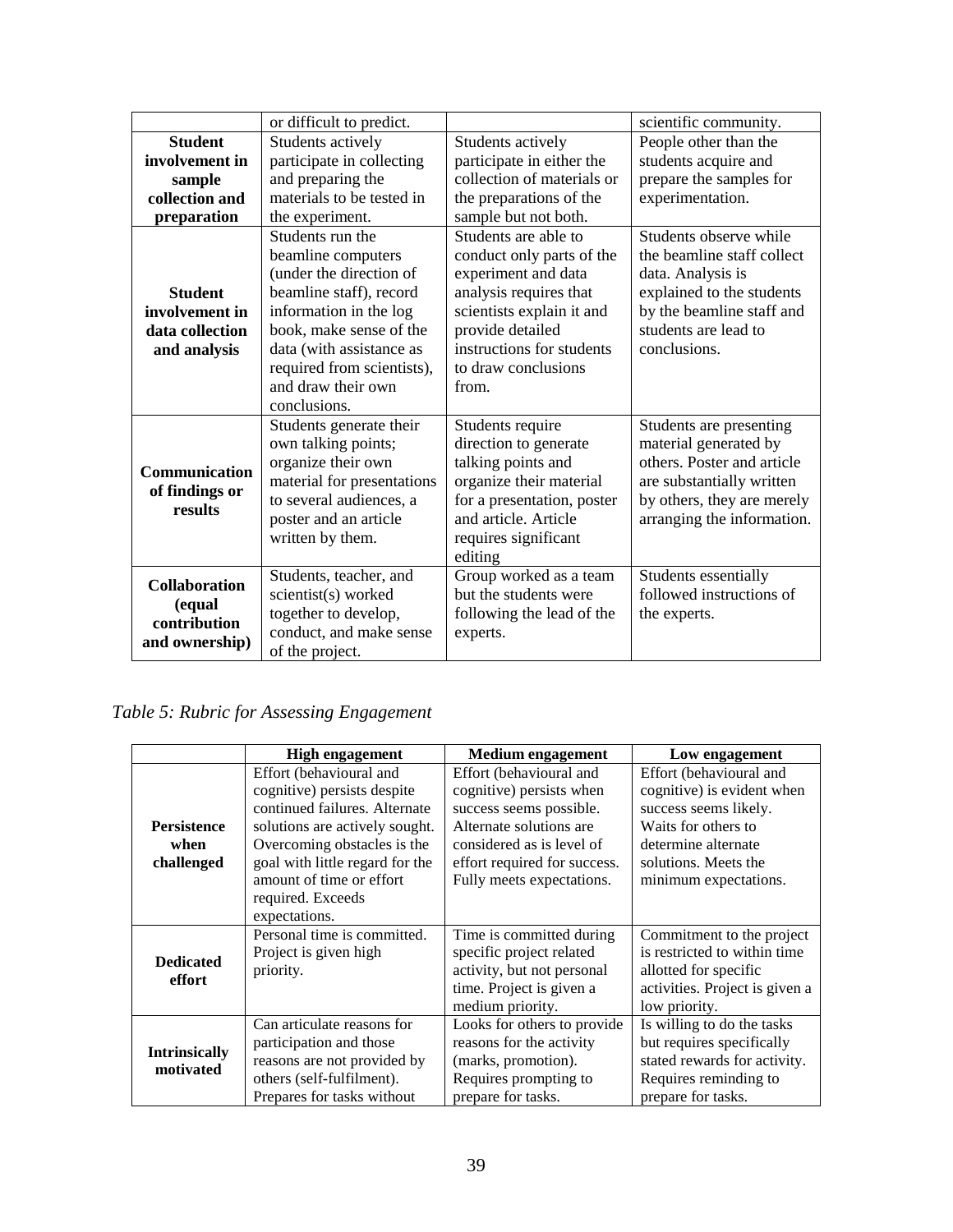|                     | prompting.                     |                               |                               |
|---------------------|--------------------------------|-------------------------------|-------------------------------|
|                     | Expresses ownership and        | Sees ownership as a group     | Sees personal efforts as      |
| <b>Sense of</b>     | takes personal pride in the    | not personal. Compares        | completing assignments,       |
| ownership           | results of the project. Is     | time and effort to others. Is | ownership belongs             |
|                     | willing to put time and effort | more concerned with           | elsewhere.                    |
|                     | into success.                  | equity than success.          |                               |
|                     | Expresses obvious              | Obvious enjoyment and         | Interest and enjoyment is     |
|                     | enjoyment and interest in the  | interest is present for some  | not obvious or appears to     |
|                     | project, including for menial  | tasks but not for others,     | be resigned to participate.   |
| <b>Enthusiastic</b> | tasks. Prepares for tasks      | such as menial tasks.         | Requires cajoling or          |
| participation       | ahead of time. Seeks to        | Preparation begins when       | convincing to participate.    |
|                     | participate.                   | prompted, at beginning of     |                               |
|                     |                                | task. Waits to be invited to  |                               |
|                     |                                | participate.                  |                               |
|                     | Sees meaning in the project    | Sees meaning in the           | Has difficulty connecting     |
| Value the           | and connects that to           | project but needs             | specific tasks to a           |
| activity            | significant returns either     | assistance to connect to      | significant end result.       |
|                     | personal or on a larger scale. | significant returns.          |                               |
|                     | Questions and discussion       | Questions and discussion      | Questions and discussion is   |
|                     | indicate consideration of      | indicate consideration of     | directly related to the tasks |
| <b>Asking high</b>  | project beyond immediate       | the project but lack          | at hand in the project.       |
| level questions     | completion (societal           | extension from immediate      | Understanding of the          |
| or discussions      | implications). Seeks to        | completion. Seeks to fully    | project seems limited to      |
|                     | extend knowledge beyond        | understand the project but    | procedural or factual         |
|                     | what is immediately            | not what that might extend    | knowledge.                    |
|                     | required.                      | into.                         |                               |

These rubrics were developed using descriptions gathered during the literature reviews for the subject of the rubric. The rubrics employed a high/medium/low scale for each attribute indentified in the literature and included additional attributes that emerged during data analysis as appropriate for constant-comparative methods (Mabry, 2007). The experiment conducted by every group of students was assessed using the rubrics for authentic scientific inquiry. Each group of students was then assessed using the rubric for engagement. The scores (expressed as percent) obtained were compared to see if there was a relation between authentic scientific inquiry and level of engagement. While this method of investigation was interesting, generalizations should not be drawn based on these data as I developed them as a tool to investigate a study where I am an integral part and have been the only researcher to make use of them and really are only applicable in this particular case. Rather than being a tool for this study,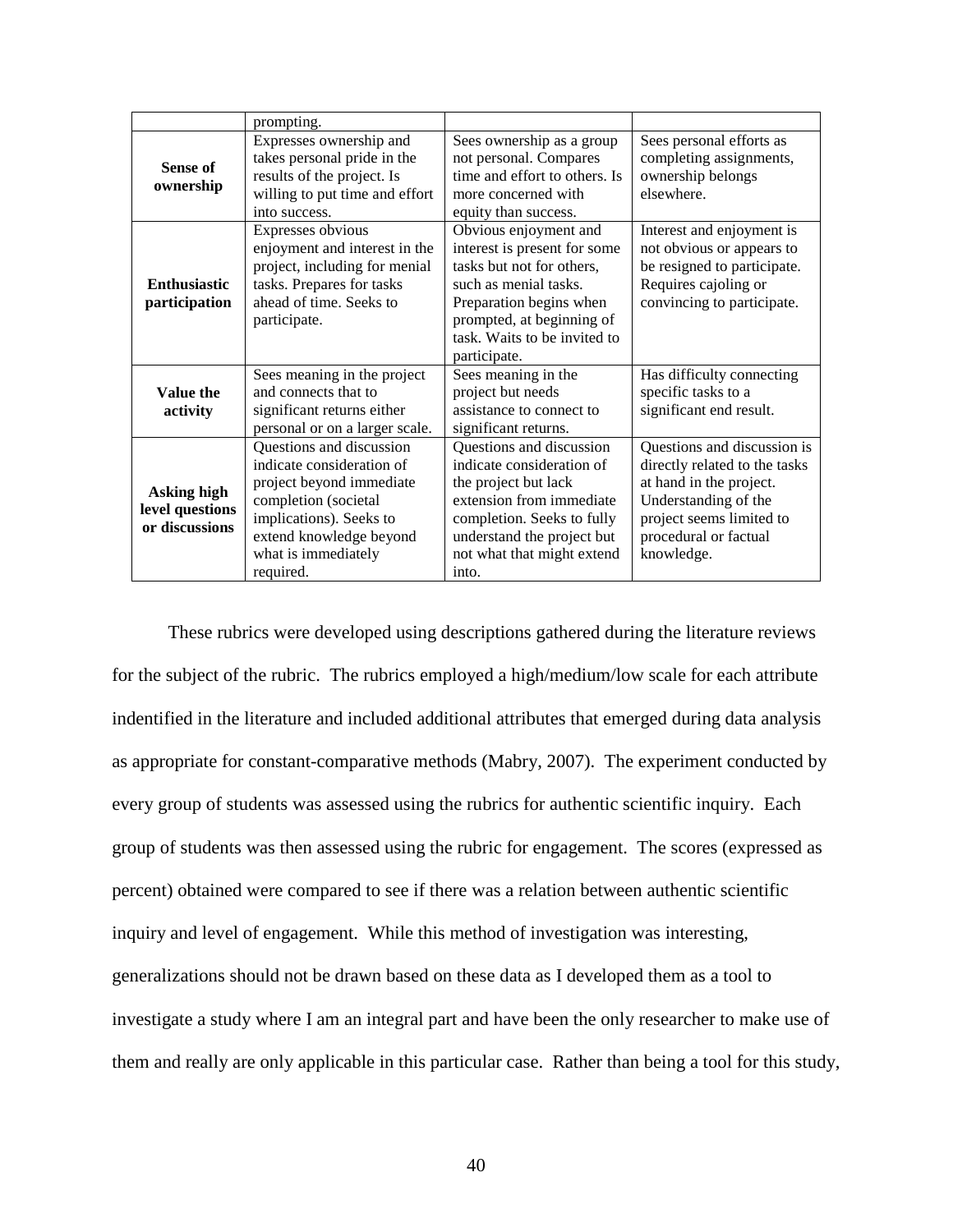these rubrics may open possibilities for future research to determine if such a tool might be useful.

# *Reporting Results*

There is a need in science education for students to experience scientific inquiry (Abbott & Ryan, 1999; Council of Ministers of Education, 1997; Duggan & Gott, 2002; Gengarelly & Abrams, 2009; Gibson & Chase, 2002; Luehmann & Markowitz, 2007; Markowitz, 2004; NSTA, 1998; Osborne, 2003; Ryder, 2002; Sikes & Schwartz-Bloom, 2009). This creates opportunities for collaboration and mutual support between the education and research communities. Research could inform science educators' attempts to include inquiry in their practises. Agencies that fund scientific research are placing a growing emphasis on educational or outreach programs in their grant application reviews (Ara'ugo-Jorge, 2004; Banner, Guda, James, Stern, Zavala, et al, 2008; Penn, Flynn, & Johnson, 2007). Examples of these collaborations are extremely varied and include classroom-based programs, after school programs, summer programs, and combinations of these. Some focus on the teachers' involvement and/or training and others place students at the center of the program. There are also several differences in the focus of learning such as laboratory skills, versus science content, or experience. Areas of investigation include content or process knowledge gained through experience (Bell, Blair, Crawford & Lederman, 2003; Knox, Moynihan, & Markowitz, 2003; Laursen, Liston, Thiry & Graf, 2007); student attitudinal changes (Short, Lundsgaard & Krajcik, 2008); improvement to retention and engagement (Marcus, Hughes, McElroy, & Wyatt, 2010; Slayton & Nelson, 2005). Some include aspects of authentic scientific inquiry, as SotB does, but few meet the criteria as outlined in the literature review earlier in this thesis (Ara'ugo-Jorge,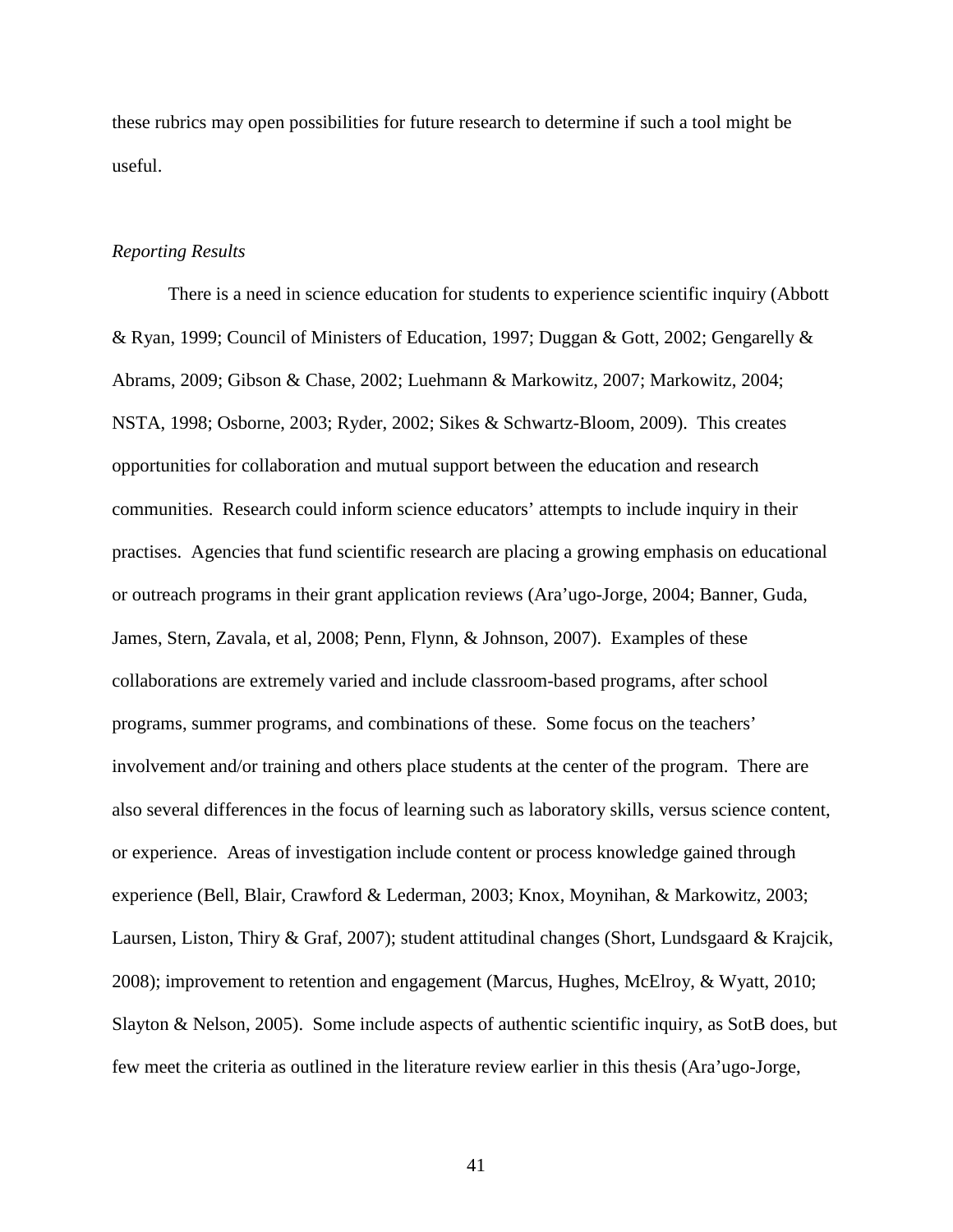2004; O'Neill & Polman, 2004; Marshall, Taylor, Pine & Green, 2004; Penn, Flynn, & Johnson, 2007; Rahm, Miller, Hartley, & Moore, 2003; Sikes & Schwartz-Bloom, 2009; Snyder, 2008). Each article outlining a program, or the outcomes of a program, provides insight for teachers, formal and informal science curriculum or program developers, science research facilities, and possibly policy makers or funding agencies. This study is unique in that it investigates a combination of student engagement and transformational experiences in a program offering high school students an experience in authentic scientific inquiry, SotB, providing a rich description of the experience from a students' perspective. The study addresses some of the research called for by Anderson and Helms (2001) in that this investigation is conducted is from multiple perspectives, is conducted in the "real world", is interpretive in nature, focuses on student roles and student work, as well as attending to teacher learning.

In an attempt to serve the various education and scientific communities' interests, the results of this study are presented as a series of thesis chapters derived from articles written for publication in peer reviewed journals. As a result, there is a necessity for repetition of some of the information in chapters one and two, to provide context for the readers of the article. Wherever possible, references are made to earlier chapters rather than repeating sections. The first article, *Students on the Beamline: Meaningful learning through inquiry*, identifies how SotB is a program that provides a context for meaningful engagement and learning that is potentially a transformational experience for students. This article will be submitted to a pertinent journal focusing on the area of inquiry, for example "Learning Landscapes." The second article, *How do you know if they're engaged? Reflections on student participation in authentic scientific inquiry,*  is intended for a journal such as the Canadian Journal of Math, Science, and Technology Education, where there is a focus on student engagement. A third article *Can authentic scientific*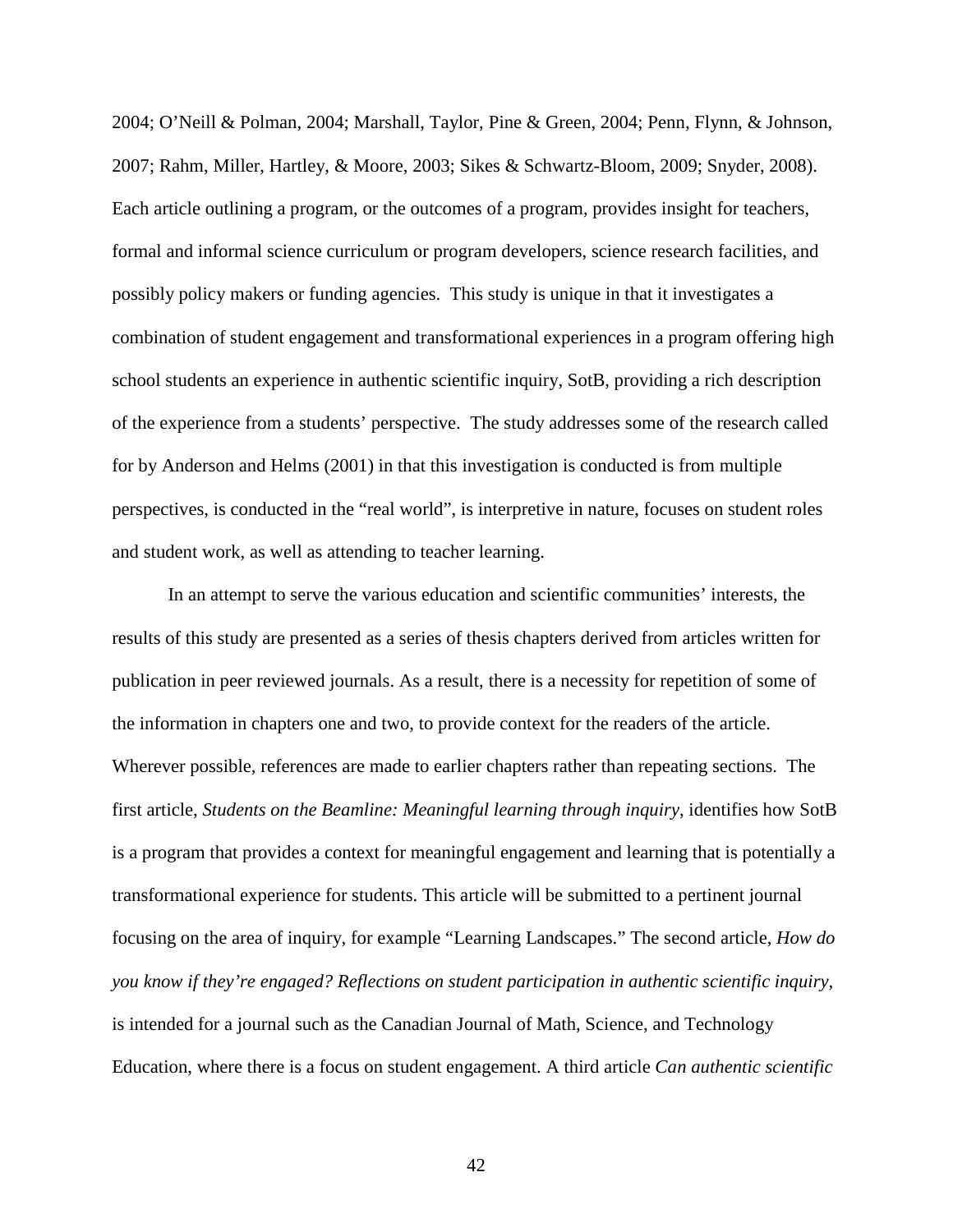*inquiry result in transformational learning?* outlines places where a transformational experience arose from the SotB program.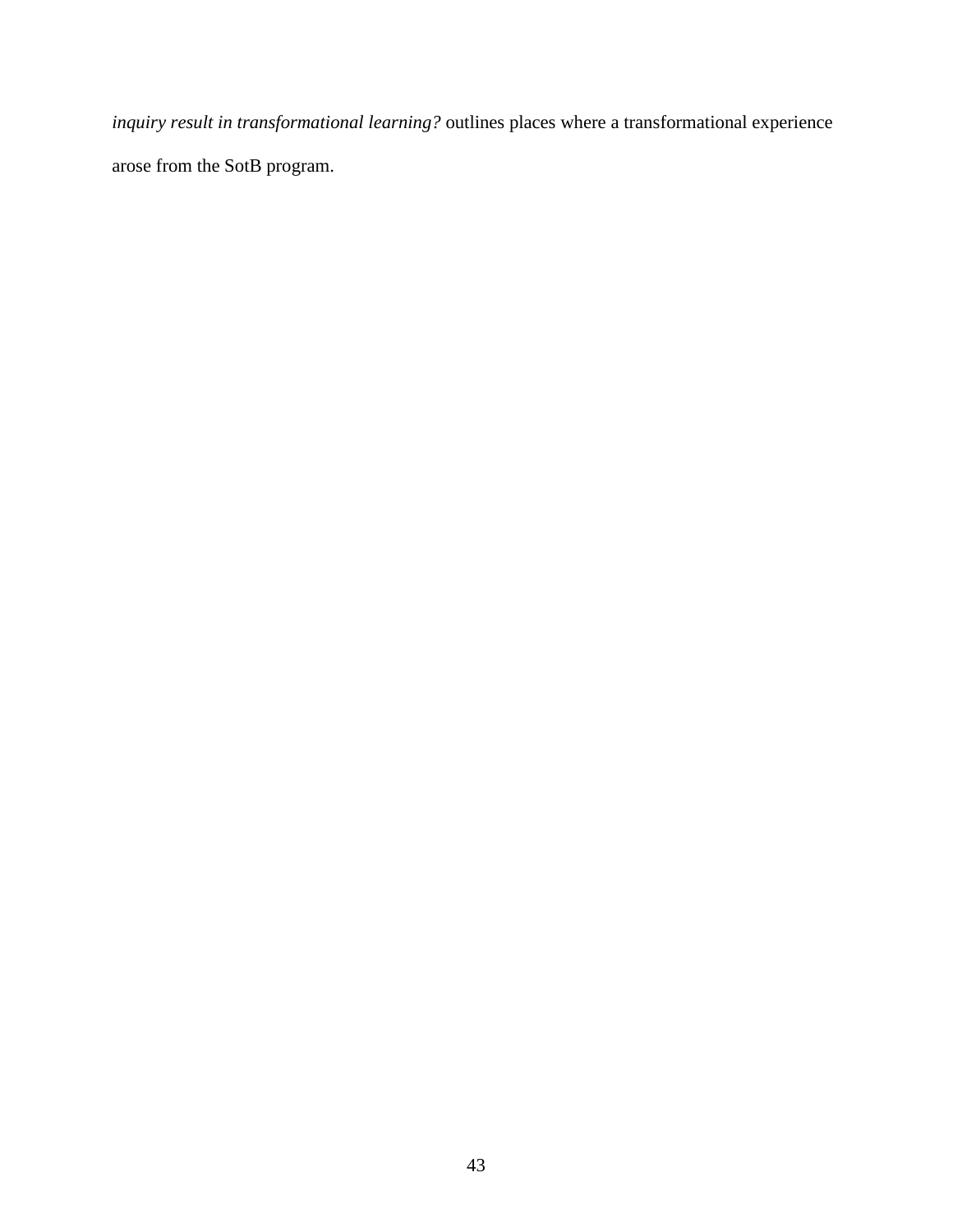Chapter Three: Students On The Beamline – Meaningful Learning Through Inquiry

# *Science learning: An Introduction and Background to Inquiry*

The process of inquiry is a central feature of science. However, scientific inquiry as part of science learning in school remains elusive even as calls for the use of inquiry in science education have been persistent and strident. Despite the acknowledged desire for inclusion of inquiry practices to school science, teachers struggle with implementation. However, there are examples of how inquiry as an engaging and possibly transformative learning experience may play out. In this chapter I outline some initial understandings of such an experience occurring at the CLS within the SotB program. I will provide a sense of the meaningful impact inquiry can have for students and their teachers and how this fits with thought concerning inquiry in science education. Some of the outcomes of this experience are shared and a discussion of what is believed to be crucial and fundamental underpinnings of such inquiry where participants have the opportunity for meaningful science learning experiences is provided.

When science and particularly science teaching or learning is depicted, one image that is often used is a stereotypical and narrow representation of who does science. Scholars point out the misleading and misguided employment of such representation (Schaefer & Farber, 2004), which often presents a be-spectacled, frizzy haired and dishevelled white male, clad in a white lab coat, enthusiastically "experimenting", while holding a test-tube replete with bubbles and gases pouring forth (see figure 2 for examples generated by a simple Internet search for images of 'scientist').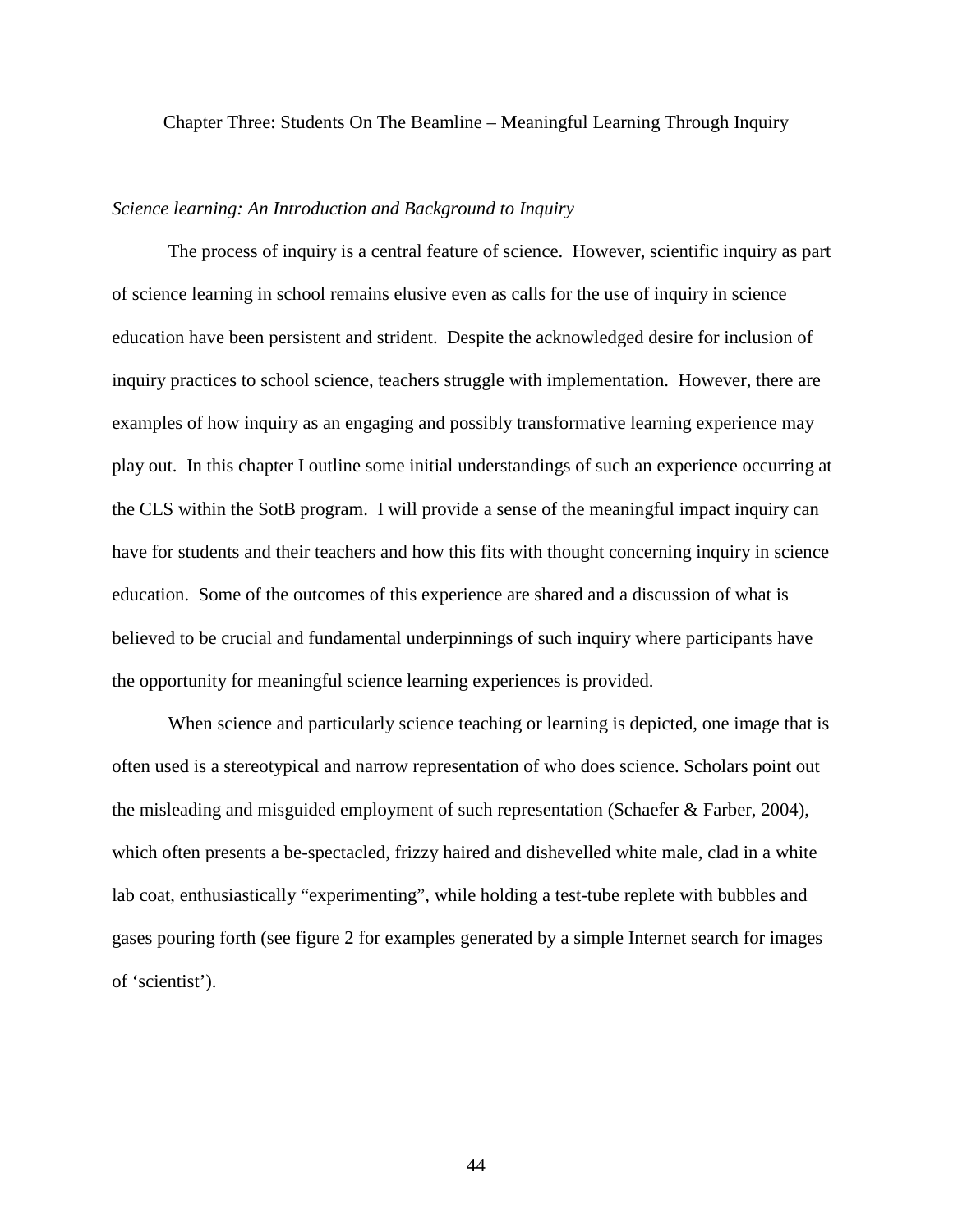

*Figure 2 Screen shot showing results of a Google Images ™ search for 'scientist'.*

Perhaps, what is intended with such renditions is a desire to portray the sense of excitement and discovery that can emerge with inquiry, where there is a "finding out or bringing to light of that which was previously unknown ... the action of uncovering or fact of becoming uncovered" that is "the action of seeking for truth, knowledge, or information concerning something" (Canadian Oxford English Dictionary, 2004). Despite the good intentions intended by the use of such imagery, an argument might be made such representations have had little effect in encouraging any deep understanding or motivation for engaging in science inquiry, for if they did society would likely be awash in budding scientists, which we are not (Marcus, Hughes, McElroy, & Wyatt, 2010; Knox, Moynihan, & Markowitz, 2003). The need for inquiry experiences that is identified in documents such as the Common Framework of Science Learning Outcomes (1997), while still hoped for in current curricula, exist in stark contrast to the reality of science learning in classrooms across North America and elsewhere (Aikenhead, 2006) where inquiry is still a foreign if not misunderstood pedagogical approach (Anderson & Helms, 2001). Given the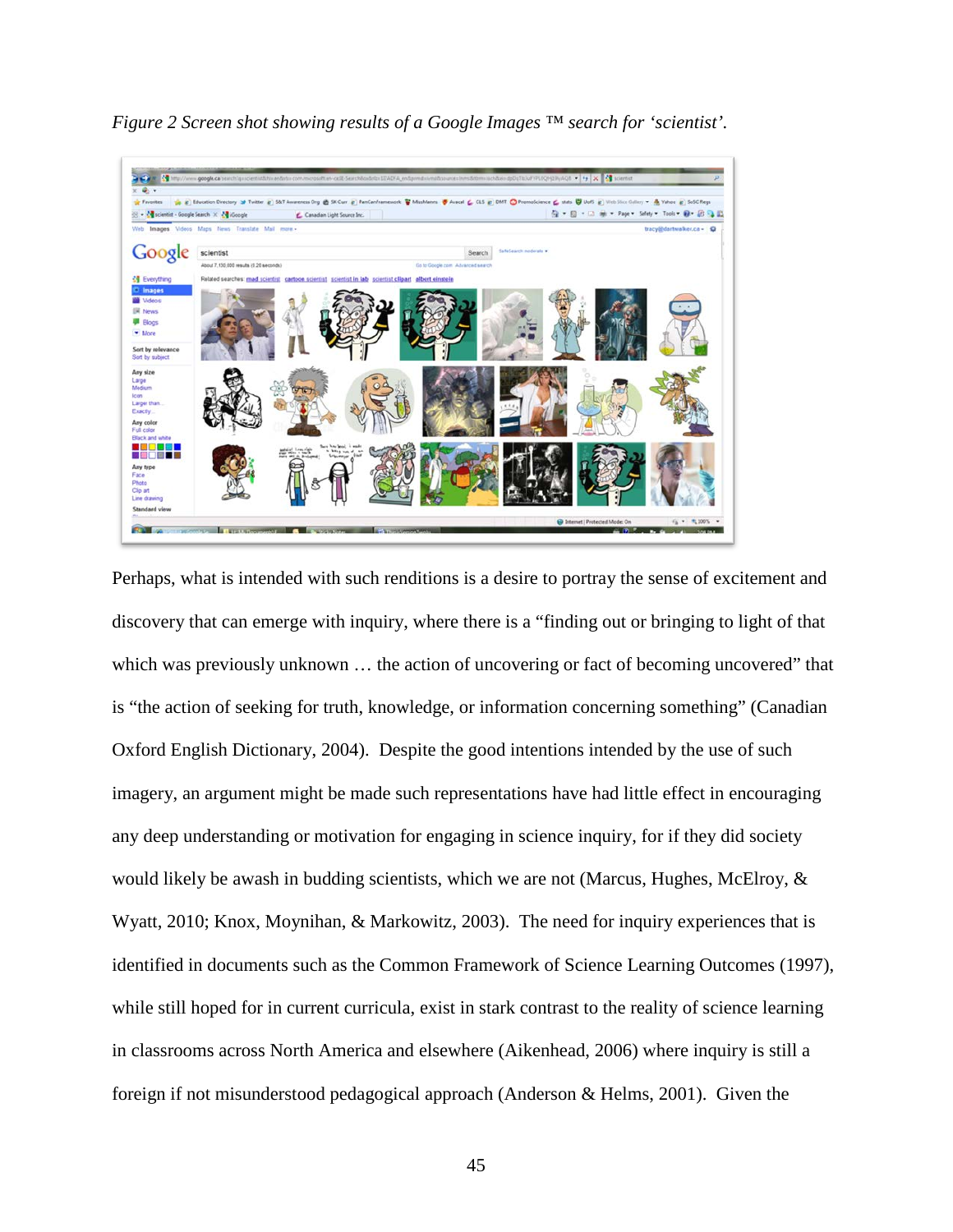discrepancy between what is called for, what occurs, as well as misguided ideas about science and who undertakes science, an inquiring mind might ask, "So what might promote a positive attitude and appreciation of science, science knowledge, and involve children in meaningful science learning?" and "What might this experience be like for those involved?"

This study attempts to address such questions for there has been a general failure with school science to be meaningful and engaging for the majority of students, and to prepare critically engaged science literate citizens (Aikenhead, 2006; Anderson & Helms, 2001), even as there have been continued calls for change involving inquiry as part of how students and teachers should engage in learning science and technology (Abbott, 1999; Council of Ministers of Education [CMEC], 1997; Comley, 2009; Duggan and Gott, 1994; National Science Teachers Association [NSTA], 1998; Osborn, 2003; Ryder, 2002). Science teachers have been asked to use less transmission-like teaching styles and to enact a teaching-learning process with "less emphasis on presenting scientific knowledge through lecture, text, and demonstration, and more emphasis on guiding students in active and extended scientific inquiry" (National Research Council, 1996 as quoted in Campbell, 2006, p. 61).

An irony exists here, for exploring the nature of the world through scientific inquiry is a powerful way of knowing that calls upon the creative and interpretive capacities of the human mind (Bruner, 1986), and presents the opportunity for better understanding the nature of, and procurement of, human knowledge. Yet 'inquiry' in school science settings is often limited to such activities as searching texts and online resources for information and reporting on that information, or confirming existing science knowledge through pre-scripted 'experiments' or 'demonstrations'. Science inquiry as practiced by scientists, however, remains outside the experience of almost all students (Aikenhead, 1986; Hume & Coll, 2008). In other subject areas,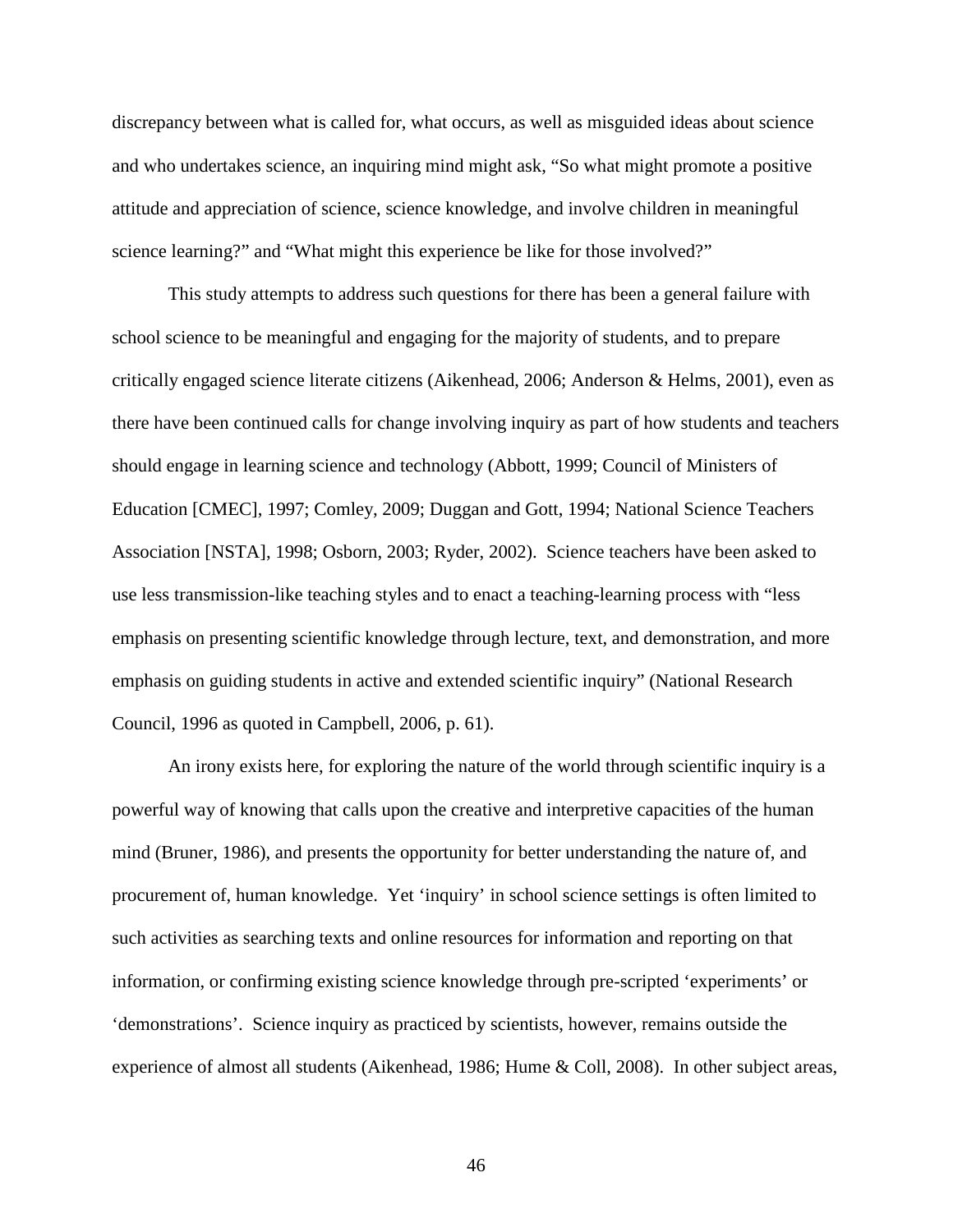such as the arts and humanities, inquiry comes in other forms (Bruner, 1986). Inquiry seems alive and a natural feature of the learning process, often identified as a major learning outcome. It is not uncommon for art teachers to be artists, language arts teachers to be writers, and music teachers to be musicians, modeling these endeavours for their students, but rarely, it seems, are science teachers engaged in what some would call authentic science inquiry (Rahm, Miller, Hartley, & Moore, 2003), and similarly, science students rarely engage in such inquiry. As noted earlier, inquiry is suggested as an important and crucial critical component of science learning in school science contexts (Aikenhead, 1986; Bell, Blair, Crawford, & Lederman, 2003; Bencze & Hodson, 1999; Braund & Reiss, 2006; Eick, Ewald, Kling, & Shaw, 2005; Gengarelly & Abrams, 2009; Gibson & Chase, 2002; Hu, Kuh, & Li, 2008; Hume & Coll, 2008; Luehmann & Markowitz, 2007; Markowitz, 2004; McDonald & Songer, 2008; NSTA, 1998; O'Neill & Polman, 2004; Robinson, 2004; Short, Lundsgaard, & Krajcik, 2008; Sikes & Schwartz-Bloom, 2009; Windschitl, 2004).

Likewise, there is no shortage of policy documents and curricula that establish the need for inquiry based methods of teaching (American Association for the Advancement of Science [AAAS], 2000, Dugan & Gott, 2002; 1995; NSTA, 1998). Canada's Common Framework of Science Learning Outcomes (Council of Ministers of Education, 1997) states the need for "a science inquiry emphasis, in which students address questions about the nature of things, involving broad exploration as well as focused investigations" (p 4), yet despite acknowledgment for the inclusion of inquiry practices in the classroom pedagogy, teachers struggle with implementation (Anderson & Helms, 2001; Campbell, 2006; Comley, 2009). However, there are places this challenge is being taken up (Ara'ugo-Jorge, 2004; Bell, Blair, Crawford, & Lederman, 2003; Marshall, Taylor, Pine & Green, 2004; Penn, Flynn, & Johnson, 2007; Rahm,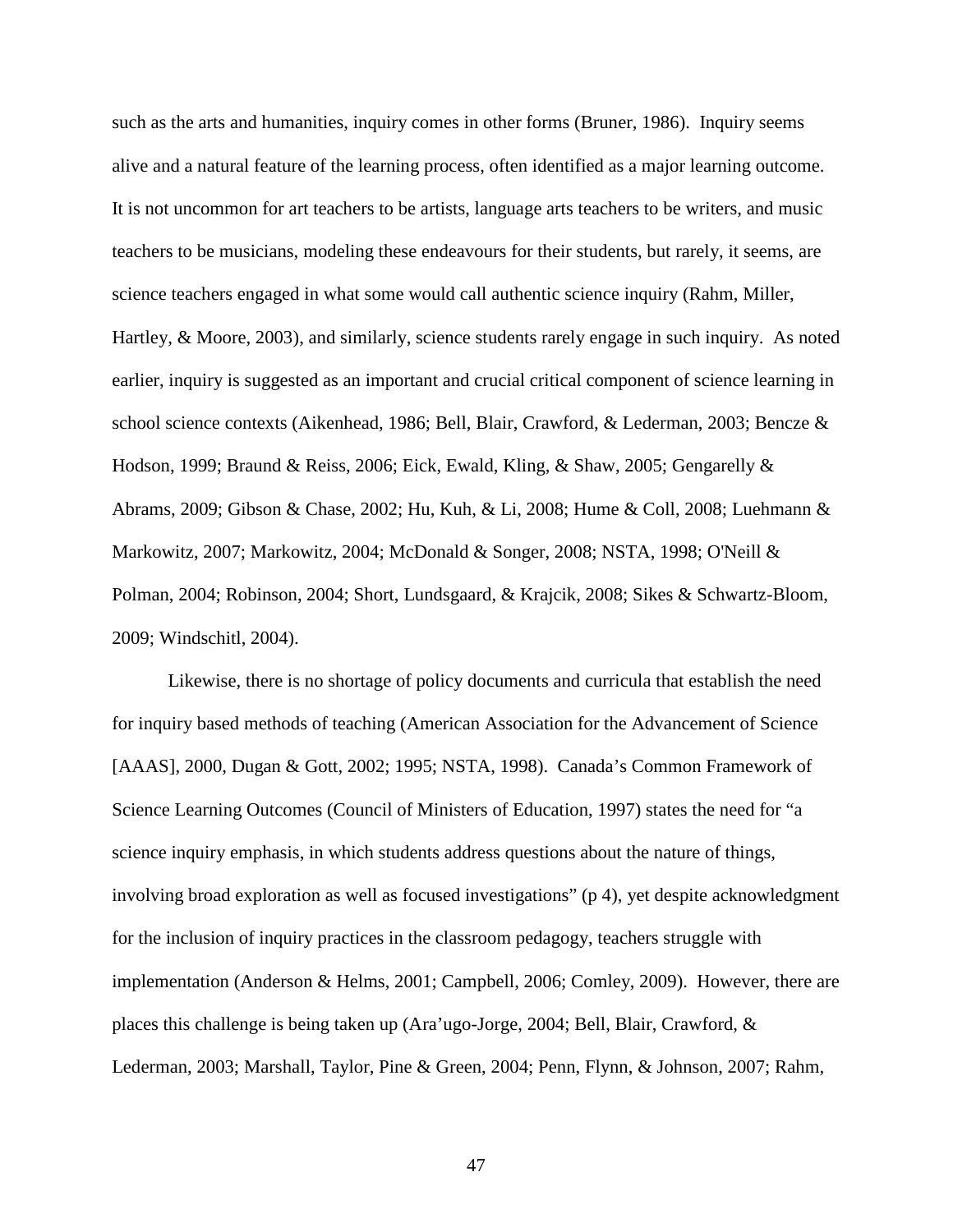Miller, Hartley, & Moore, 2003; Marcus, Hughes, McElroy, & Wyatt, 2010; Sikes & Schwartz-Bloom, 2009; Snyder, 2008; Walker et al. 2008), where learning through inquiry is undertaken by students and their teachers in cooperation with research scientists. These are experiences where students inquire in to the nature of the world through empirical methodologies, but also inquire into the nature of knowing, the validity and reliability of the knowledge they produce, their relationship with this knowledge in light of other ways of knowing, and who they wish to become.

The purpose of what follows is to provide some insight into peoples' experience of inquiry in a unique venue, what the outcomes of this type of inquiry involve, and what this may mean for teachers or other educators who are seeking to engage students in meaningful learning. I do this by describing the context of inquiry, what could be considered some initial successes or outcomes of inquiry in this context, and three brief stories illustrative of the SotB experience. I end with a discussion concerning the meaningfulness of science learning through inquiry experiences such as SotB and some suggestions for educators.

# *A Site Of Inquiry And Learning*

For several years I have been intimately involved with establishing and developing learning opportunities involving science research for students and their teachers. Through my work and that of others at the Canadian Light Source (CLS) an inquiry-based high school educational outreach program has been developed. The CLS is Canada's national synchrotron research facility that generates intense beams of infrared through x-ray light to probe the nature and structure of matter. Since inception in 2006, this program has grown from a single high school class allowed to access a single beamline in the facility as a special case, to a continuing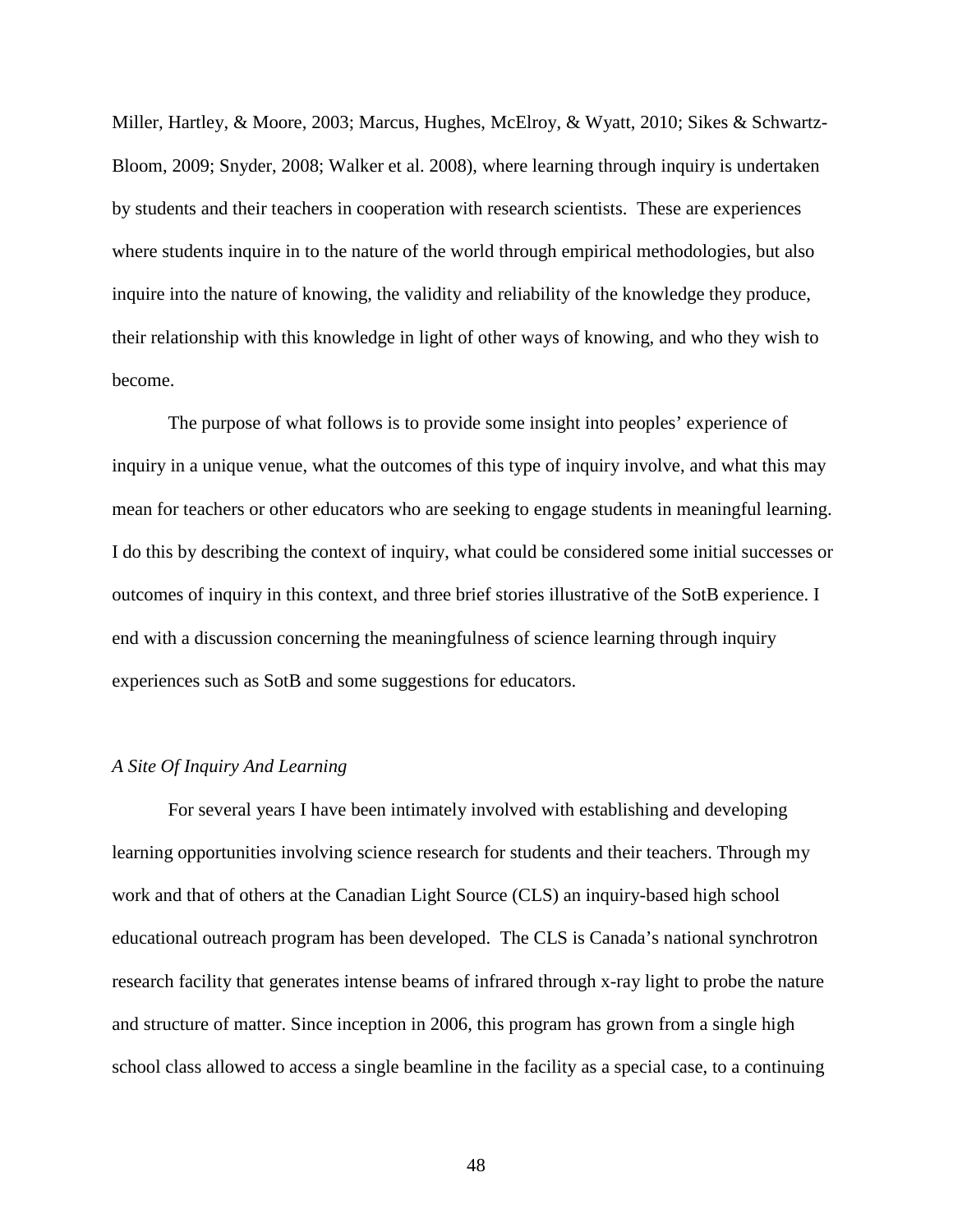program that has connected nineteen groups of high school students. To Date, 177 students in total, and 32 educators from across Canada to 28 scientific researchers in a multitude of disciplines using half a dozen different beamlines as of the writing of this thesis.

The Students on the Beamlines (SotB) program facilitates inquiry-based research as a collaboration between students fourteen years of age and older, their teachers, and scientists. Each student/teacher/scientist team is involved in a scientific inquiry into the natural world. The range of projects varies significantly and includes investigations into rod cells of the retina of a toad, nano-particles in soil taken in by plants, effects of acid rain on boreal forest soils, and looking for indications of diabetes in human fingerprints to name a few.

Considering this undertaking one might ask, "What has been the outcome of such efforts and why bother examining these efforts?" In other words, what markers or signs of success exist that warrant examining participants' experience of the SotB program as an example of meaningful learning? Some of the more tangible outcomes of this inquiry oriented program that we suggest are signs of success include:

• articles accepted for peer-reviewed publication in science journals written by students, teachers, and researchers

• well received student presentations of research findings to public audiences, scientific funding council meetings, university departments, and government agency workshops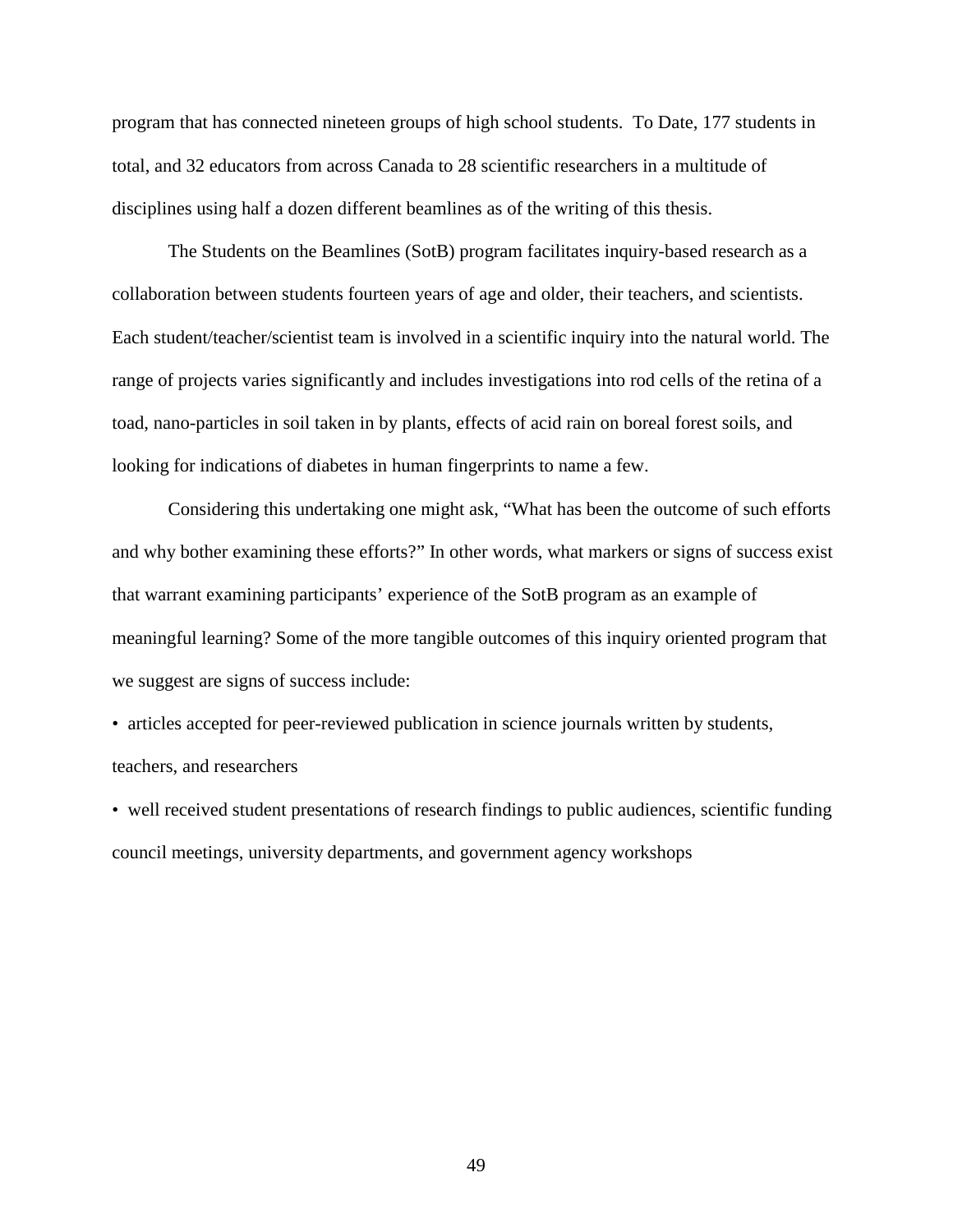

*Figure 3: Students present scientific findings to government audience.*

- generation of scientific results that are of publishable quality in peer reviewed journals (written by scientist but contributed to by students)
- successful competition in Canadian Science Fairs (regional, provincial and national levels)
- student-created artwork based on scientific data, designed and created by students to celebrate

their experience



*Figure 4: Collaboration team with their sculpture representing the scientific results of their research*

• SotB has captured interest from the media and been included in documentaries featuring

successful twenty-first century education practices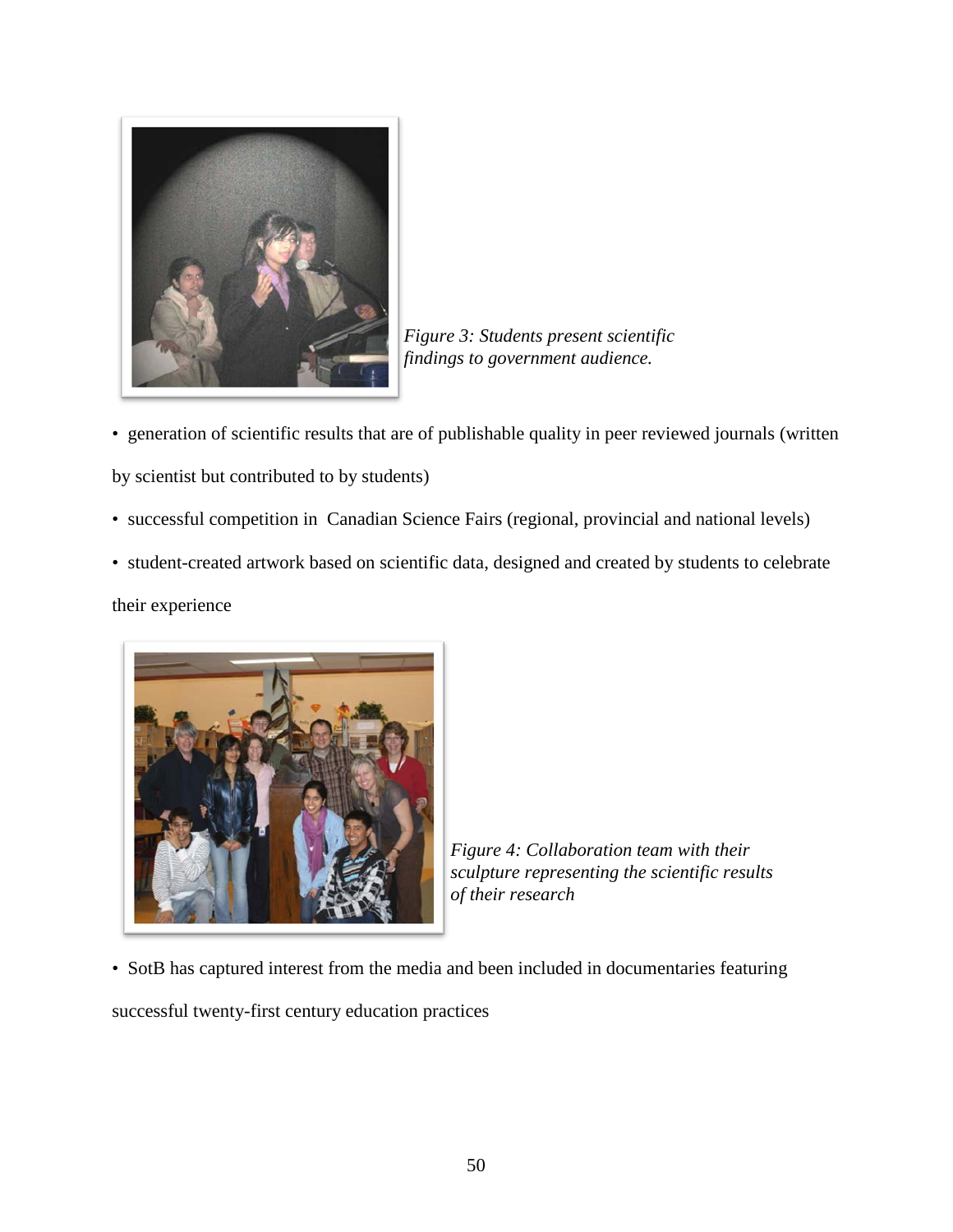

*Figure: 5 Student being interviewed for the evening news*

• teachers returning to participate year after year with new students

• scientists offering their laboratory and personal time year after year to facilitate inquiry and learning

• frequent invitations to present the SotB program at both education and scientific conferences

• Students continuing their involvement with CLS outreach activities when possible

We offer the above evidence as an indication that, through the pursuit of an inquiry approach, meaningful science learning is occurring. The CLS' Scientific Advisory Committee seems to support our contentions of success:

The CLS has managed to build a vibrant outreach effort that has had an impact across Canada. The involvement of high-school students in both the design and execution of significant experiments is commendable, and should serve as a model for synchrotrons around the world. (SAC Report Spring 2010, p 8.2)

Given the apparent success of the inquiry based SotB program other synchrotrons such as the MAX-Lab (the national synchrotron laboratory in Lund Sweden), the Australian Synchrotron and Brookhaven National Laboratory (in New York) are developing similar educational programs, inspired at least in part by SotB experience.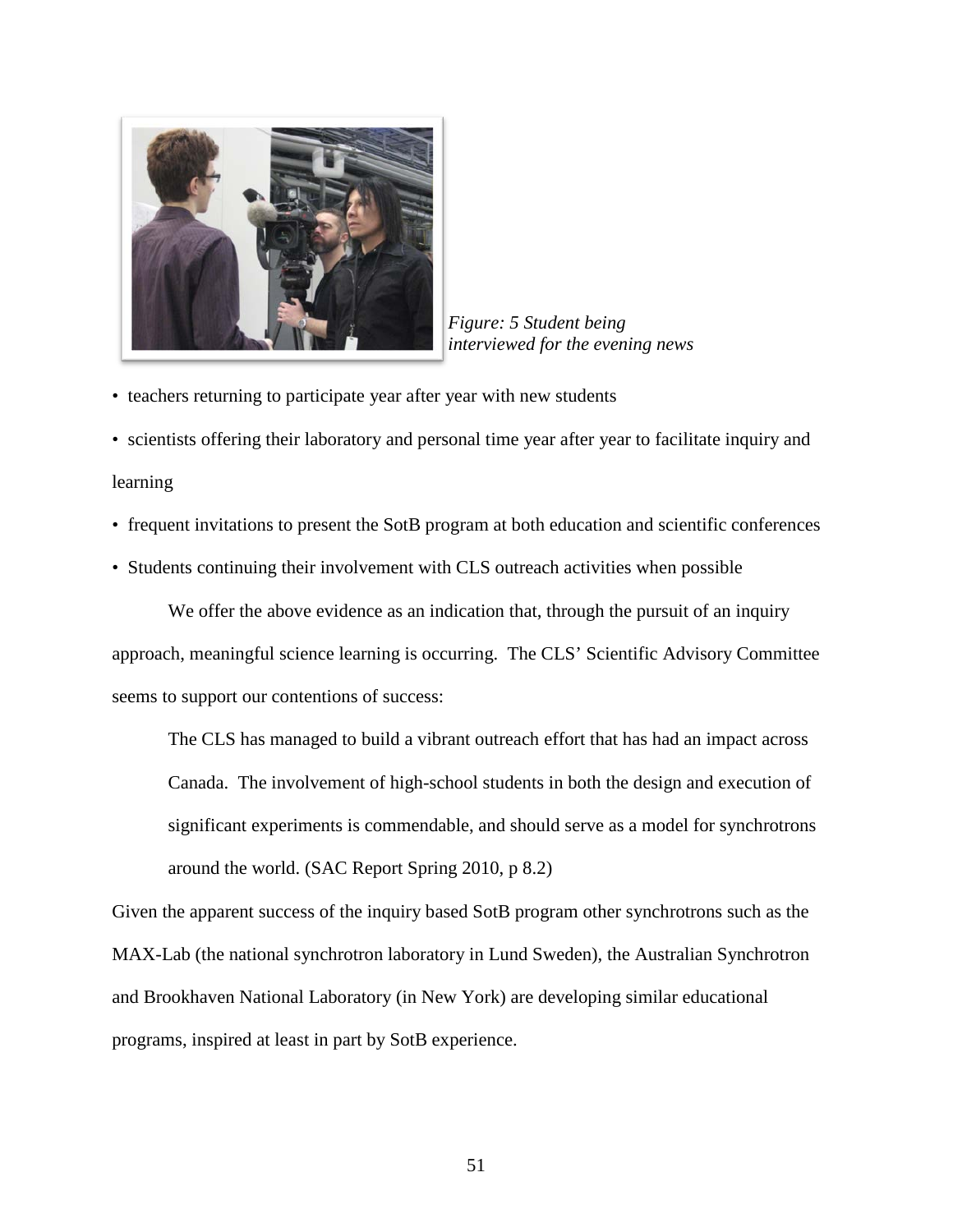Our interest in what constitutes meaningful science learning prompted our inquiry to better understand what this experience meant for participants and how this fits with notions of inquiry. To provide a better sense of participants' involvement we provide several short stories or vignettes, for the use of stories is a legitimate way of sharing human understanding and experience (Carter, 1993; Clandinin & Connelly, 1990). In what follows we offer a few examples of people's experience with the hope they will provide some further insight into the meaningfulness and impact of what we consider a meaningful inquiry experience.

# *Story one: A turnaround.*

A small group of grade 11 students (15 and 16 years of age) from a Canadian rural farming community were invited to participate in an on-going synchrotron research project conducted at the CLS. Expecting only to watch while samples were prepared and data were collected, they were ecstatic at their level of involvement in the project. The team chose their own experiment for the day, selected their particular samples for exposure to synchrotron light, employed a more sophisticated optical microscope than what they had experienced previously, operated the beamline to collect data, and assisted the scientist in making sense of the complicated data sets collected. Afterward the students created a poster for a scientific meeting displaying their results and explaining their findings.

For one student, named "Jane", who was struggling to maintain passing grades in a Physics 20 course, the experience of inquiry was transformational. Throughout the experience Jane appeared quiet, shy, and refrained from saying very much, even after repeated attempts to draw her into conversation. However, she diligently participated in all the activities while appearing to remain somewhat detached during conversations (T-I-7, p. 3). A later conversation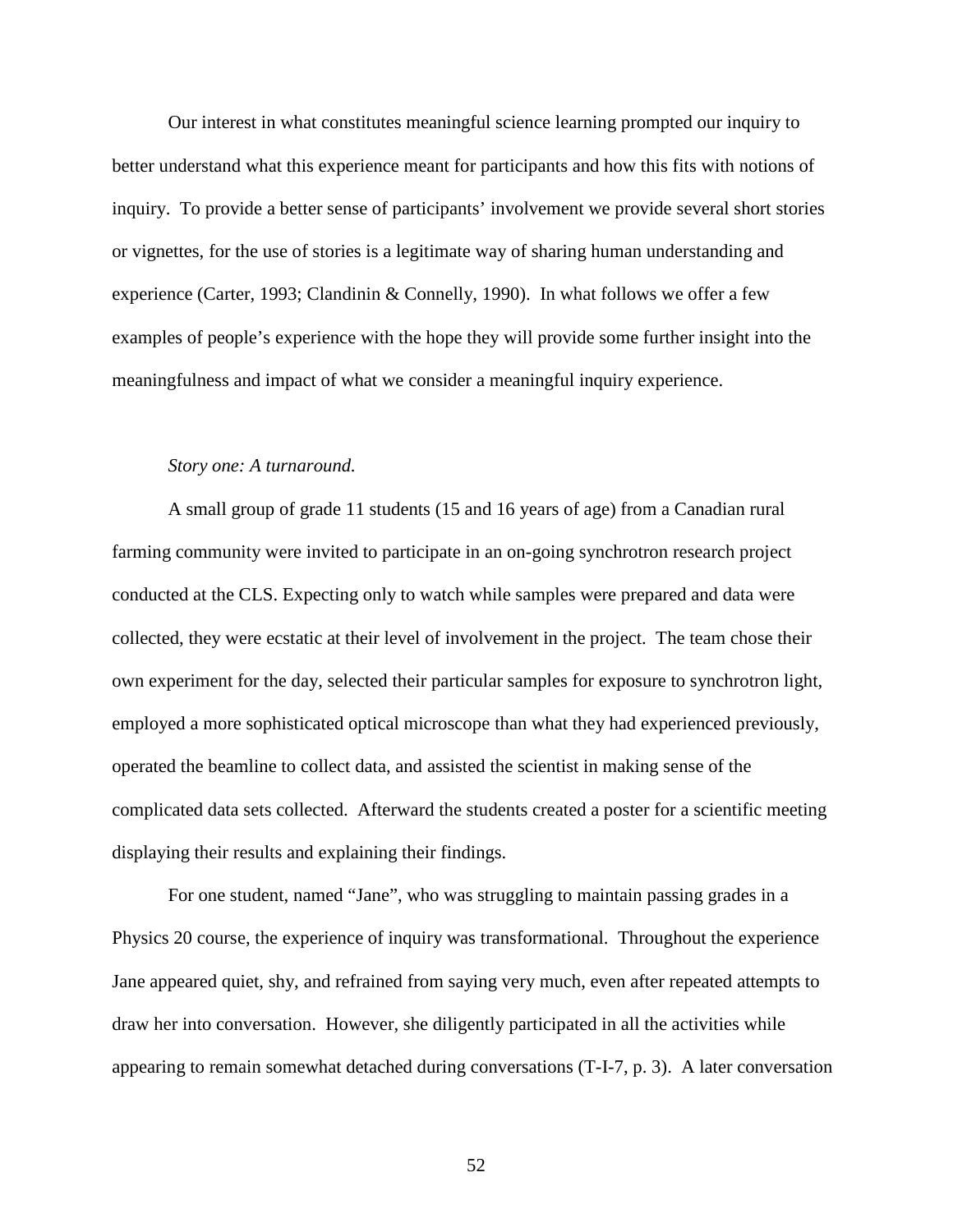with Jane's teacher revealed that not only had Jane diligently applied herself during the few weeks remaining in the semester to pass Physics 20, she had enrolled in Physics 30 after the summer break, a surprise to many who knew her. During the parent orientation night that fall, Jane's parents sought out Jane's Physics teacher to share changes they had observed in their daughter since her involvement in the inquiry-based program at the CLS. Jane's parents related that Jane had shown a greater interest in science. For example, she began to watch science related television programming such as the Discovery Channel and other science-based television shows. Jane went on to complete Physics 30 and has also successfully completed her first year of university including Physics course work. Jane has stated to various people that she plans to enter a science related career.

#### *Story two: Life lessons.*

Like any program, SotB changed over the years. Initially students were invited to participate in existing research projects that were designed by scientists (adapted and simplified). The very first group involved in a more authentic inquiry experience displayed some interesting behaviours. The dedication these students showed to this project was significant. They spent evenings and weekends in their school laboratory, at the library, and in front of their computers trying to find the information they needed to prepare their samples, plan for the experiment, and prepare for their presentations. This was on top of other academic responsibilities and involvement with other extra-curricular activities such as athletics, music, drama, and part-time employment. The SotB program organizers assumed that students would have a 'good' experience where students would learn a great deal about the synchrotron, basic science content concepts, and about the topic of their research. What organizers did not realize was the degree to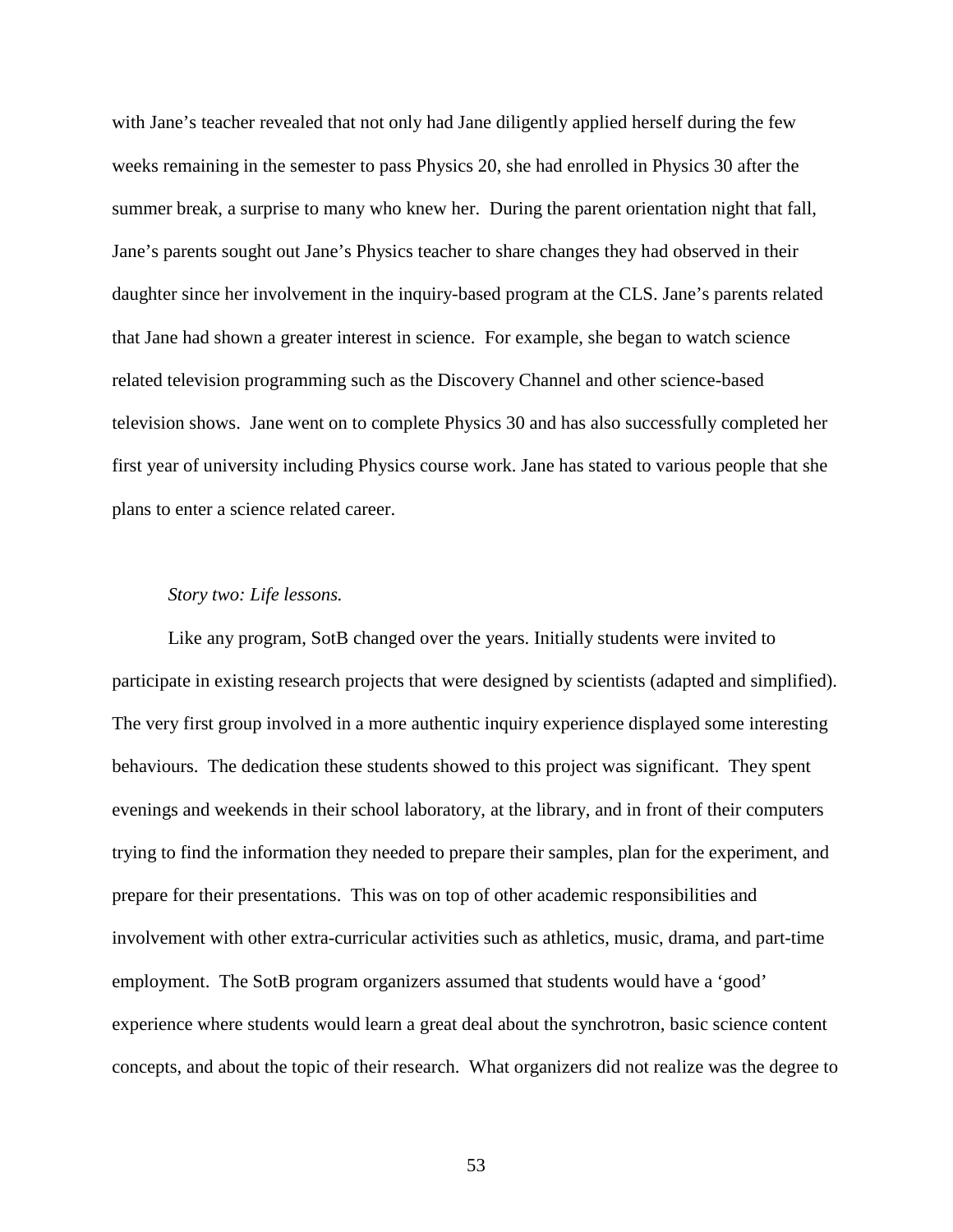which students gained proficiency in a variety of other skills. Students had to come to consensus decisions based on information they uncovered and the guidance provided by the scientists involved, and quickly, since they had only a single eight hour shift of beamline time, whereas many scientists work with four or five times that. These young researchers acted expeditiously, gathering their thoughts to put aside preconceptions about their hypothesis and then embarked on new directions in their research. At times they proceeded against the advice of the scientist, which, contrary to the scientist's expectations, resulted in surprising and excellent scientific data. According to their teacher:

During this project, the students worked their way through the process of finding a problem to research, submitting a proposal, preparing and testing samples, performing data analysis, writing a paper, and presenting their findings. … From the very beginning of this process, the students learned how different "real science" is from "classroom science". (Belsey, 2008)

The level of confidence these students displayed during their presentation at a scientific conference was remarkable. When, at the end of their presentation, students were questioned about some of their data, they enthusiastically replied, "Yeah! We were surprised too!" (TW-AN-4, p. 1). The ease and confidence with which the students engaged in discussion concerning their work brought a rousing chuckle from the audience and newfound respect from the scientific community members. One direct result of this interaction was that the number of student groups accepted for placement with scientists doubled the following year.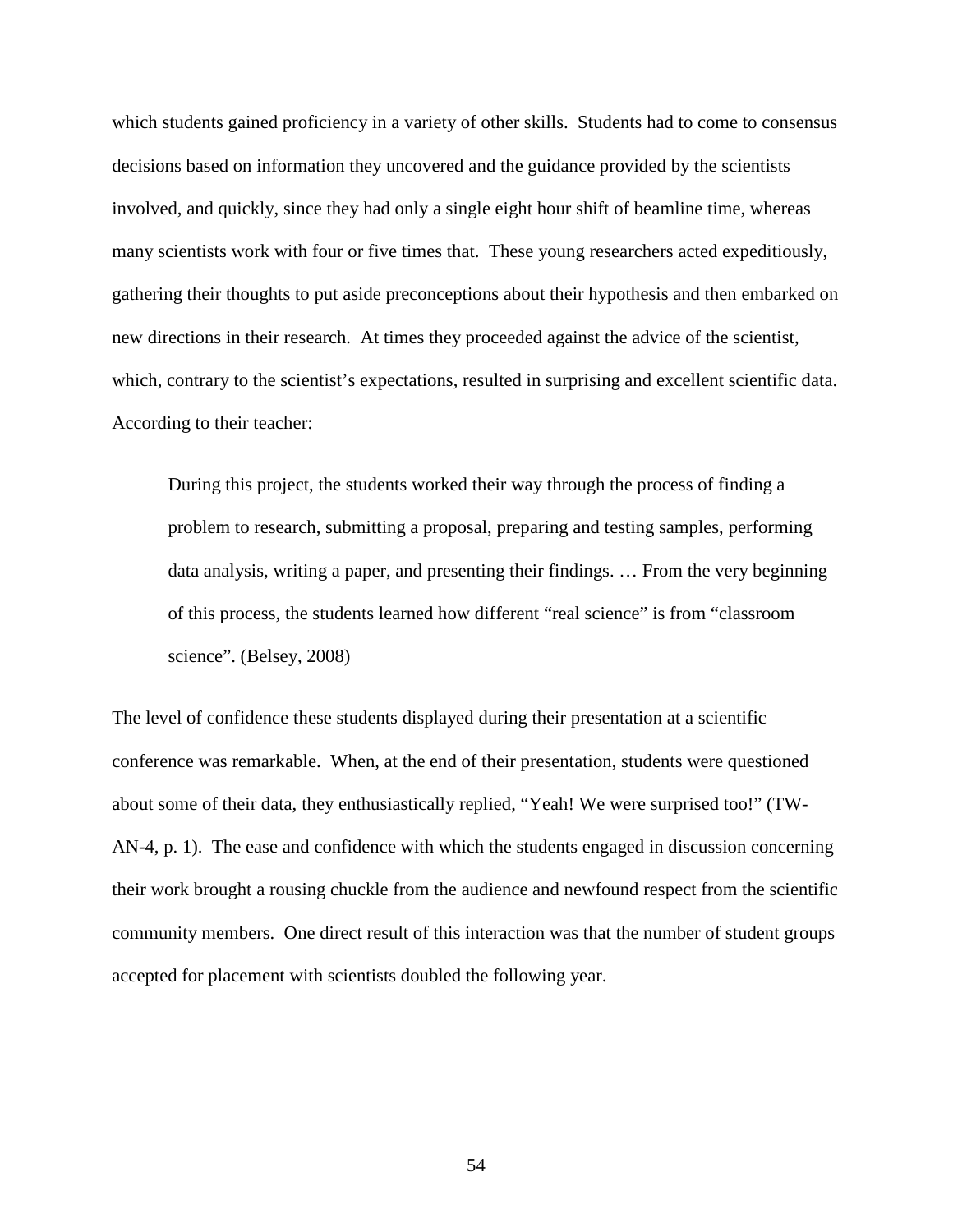#### *Story three: A "eureka" moment.*

Students from the Maritimes travelled more than 4000 km to participate in this program. These grade 11 and 12 (15-18 years of age) students were interested in space, specifically meteorites, and were looking forward to learning a great deal more about this area of study. However, there were challenges to overcome. The beamline used has exacting sample preparation requirements and intricate energy beam alignments to produce the extremely precise and high resolution data. Students struggled to relate the precision of the data they were collecting with their curiosity about the origin of asteroids. To address this scientists helped students make connections between their very general question, "Where do asteroids, and thus meteorites come from?" and to layer more complex questions, ultimately asking "Can we identify, chemically, where this meteorite originated?" The process evolved as students participated in an exchange between geologists and spectro-microscopists, the experts in using the techniques available on that beamline, as each learned more about the others' field of research.

Their experiment involved exposing a small piece of meteorite to x-rays in different ways at different energies. They were attempting to match the characteristic chemical fingerprint of the meteorite in question to those with known origins. During one of the last scans a very clear image appeared on the computer screen that caused a great deal of excitement. The image revealed a clear and distinct pattern of black and white tracks, much like a tire tread.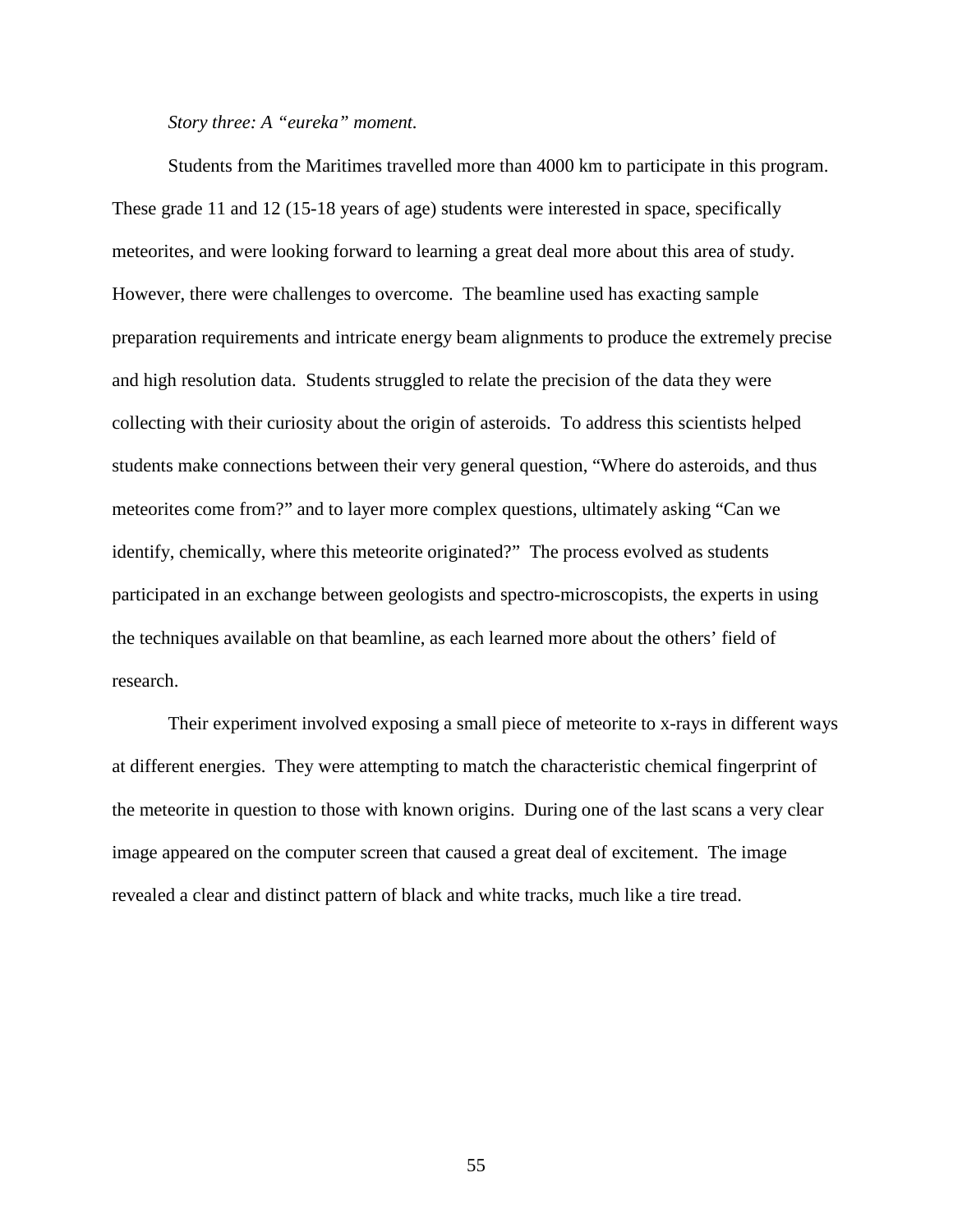

*Figure 6: Images of magnetic domains of a meteorite collected by students using polarized xrays first in one direction then another. Image in center indicates differences in light absorption.[1](#page-71-0)*

There were several scientists present, all whom became very excited, so much so that they started phoning others to join them. Students, teachers, and I were confused. The scientists explained the image created was that of the magnetic domains within the meteorite. The level of excitement among the scientists was high, correlating closely to the level of confusion experienced by students and teachers. When asked about the meaning of the image and the information the image conveyed, the scientists' exclamation "We don't know!" was delivered with a great deal of excitement and enthusiasm. This further added to our confusion. The students and I gathered together, in an attempt to try and connect what was on the screen to the questions formulated at the beginning and throughout the experiment. We were trying to find a question to ask that would elicit an answer which would help us to understand what was happening. Eventually the right question was posed, "Why does this image cause so much

<span id="page-71-0"></span><sup>&</sup>lt;sup>1</sup> Difference in x-ray absorption between left and right circularly polarized light has been exploited to get magnetic domain imaging or x-ray magnetic circular dichroism (XMCD) (Lanke, 2010). The Spectromicrosopy Beamline with the x-ray photoemission electron microscopy (XPEEM) technique is capable of capturing images generated as electrons are emitted from the sample at very high resolutions with polarized light. The center graph is the absorption spectroscopy spectra of iron indicating differing absorbance for each polarization, supporting the mirrored images of the magnetic domains.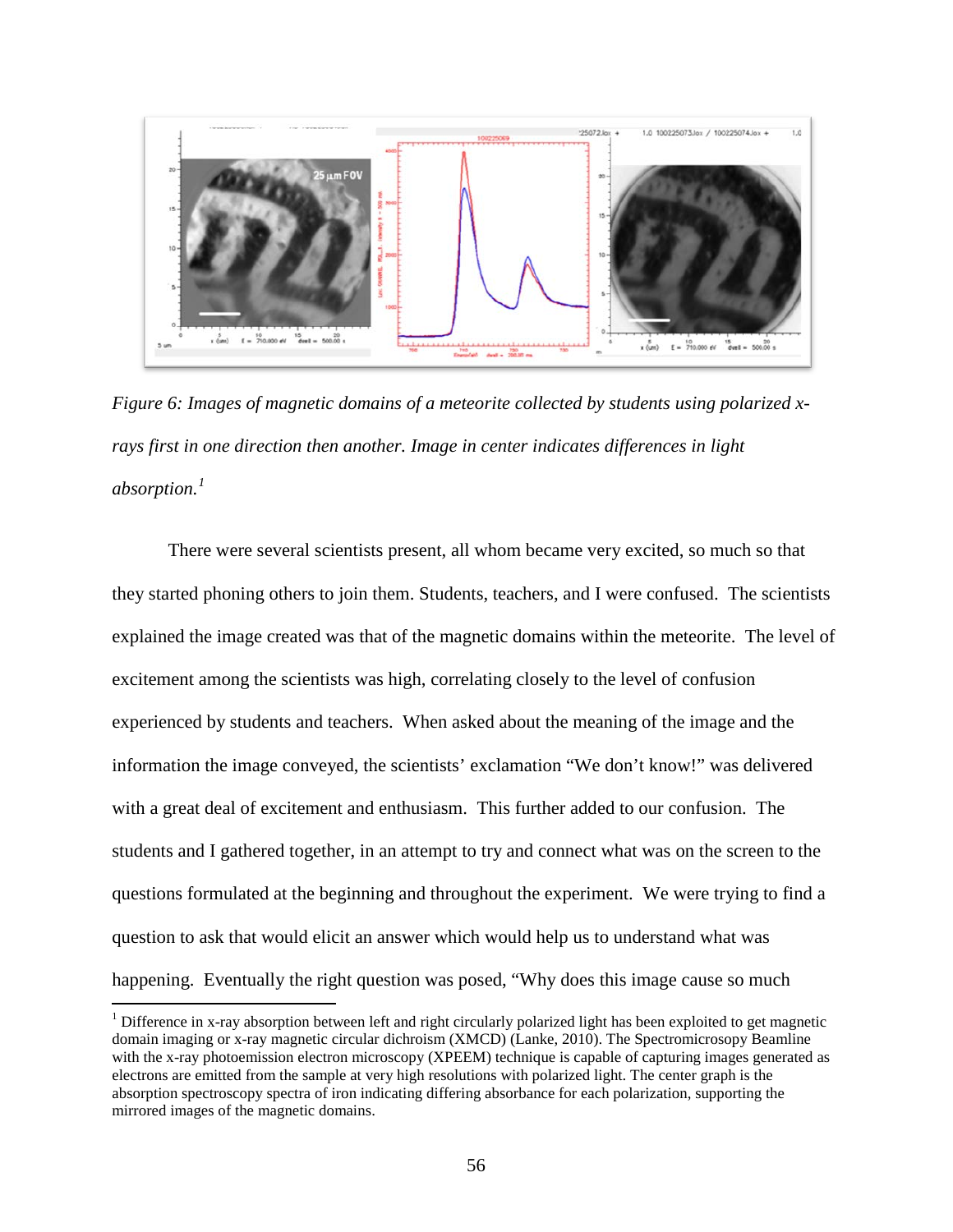excitement?" The answer, to the best of the knowledge of the experts present: this was the first time that magnetic domains had been imaged in a substance that was not man-made using lower energy x-rays.

Excitement was now understandable, though comprehending what magnetic domains were and how the polarized x-rays in the beamline had been able to visually capture them was still challenging. When the time came for students to share their findings in presentation, poster, and article formats, they were unsure how to proceed. To their minds an experiment write-up always had the same structure: present your hypothesis or question, explain how you tested it, and present how your results answer the question or prove/disprove the hypothesis. This was a 'eureka' moment. A perception of what constitutes the "scientific method" is different for students than it can be for scientists. From the scientists' perspective, a piece of meteorite and a state-of-the-art tool were brought together in a unique situation. Meteorites had never been studied using the method available and so the question was "What could we find out?" Students understood research as a test of hypothesis, while scientists' sensibilities to the activity was more one of exploration. Understanding others' perspectives made communication easier among participants as well easing the preparation and sharing of findings.

#### *Story four: Changing practise.*

Teaching is a personal and social activity. Actions and interactions between teacher and student are affected by the personal experiences of the individuals involved. To determine the specific effects of any given experience for any given individual is impossible, in my opinion. That being said, reflection upon possible effects may perhaps provide insight or limited understanding of such effects. I provide this as context for this story. A teacher's personal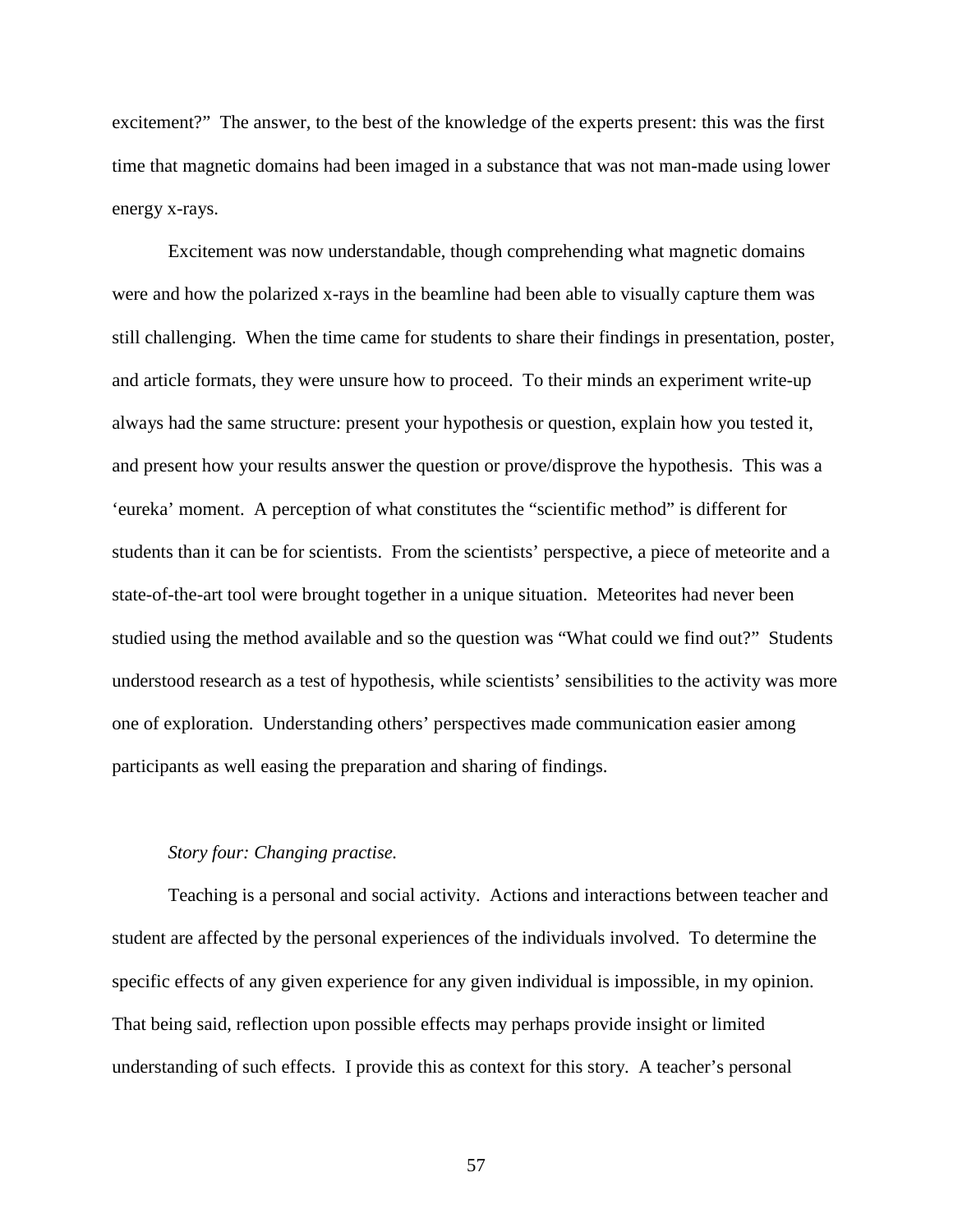experiences cannot help but affect their teaching practise. The following is a short excerpt from an interview with a teacher who was reflecting on their experience in SotB and the effects it might have had on classroom practises (T-I-6):

Interviewer: Describe your experience.

Teacher: From a teacher's perspective, the experience to be able to open the doors and show the scientific community at work, and living breathing scientists, to students who rarely get a chance to see them. And those students get a chance to share them with fellow students and parents and the community. And really it's a sum. The sum the whole is greater than the sum of its parts for this kind of experiment. And personally I greatly enjoyed it just because I'm always passionate about science. I want to bring that on to my family, community, and students where I work.

Interviewer: Was the experience what you thought it would be?

Teacher: I knew it was going to be exactly the way that it was just from having a lot of experience with research ... . I didn't exactly foresee how the students were going to react to it. I knew they would be pretty overwhelmed in general, and the students we brought were able to overcome that. In general I got what I expected.

Interviewer: How did it make you feel to have this challenge for your students?

Teacher: As someone with a scientific background taking a job as a high school teacher, something that I've always wanted to do is get my students into that scientific field, the scientific lab, the academics as much as possible so I felt relieved that I was finally able to do that.

Interviewer: Has your experience affected the way that you teach in any way?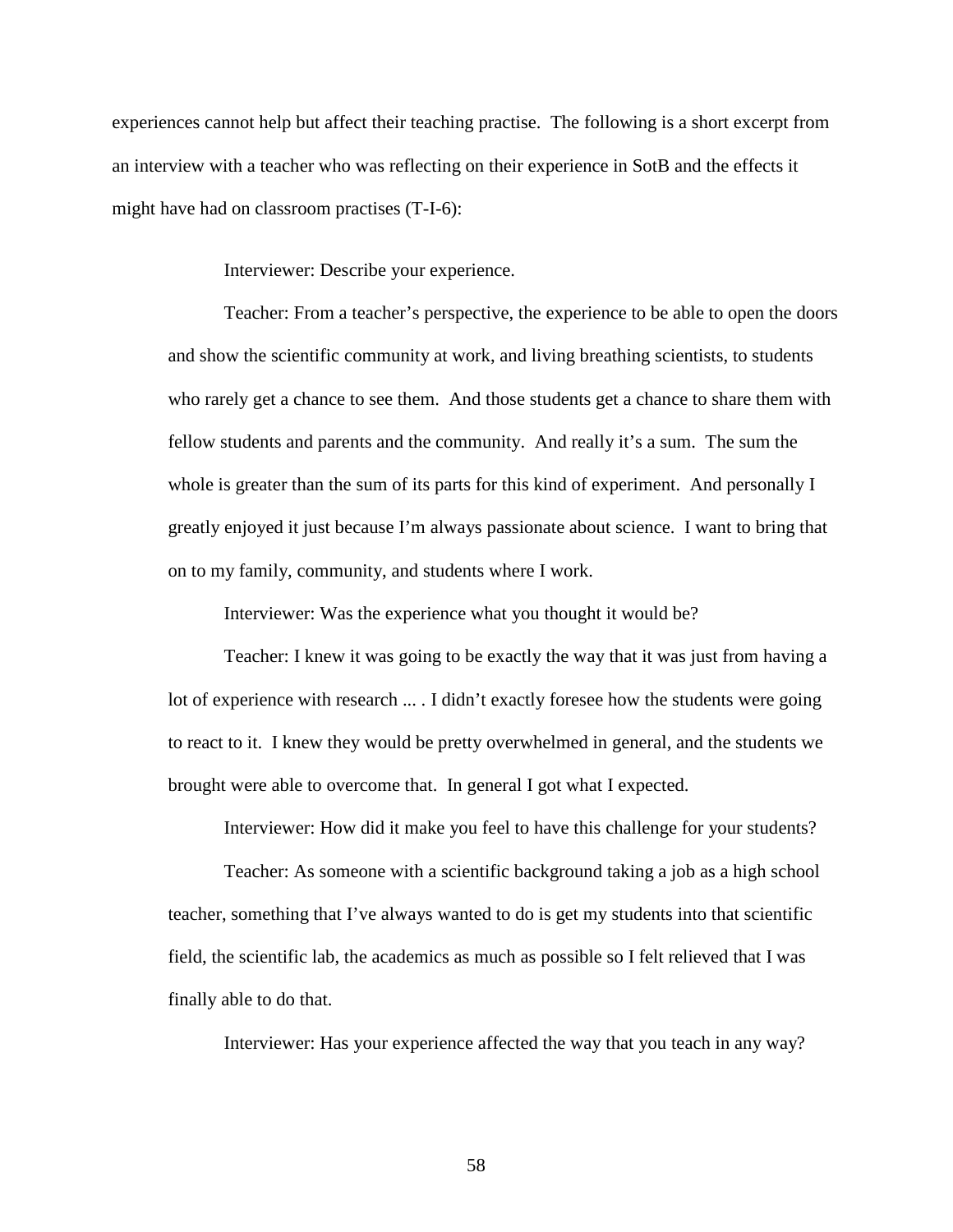Teacher: My teaching is now kind of a little bit more focussed on a driving question. So rather than just teaching a specific concept because that's how it follows the curriculum, I might put forth a question to the students and and build the concept around that question, implement all the preciseness and precisions of that concept as we go throughout the unit.

# *Inquiry*

The information and stories above convey a limited sense of what occurred during participants' experience of inquiry during the SotB program. Despite the unique nature of this situation, which involved the use of a synchrotron, we believe this experience of inquiry possessed several important features that provided for meaningful learning in several contexts. Learning identified under other designations such as: discovery learning (Bruner, 1990), open inquiry (Roth, 1995), authentic science experience (Eick et al., 2005; Eijck & Roth, 2009), authentic science curricula (Braund & Reiss, 2006), and transformative learning (Kalantzis, 2006; O'Neill & Polman, 2004).

In each SotB experience, students and their teachers were directly involved in guiding their inquiry and were involved at all stages from the development of the research questions and hypothesis, through the collection and analysis of data, and reporting the results in presentations, posters, and articles. In these moments participants were not simply doing a form of demonstration of science concepts, where they were merely confirming existing scientific knowledge, but were engaged in the act of producing unique and novel knowledge, where the results were previously unknown. Participants had significant input in making sense of and sharing the emerging information. In the case of some participants with SotB, this information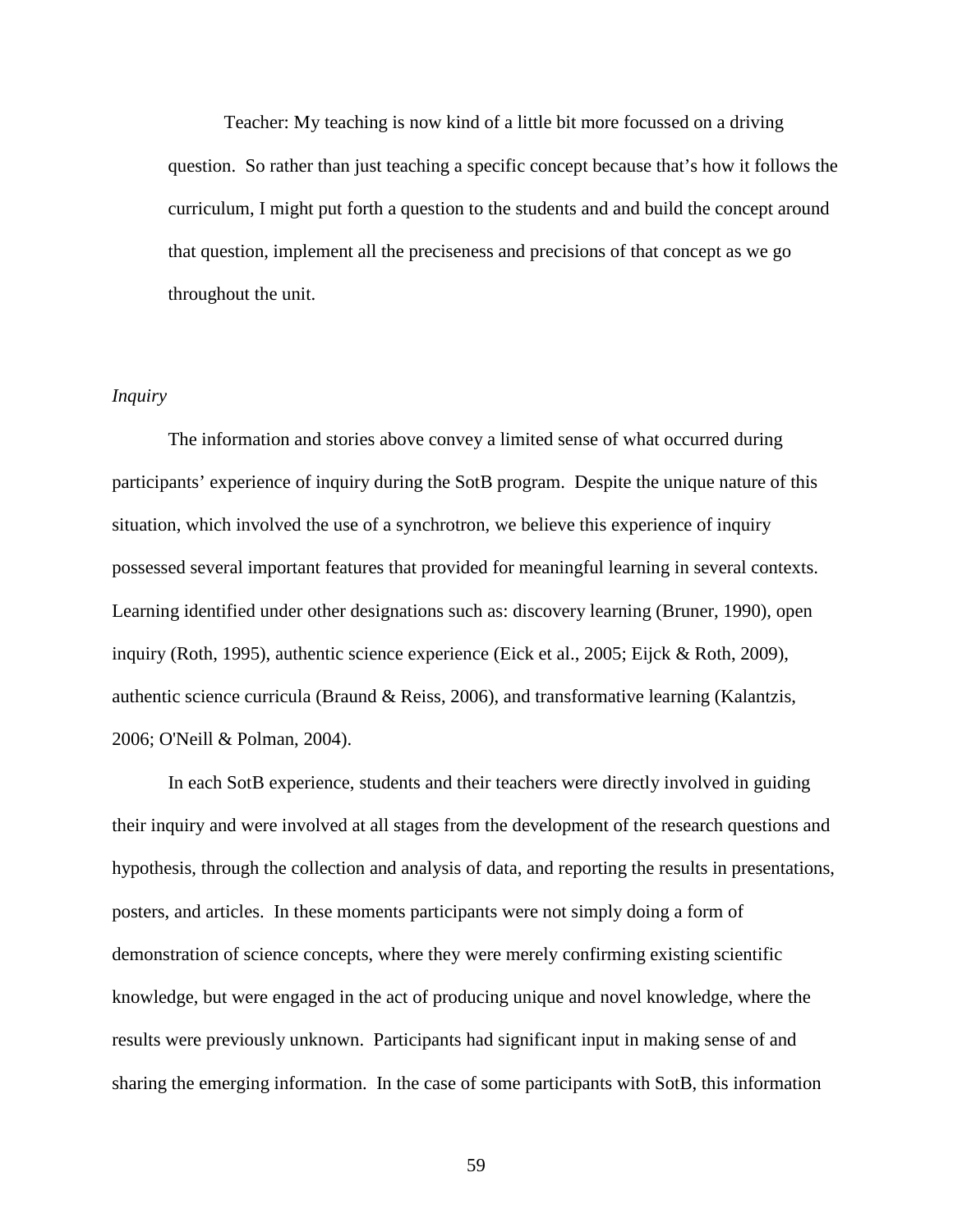was of interest to the local scientific community, but also a more global audience. High levels of engagement were indicated by the amount of time, effort and energy contributed from students, teachers and scientists throughout the duration of their participation in SotB. In most cases participation was extracurricular so students, their teachers and scientists contributed many hours in the evening and on weekends to ensure success.

With so much time, effort and energy going into the experience, I feel I must return to a question posed earlier in this chapter, "What are the outcomes of these efforts?" Informal observations and feedback from participants prior to the study presented in this thesis indicated that student perspectives towards scientists changed. Student comments showed a shift away from the fantastical image presented at the beginning of this chapter towards something they referred to as "real" and "normal". In addition, student aspirations for future involvement in science and technology careers appeared to be enhanced. Teachers reported that the experience was professionally fulfilling, and that this invigorated their practice. When asked, informally, why they chose to participate, scientists responded that working with the students was rewarding and motivating.

Generally, the response of participants to this experience of inquiry seemed to indicate students and teachers became motivated to further develop their understanding of science knowledge and processes and that this was empowering and generative for them. Consider this against the "infantilizing" experience described by Botstein (1997) where secondary school students were often presumed deficient in their knowledge and abilities, unchallenged, less capable. Programs like SotB acknowledge that students' abilities "are actually far superior to adults in some areas: memory, reasoning ability, reaction time, and sensory abilities in particular" (Epstein, 2007, p. 660). Inquiry in this situation allowed for more open ended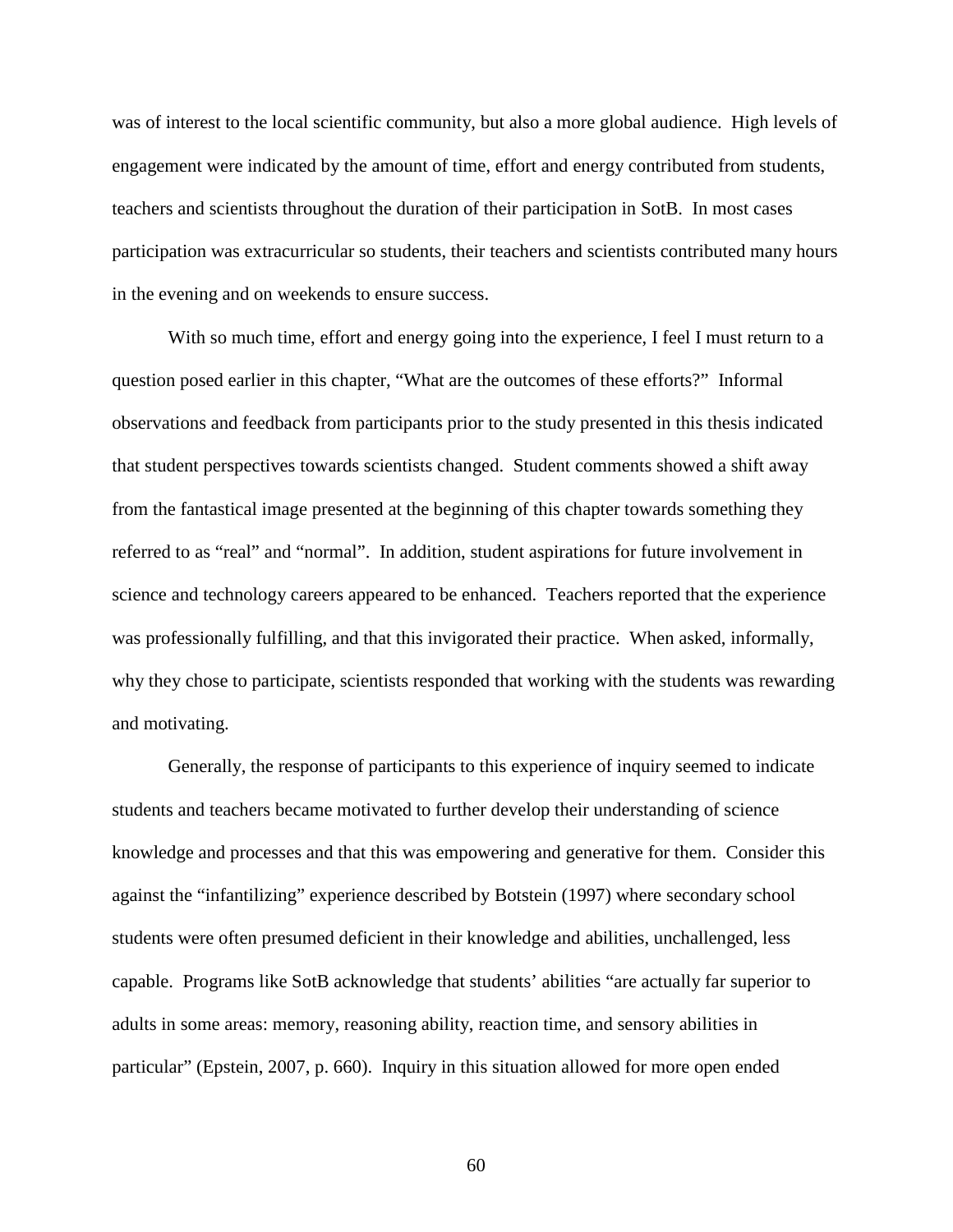outcomes where personal meaning and involvement were encouraged as well as creative thinking and cooperation. Challenging tasks were proffered and sometimes upgraded, but also supported which are hallmarks of meaningful learning (Bruner, 1970; 1986; 1990; Caine & Caine, 1994; Tokuhama-Espinosa, 2009) and help to create a place where transformational learning is possible.

Inquiry in this context did seem transformational for students, and was not limited to only increasing their science content and procedural knowledge but also, as Roth noted of such circumstances, likely contributed "in crucial ways to the construction of identities and careers" (2004, p. 257). We can perhaps witness the beginning of such transformation with Jane, but she was not the only person who experienced a change of perspective in relation to science and identity. The image of the frizzy haired scientist, white lab-coated, arms splayed as flasks bubble was not the experience of students. Like the scientists of different nationalities, genders, cultural heritage and life experience they were working with, these students were also researchers and investigators in their own right, if only for a short time and despite their novice status, still themselves, non stereotypical.

Despite this being a new experience for students, teachers and scientists, perhaps the most fundamental realization from informal examination of the SotB program is that secondary students, having been given the opportunity, were quite capable of undertaking inquiry, scientific or otherwise, with a high degree of sophistication, dedication and productivity. Lave's (1988) words in the context of SotB and inquiry comes close perhaps in offering a plausible rationale, both for why students' experience of inquiry was meaningful to them, but also desirable as an experience for learning, because as he said: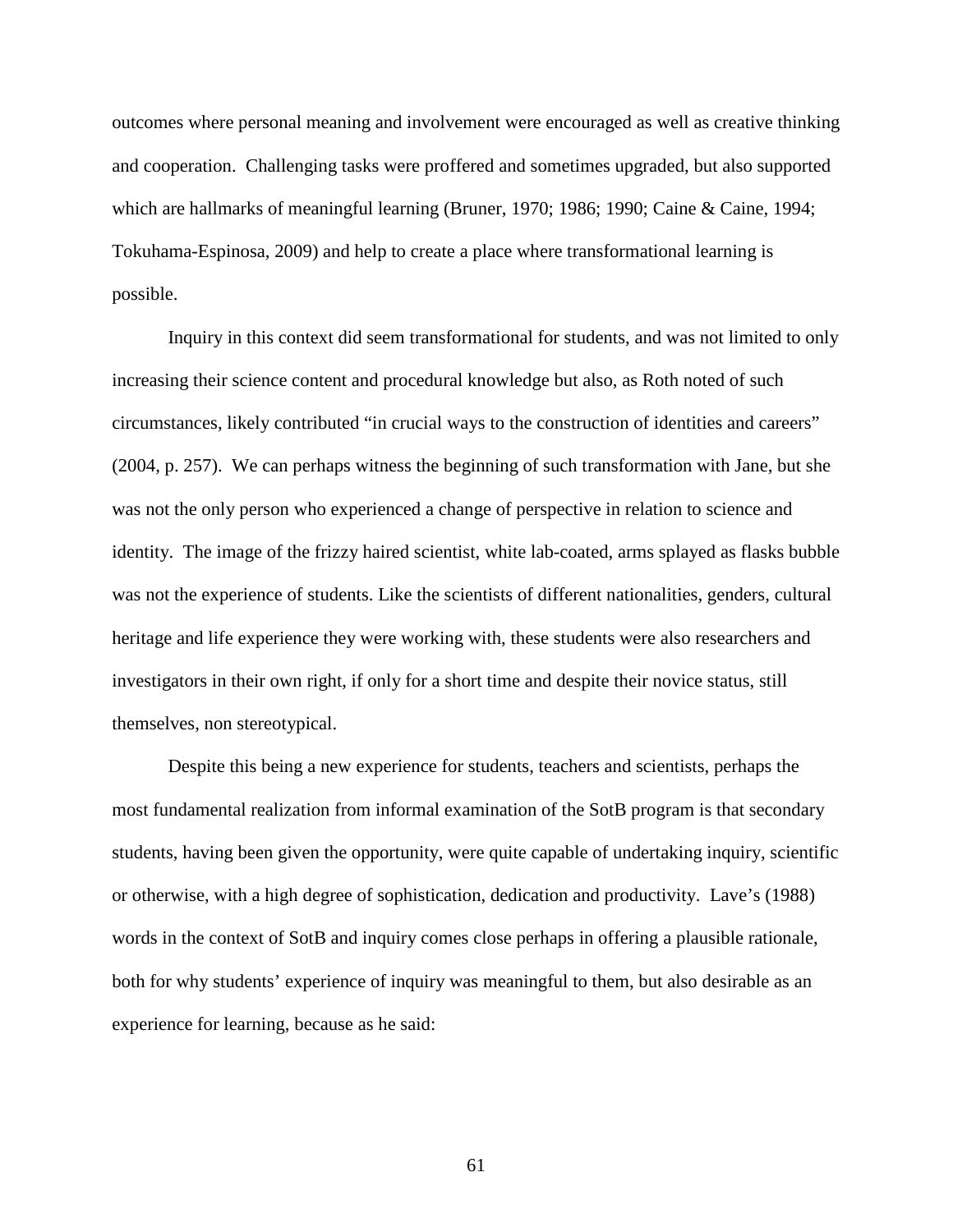They [students] chose to study realistic phenomena of their own interest, and made all decisions with respect to resources and materials to be used. Thus, our students, experience themselves as in control of their activities, interacting with their setting, generating problems in relation with the setting and controlling problem-solving processes." (p. 69)

### *Final Thoughts On SotB And Inquiry*

Participants' experience in the SotB program, the information and stories shared here, the literature concerning meaningful and engaging learning contexts we have reviewed, the data we have begun to collect on participants' experience and our observations lead to the belief that significant transformational experiences can occur for students through inquiry such as the SotB program. Acknowledging that "learning in a rich setting allows knowledge to be anchored in, or indexed to a setting. The learning process, then, is scaffolded by the setting, and knowing is meaningfully linked to the experiences of the student in that setting" (Roth, 1995, p. 48). The SotB program, as an example of actual scientific inquiry, seemed to engage students and their teachers with scientists in a deeply involved manner. This setting provided an opportunity to develop a richer understanding of the experience and the potential effects of the experience for participants through formal research. The successful pursuit of inquiry and meaningful learning rests with access to the expertise of practitioners. Involvement with such people is crucial not only in pursuing scientific inquiry but in aiding students to fully experience inquiry, and to possibly see themselves as fully involved in the pursuit of science.

At this point I have come to believe that inquiry activities, as evidenced by participants' responses to the program SotB are transformative for all participants because students and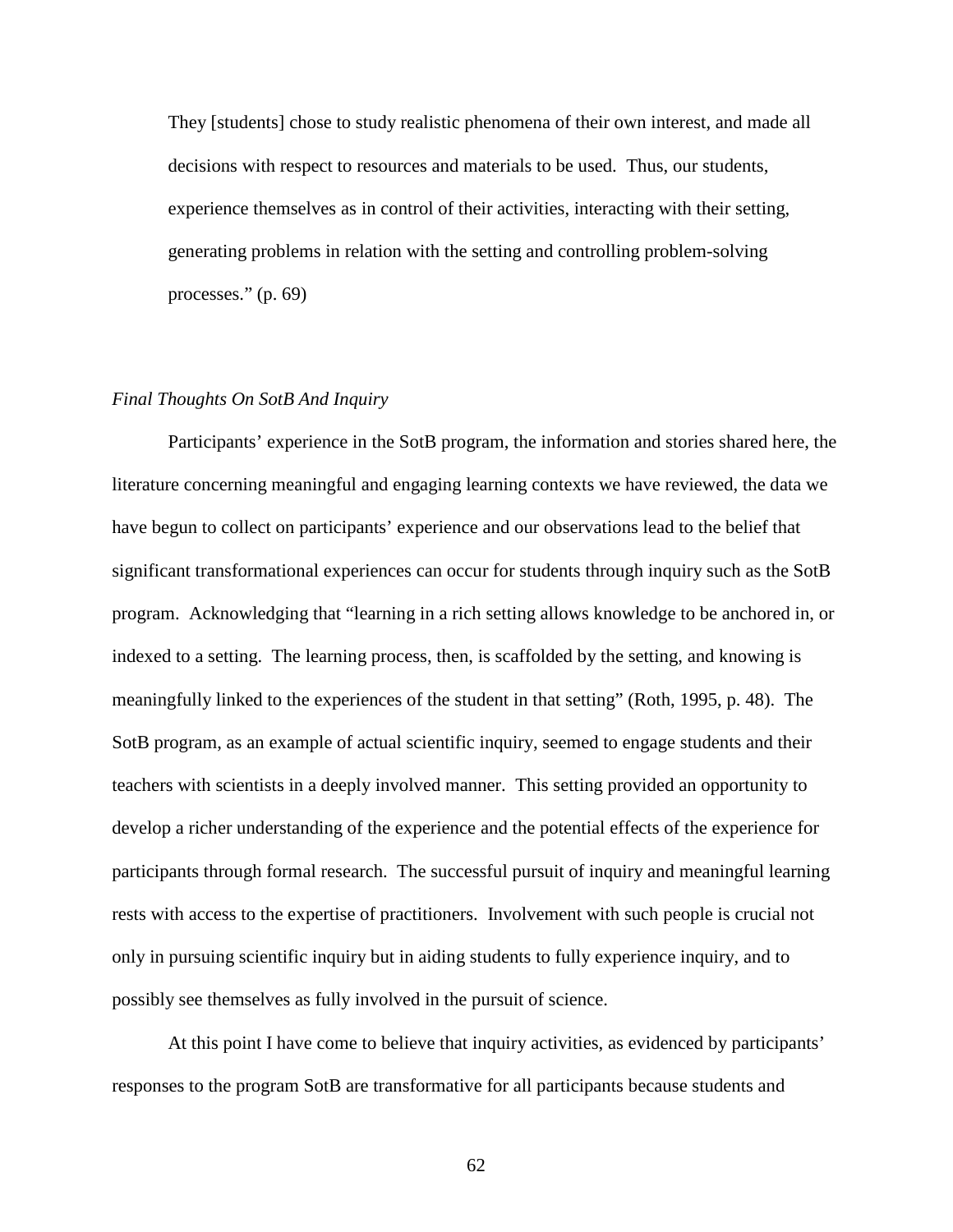teachers were engaged in an inquiry opportunity that activated and encouraged their creative problem solving abilities and that provided a meaningful challenge in a supportive learning community. Such work provided an experience that was potentially transformational, and offered an exciting option to make science learning meaningful and to meet various science education curricula. While the venue of interest and activity relates to science teaching and learning, from what has been investigated in this context, teachers and students, whether in science or humanities, are encouraged to network with universities, centers of excellence or other agencies, and to go beyond the confines of their classrooms if necessary, in seeking out learning opportunities that involve inquiry. If this can be accomplished I suspect students will have learning experiences that will challenge and extend their knowledge about the world, others and themselves in ways that in the end enriches learning.

From this description of the place wherein an experience with authentic scientific inquiry happens, and some of the outcomes evident from that experience, I turn, in the next chapter, to a reflection on the experience through a lens developed to identify engagement.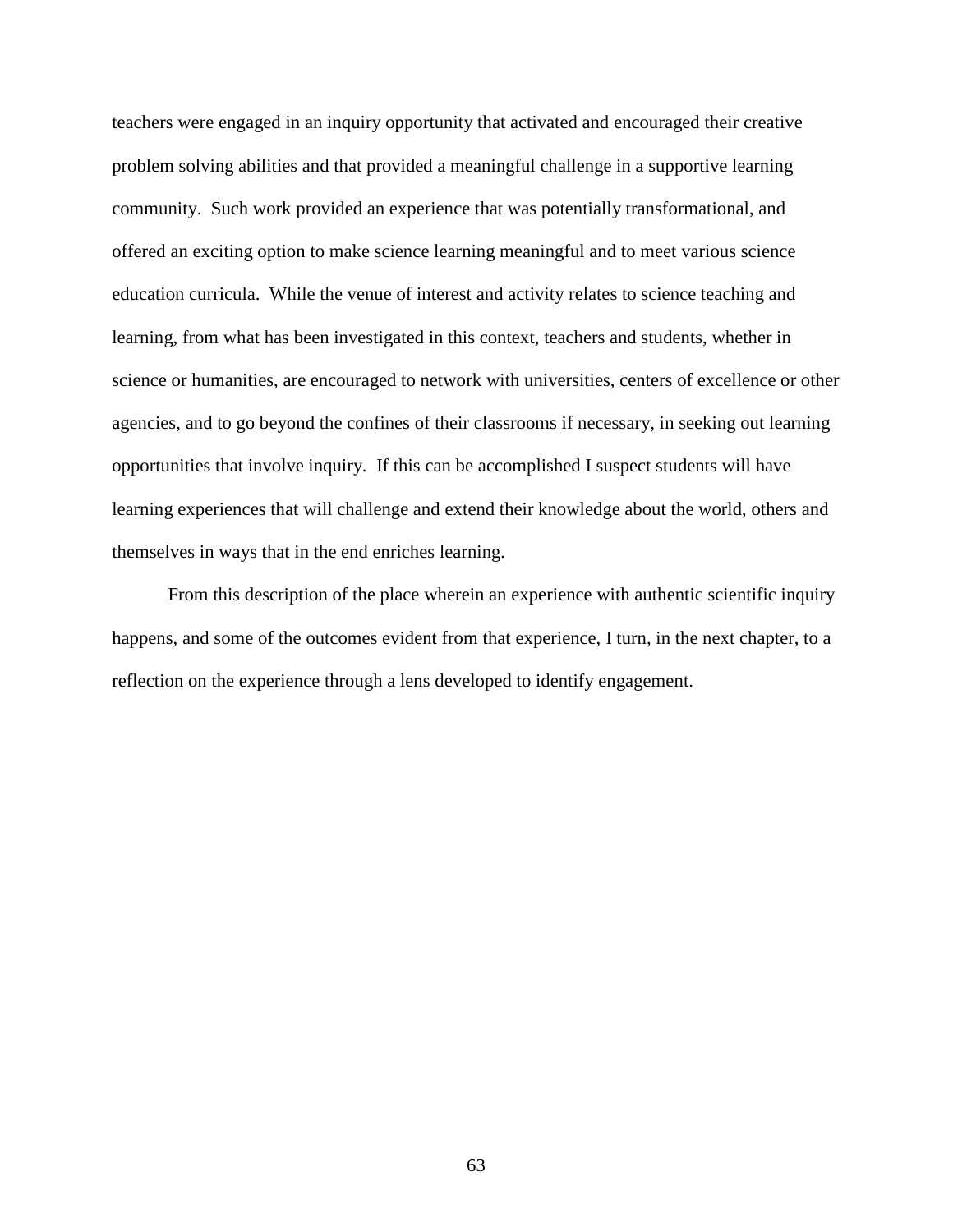Chapter Four: How Do You Know If They're Engaged? Reflections On Student Participation In Authentic Scientific Inquiry

### *Introduction*

Thus far, the reader has been made familiar with the concepts of authentic scientific inquiry, student engagement, and transformative experiences as well as the SotB program. The article under development from which this chapter is derived includes these contexts, definitions, and explanations provided previously in the literature reviews and methods descriptions. To avoid redundancy, I summarize and refer to those reviews in chapter one and to the methods I used in this study, outlined in chapter two, but endeavour to avoid lengthy repetition.

The landscape for this study was described in the first chapter of this thesis: SotB, as an example of authentic scientific inquiry, provided an opportunity to investigate how that context might affect the experience of those who participated in the program. Chapter three provided a more robust explanation of the context that inspired me to investigate more fully. I was convinced by my own experiences and observations while developing the program, as well as through conversations with other participants, that this landscape provided a place where exciting and meaningful learning had occurred. As was pointed out, engagement is considered by many educators to be an essential part of meaningful learning. In this chapter I will explain what my investigation of student engagement within the context of SotB revealed. In effect, I speak to my research question, "Are the participants in the program, including students, teachers, and scientists engaged during participation in the outreach program?" and sub-questions, "Do the students in particular exhibit the indicators of engagement identified in the literature? If yes, what engages them?"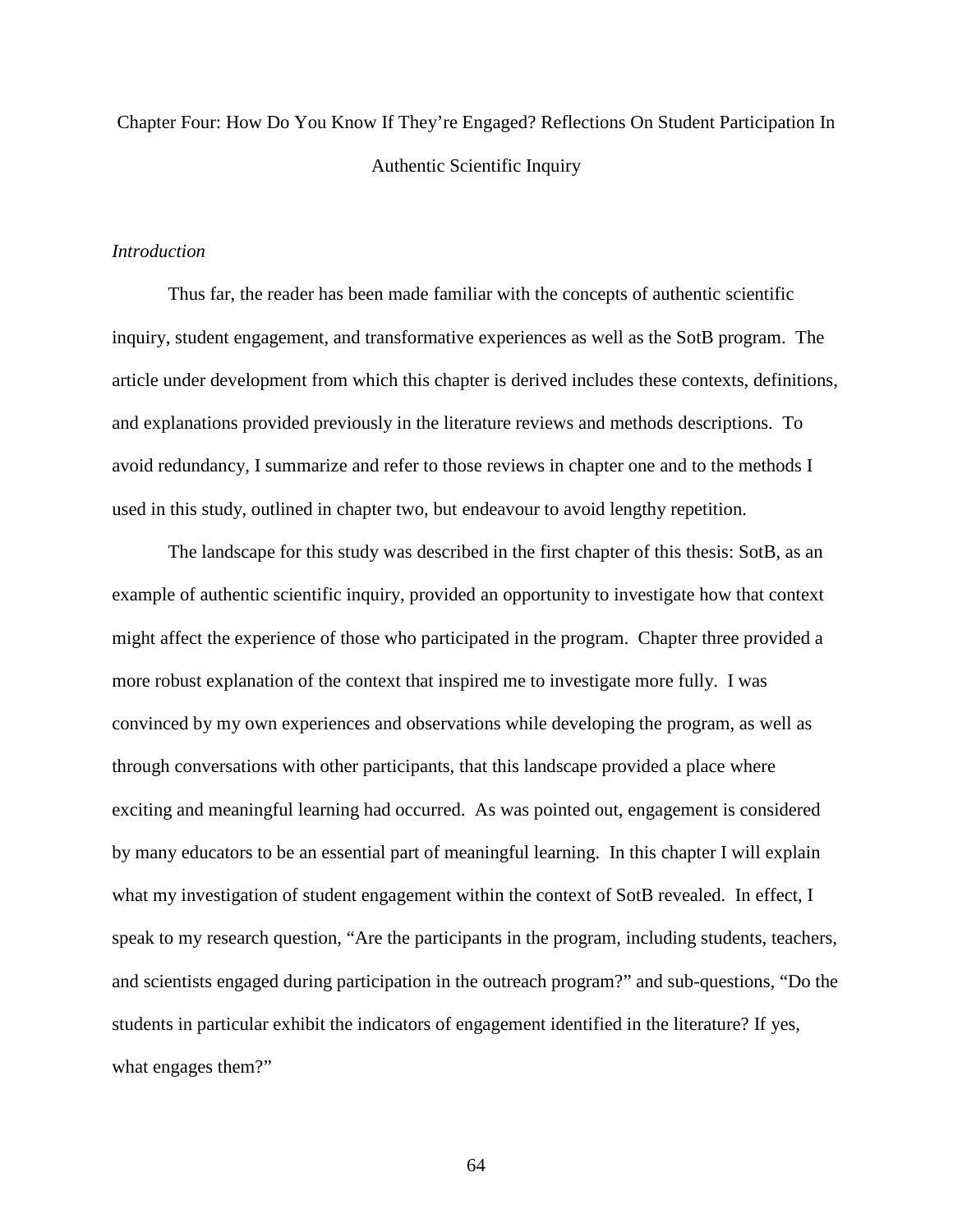## *Context Summary*

A topic of interest for this study was to develop a richer understanding of student engagement in relation to the unique and successful science research outreach program, SotB, at the CLS synchrotron. A review of literature provided a framework for indentifying when participants might be engaged. For the purposes of this study, the following indicators were used to identify when participants were engaged during the program:

- 1. Persistence: the learner is persistent in seeking answers and overcoming challenges
- 2. Dedication: the learner provides a dedicated effort both physically and cognitively
- 3. Motivation: the learner establishes that the desire to participate is generated internally and not imposed upon from someone or somewhere else
- 4. Ownership: the learner demonstrates a sense of responsibility towards ensuring success
- 5. Participation: the learner displays enthusiasm during all or most aspects of the activity
- 6. Value: the learner indicates that the activity is worthwhile
- 7. Contribution: the learner asks high level questions or participates in discussions at a high cognitive level

For a description of how this list was developed please refer to the Student Engagement section of Chapter one, particularly Table 1: Indicators of Engagement on page 25.

Using this framework as a lens, data collected through methods explained in chapter two, were investigated to determine if students demonstrated any of these indicators and if so, to determine what might have contributed to that engagement demonstrated. I hope that the framework developed for this study might prove useful for others interested in indentifying or investigating student engagement. It is also my hope that this study will have provided some practical suggestions for science education project or program development encouraging high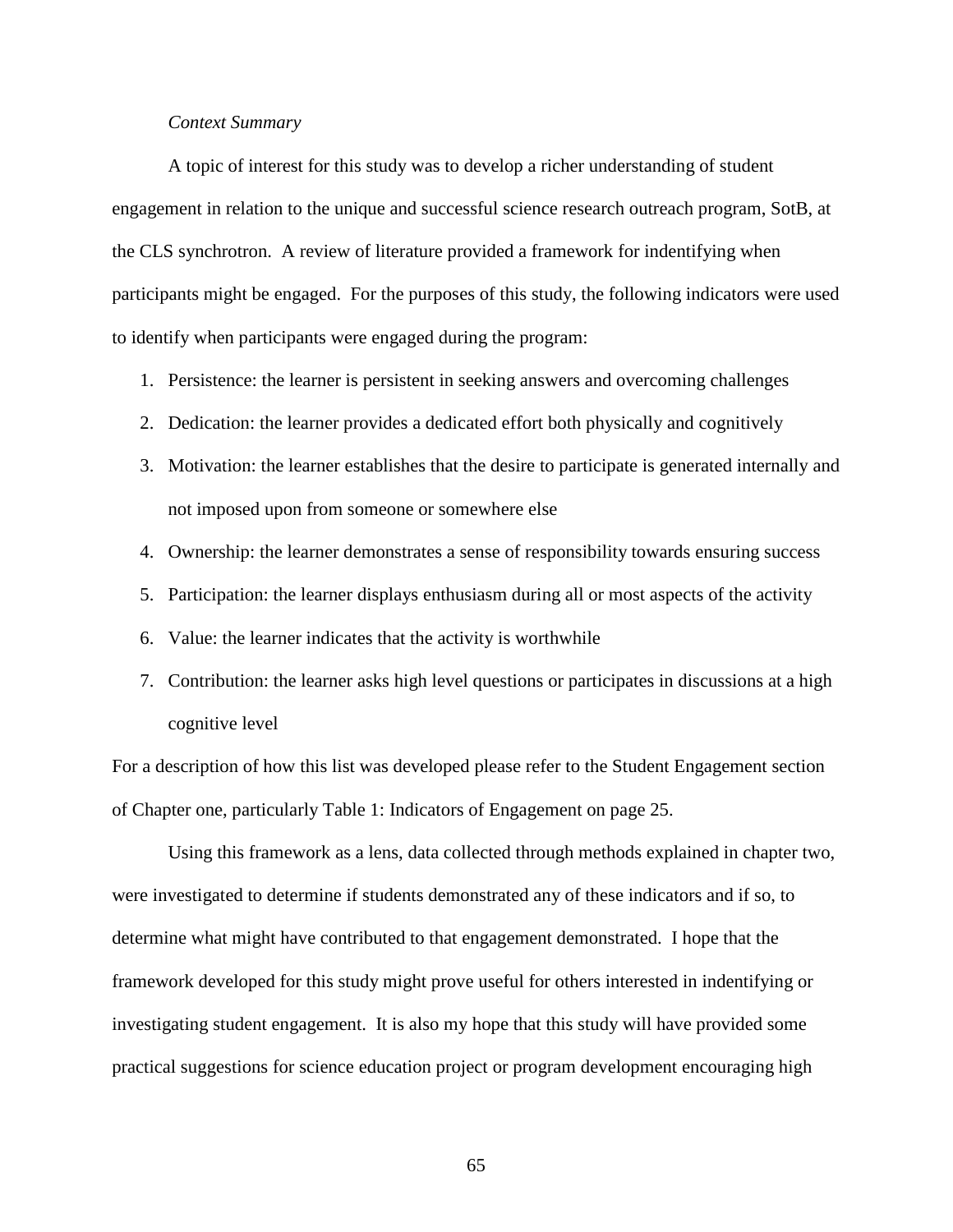school student engagement with scientific research useful for high school and post secondary curriculum developers and also by the informal science education community developing outreach programs.

To review quickly, participants of the SotB program include high school students aged 14 and older, their teachers, staff and scientists from the CLS and sometimes other institutions. This is an intensive program that immerses the collaboration team in authentic scientific inquiry over most of a school year. Part of the unique nature of this program is that students lead the collaboration in the development of a project of their own interest, that is also of interest to the scientific community, and that requires synchrotron research techniques to address the research question(s). These are not demonstration experiments, but ones where the answer is not known and that will potentially contribute novel information to society's collective scientific knowledge. This is one part of what makes SotB considered to be an example of authentic scientific inquiry. For further information on what I mean by authentic scientific inquiry and how SotB fits that definition, please refer to the section Authentic Scientific Inquiry on pages 16- 22. It is from within this context that I asked the research question, "Are the participants engaged" using the framework above to determine that.

In seeking to examine engagement I relied upon several sources of data which included: program development reports, personal correspondence and anecdotal records of the program coordinator, student notes in project lab books, program feedback evaluation surveys, and media reports. To probe more deeply into what engages the participants, three teachers, three scientists, and four students agreed to a semi-structured interview. As each data source was reviewed, quotes demonstrating engagement were noted that aligned with the indicator(s) of engagement.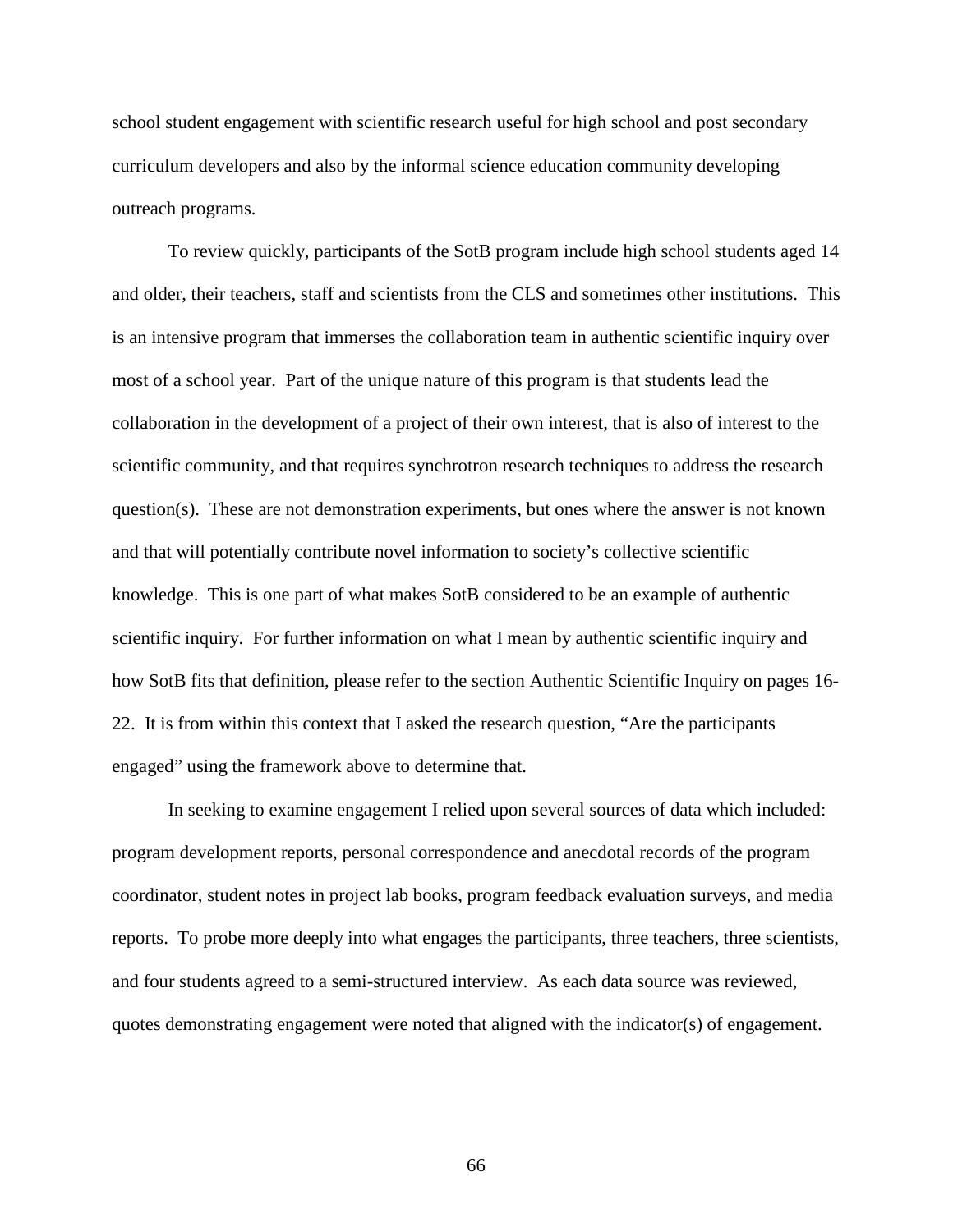These quotes were then reviewed and categorized and patterns emerged to reveal why or how they were engaged.

## *Evidence of Engagement in SotB*

In this section I have defined each of the indicators of engagement from the framework developed through the literature and provided evidence that the students who participated in the SotB program displayed each of those indicators. Afterward, I discuss what contributed to student engagement.

## *Persistence.*

Persistence is a concept referred to frequently when describing engagement (Fredricks, et al., 2004; Hudley, et al. 2003; Skinner, et al., 2009; Zyngier, 2008). Fredricks, Blumenfeld, et al's (2004) review of studies focusing on measuring engagement showed that persistence is important in behavioural, emotional, and cognitive aspects of engagement, though no specific definition of the word was mentioned. Canadian Oxford Dictionary defined persistence as, "the fact of continuing in an opinion or course of action in spite of difficulty or opposition" (2004). This was the definition used for the purposes of this study.

Each SotB group faced challenges unique to their project. In each case, persistent effort from the students was required to address the challenge. There were some challenges that seemed to be common to several groups. A challenge, voiced by many participants, was a struggle with understanding how the synchrotron and the beamline(s) worked as well as the depth of science concepts involved in conducting experiments: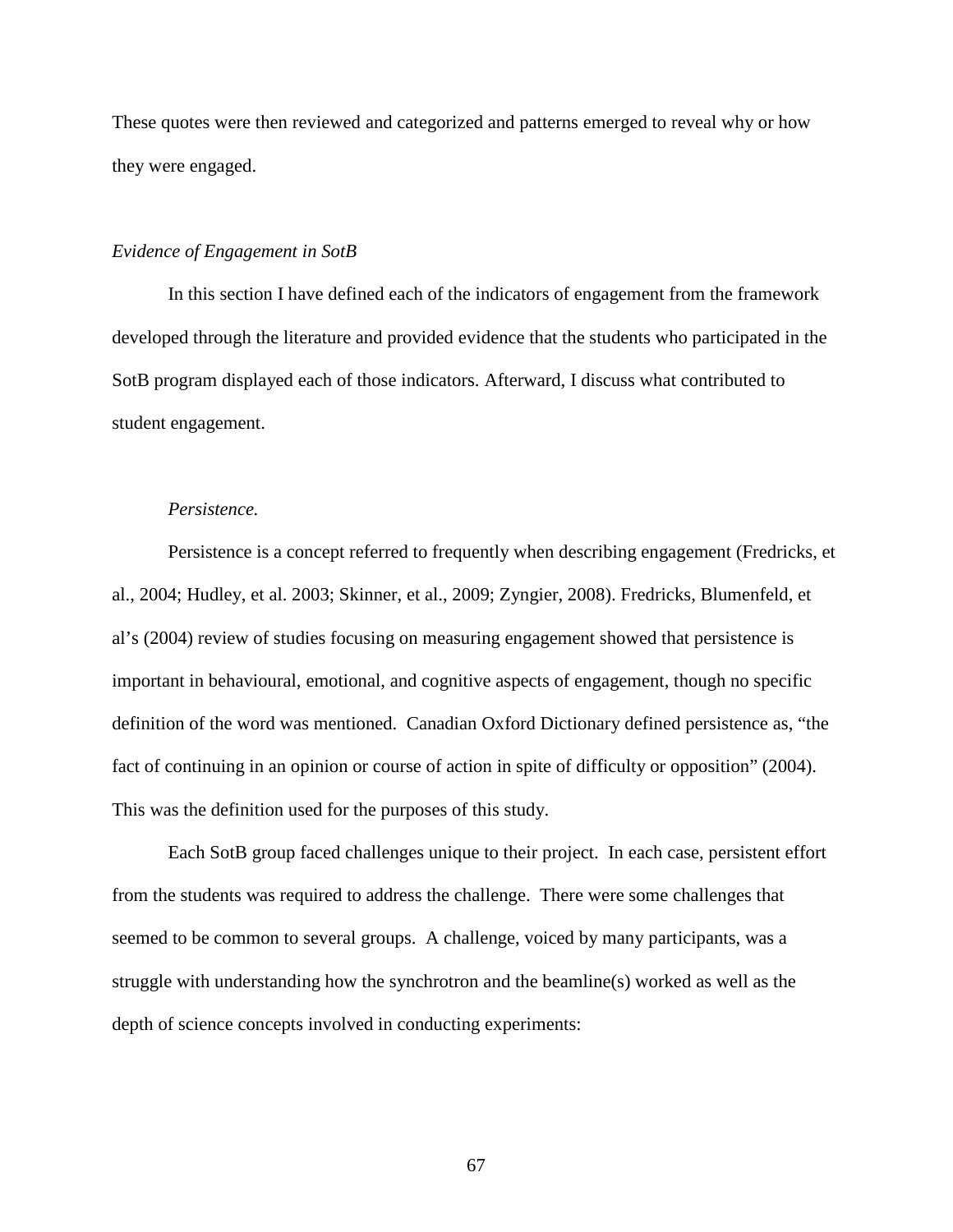I was surprised by how much of the science my students were able to pick up in such a short time. ... I think my opinion of what students could take away from this experience has changed. I underestimated just how much students who are keen to learn stand to gain from this experience. (T-FS-3, p. 10)

The above quote from a teacher demonstrated that student persistence, identified by the words "keen to learn", contributed to their learning.

A number of groups experienced difficulties with sample preparation but persevered until an acceptable procedure was developed:

I remember blending all those [raw materials] and trying samples and growing mould and having to redo them. [Laughs] So and at the end, writing that report, and we did like the project we had to submit, I felt like we put in a lot of work, yeah. ... I knew there would be work involved, I just…I had no clue what it was like to develop, like samples to test. Like, I'd never done anything like that before so no I didn't expect it to be that, that intensive and like, stuff would go wrong and you have to redo something all over again. I didn't expect that side of it I guess. (ST-I-8, p. 2)

Doing something over again repeatedly demonstrates the kind of persistence that is indicative of very high levels of engagement as defined in the Canadian Oxford Dictionary and referred to by other scholars (Fredricks, et al., 2004; Hudley, et al. 2003).

A third theme that emerged from the data centered on the open-ended nature of the student research. It is worthy to note, however, that as the program was developed, we anticipated that students would struggle with a situation where the outcome of the experiment was unknown. In our experience, this is not a common situation in high school science where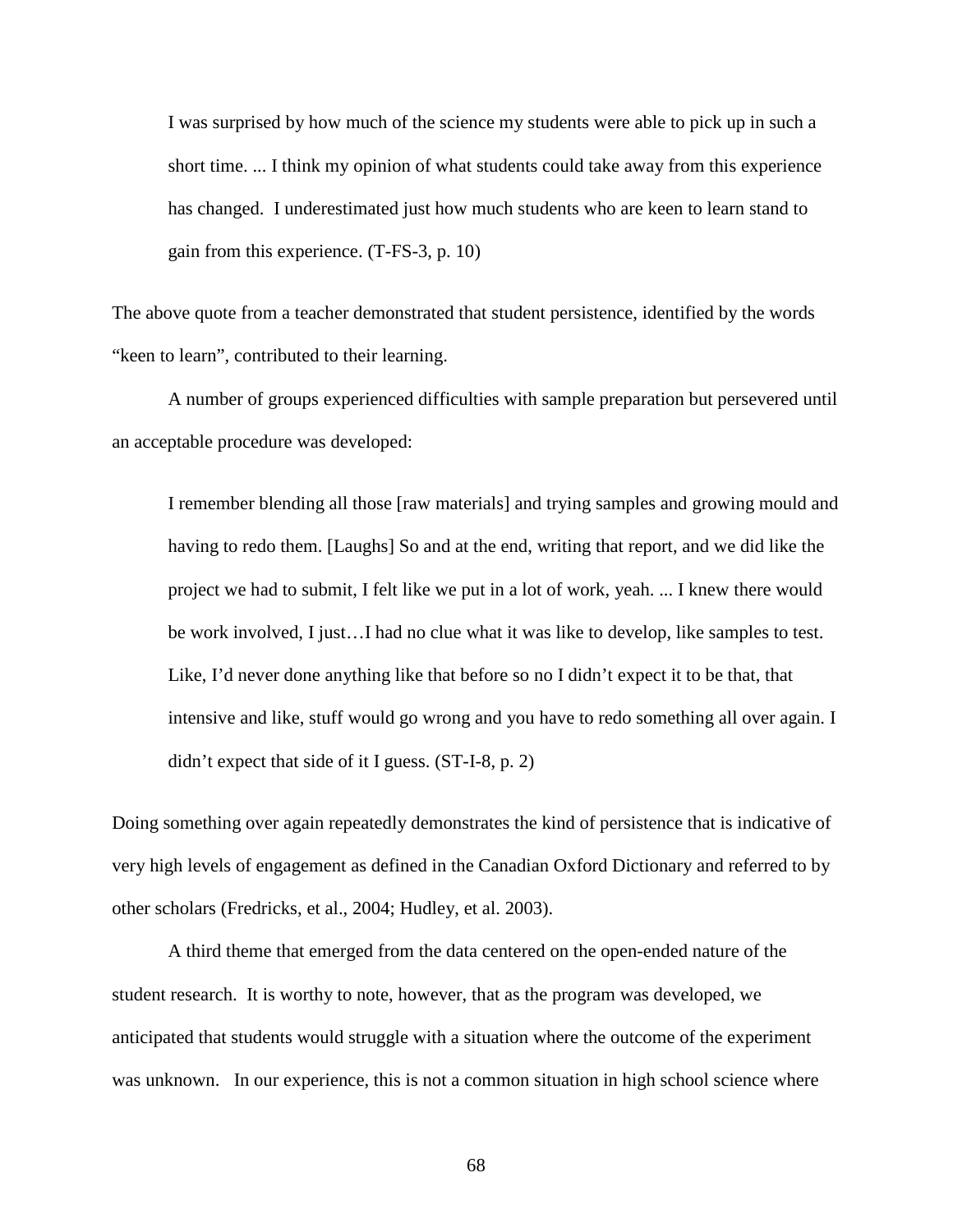many courses are based on, "unimaginative, cookbook-style laboratory exercises." (Marcus, Hughes, McElroy, & Wyatt, 2010) As a result, specific questions in the surveys and interviews related to this. I wanted to understand if and how this open-ended inquiry situation affected the participants. Results indicated that if the question had not been asked, it is likely that this would not have emerged as a challenge. Students and teachers both expressed that rather than being a challenge, this was more of motivator, "I enjoyed being able to experience the frustrations and triumphs throughout the researching process. I also learned how to be resourceful when faced with challenges such as broken equipment" (ST-FS-12, p. 6) writes a student on their feedback survey demonstrating both motivation and persistence.

Other challenges were mentioned or referred to by participants, but did not appear to emerge as a theme. It is also important to distinguish between persistence and dedicated effort, which is explained in the next section.

### *Dedication.*

Some examples of persistence when challenged might also serve as examples of dedicated effort, but they are independent indicators of engagement. A student may demonstrate both persistence and dedicated effort when working to overcome a challenge, however, it is also possible to demonstrate dedicated effort without facing a challenge, but merely because the work needs to be completed. The work might be easy and monotonous rather than challenging, still requiring dedicated effort, and thus indicates engagement. Schlechty (2002) described dedicated effort well, "engaged students see meaning in what they are doing, and that meaning is connected to ends or results that truly matter to the students" (p. 10) when he associated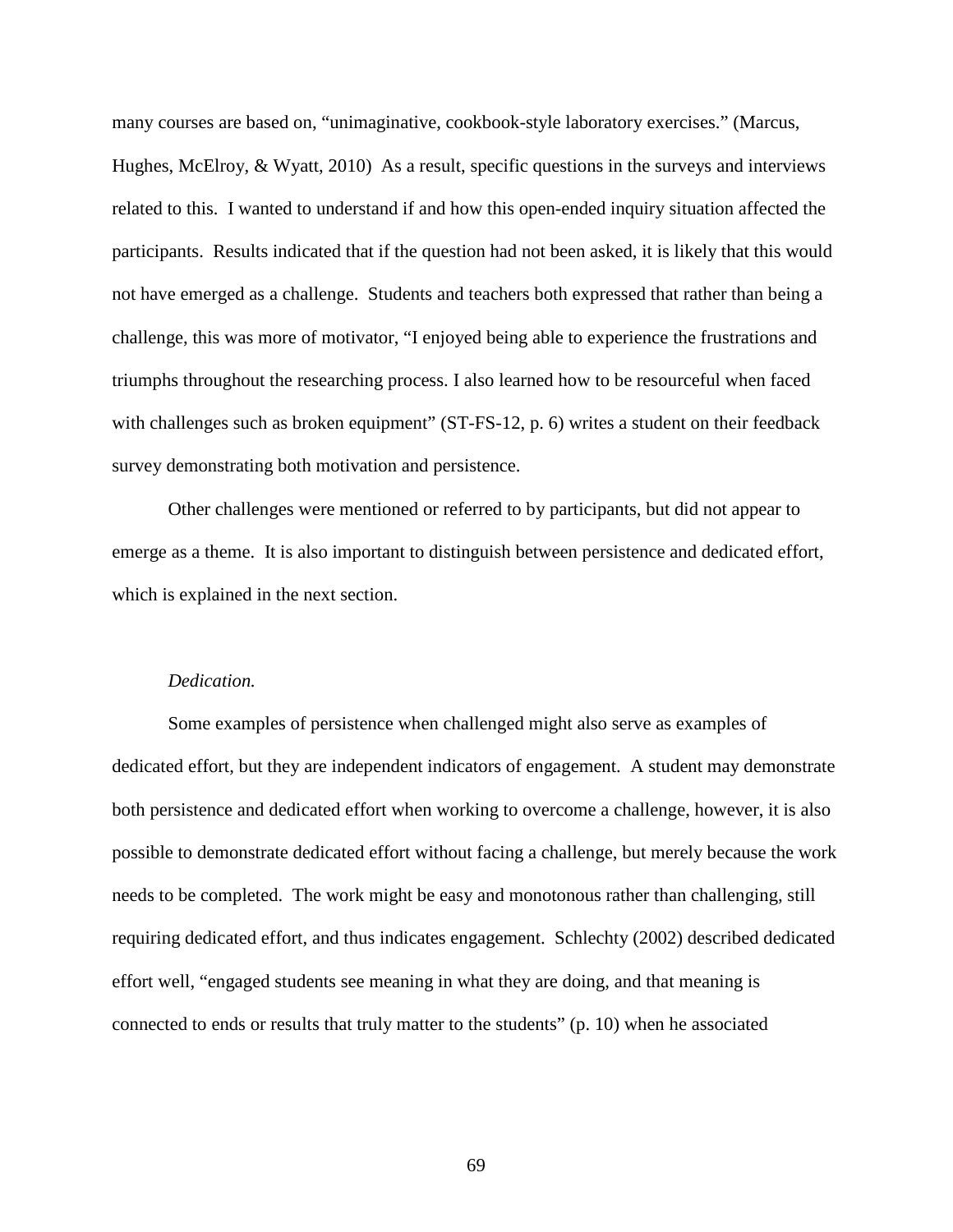practising an instrument with dedicated effort. Repeatedly playing a scale, for example, is not challenging for a gifted musician, but it is necessary and requires dedicated effort.

An example of this within the context of SotB is the story of a student who, at the beginning of the project, self-identified as taking science only because of the required credit to graduate, not because of an interest in science, and further volunteered the self-identification of being "dumb." However, later this student put three hours of dedicated effort into analyzing hundreds of spectra (data produced in the form of graphs) to produce a chemical 'image' of their sample to use on their poster and in presentations (TW-AN-15, p. 6), demonstrating both engagement and the mis-identification of being 'dumb'.





Participants' dedication to their projects was obvious, as revealed in the following quotes from an interview with a teacher who reflected upon the reaction of students when told their ongoing sample issues may result in an inability to conduct their experiment and then described how engagement was obvious (T-I-3):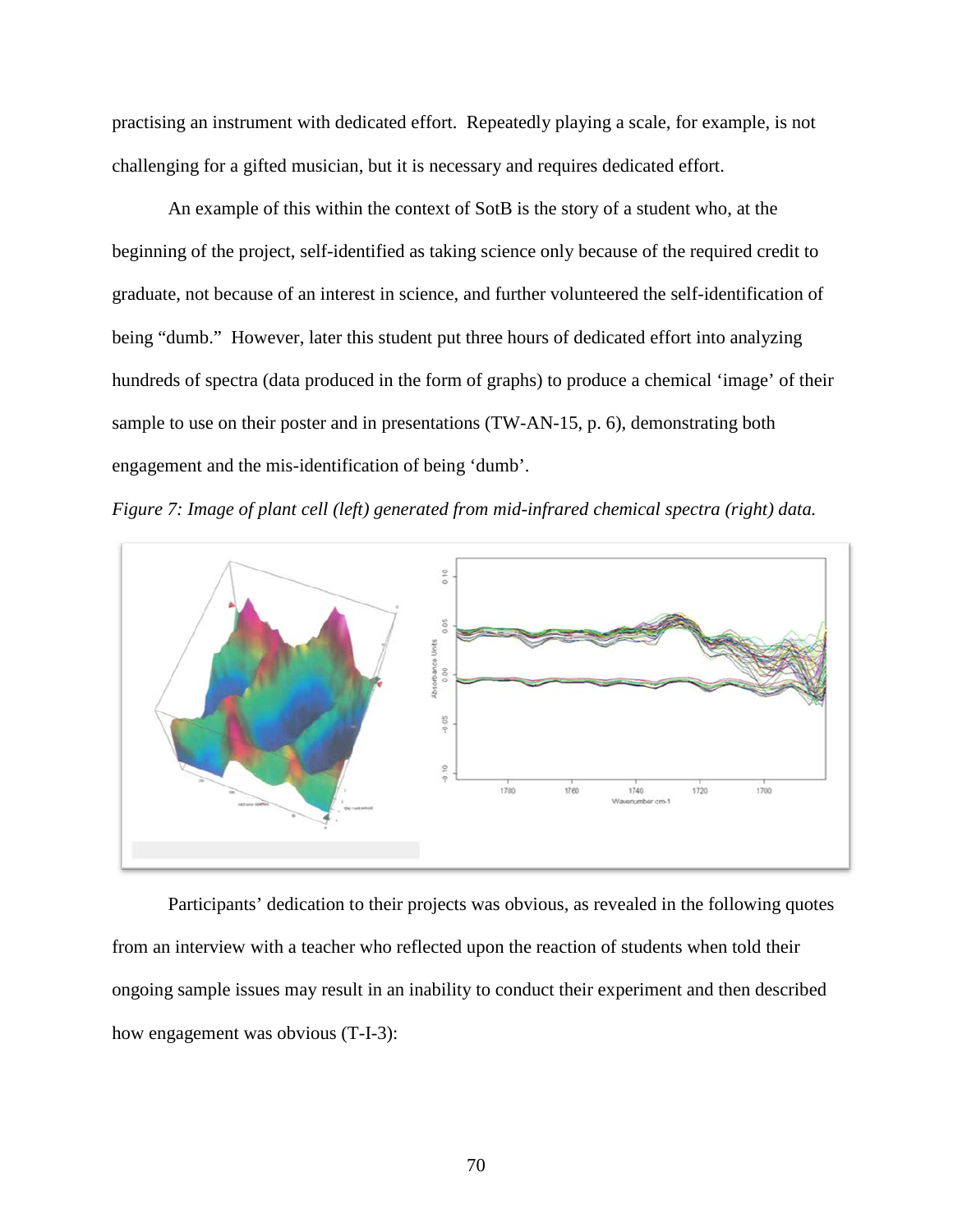I remember telling the kids, "We're still going to get the trip and we're still going to get to go to the synchrotron but, you know, it's looking like we won't be able to do the thing with the [sample]." I was surprised by how horribly disappointed they were when I said that to them because I thought, to them the thing was the trip and going and coming to see [the synchrotron] and everything, but they had become so committed to that project at that point that doing something else just wasn't even on the books for them. ... They desperately wanted to do their [experiment]. (p. 19)

They were willing to come nights and weekends to work on it. They were willing to come in Saturday morning, Sunday morning. You know if you've got a teenager that's willing to do that, they are pretty committed to something. ... They came up to me outside of class time wanting to talk about it. They clearly put time in at home. They got their parents involved. You know if a kid talks about it over the dinner table, you know at that age, that's an unusual thing. (p. 22)

This dedicated behaviour of students revealed through both the story and the quotes above were very common in data collected during participation in SotB. Many comments were made concerning the amount of work required to succeed in this endeavour. It made sense to ask, what motivated these students to complete this work with such dedication and persistence?

### *Motivation.*

When asked why they wanted to get involved in a SotB project, the overwhelming response from students (and teachers) was because they thought it would be fun or interesting. With a little probing, underlying, intrinsic motivations were revealed. Hudley (2003) explained that "an intrinsically motivated student will perceive the learning task to be a source of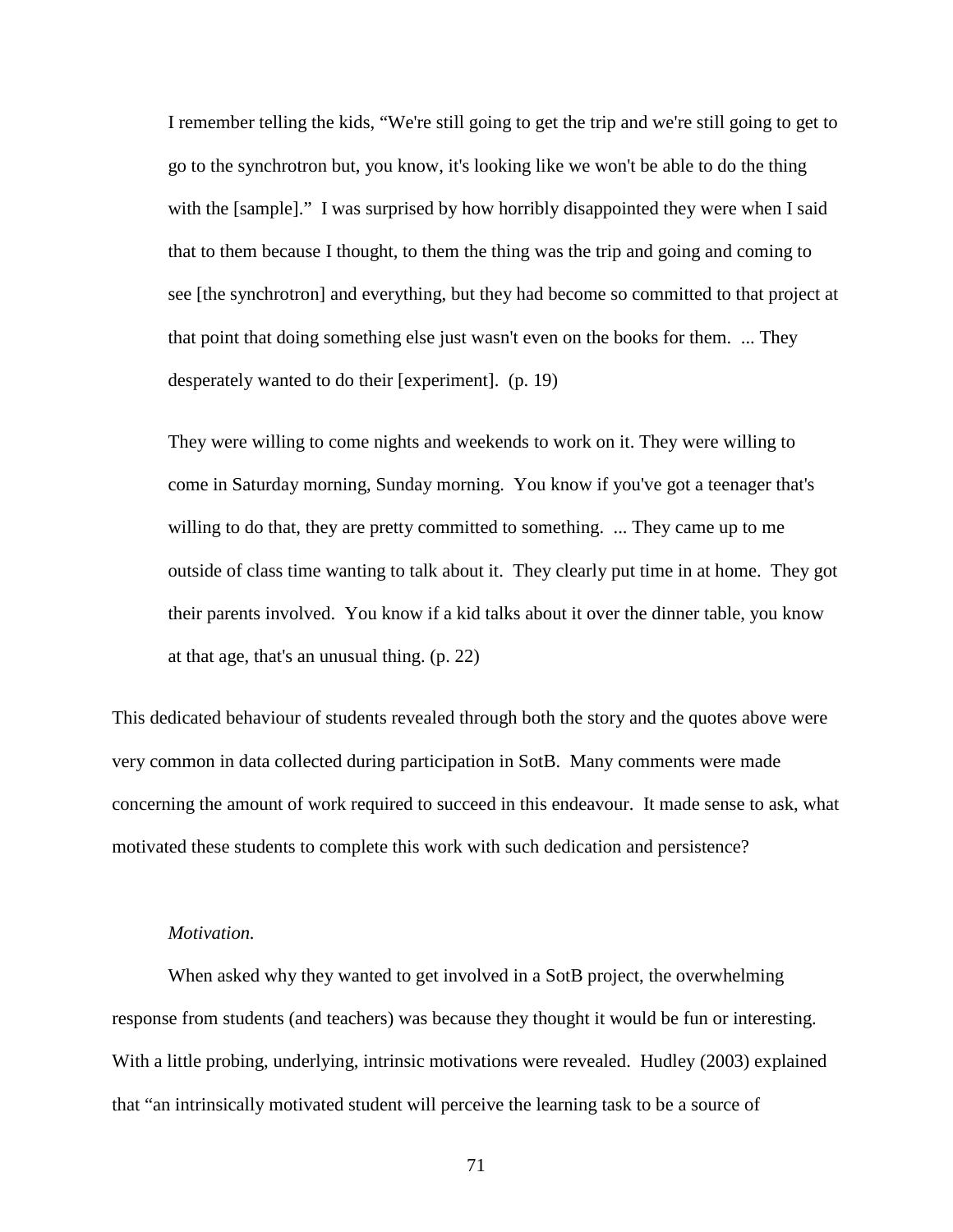enjoyment" (p. 4) and associated this with engaged behaviour. The SotB program did not have the typical school-based external motivator of evaluation for students, and so begs the question, what motivated the students? Several motivators were mentioned by students. Although the most common motivator, an anticipated boost to their resume, was also extrinsic, other, more intrinsic motivators, also emerged: that participation was 'fun', it was an opportunity to 'test' their anticipated career, and a desire to do something different from school science. One group of students articulated part of what made it 'fun' while answering questions after their presentation, "It's boring at school. Here it's more real, unpredictable. We could ask and direct our own learning." (ST-AN-4, p. 7) These sentiments were echoed during an interview with a student:

We didn't really know what we were getting ourselves into at first, I don't think. We started off getting the research proposal and all that, but we never realized how far it would go. We were invited to the conference and stuff, it was just really fun and surprising the whole time and it kept us on our toes and gave us something, you know, something to look forward to every week to work on and something a little more engaging than what most of high school is so it was fun. (ST-I-2, p. 1)

I liked the atmosphere and the group work and that sort of thing. And it's fun because it didn't matter to our grades or anything. It was just something we chose to do. (ST-I-2, p. 7)

The students could certainly see potential rewards, but those seemed to be intrinsic, "We wanted to contribute something to scientific knowledge," (ST-AN-9) said one student during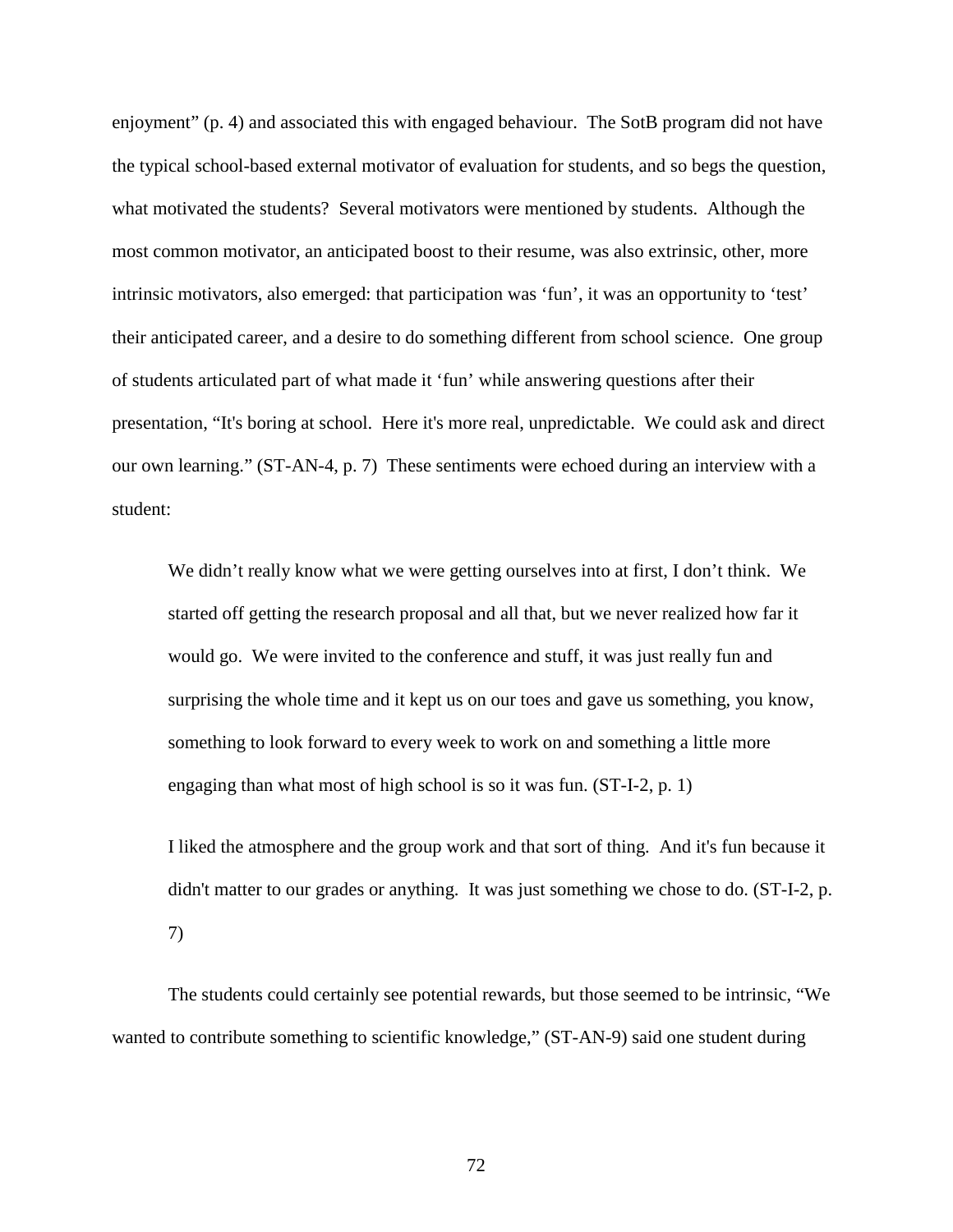discussions on the beamline. A desire to complete what they had started was expressed by all of the students interviewed, such as this example:

Seeing the project through to the end. It would have felt weird if we had just left it. We had just did the research, we had found kind of some conclusions and then if we just left it. I mean that would be really kind of disappointing. It wouldn't value the effort we'd put in before. So it was kind of nice to see the project through to the end because you have something presentable and you can show something for it. You can show we wrote up this report. (ST-I-8, p. 12)

Coupled with internal motivators to complete work with dedication and persistence, students also demonstrated they felt both the work and the results were theirs. Students displayed a sense of ownership.

### *Ownership.*

The indicator of ownership refers to a sense of responsibility a learner feels towards ensuring success of the activity they participate in. It is a term that encompasses behavioural, emotional and cognitive domains of engagement (Libbey, 2004; Kuh, 2009; Patrick, 2007; Shernoff; 2003). In this study, students felt that the work required to complete their SotB project was their responsibility. One of the students explained:

I think everyone kind of got way more involved as we went on and people started to show what they were good at. ... People got the opportunity to work on their strengths because we started splitting up the responsibilities." (ST-I-2, p. 8)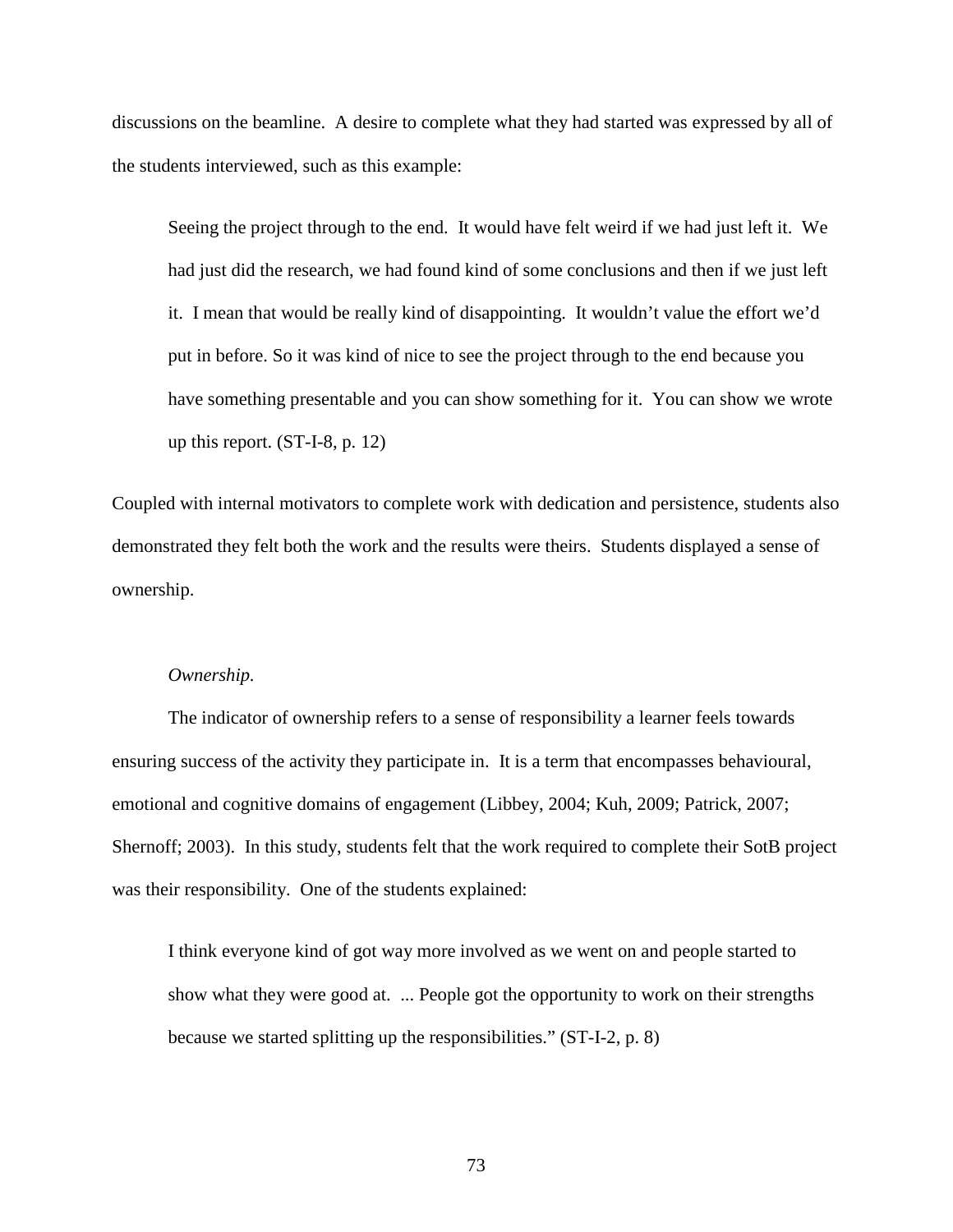When asked, "Who owned the project?" the response from this teacher demonstrated how important a sense of ownership was:

I think if you asked the kids they would say they did and if you said to me, "You have to pick one person." I would say they did, but of course [the scientist] was always there ... doing 75% of it but letting the kids feel like they were doing 75% of it. ... They had a real sense of ownership there. You know they felt it was their project and as the teacher I could see the things going on in the background that I think they were largely oblivious to. (T-I-3, p. 8-9)

Later in the interview, the topic resurfaced. When I was reviewing the quote, "The two girls who had taken on the challenge of writing the article were very proud of it," (T-I-3, p 12) I had noted my own observation as well which read:

They had a very strong sense of ownership of that article. So much so that they did not want their teacher to have input. Although they were not put off by the heavy editing their scientist did. These students felt that the work required to complete the project was their responsibility. (TW-I-3, p 12)

When one accepts a responsibility for the success of an activity, that sense of ownership may translate to enthusiastic participation, which appeared to be evident in SotB.

## *Participation.*

Behaviour consistent with the enthusiastic participation of an engaged student was described in many different ways in the literature including rapt attention for a long period of time (Nystrand, 1989), a positive attitude towards activities and achievements (Hudley, 2003),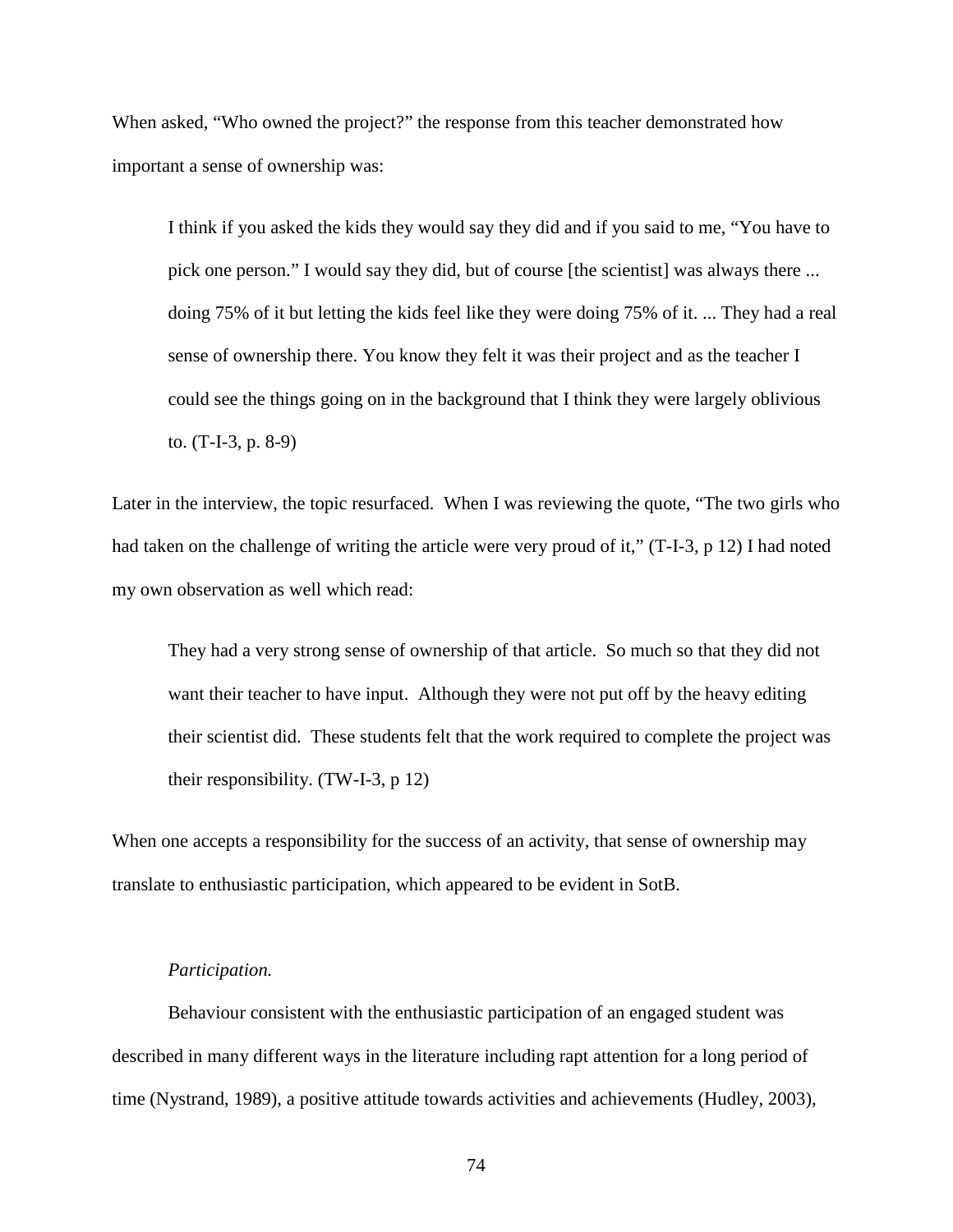interest and enjoyment (Shernoff, 2003), and initiative taking (Zyngier, 2008). In SotB the enthusiastic participation of the students was not only readily evident, it was contagious. One CLS scientist commented on this during an interview by the media and was quoted, "The work he does with young students is the best part of (his) job" (Simcoe, 2009). Enthusiasm was also evident in this quote taken from a student's feedback survey:

I felt that this experience was very valuable to me, because it was an unbelievable experience. It was remarkable actually being able to work on an experiment that has not had an answer created was awesome and being able to work with the SCIENTISTS [names omitted, emphasis in original] were unforgettable moments. (ST-FS-6, p. 3)

Signs of student enthusiasm emerged in other ways, where for example, one student wrote on an impromptu autograph sheet given to me as a keepsake, "Thank You! It was the highlight of our academic year!"

Indications of enthusiastic participation in behaviour of the students were described by teachers, scientists, and the program coordinator in various sources including interviews, anecdotal notes, program reports, etc. These descriptions included the relation of animated discussion about results *among* students as well as between students *and* teachers or researchers; active involvement in the activities related to the project such as sample preparation, operated computers to collect data, record information, prepared for communication, all without having to be prodded or reminded; lack of off task or distracted behaviour; asked for more time to correct mistakes or find additional information; refused to take breaks for meals; arrived early for scheduled beamtime; and worked early mornings, after school and weekends in preparation for the synchrotron experiment. This description provided a sense of the level of enthusiasm during beamtime,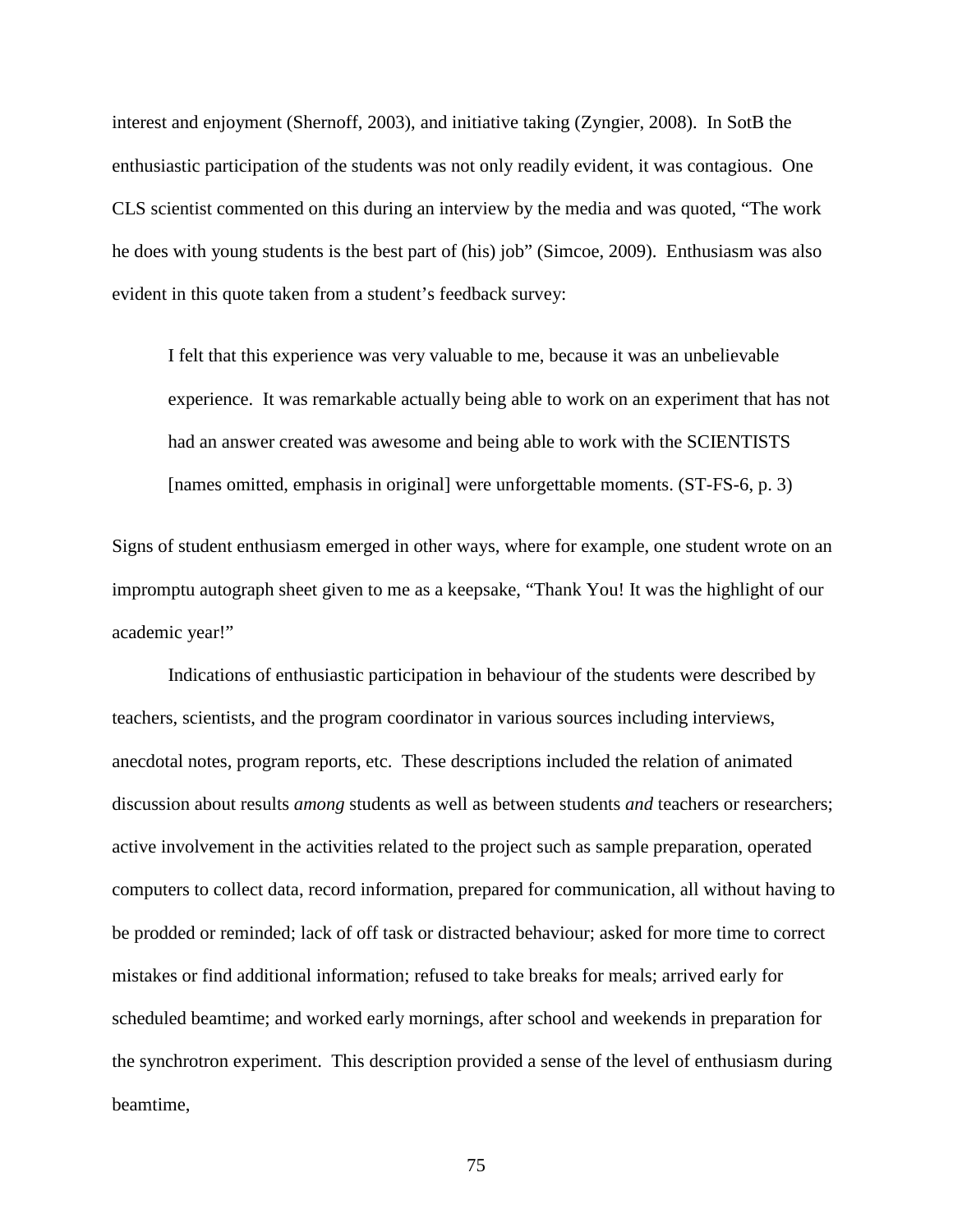The five students were gathered so tightly around the computers that no one else could see anything. They had zoomed in on the graph so it was BIG [emphasis in original] on the screen and they exclaimed excitedly every time the graph raised a point and groaned when it dropped. It was like watching a tennis match. One student even joked about their "cheering" for a line. (TW-AN-3, p. 12)

While enthusiastic participation is the hallmark of an engaged student, once the lustre of a new and exciting activity wears off, some seemingly engaged students might also lose engagement. One might consider those who continue to diligently persist in efforts towards their own project as a student who can see value in the activity at hand.

# *Value.*

Schlechty (2002), Fredricks (2004) and Zyngier (2008) are scholars that specifically mention valuing the activity as they described an engaged student. Several student comments from SotB readily demonstrated the value they placed on the experience. During the interview, in response to a query about why continue with the experiment despite problems with sample preparation, a student explained:

I knew it would be worthwhile in the end. And it would be worth the effort and it would be a fun experience going on this trip and being able to test our ideas. I was interested in finding out about our idea about the content in [the samples]." (ST-I-8, p. 3)

Another student described the experience in this way:

I felt that the experience at the Synchrotron, and all the preparation and analysis/followup work that went into this project was a great one and a very positive one as well. I had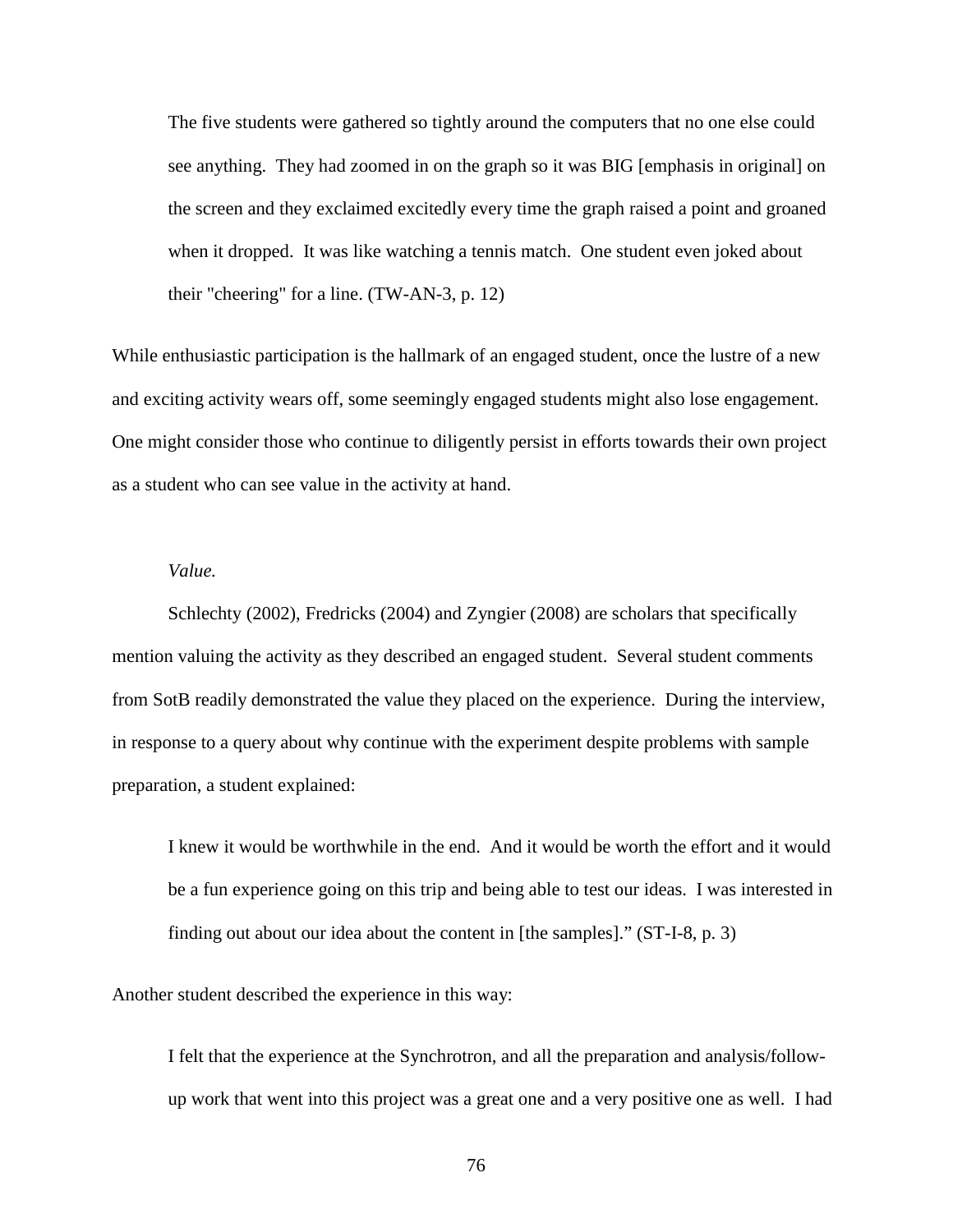a lot of fun with the project, but I also discovered how much tedious work goes into an actual experiment, before, during and after the excitement of both gathering the data (especially the first graph) and finding a possible match for it were well worth the work, though. I also learned how difficult decision making can be when a consensus is needed. (ST-FS-4, p. 2)

The following two quotes show the value that teachers perceived for their students:

I enjoyed seeing my students engaged in real science. Although experiments in class are valuable for their education, they're no substitute for real experience in a lab doing real experiments. They are more engaged and they take far more away from the experience. (T-FS-3, p. 10)

I feel that the experience enriched the study of science for the students. It allowed me to make the study of science more relevant and therefore more interesting. The students were able to take school learning and apply it to real life. The fact that the student results had meaning and were real made the whole experience more meaningful and real. (T-PS-11)

One of the questions on the feedback evaluation surveys asked participants if they found anything of value in the experience. The most common response to this included a reference to choosing a career. Generally students expressed an appreciation for the opportunity to experience and gain insight into a scientific career as this quote does, "I feel that I have gained insight into the research field by experiencing it first hand at the CLS." (ST-S-11, p. 3) Having presented evidence of engagement for most of the seven indicators in the framework, there remains only one left to demonstrate, contribution.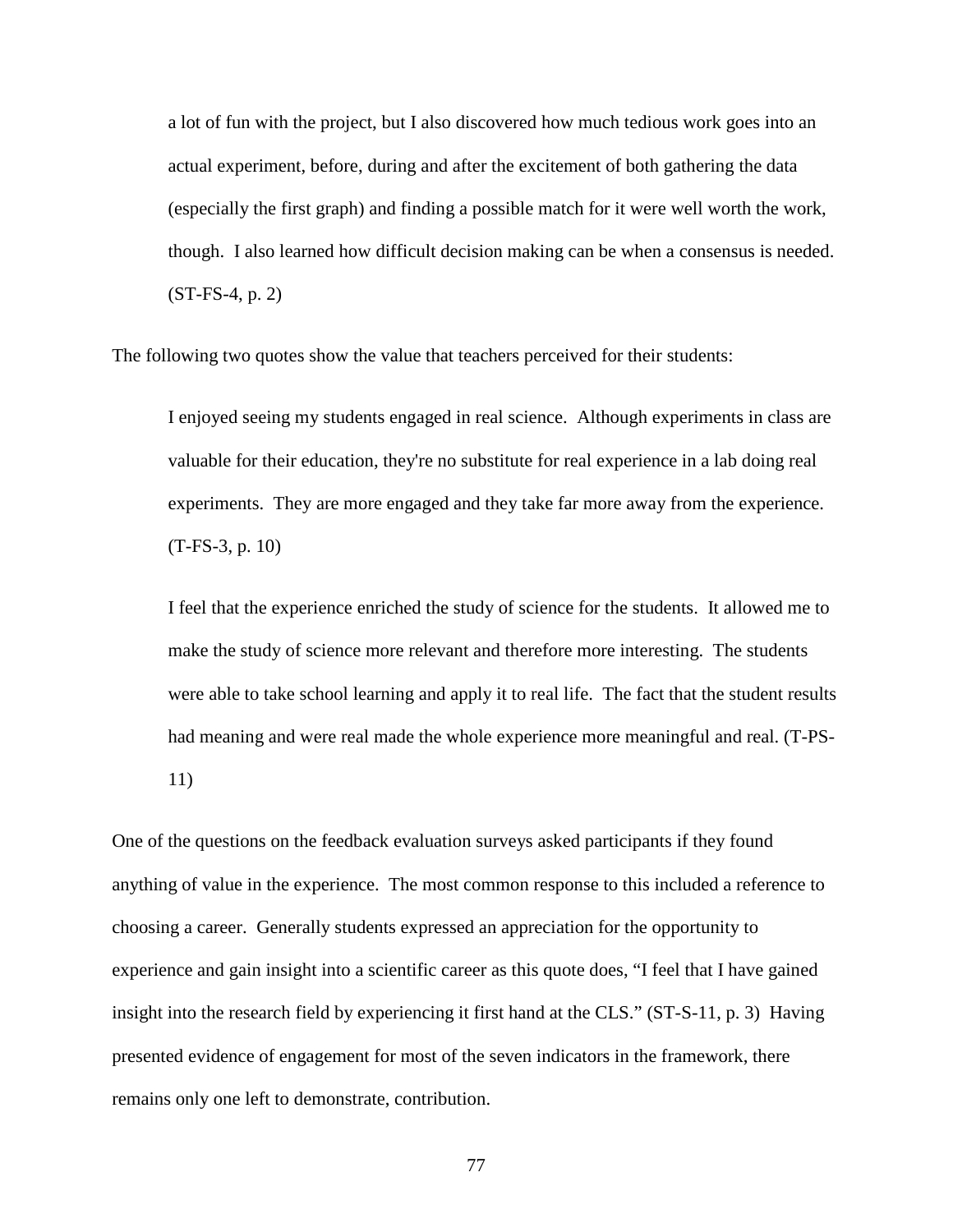## *Contribution.*

Contribution, as an indicator within a student engagement framework developed from a review of the literature, is in the context of asking questions or contributing to a discussion. The nature of the questions asked by students who are engaged are typically high level questions. Similarly, the discussions they hold are at very high levels. These are outcomes specifically referenced in the US-based NSSE 2000 Report and are a focus of the work of Kuh (2009) and Wishart (2009), who spoke of high metacognitive control exhibited by the engaged learner.

An example that demonstrated contribution within SotB was this observation by a scientist when asked "What was obvious [engagement] to you?":

The fact that they would actually, I mean they were interested, and talking, and thinking, and working collaboratively at the points where we set them up with the samples. And they were scanning the samples and all that kind of good stuff. When they had to make a decision or talk about what data meant, they were doing that spontaneously without, minimal prompting. (SC-I-5, p. 3)

There were several examples where students developed an extremely good comprehension of science concepts and processes related to their project as evidenced by this anecdotal note:

Questions asked by one group of students displayed a very high level of understanding of physics concepts. They stumped me quickly. They stumped the technician on duty in the control room that day as well as the scientists who ventured in and agreed to try to answer their questions. Eventually we found the head of accelerator physics at CLS who could help them understand. (TW-AN-1, p. 2)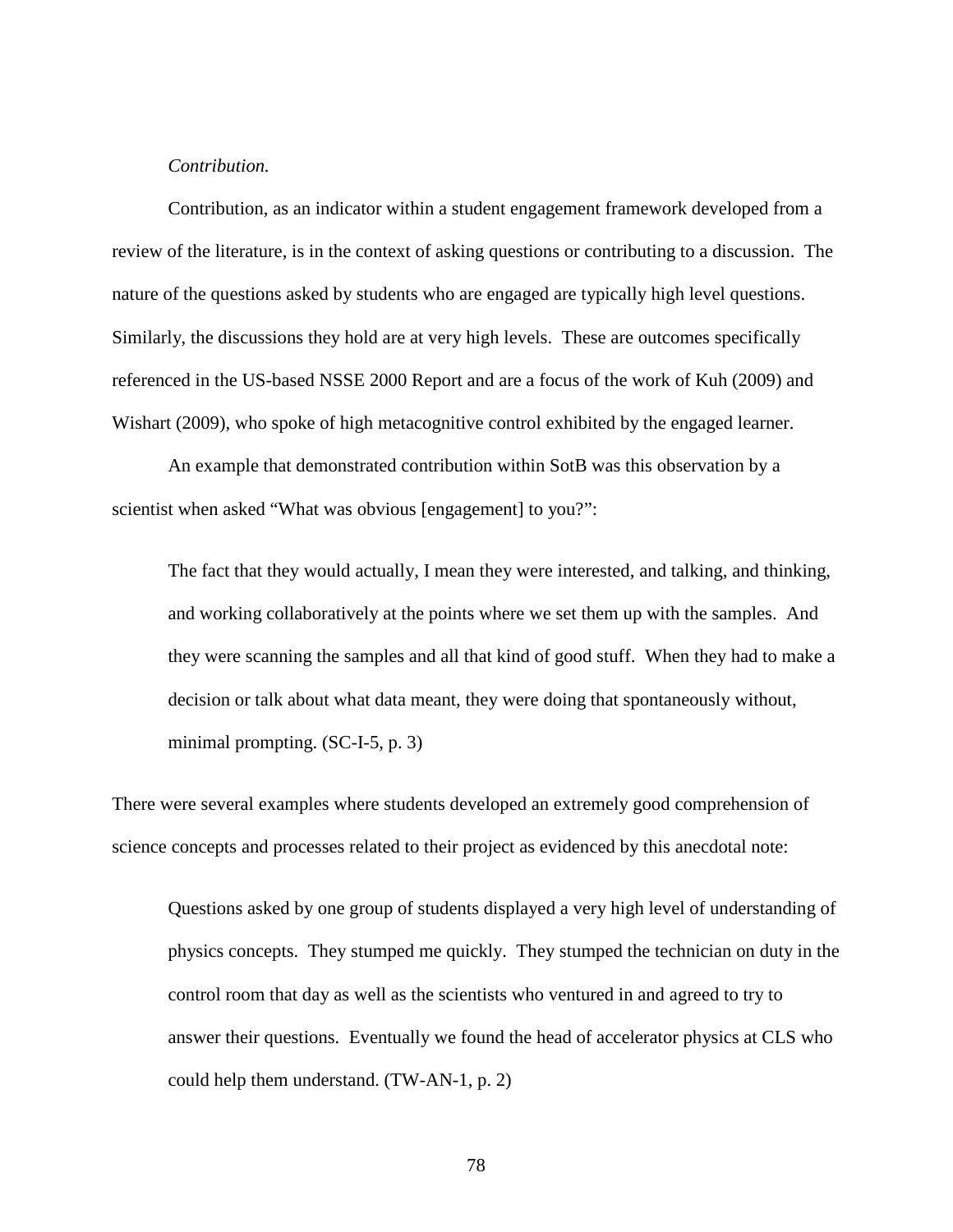Some of the students' comments I noted during their participation revealed high level thinking such as, "We learn exactly what happens and not what we *think* goes on" (emphasis in original, ST-AN-14). This quote revealed that this student made connections between what they were learning about their natural world directly rather than knowledge interpreted by someone else and presented to them. A comment during questions following a presentation to CLS staff, "This is real work. At school we know the answers. Here you could succeed or fail" (ST-AN-4, p. 1) indicated a growing understanding of the difference between school science and authentic scientific inquiry on the part of the students. Seemingly small yet profound lessons, and thus examples of high level thinking, were demonstrated poignantly by this student's statement, "What I've learned that sticks out is that, eventually you just have to try it and see what happens, no matter how much preparation is involved. However, it is extremely important that you are highly prepared, and that comes from planning, research and hard work." (ST-FS-4, p. 2) A similar point is made by another group of students who spent a great deal of time and energy preparing for their experiment. In their opinion, they had a plan for every possible outcome so that they knew what to do next. They were forced, with considerable disappointment, to discard their plan after their initial data set. They realized that while they were well prepared, they also had to be flexible because they could not predict all possible outcomes. They understood, however, that had they not done all of the work, they would not have been prepared to go into uncharted territory. They determined that it wasn't the 'doing' of science that was difficult, it was the 'deciding what to do' that was the hardest part of their project (TW-AN-14). While these revelations are not included specifically in the description of attributes of authentic scientific inquiry, they are part of the culture of professional science research that is sometimes missed in school-based science (Gengarely & Abrams, 2009). In fact, what they had learned was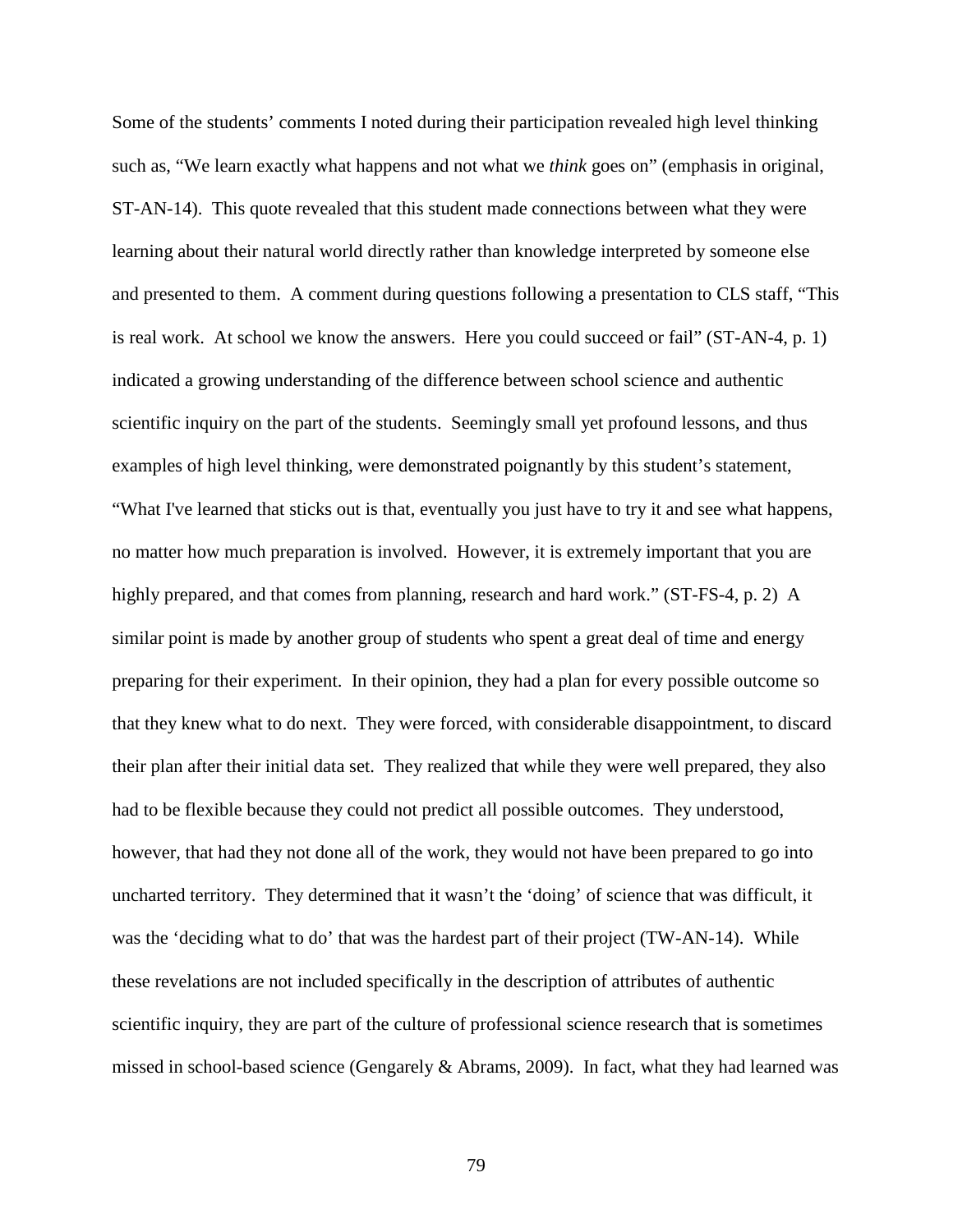"that shows we had expectations and that's not science. ... It would actually be really cool if it didn't take up [the element in question]. That's a cool result!" (ST-AN-13, p. 3) Concerned with the rise in use of nano-particles these students hypothesized that plants growing in contaminated soil would take up the particles to the detriment of the plant, and thus the ecosystem. Despite being disappointed in data that disproved their hypothesis, they considered a positive view from a larger societal perspective, demonstrating the depth of their understanding of their project.

The comments and behaviour of these learners have contributed significantly to a rich description of an engaged learner as seen through a framework of attributes indicating engagement within the landscape of an authentic scientific inquiry experience. Evidence of that engagement has been provided through quotes and descriptions arranged in themes that emerged from data. Part of the research question, "What engaged these students?" includes the sub question, "Did an experience in authentic scientific inquiry affect student engagement? To address this sub question one must examine data as it relates to the attributes of authentic scientific inquiry.

## *Authentic Scientific Inquiry and Student Engagement?*

To provide a richer understanding of how each of the attributes of authentic scientific inquiry relates to high levels of engagement, the text that follows provides a selection of evidence that aligns with and expresses the five attributes that were identified as necessary for an inquiry to be considered authentic scientific inquiry, these are: involvement in the design, openended format, gathering/analyzing data, communication of results, and collaboration.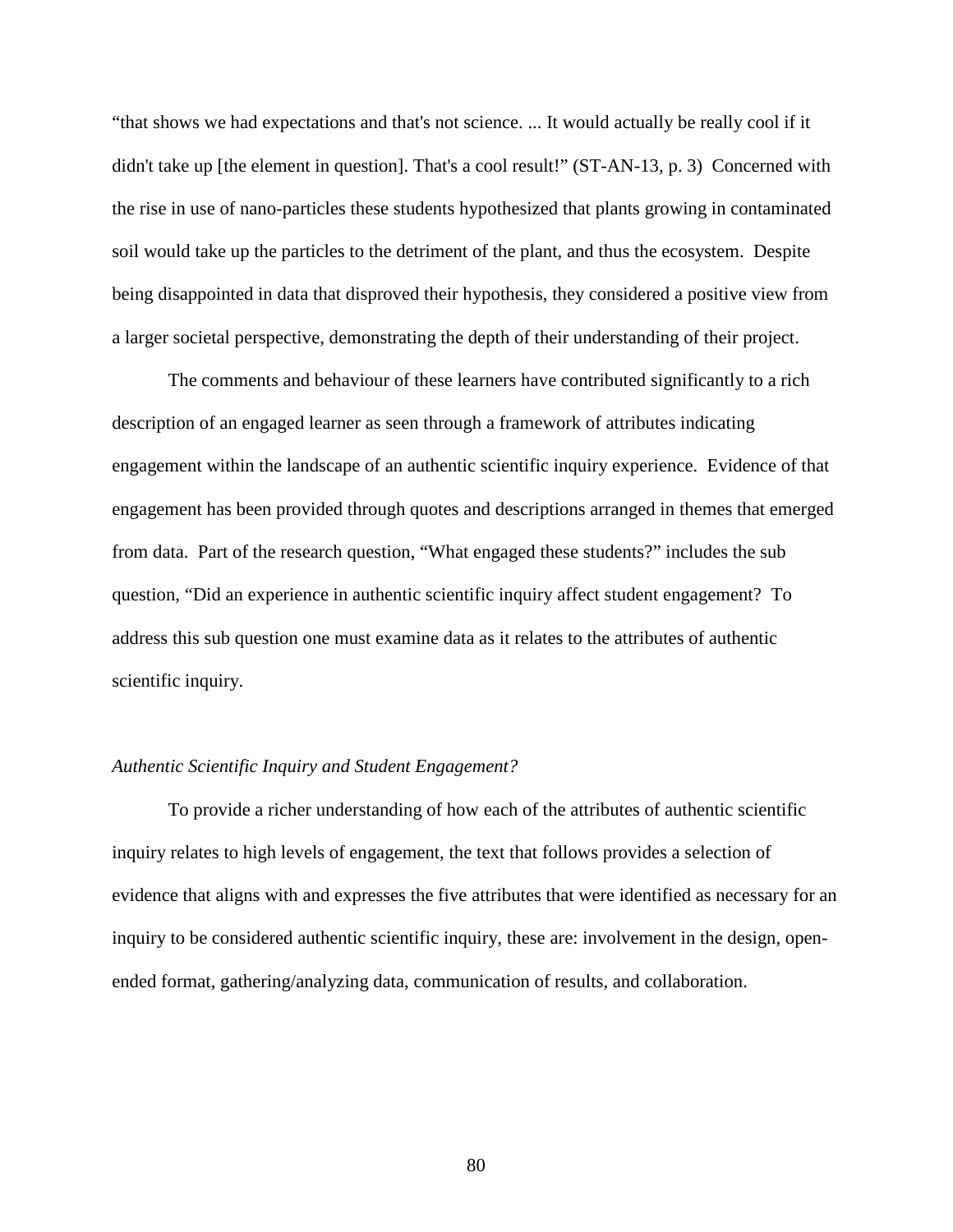#### *Involvement in the formulation of the question.*

Authentic scientific inquiry is a complex activity. Designing the experiment so that it was of interest to both the students and the scientific community was not a trivial task. Several of the participants expressed that this was the most difficult part of the process. When students were involved in determining what was to be studied and how, more indicators of engagement were noted. The following quotes provide a window into what happens when this attribute was missing. This reflection was recorded in an anecdotal note by the program coordinator, "Some of the struggle seems to come from the lack of understanding of what scan to do and why". Later, during analysis of the data, the researcher added:

This speaks to the necessity of students being involved in the design. They didn't have a complete grasp of the exploration paradigm of research and therefore were unable to contribute meaningfully to the design, and this affected their further understanding and engagement (less enthusiasm, lack of a sense of ownership). (TW-AN-8, p 2)

There were many similar sentiments expressed by students and remarked upon by their teachers.

# *Open-ended inquiry.*

As a research facility, the purpose of CLS is to provide synchrotron light for techniques to discover information about the structure and function of matter. This purpose must also be respected in SotB. The students' projects cannot be demonstrations of known concepts and maintain expectations of a research facility. The CLS staff developing the program anticipated that students would struggle with this concept. Thus a question was included in the feedback surveys and in semi-structured interviews asking if 'not knowing the outcome' presented a challenge for them. Students and teachers expressed that not knowing the outcome for their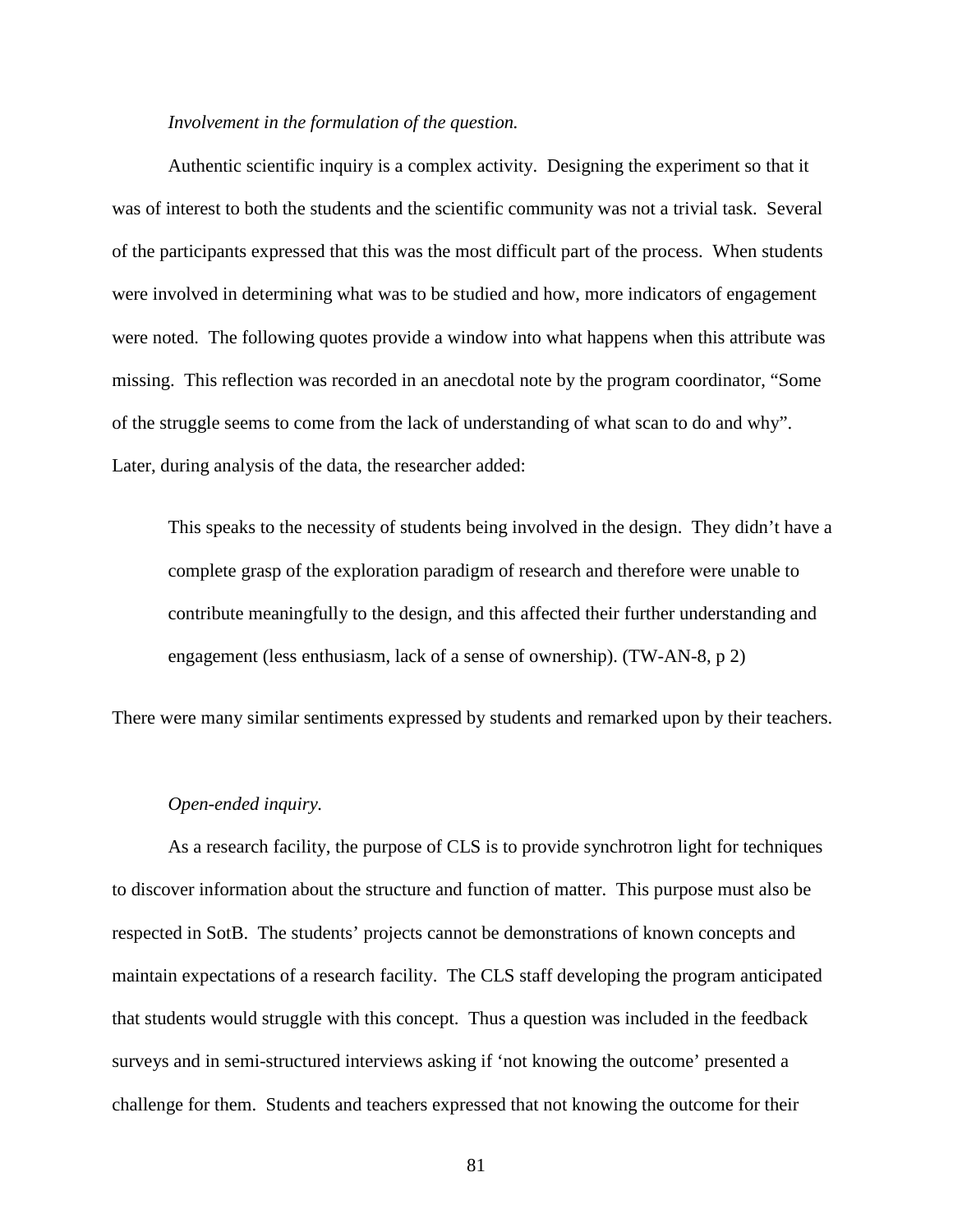experiments was a motivator for them rather than a challenge to be overcome. The idea of finding something that was unknown seemed to make the experience more "real" and exciting for students. "We wanted to contribute something to scientific knowledge" (ST-AN-9, p 1) explained one student. This was the scene noted during one group's experiment:

During the wide scan students recorded a double peak that did not match references. This created a great deal of excitement and confusion. It was interesting to see the students grapple with the concept of not having an answer. They would scan their info and determine [which element] was closest or most likely and confirm with [the scientist]. The idea that [the scientist] didn't know or couldn't confirm was evident in the incredulous expressions and repeated questions. (TW-AN-3, p 11)

This situation motivated the group. Their engagement was obvious and noted when they started a similar scan on a new sample:

The five students were gathered so tightly around the computers that no one else could see anything. They had zoomed in on the graph so it was BIG on the screen and they exclaimed excitedly every time the graph raised a point and groaned when it dropped. It was like watching a tennis match. One student even joked about their "cheering" for a line. (emphasis in original, TW-AN-3, p 12)

The comments of students following their presentation to CLS staff illustrated how important open-ended inquiry was to their experience, "This is real work. At school we know the answers. Here you could succeed or fail," and "It's boring at school. Here it's more real, unpredictable. We could ask and direct our own learning" (ST-AN-4, p 7).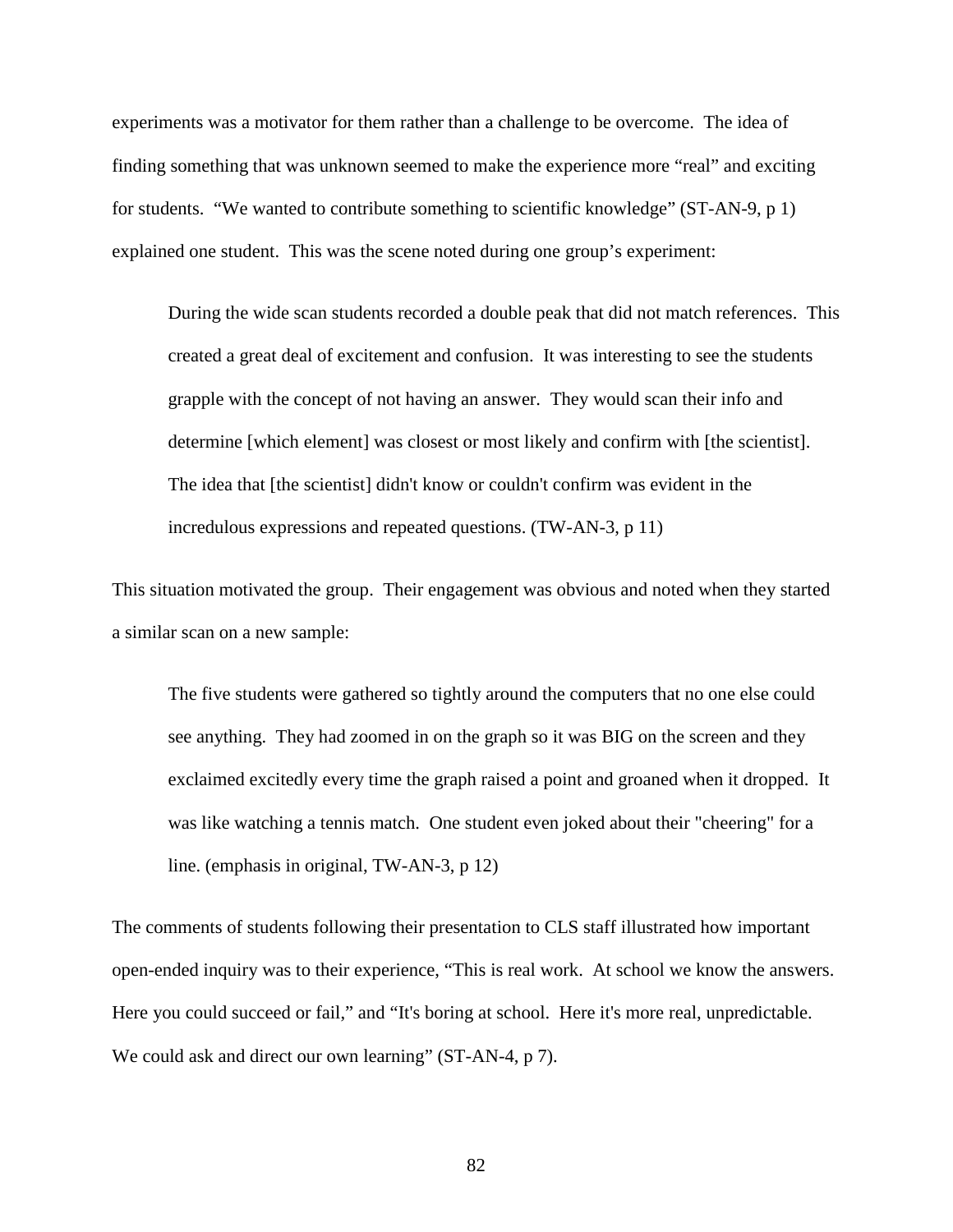### *Gathering and analyzing data.*

Using synchrotron techniques to gather data was part of what made this experience unique and was part of what appeared to spark students' initial engagement. A teacher commented that the multidisciplinary nature of research at a synchrotron was part of the attraction of this program:

> I like the fact that it moves kids out of thinking of subjects in three boxes and starts to bring it all to bear. It's all there, I mean we're doing [a biological sample] but we're using physics to look at it right? And we're looking for proteins which are chemistry, you know what I mean? It starts to show the kids, and the kids start to think that way themselves. Ok, so once you're done with the introductory stuff here, everything rams together now no matter which direction you go. And they start to get excited about science as a big field not 'well I like bio but not physics', and they start to realize that it's an artificial construct. So one of the reasons I like to get kids here is because it's a different way of teaching kids. This is like French Immersion. This is Science Immersion, and we need more of that. (T-I-7, p 25)

Notes from debriefing meetings of CLS staff indicated that those groups able to be more actively involved in the preparation of their own samples appeared also to be more involved in other aspects of authentic scientific inquiry such as data analysis and communication of findings (TW-AN-12, p 3; Walker, 2008).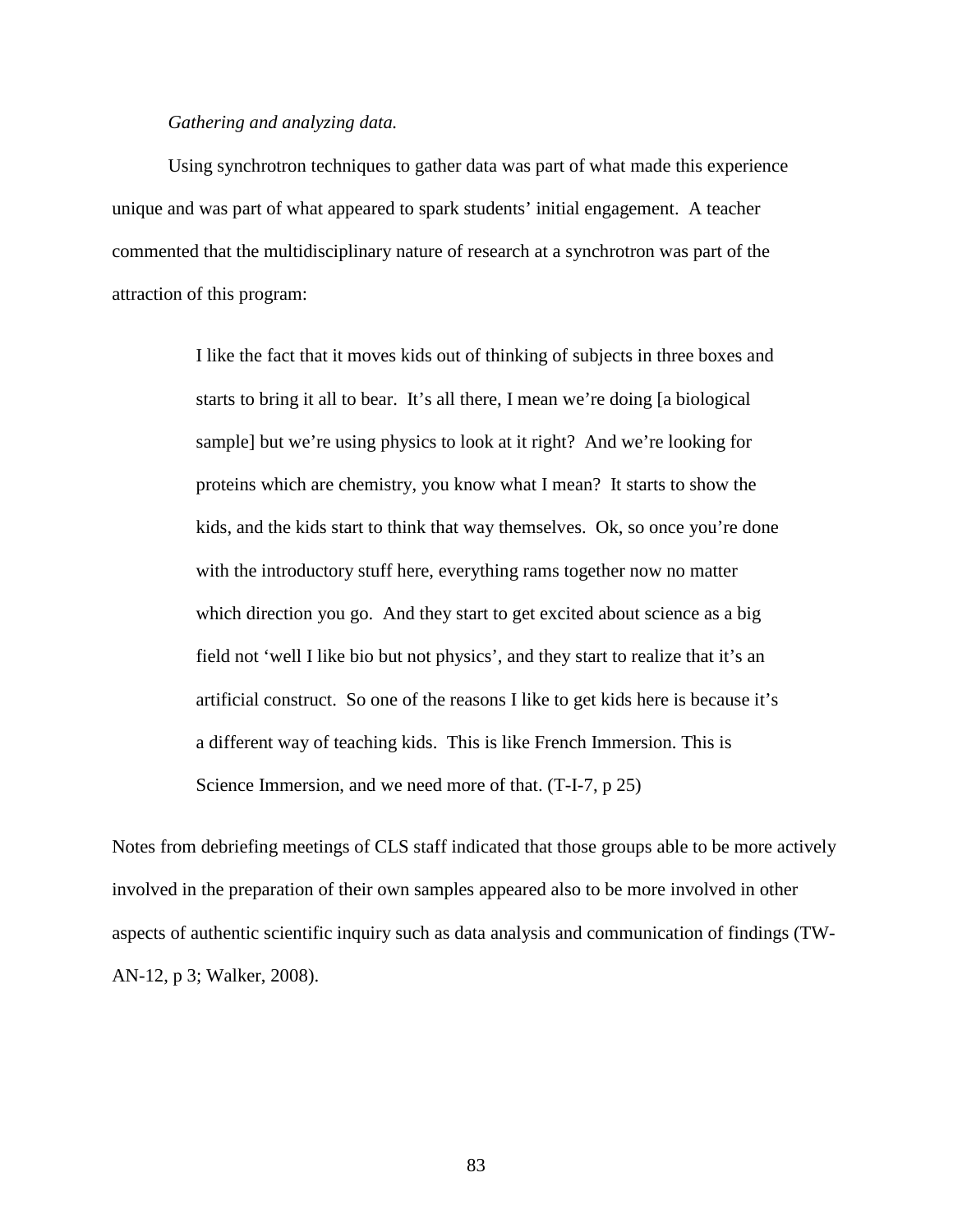# *Communication of findings.*

Students expressed the belief that presenting their results was something that motivated them to do well, and to fully understand what they were dealing with, as noted by one student who said, "you got to evaluate yourself on how much you really learned. How much your class really learned and everything, so I liked it. I liked the whole answering questions from grad students and other people that work there so I thought that was really good" (ST-I-9, p 9). The developers of the program noticed that having an immediate expectation of an oral presentation focussed the students so this was added to the program in 2008. A quote presented on page 72 included a teacher's remark indicating that presenting their results had helped to create a felling of ownership for students.

## *Collaboration.*

The program was designed for collaboration between scientists and students. Involving an expert to advise and support students as they made decisions throughout the scientific process was necessary to ensure that the results were potentially interesting to the scientific community, an essential piece of authentic scientific inquiry. Several students identified that working with 'real' scientists was part of their motivation to participate and that getting to know 'real' scientists on a personal level helped to change perceptions as was reflected in this comment from a feedback survey:

I thought scientists were uptight know it alls, but they are actually quite humorous. I think the scientific process. Well the real one anyway, is an amazing thing. You have to be really flexible as a scientist to be able to go with the flow. (ST-FS-4)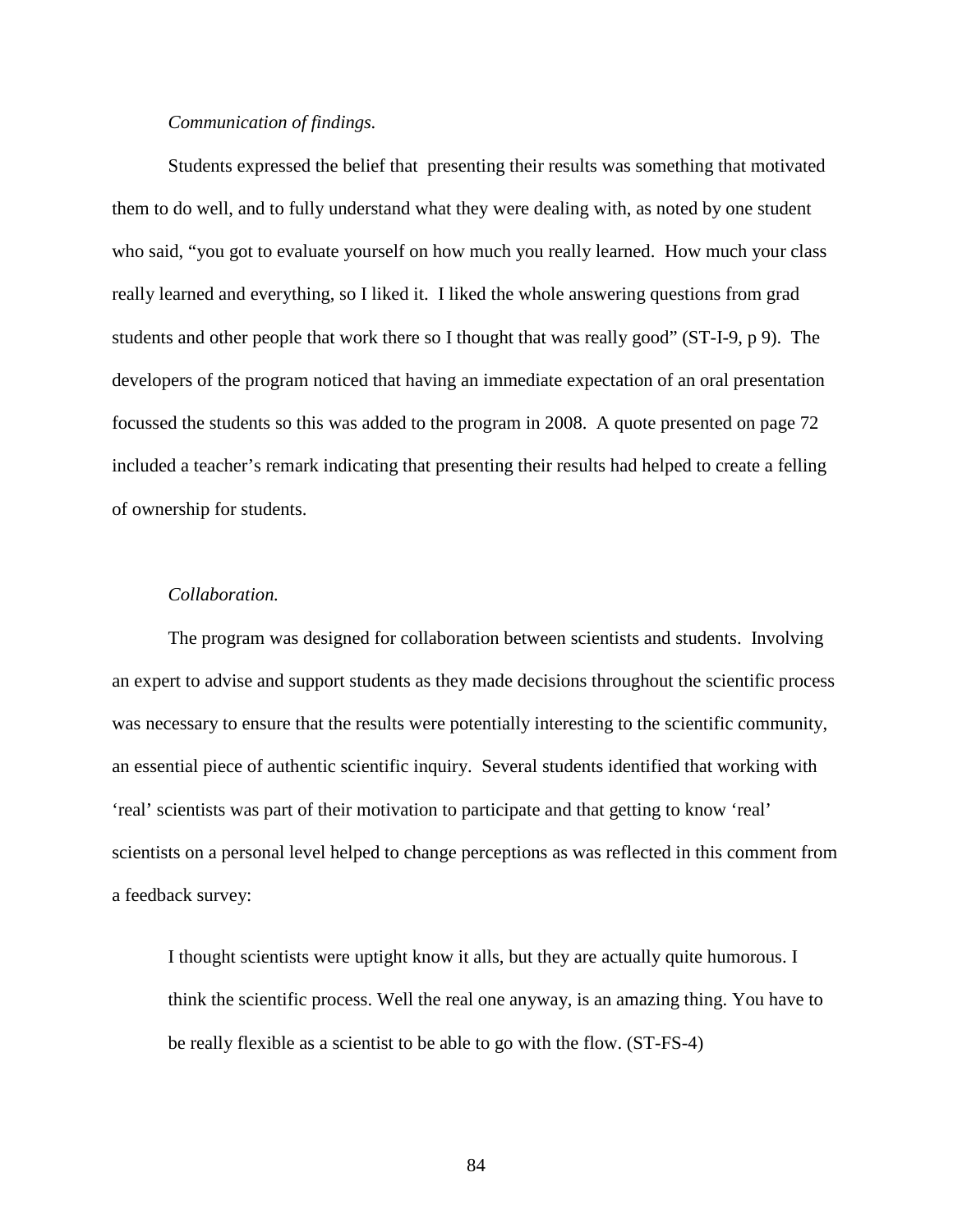The comments of one scientist suggested that engagement was present and displayed in how students collaborated, explaining that:

Because of the questions they asked and the way they [interacted with the scientist] and with each other. Solving a problem when you leave them to it and they're actually engaging with one another and they're not talking about what they did last night but engaging on something to do with their research problem in front of them. It, you know, says to me that that's a genuine level of involvement. It captured their attention to the point where, if you leave them to it, they actually discuss it amongst themselves. (SC-I-5, p 136)

Data generated during this study seems to indicate that for students participating in the SotB program at the CLS synchrotron, there was a relationship between engagement and the authentic nature of their scientific inquiry experience. What follows are the findings that resulted from data analysis.

# *Findings*

# *An additional indicator of engagement*

Data collected in this study provided strong evidence to suggest that these students were engaged with science learning while they participated in this program. Data suggested that perhaps there was an indicator missing from the framework. Long term involvement might have been another indicator of engagement. When several other indicators from the framework were present, student participation also exceeded the typical year-long participation required for the project. To date, every student that has had an opportunity to participate a second time, has chosen to do so. Several students found other ways to continue a connection with the CLS.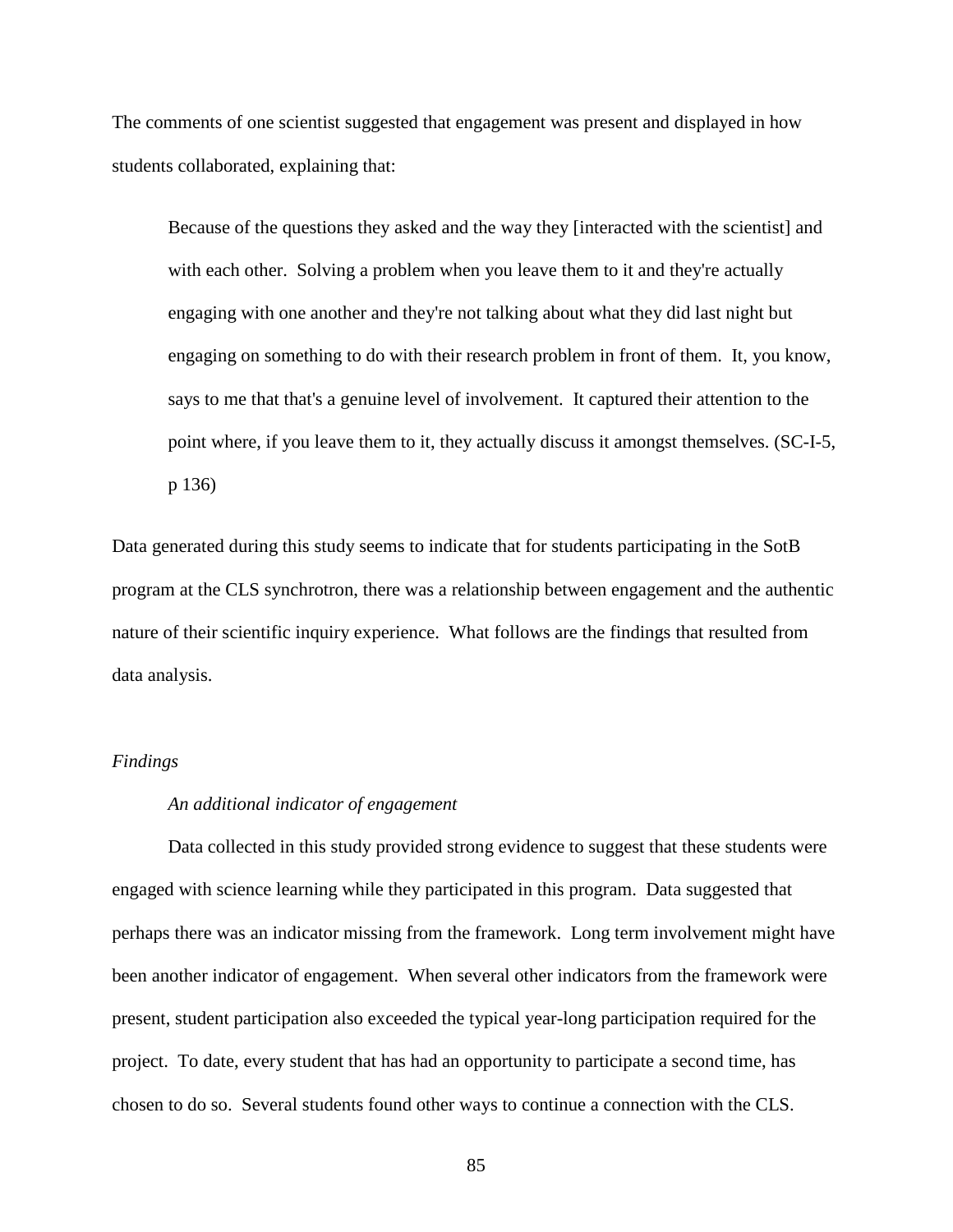Some sought employment or work placement positions. Half of the team of university students that deliver outreach programs at the CLS are former SotB participants. Many of the student participants have remained in contact with their teacher or me or both in other ways such as email and/or social media, asking for employment references or advice.

As an example of the extent to which one group created a lasting connection to the CLS, thus demonstrating long-term involvement, is where scientific inquiry turned into a venture into the arts. Unbeknownst to the CLS, these students successfully acquired an ArtSmart grant to fund their new project. They learned to cut, weld, and acid treat metal and, under the tutelage of a local artist, they created two sculptures representing their science research. A six-foot version resides in the reception of the CLS facility (refer to Figure 5 for a photo of the completed version of the smaller sculpture) and a thirteen-foot version (the base of which is pictured here in Figure 8) towers over the main entry-way of their school. Part of the students' text on the sculpture presented to CLS explains the sculpture:

is a representation of the Centennial Collegiate student synchrotron experiment titled Spectroscopic Exploration of Acid-Treated Boreal Forest Soil. The stressed coniferous tree clinging to the earth within this sculpture represents the boreal forest and the earth is depicted as a soil profile. This soil profile represents the students' synchrotron scans which show aluminum selectively removed by acid rain. The metal represents aluminum and is acid etched to symbolize acid rain. This sculpture is intended to increase environmental awareness.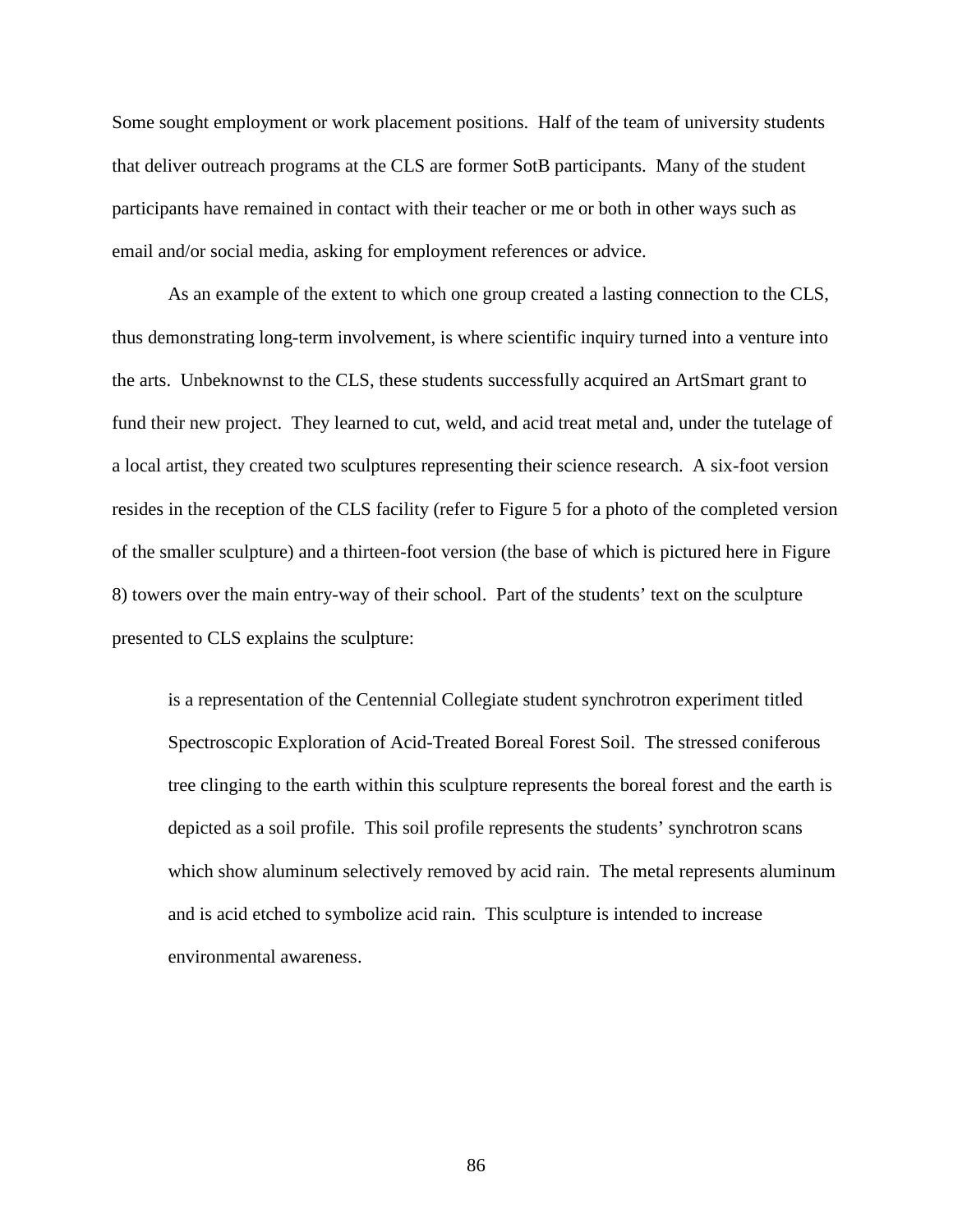

*Figure 8: Students pose with the sculpture created to represent the scientific results.*

This particular group of students chose to show their engagement by extending their science learning into art which took long term involvement to accomplish. Other students' demonstrations of long term involvement may not have been so visual, but showed in the other ways mentioned.

I return then to the framework proposed in this study, to use seven indicators of student engagement identified in the literature to identify behaviours consistent with engagement. This framework was useful for analyzing data generated in this study. It may be possible that other scholars interested in the study of student engagement would find such a framework useful as well. I suggest that the framework include the eighth indicator, involvement. Thus a more complete framework might be:

- 1. Persistence: the learner is persistent in seeking answers and overcoming challenges
- 2. Dedication: the learner provides a dedicated effort both physically and cognitively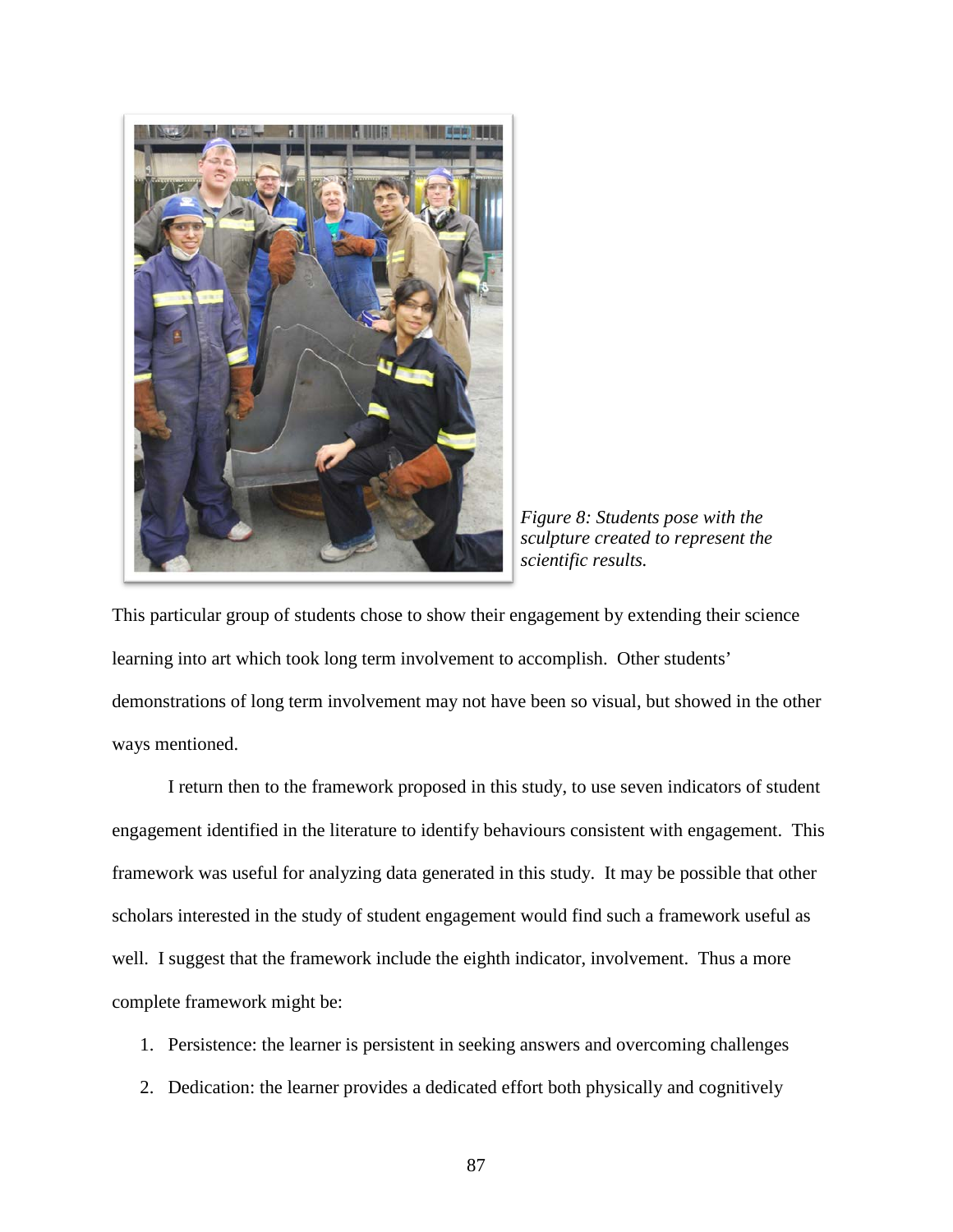- 3. Motivation: the learner establishes that the desire to participate is generated internally and not imposed upon from someone or somewhere else
- 4. Ownership: the learner demonstrates a sense of responsibility towards ensuring success
- 5. Participation: the learner displays enthusiasm during all or most aspects of the activity
- 6. Value: the learner indicates that the activity is worthwhile
- 7. Contribution: the learner asks high level questions or participates in discussions at a high cognitive level
- 8. Involvement: the learner continues or seeks to continue involvement in the activity or with the people or institutions connected to the activity after its closure.

Having utilized this framework to provide evidence that students were engaged, I turn to the second part of this research question, if the students were engaged, what engaged them? More specifically, I turn to the sub question, "Did experience in authentic scientific inquiry engage them?"

## *An additional attribute of authentic scientific inquiry.*

In addition to the five attributes of authentic scientific inquiry identified through the literature, this study revealed additional pieces related to authentic scientific inquiry that might have contributed to student engagement. Those projects that included all of the attributes of scientific inquiry and where students showed the highest levels of engagement also included an additional attribute that was not identified in the literature, student-lead decision making. Decision making power, with respect to the details of what to investigate and how, resided with the students, with the caveat that responsibility for safety was always retained by adult supervisors. Teachers and scientists advised the students, but the students made the final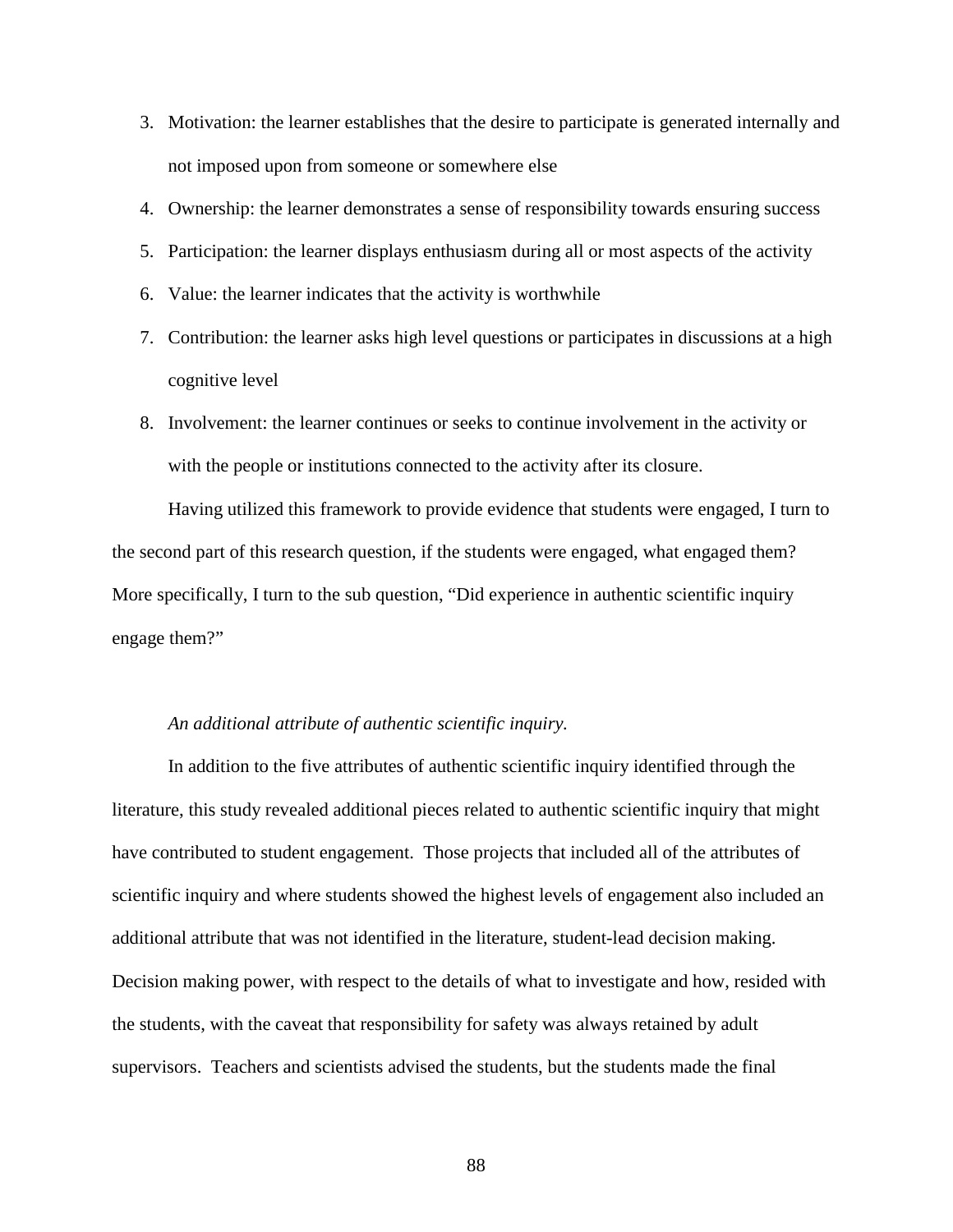decisions. During the interview, one student commented that, "Letting the students free to do their project rather than holding their hands the whole way makes it harder, but makes the experience that much better because we are proud of what we have accomplished as a team" (ST-FS-7, p 13). Anecdotal notes of the program coordinator reflected similar sentiments:

Students felt that when decision making, figuring out where to go was more difficult than what to do. They learned to plan ahead but be flexible. They didn't expect to be making all the decisions. It gave them a sense of ownership, that they matter, and a sense of purpose. (TW-AN-6, p 2)

In light of this finding, there should be six attributes of authentic scientific inquiry:

- 1. Student involvement in the formulation of the question
- 2. Open-ended inquiry, where the answers are not known
- 3. Gathering and analyzing data, including sample collection and/or preparation
- 4. Communication of the results
- 5. Collaboration between students and scientists as well as among students, and
- 6. Student lead, where the decision making power resides with students.

#### *What engaged the students?*

Reviewing, comparing, and categorizing data with this framework as a guide, revealed several themes that provided clues to what enticed students to engage during participation in the program. Previously, while providing evidence of persistence, I explained that we, the program developers, had anticipated the students would struggle with the open-ended nature of authentic scientific inquiry and so asked students to reflect on that. Data, provided earlier in this thesis, revealed that this was not a difficulty for the students, but a motivator because of the challenge it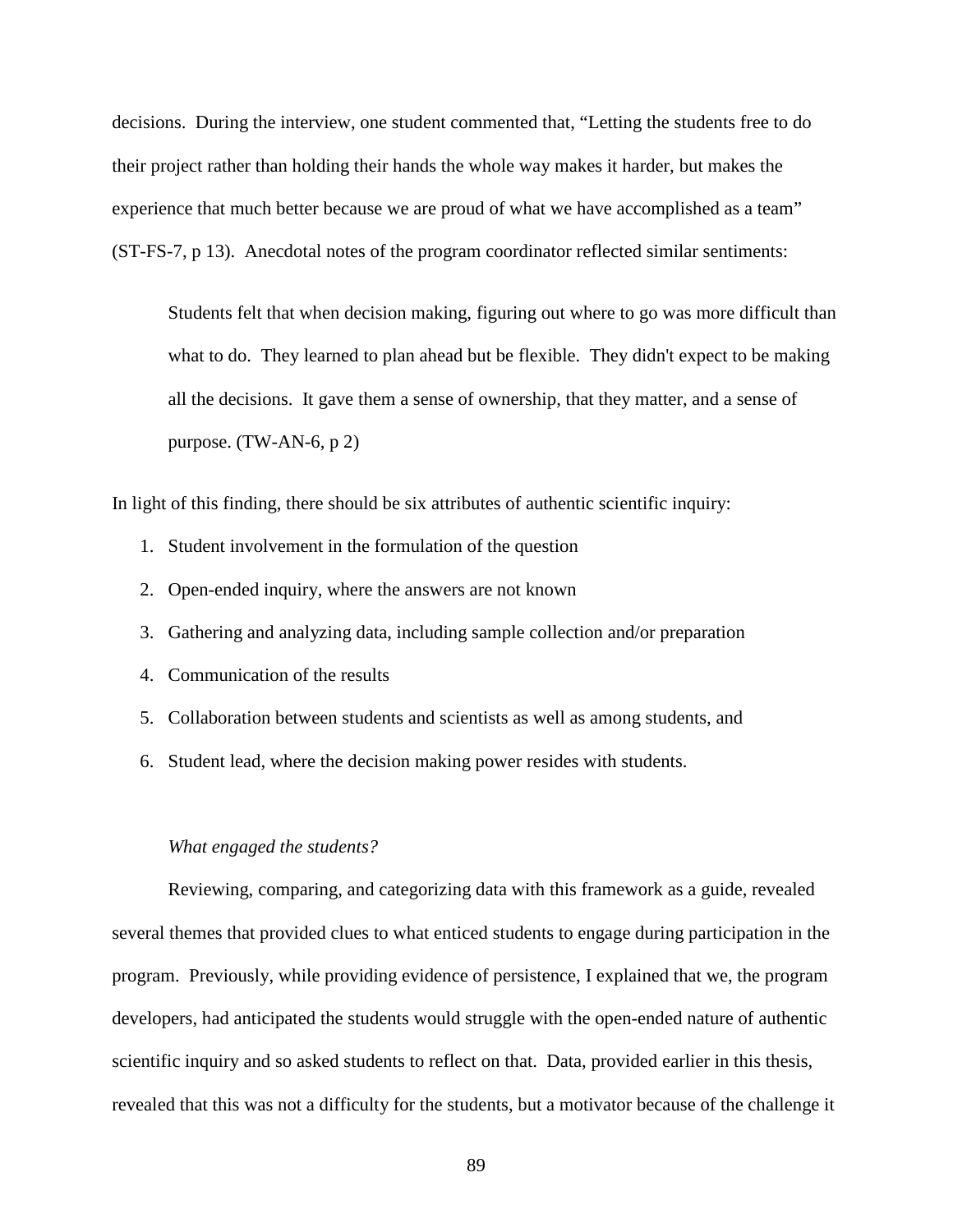provoked. It seemed that conducting experiments that are not demonstrations of well known concepts, where answers cannot be checked in a text book, challenged, motivated, and engaged these students.

Several students indicated that leading the research, rather than following instructions, was part of what engaged them. This student summarized the general sense of data:

I think that a few things are crucial for the program. One, please continue to have students decide upon an idea for the experiment as this is what made the difference between an experiment and an experience. (ST-FS-4, p. 2)

Data indicated that being able to conduct experiments where students were able to make decisions rather than following a prescribed direction was a new experience and was part of what made this experience engaging for them.

Another theme that emerged centered on having the choice to participate. Data seemed to indicate that this made a difference to the engagement. A student in a situation where the entire class participated explained that the presence of students who would have chosen not to participate had a negative effect on the engagement of those who would have chosen to participate. When asked how to identify the difference, this was the explanation, "the ones [students] that you could see really weren't involved, they would have chosen not to go" (ST-I-9, p. 11). In contrast, another student, where all of the participants chose to participate remarked:

I liked the atmosphere and the group work and that sort of thing. And it's fun because it didn't matter to our grades or anything. It was just something we chose to do so we didn't have to kill ourselves on it. (St-I-2, p. 7)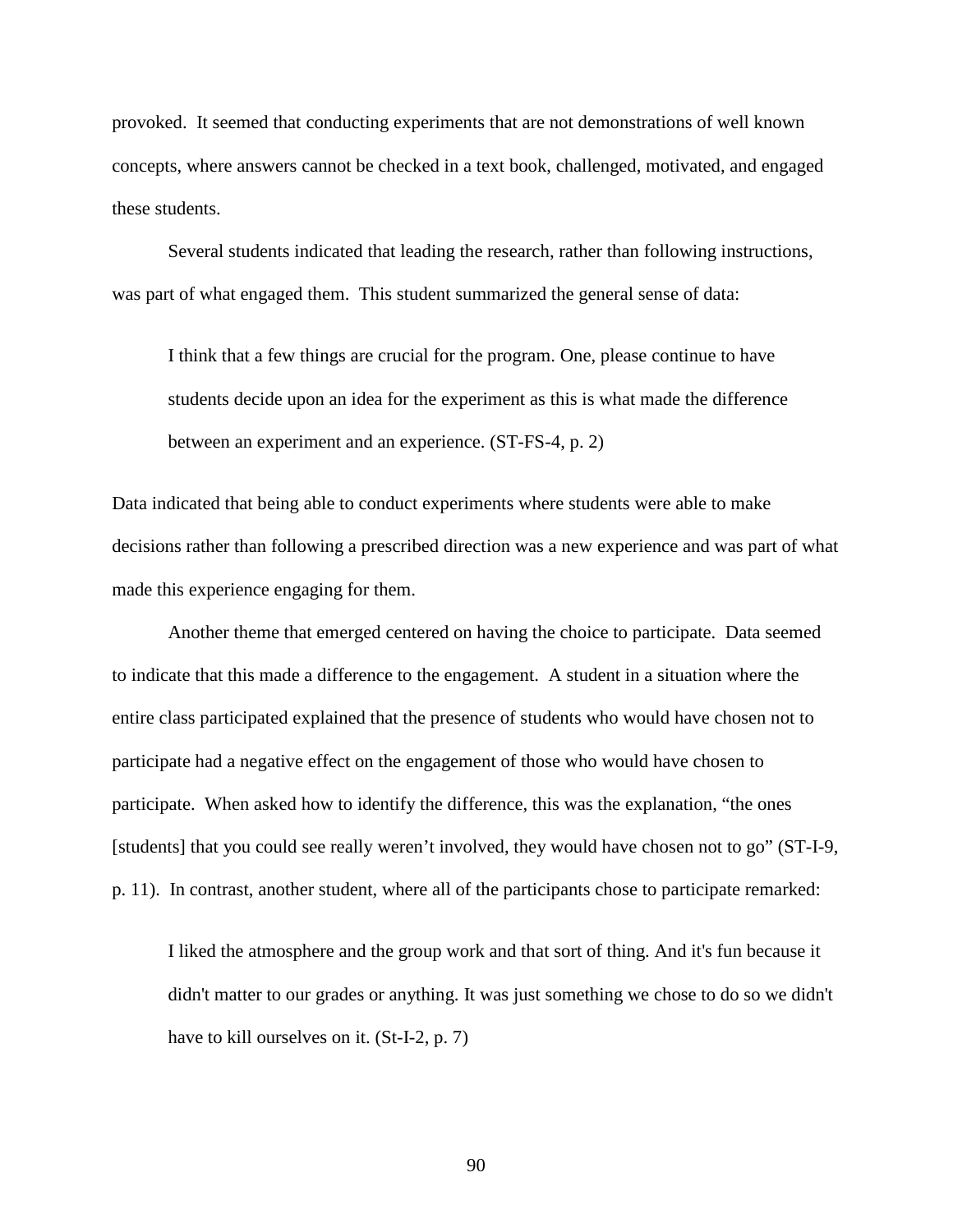One of the scientists commented that when students chose to participate, they were willing to put more into understanding the project:

Within a small, like minded group, I think it sort of frees them to sit there and talk about, "...this is great! Look at this data we're collecting. That was different from the last one? What does it mean?" then take it to the next sense." (SC-I-5, p. 3)

According to the evidence, when all of the students working on the project have chosen to do so, their engagement in that project seemed to be higher.

Students also indicated that the idea of working directly with a 'real' scientist was part of their initial interest in participating. Their comments reflected that as they got to know the scientist better, their engagement deepened, as this quote indicated:

I think they were the first scientists I'd met and I was, <pause> you think of them as scientists and you expect to see the white lab coat on and see them researching in some sort of lab in the middle of nowhere but that wasn't the case at all. They were friendly and they actually had social skills. <Laughs> (ST-I-1, p. 8)

I wrote this mixture of commentary and quotes in an anecdotal note following a conversation with a group of student participants. It revealed how students were excited about getting to know scientists and how it seemed to prompt them to learn more:

At the end of the first day (orientation - no beamtime yet) students were asked what surprised them. "How wrong our impressions of scientists were." They envisioned a serious lab environment. "They joke around!" Impressed with how much they [the scientists] know. They come and answer questions very easily but are fun. How on earth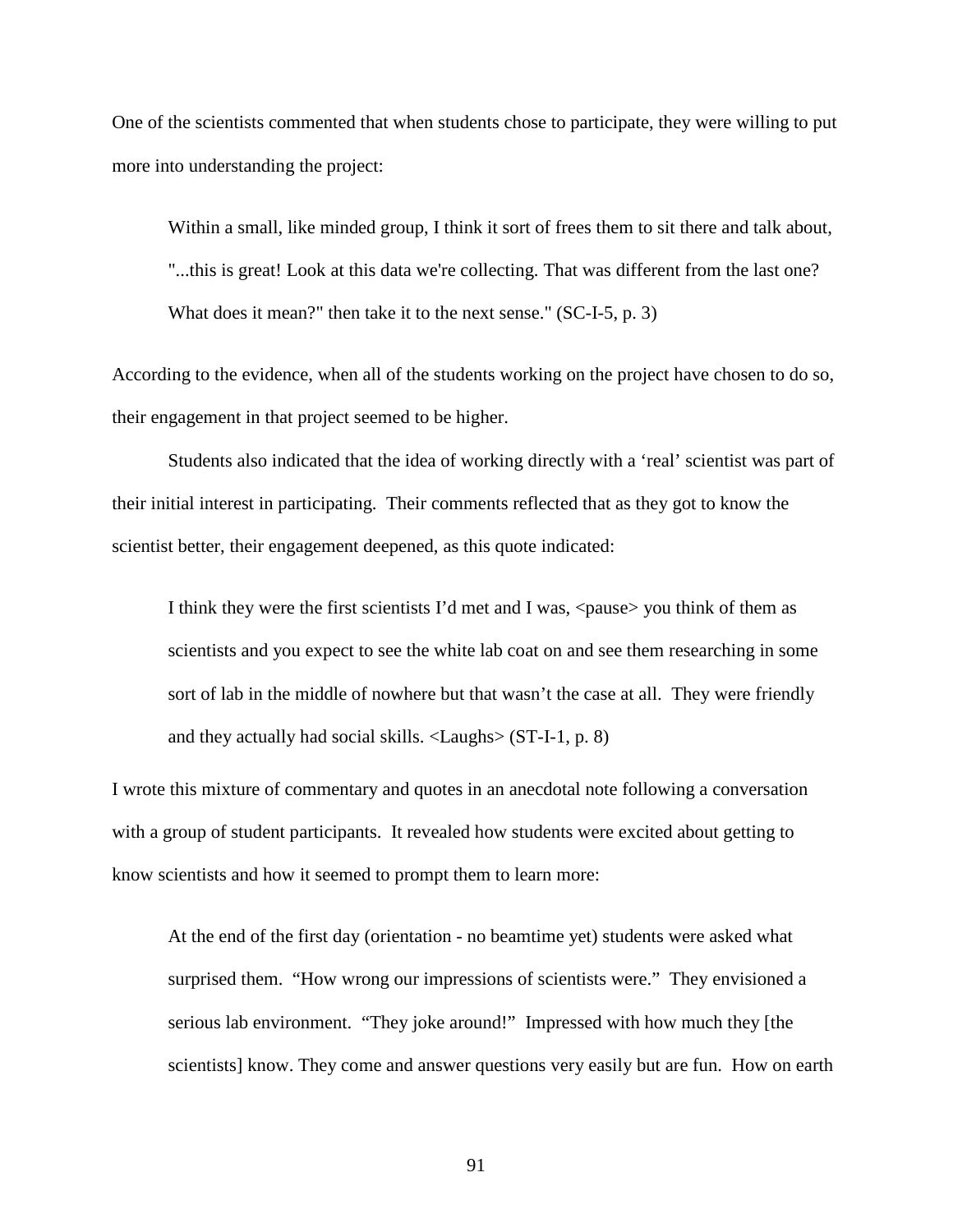did they conceive it? All the tubes and cables - it's a masterpiece of engineering. I'm really thankful I'm here. (TW-AN-3, p. 4)

It seemed from data that working directly with scientists created some initial interest and engagement with the project from the very beginning. As the relationship between scientists and students deepened, so did engagement in the project.

So too, did the idea of conducting 'real' research and making a 'real' contribution to science also seemed to engage students as was shown in this quote:

Students became embroiled in a rather heated and emotional debate when they discovered there was [a particular element] in their sample. They were concerned there was potential for mining companies to decide to enter the area as a result (direct or not) of their research. This excited some students (economic development) and disturbed other (environmental impact). The debate lasted for some time before their scientist reminded them that the presence of [the element] had very little bearing on their research question and so they needn't address it at all. (TW-AN-3, p. 1)

This comment, from an application for beamtime written by a student, clearly demonstrated engagement from anticipated contribution:

We will also be allowed to conduct research, not simply have a trial run, but contribute to the scientific community itself, a prospect that is endlessly exciting. It is an experience we are all quite excited to be taking part in. (ST-Report-3)

Another theme emerged as several students remarked upon the insight into research they gained through this experience and related the experience to career decisions, as this student commented in the feedback survey: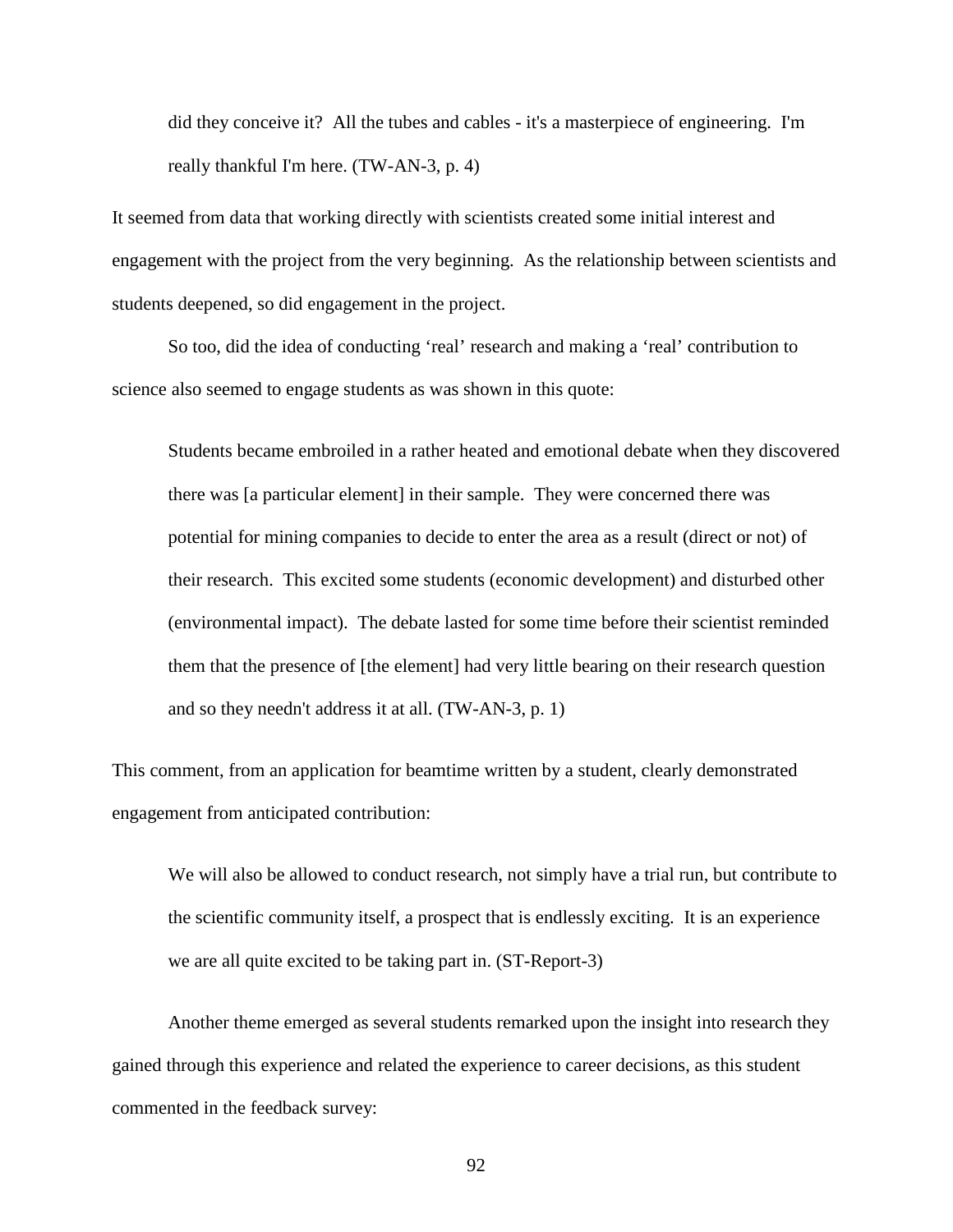I feel that this experience was very valuable. It is a once in a lifetime experience. I will probably never use the synchrotron again, but I wish I could. This experience taught me the real scientific method, not like the one we learn in school where you know the answer before you start. I am going into science next year so it is very valuable to learn what real scientists do before I am learning from them. (ST-FS-4, p. 4)

Data indicated that when students connected their SotB experience with future education or career decisions, they were curious and engaged in the project.

Comments from various sources indicated that both teachers and students recognized how different an experience like SotB was from school science, which seemed to engage students, even though they also found it more difficult:

"Plus, missing 2 days of school was quite appealing, though this was more work & more fun than being in school." quote from lab book planning for presentation (Lab Book, p. 109)

There was just something different. Not just an average thing. We're all just big science geeks. It got us thinking about more different things. Beyond regular high school stuff, challenging us a little bit more, that sort of thing. (ST-I-2, p. 6)

As a teacher it makes my heart sing to have the kids experience the same joy of science and learning that I have. It is very neat to see students want to learn because it helps them understand what they want to know, rather than trying to learn for the exam. It is very cool to see the fire and passion for science and learning ignite. (T-PC-11)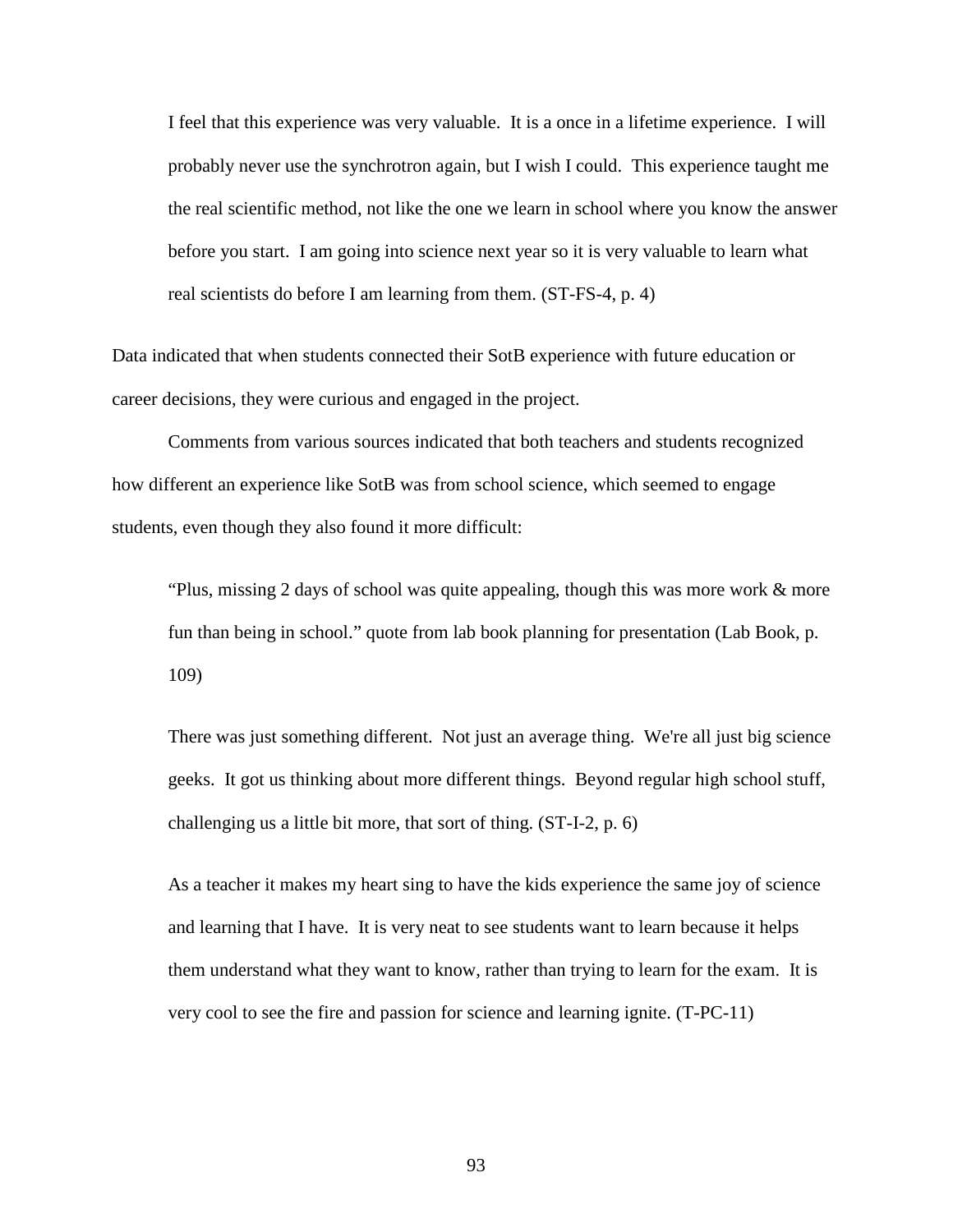YES! I learned more through this experience than I ever have through science class. (ST-FS-7, p. 13)

While the specifics of how the SotB experience was different were not always articulated, the theme of being different emerged as a common theme that engaged these students.

It seemed that once students overcame a challenge, that success motivated them to meet the next challenge. The more effort put into their project, the more engaged they were and willing to invest further effort. Evidence to support this was provided in a quote from a student interview on p 70 (ST-I-2, p 1). This seemed to extend to a desire to complete the project once it had started. Discussion with a student revealed that while they were 'interested' in the project from the beginning, once they arrived at CLS and began conducting the experiment, they became 'committed' to it, "I guess like after doing the experiment you kind of realize the merit of it and 'Wow! Look at what we actually did!'" (ST-I-8, p. 12). When asked why continue with writing articles and posters after the excitement of the experiment was completed, a student replied:

I started it so I was going to do a good job all the way through and and finish. Um, maybe the same reason I'm in engineering. I'm a little bit bull headed sometimes.[Laughs] I thought it was interesting so I just stuck with it. It was what I did. (ST-I-1, p. 5)

Having reviewed, compared, and categorized data with the indicators of engagement framework as a guide, the following emerged from several sources and participants as themes that engaged students during their participation in SotB.

1. Open-ended: conducting experiments that were not demonstration and for which there was no known answer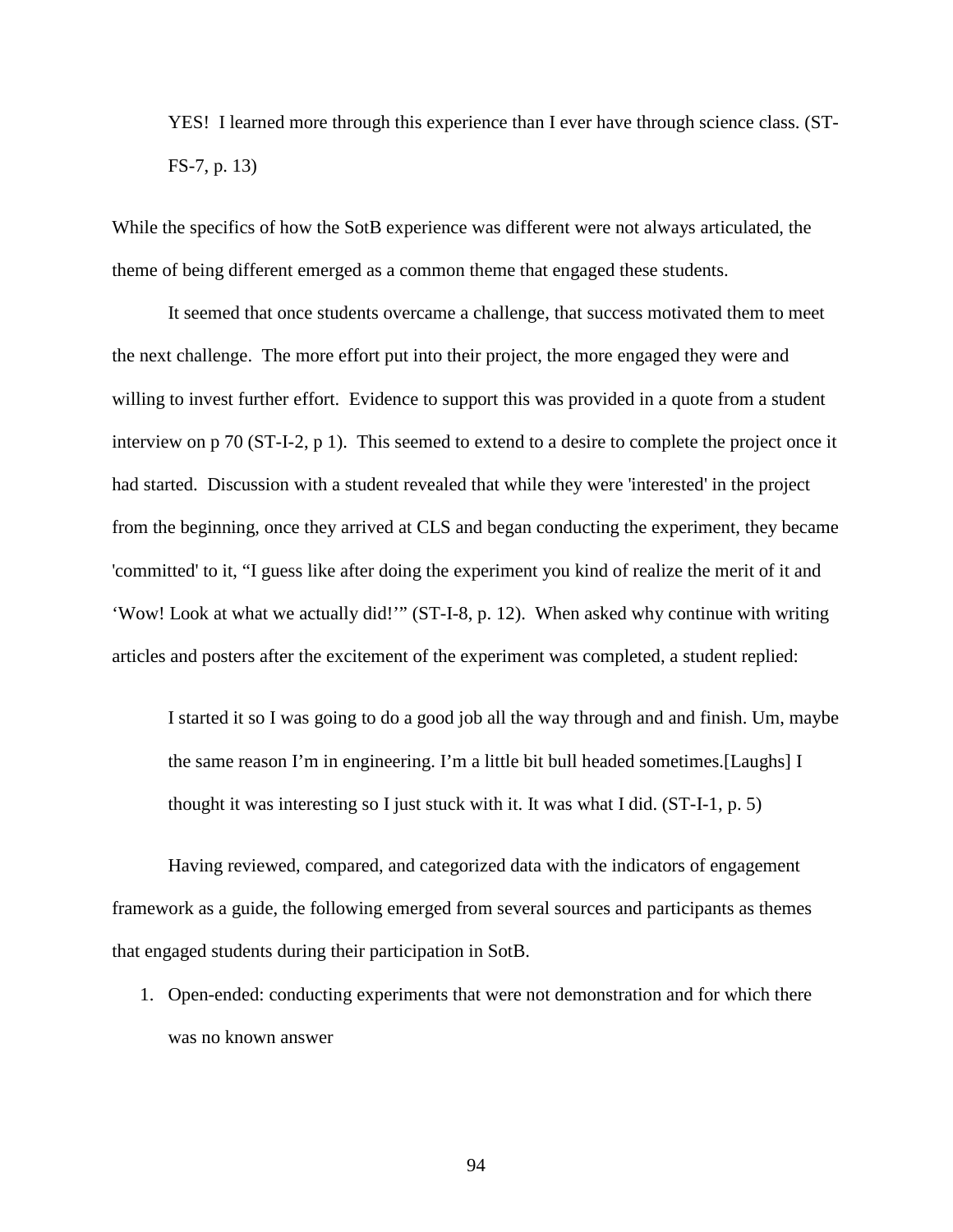- 2. Student-lead: when students were empowered to make decisions regarding the direction their research would take rather than following pre-set instructions
- 3. Choice: students who chose to participate were more engaged, and where some participants had not chosen to participate a negative effect on the entire group was noticeable
- 4. Working with a "real" scientist: as familiarity increased with scientists, so did student engagement
- 5. Contribute to scientific knowledge: sometimes phrased as "real" research, when the anticipated answers were expected to be of interest to the scientific community, students were engaged
- 6. Career related experience: connecting the experience to anticipated careers or further education
- 7. Experiencing science that is different than "school science"
- 8. Overcoming challenges: successfully overcoming one challenge motivated students to increase engagement to meet the following one(s)

It is interesting to note at this point how many of the point on this list of what engaged these students are similar to the list of attributes of authentic inquiry. Both lists specifically mention open-ended inquiry, student-lead projects, and creating novel scientific information. If one considers working with scientists to be similar to collaboration then half of the items that engaged students in this context are directly related to the authentic scientific nature of the program.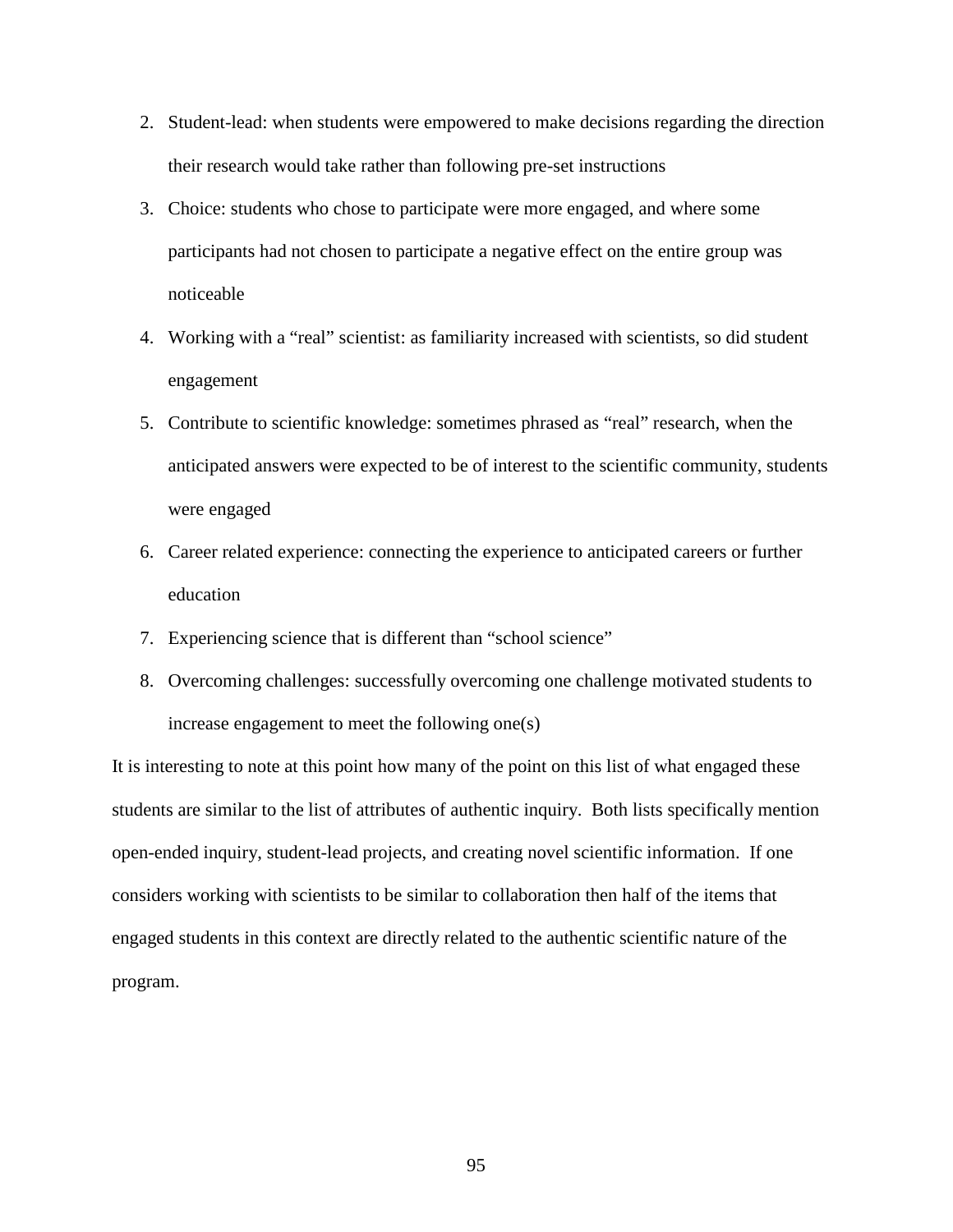### *Conclusions*

In this study we were interested in developing a richer understanding of student engagement in relation to the unique and successful science research outreach program, SotB, at the CLS synchrotron. To accomplish this we reviewed literature and, with the addition of an indicator revealed through the data, developed a framework through which student engagement could be studied that consisted of the following indicators: persistence; dedication; motivation; ownership; participation; value; involvement; and contribution. One could conclude from data resulting through this framework that students participating in SotB were highly engaged. Analysis revealed several factors that contributed to student engagement such as projects that were open ended, student-lead, and where students chose to participate. Students were engaged by the idea of working directly with scientists, conducting research that contributed to society's collective scientific knowledge, an experience that was different than school science, and that helped them with further education or career choices. Finally, as each challenge was overcome, students were more engaged and were willing to work harder to overcome the next challenge. This experience inspired one student to pursue a higher level of education than what had been contemplated prior:

I guess that would be one of the biggest decisions I've made is to go to university and that was kind of a motivator. Let's see, what I got out of it was just kind of a bit more of work ethic. The whole experience of it just caused me to think of things a little broader and ... set my sights higher. (Interview 1, p. 8)

The findings of this study might provide useful in two ways. First, researchers interested in investigating engagement, might find the framework developed for this study useful. The framework provided a method of identifying when participants in a given activity are engaged,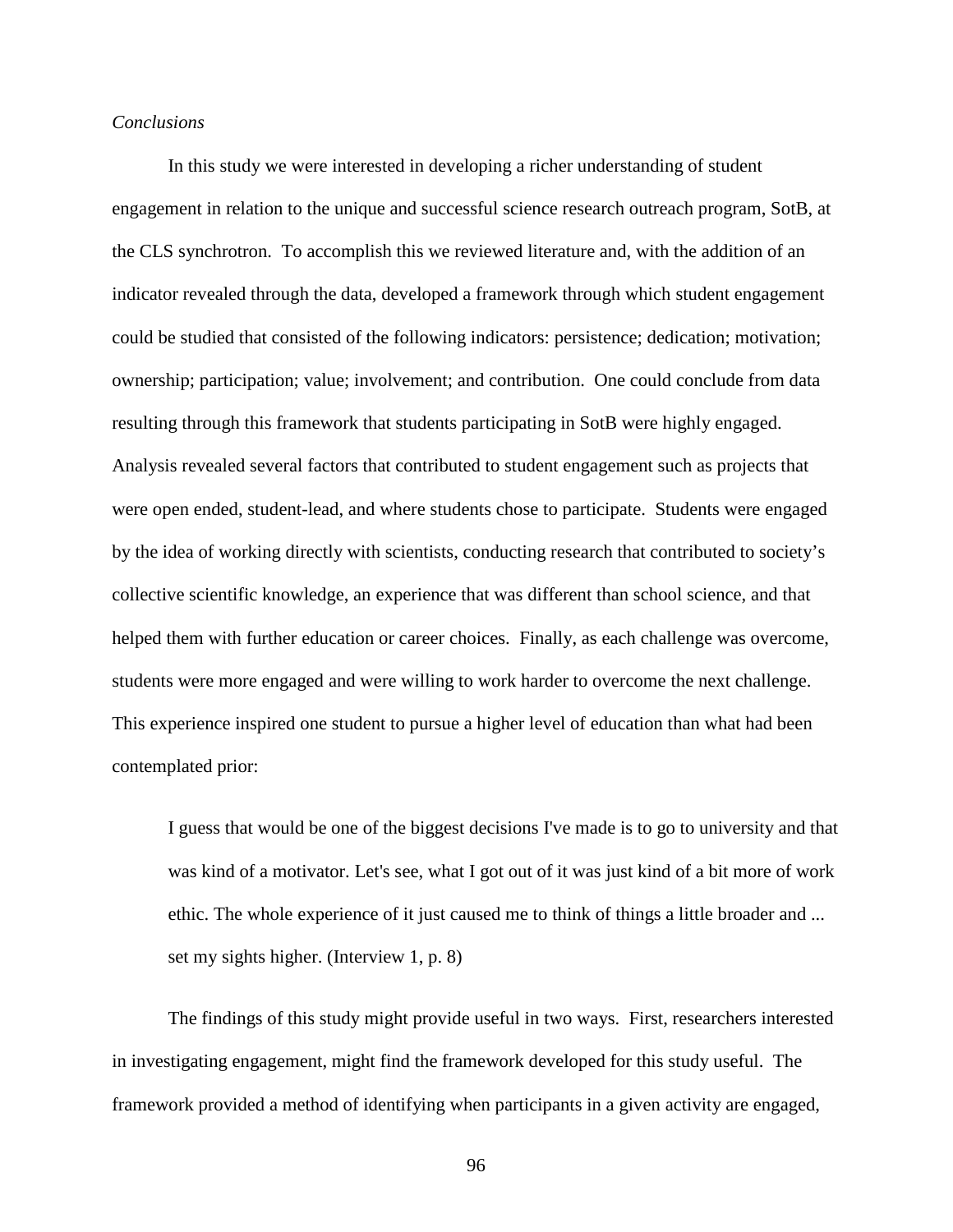as well as lens to analyze the resultant data. While it was developed with the intention of use within a science education context, with an interest in student engagement, the concepts are not restricted to science and might be of use in other disciplines. Additionally, slight modifications might provide a helpful perspective to investigate engagement of participants other than students.

From a practical implementation perspective, the results of this study imply for teachers, curriculum writers and informal science education program developers that programs incorporating all six elements of authentic scientific inquiry may increase the levels of engagement for students/participants and may be an important part of a well-rounded, meaningful science education experience. It seemed that the elements of authentic scientific inquiry worked together to engage the participants of this program. No single element stood out and the highest levels of engagement were present only when all elements of authentic scientific inquiry were present. Comments from all participants also revealed that choosing to participate in the program rather than being required to participate, as part of a course, for example was also an important factor in engagement. I advise also that active student involvement in collecting and/or preparing the sample be considered as part of data collection and analysis from the list of elements identified in the literature. Scientists working with more than one school group, observers of the program, and the coordinator of the program all noticed that student actively involved in their samples, tended to display higher levels of engagement (CLS SotB Review Meeting 2009). In closing, I leave a summary of the experience as presented by one of the teachers:

[A] disconnect is the way in which textbooks portray the real life experience of scientists. You cannot duplicate the random happenstance of human beings working with technology and other human beings in the process of science and discovery. How you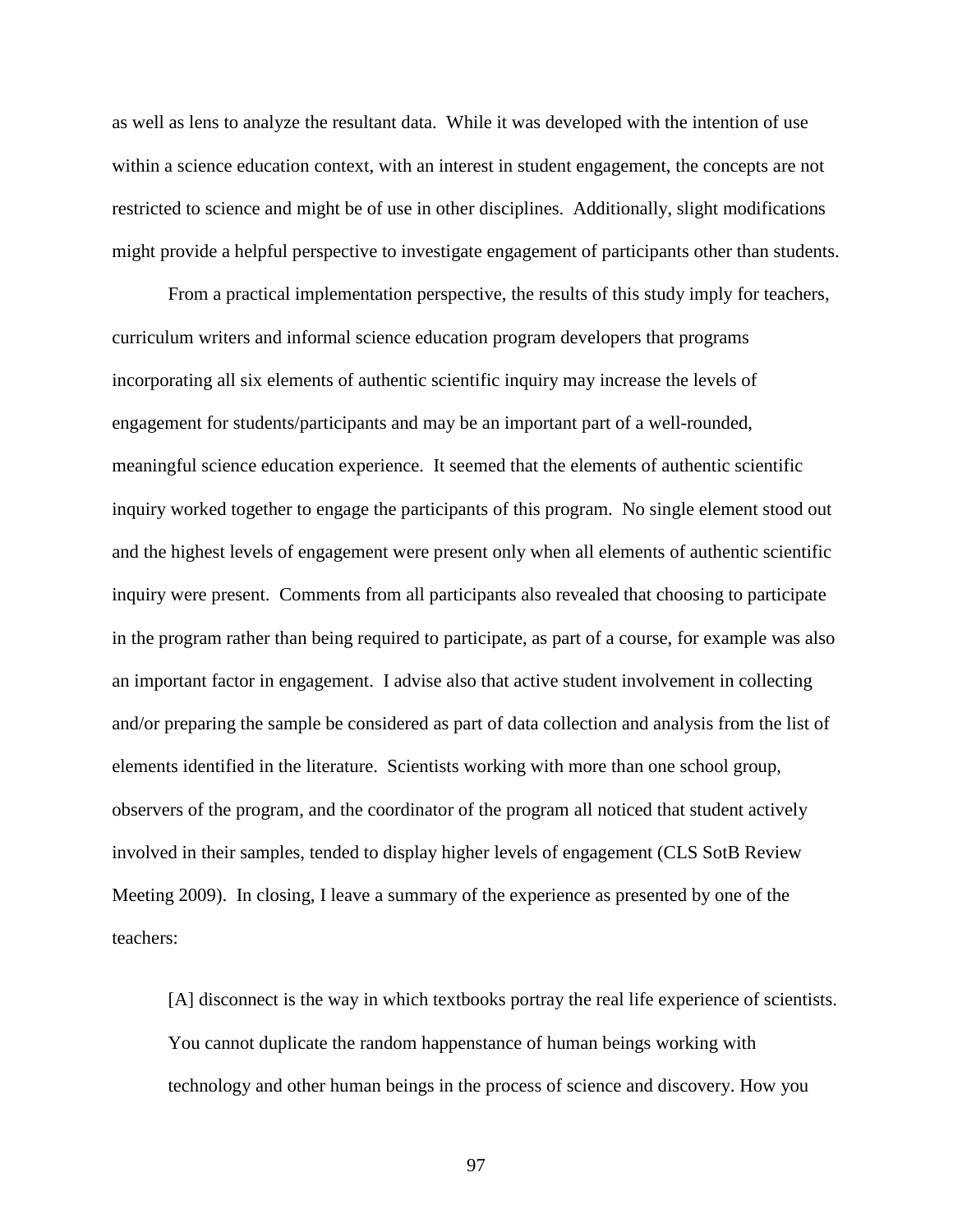deal with data, how you deal with anomalies, how decisions are made as to what the next steps are, the realities of funding and marketing, time constraints, real time costs, etc., cannot be accurately portrayed in a textbook and can only be approached in a classroom. These things must be experienced for people to really understand the social context of "real science". This, to me, is the pre-eminent value to our students' through their participation with the beamline project and this value extends to the paper writing and presentation process. (T-FS-4, p 5).

While it appeared to be true that the authentic nature of the scientific inquiry in this instance did contribute to the engagement of the students who participated in the program, extending this rationale to other programs should only be made cautiously. Chapter four included a list of eight things that seemed to contribute to the engagement of the students: open-ended inquiry, studentlead project, choice to participate, working with a 'real' scientist, contributing to scientific knowledge, experience related to possible career choices, and experience that was different than school science learning, and overcoming challenges. Some of this list and the list of attributes of authentic scientific inquiry are similar thus making it difficult at best to attribute the complex concept of engagement to either. Both of these lists provide consideration for those interested in either studying student engagement or attempting to entice students to engage.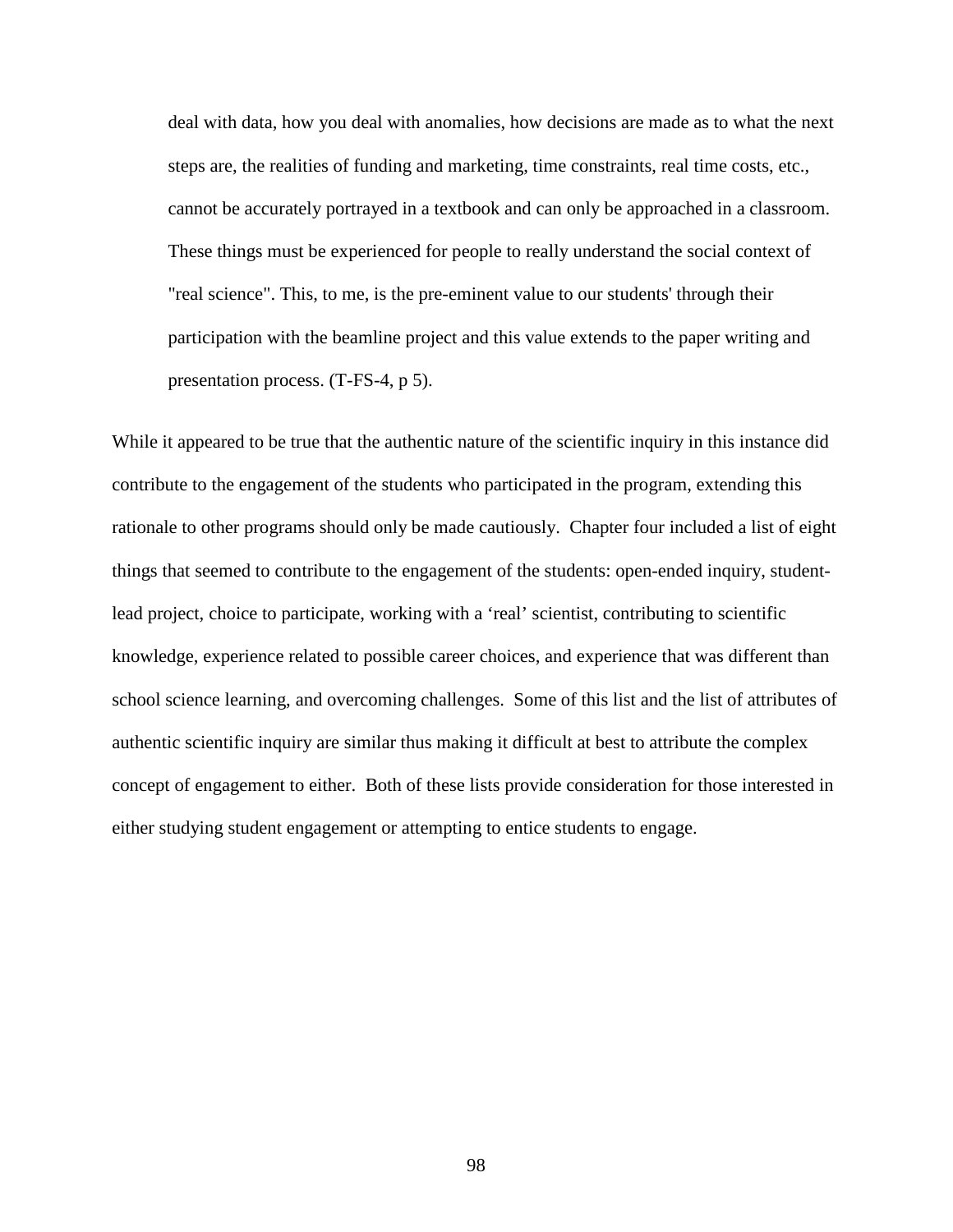Chapter Five: Can Authentic Scientific Inquiry Result In Transformational Learning?

There were two guiding research questions for this study. The first focussed on engagement. Earlier thesis chapters addressed this question and concluded that there was evidence to show that students were engaged while participating in SotB and that the nature of the experience, authentic scientific inquiry, might have contributed to that engagement. The second question and sub question focused on the interplay between the overlapping elements of this landscape (see figure one), transformational learning. Is there evidence that transformational learning took place for any of the student, teacher, or scientist participants? If yes, what contributed to the transformational learning considering the landscape of authentic scientific inquiry and student engagement? The previous chapters have described the SotB program, establishing it as an experience in authentic scientific inquiry and that students were engaged during their participation in the program. The findings presented were based on analysis of data guided by frameworks developed through literature review. The purpose of this chapter is to show if analysis of data determined a potential for transformative learning in this particular landscape. As a paper under development and intended for publication, there is a necessity for duplication of content from earlier chapters, but I will endeavour to summarize or refer to other parts of this thesis wherever possible.

# *Introduction and Methods*

What is transformational learning? The foundational work of Mezirow (1997) defines transformative learning as a change in a person's frame of reference or view of the world. Using an analogy of problem solving to aid in explanation of this definition, consider the process where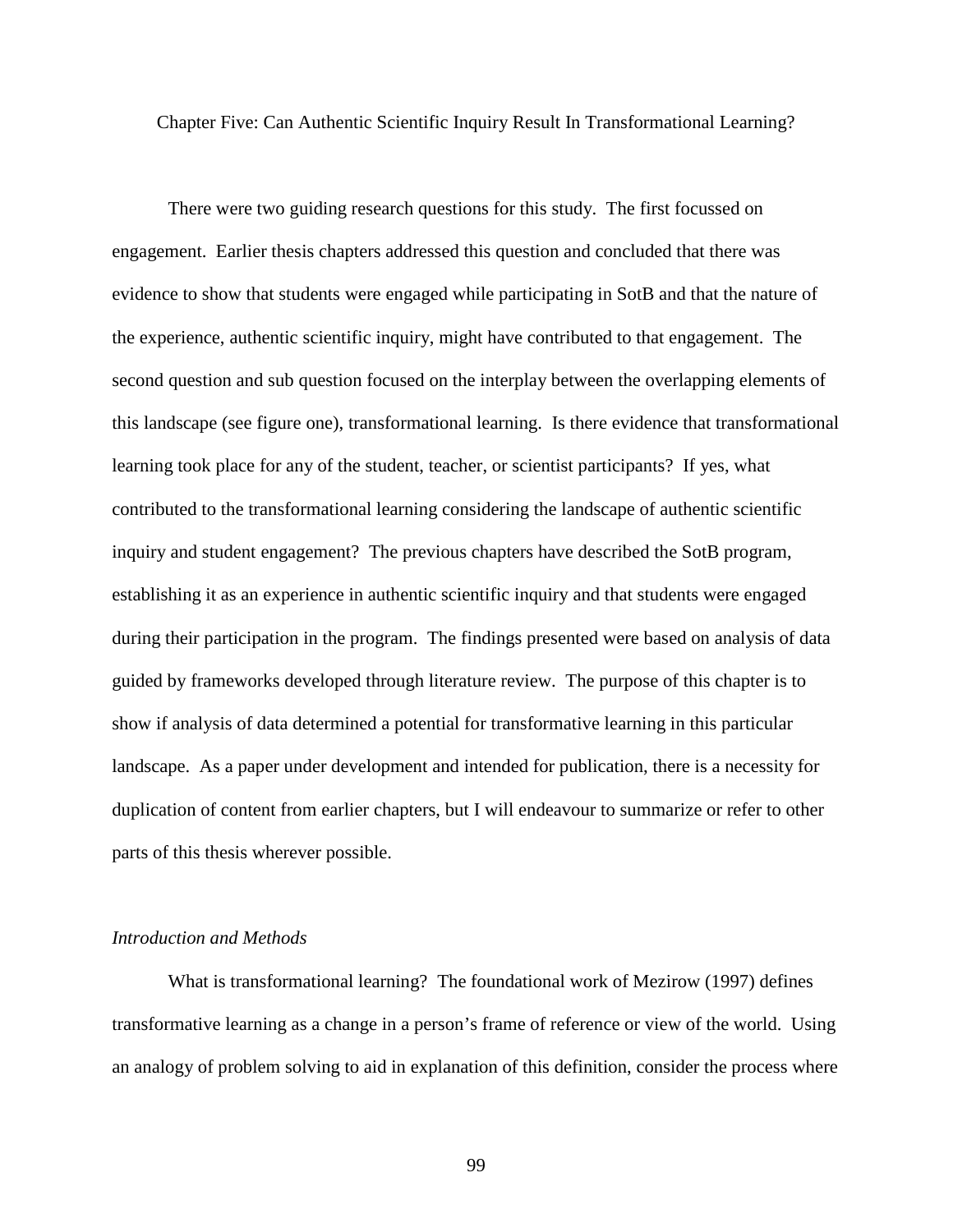a learner approaches a problem (Kreber, 2006). The learner must consider this problem from their personal frame of reference. Should the resolution of the problem not fit that frame of reference, the learner must come to terms with that discrepancy. Upon reflection that learner might shift their perspectives or assumptions associated with that frame of reference to accommodate or include the new or expanded understanding. According to Imel (1998), these could be considered routine and expected parts of the learning process. For the purposes of this study, these would be referred to as perspective transformation. On occasion the cumulative effect of several perspective transformations or a significant event could cause a transformational learning experience. To continue the analogy, a transformational learning experience would require a change in the premise upon which the problem was predicated. The learner might reflect upon and realize a need to adjust, not just their understanding of the problem, but the very way the problem was approached. Mezirow (1997) refers to this as an epochal transformation. A transformational learning experience is one where a participant's point of view, perspective, or habit of mind is challenged through their experience. If, upon reflection, that point of view, perspective or habit of mind shifts or changes, one can assume that the participant underwent a transformative learning experience. For the purposes of this study, two categories of transformative learning were considered. A perspective transformation was considered to have been present when assumptions were challenged and changed. Epochal transformation was considered to be present if a significant change was noted, similar to Mezirow's epochal transformations. Within the context of this study, however, one must be able to identify when perspective transformation or transformational learning had occurred. The next section will address this, using indicators presented through the literature.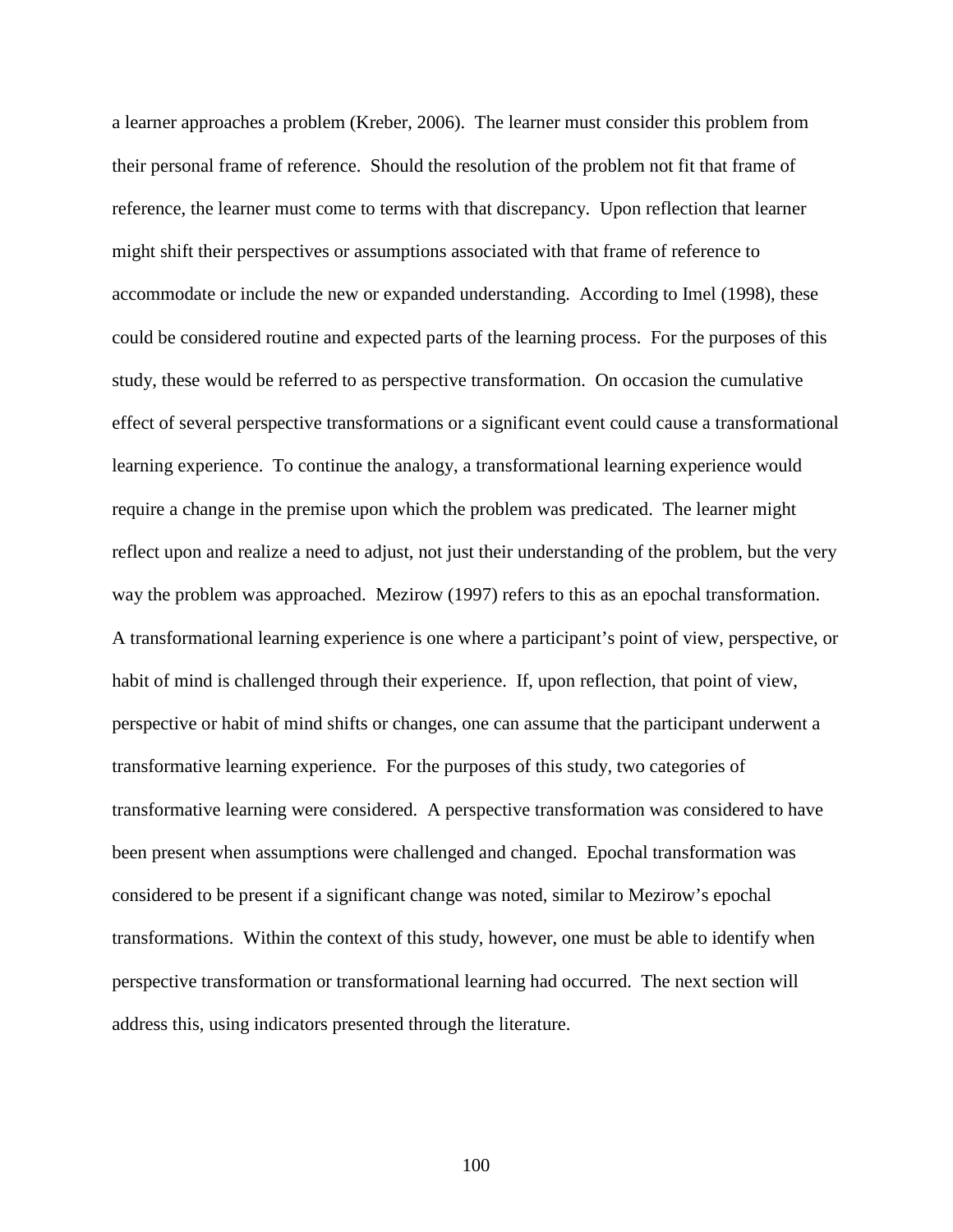Data for this study were collected using a qualitative research approach involving analysis of several text-based documents: program reports, non-peer reviewed articles, and media reports, and others; field notes in the form of: field notes I collected during the progress of each groups' experience; my personal correspondence with students and teachers during the course of their participation; feedback evaluation surveys that were routinely sent to all participants; and ten semi-structured interviews of students, teachers, and scientists. Carson and Fisher (2006) established that a change in behaviours, as an indicator of transformative learning can be determined through an analysis of a person`s writing. Reflection upon one's frame of reference is an essential component of transformational learning (Carson & Fisher, 2006; Cranton, 2002; Imel, 1998; Mezirow, 1997). When analyzing a person's writing or behaviour in search for evidence of a transformational experience, there are four main features to consider (p. 707):

- Identification of values, beliefs or assumptions
- Changing and/or reassessing values, beliefs and assumptions
- Making connections with cultural, social, and political realities; and
- Acting differently from habituated responses and/or taking on new behaviours

Additionally, Kreber's (2006) study that focussed on university teachers identified several behaviours that could be used in this study to identify transformational learning in high school teacher participants including: experimenting with alternative teaching approaches; writing critiques on "how-to teaching books"; writing an article on how to facilitate learning in the discipline and submit it to a scholarly journal; presenting findings from classroom teaching experiments at teaching-related sessions at conferences; and showing how goals of one's teaching relate to what students need to live successful lives.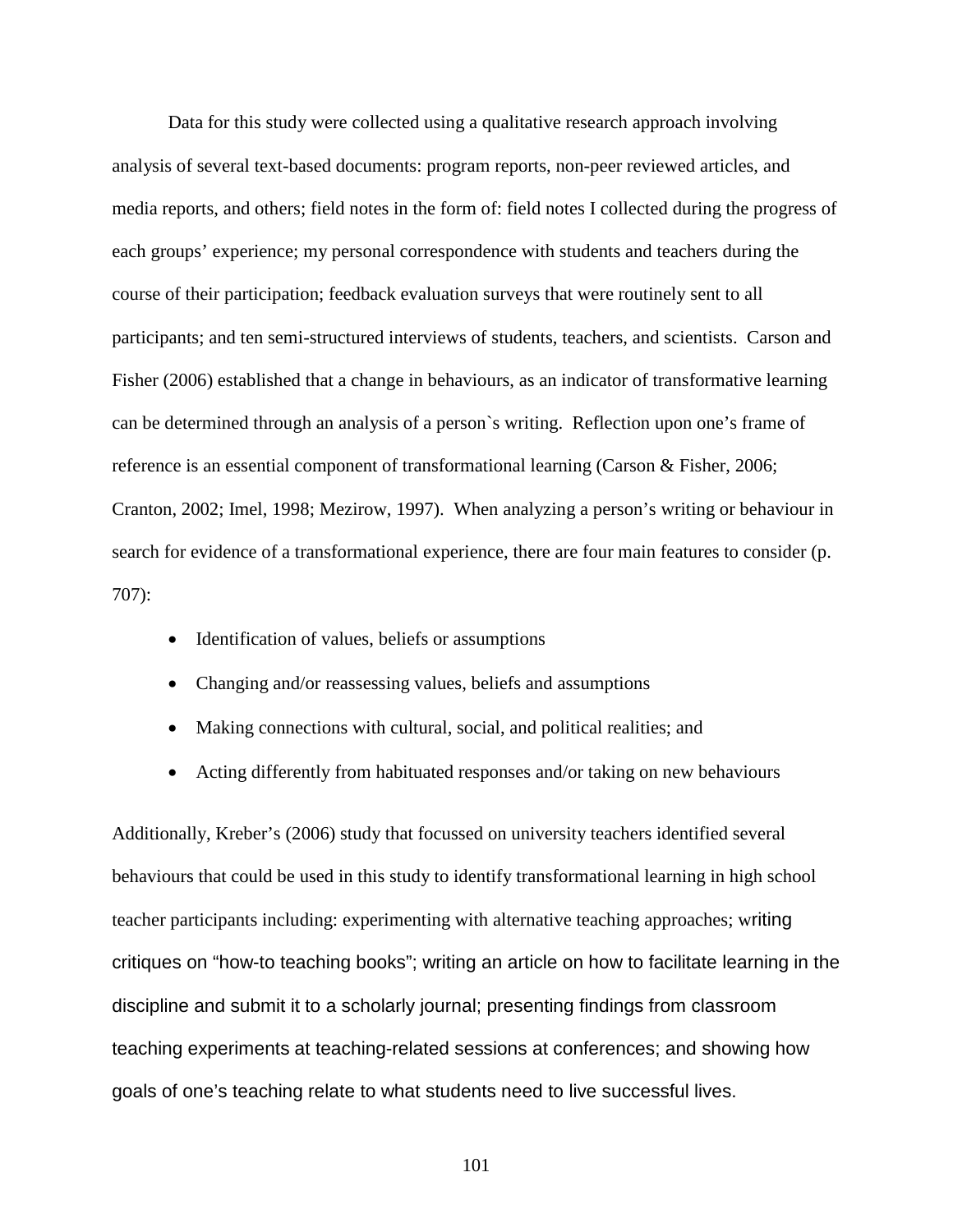For this study, indicators based on the literature were indentified and outlined in Table 2 (p. 21) in the first chapter. To summarize, this study considered that a perspective transformation occurred if data revealed evidence that a participant became critically aware of assumptions; reflected upon challenges to those assumptions, and changed those assumptions or associated points of view as a result. Epochal transformation as identified by Imel and Mezirow, was considered for this study as involving a more significant change in a frame of reference or world view. In the context of this study, evidence of epochal transformation was considered present when reported directly by a participant, in that they described a significant change, or it was reported as an observation of a change in behaviour by another participant. Specifically, data generated in this study were reviewed and when a comment was made that indicated a participant had reflected upon his or her own frame of reference and changed that frame of reference as a result, it was recorded in field notes. Also, if a participant made an observation about a change in perspective or behaviour, as an indication of transformational learning, that was also recorded. These field notes were then analyzed to determine if themes or trends emerged where I might be able to determine if transformational learning had occurred and if insight into what might have contributed to that transformational learning could be gained. The next section shares some of the quotes and insights considered within this framework of transformational learning analysis.

### *Evidence of Perspective Transformation*

To be considered evidence that the participant experienced perspective transformation, literature reviewed previously established that the person must have first recognized that their understanding was based upon a frame of reference, reflected upon a challenge to that frame of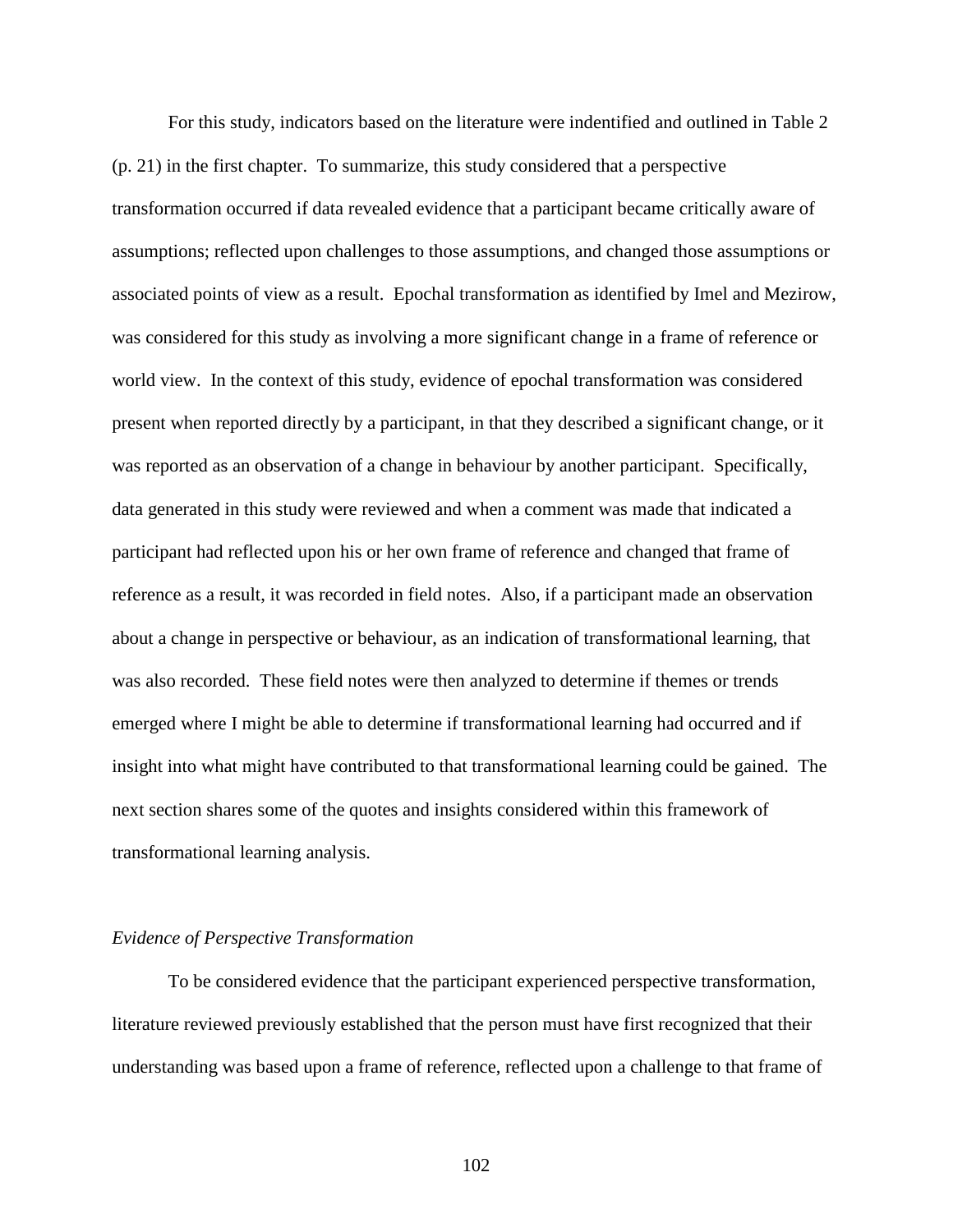reference and changed accordingly. If, based on the quote, I felt that the experience of participation in SotB had challenged the perspective(s), indicated that he or she had reflected upon that, and had changed their perspective(s), I considered this evidence of perspective transformation. This section is devoted to sharing evidence that pointed to possible perspective transformation of participants in SotB. There were several perspective transformations that were evident from data.

Students reported that as a result of their SotB experience, their perspective of scientists changed. This change was an unmistakable theme in the data. Several of the student comments indicated that their perspective of scientists prior to participating in SotB seemed to closely match the stereotype described by Türkmen (2008, p. 56), as people who "wear a white coat and work alone in a laboratory. Scientist was elderly or middle aged and wears glasses." Several quotes from surveys revealed that aspects of this stereotypical perspective were altered. "I learned that scientists are just normal people not the crazy guy in a lab coat most people imagine" (ST-S-15, p. 2) and "I learned that researchers and scientists are more normal than I imagined them to be" (ST-S-14, p. 10) showed that these students perceived scientists as "crazy" or somehow not "normal" until they got to know them. The attire of a white lab coat, or lack thereof, was a common observation. The following quotes provided examples of student comments, "No lab coats! The shock of the century! And they're nice people too!" (ST-FS-10, p. 13) "Its [sic] no longer people in lab coats but people in normal clothes" (ST-S-10, p. 13). To serve as an example, I offer this description of a change in perspective by a student during their interview:

I think they were the first scientists that I'd met and I was, you think of them as scientists and you expect to see the while lab coat on and see them researching in some sort of lab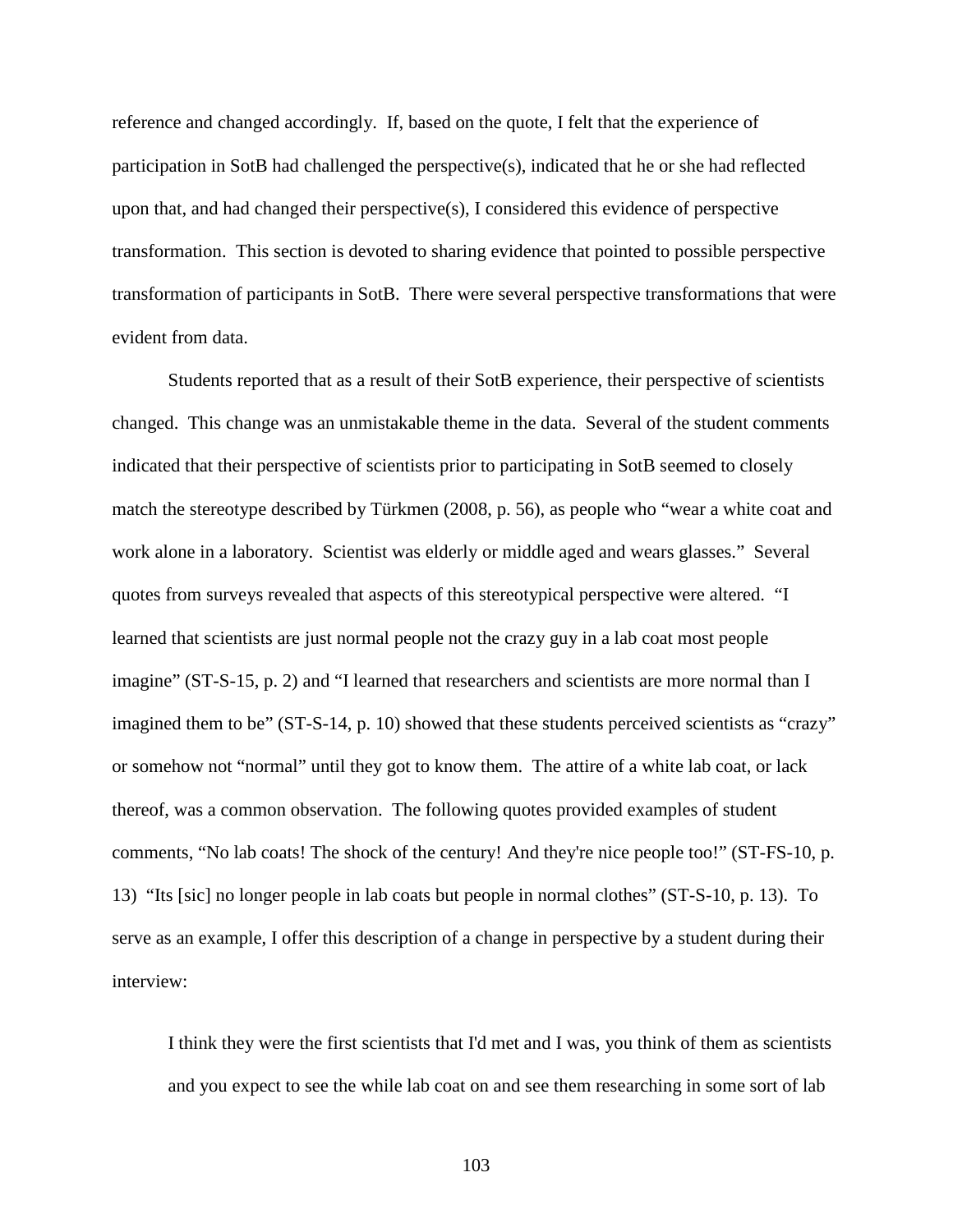in the middle of nowhere but that wasn't the case at all. They were friendly and they actually had social skills. ... I think that was kind of what we noticed the most was scientists are, the ones we were working with weren't the stereotypical scientists. (ST-I-1, p. 8)

The quote above also demonstrated students' view of a personality type that presents scientists as lacking social skills but possessing, and requiring, extreme intelligence, the epitome of which has been trademarked by the character of Sheldon in the popular television show Big Bang Theory™. Several students' comments revealed a change to this perspective of scientist personalities. A few examples are provided here:

I realized that researchers are not all geniuses and that they have achieved their status through curiosity and hard work. This is something that I wish to work towards. (ST-FS-1, p. 5)

I got to know them closely and figured that Scientists [sic] are not extraordinary beings they are just normal human beings with a good work ethic and they work very hard. ... They are not the most intelligent people on the Earth, but they are diligent, hard working and have a burning desire to do something. (ST-FS-6, p. 30)

I thought scientists were uptight know it alls [sic], but they are actually quite humorous. (ST-FS-1, p. 4)

This concept of scientists as lacking in humour was also the topic of several comments. One group of students was asked at the end of their orientation, what, if anything, had surprised them. They replied, "How wrong our impressions of scientists were!" They had envisioned a serious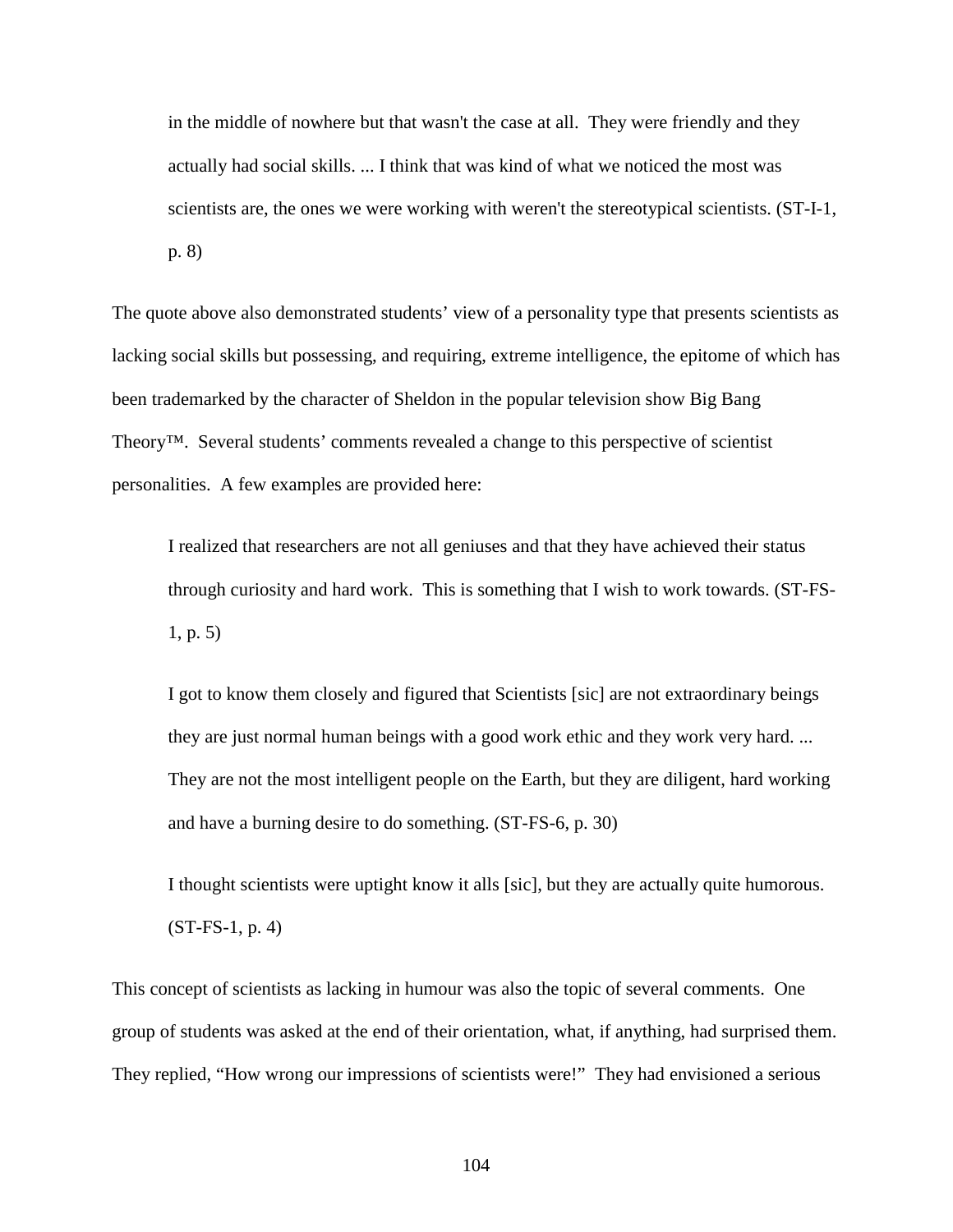lab environment but found, "They joke around!!" (emphasis in original, ST/TW/ST-AN-3, p. 4). During a casual discussion, a different group of students was asked if their experience had changed their view of scientists to which their collective response was that, "scientists were human, normal and casual. They have a sense of humour, but nerdy. They expected them to be much more serious" (TW-AN-6, p. 4). Data also suggested that teachers' perspectives of scientists might have undergone a perspective transformation as well. This comment from a teacher, "Charisma is more important than I thought in research leaders" (T-FS-15, p. 1) showed some reflection on the personality traits of successful scientists though it was the only comment of its nature. However, several teachers made comments about how open scientists were to sharing their expertise and time, as was shown in these examples:

I was pleasantly surprised to see how interested the professionals were in teaching kids. I was surprised to see how important they thought the kids were. I found the researchers to be friendly and approachable. I was initially hesitant to participate because I thought I would be wasting the scientists' very valuable time due to my lack of knowledge/expertise. I found the researchers to be very excited about what they were doing and very willing to share. They were very patient and helped guide us through everything. (T-FS-6, p, 10)

My perception of science and how it is done was fairly accurate, but I did not expect the researchers to be so welcoming and so willing to devote time to high school students. (T-PC-1, p. 2)

surprised? The researcher's patience and openness. (T-FS-10, p. 5)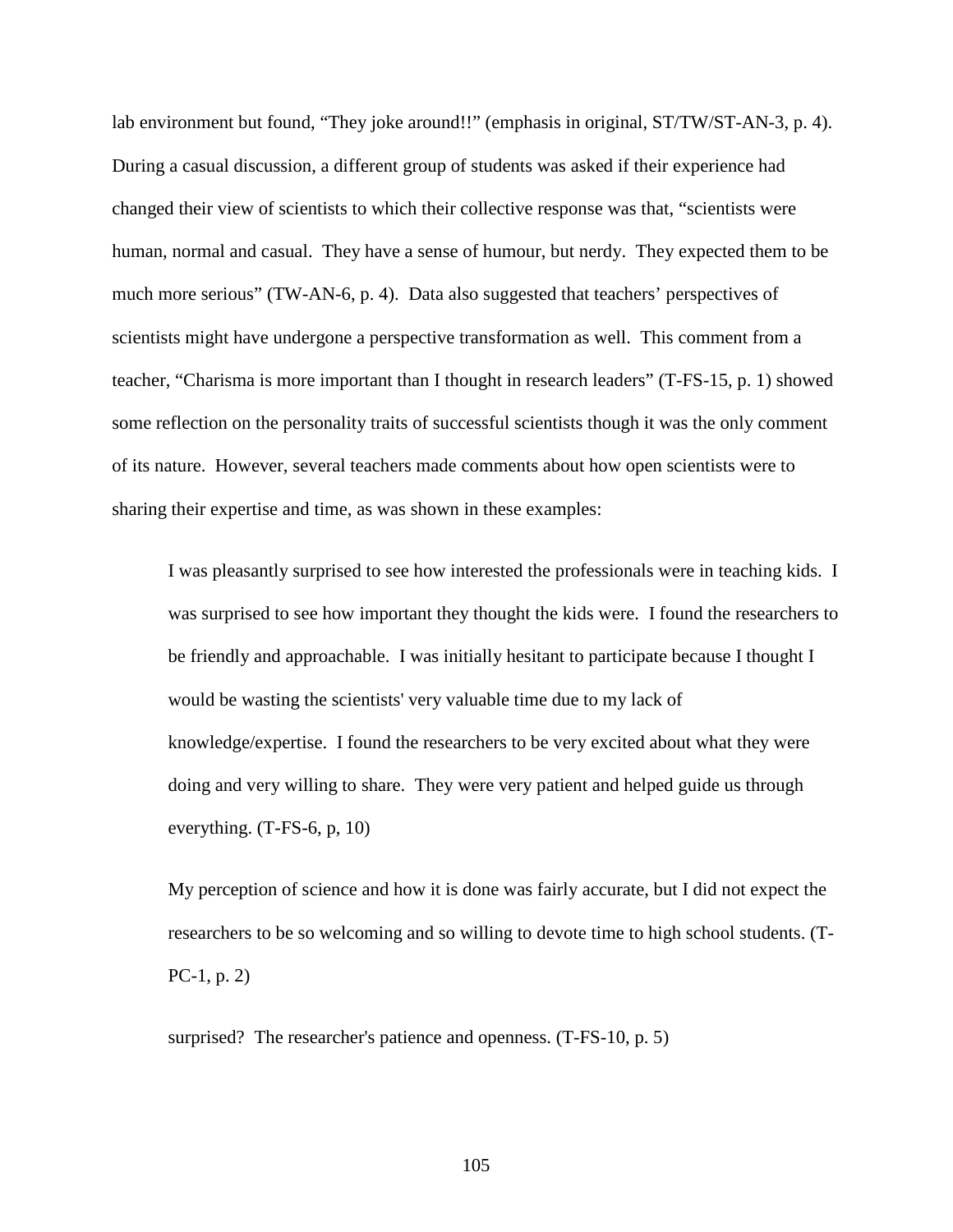Evidently, according to these students and teachers, scientists were: curious, hard working, cool, busy, regular people, dedicated, patient, resourceful, sleep deprived, casual, relaxed, easy to talk to, knowledgeable, charismatic, down to earth, open, flexible, flawed, have a good work ethic, diligent, brilliant, real, surprisingly with tattoos, humorous, welcoming, and normal, but this list was not what these participants expected before their experience.

A second theme that emerged from data revealed a perspective transformation centered on a change in students' views toward the nature of science. While no comments articulated specifically what the perspective was prior to participating in SotB, comments clearly showed changes after reflection upon what they thought science was. It seemed that several students came to realize that science was more complex than they understood prior to their experience as these quotes from a newspaper article and field notes demonstrated, "I guess I just got an appreciation for the depth of things that are around us. And I realized how complex science can get" (French, 2006) and "before this, I didn't relate biology to other areas of science, before the experience. Now I see how all are needed to address questions" (ST-AN-9, p. 2).

Similarly, data revealed a perspective transformation in relation to the nature of scientific research. Several student comments demonstrated an understanding that authentic scientific inquiry was quite different than their school-based inquiry experiences as this student explained, "It was really great to experience the scientific research process, since the way things actually get done is quite different from the way high school labs are conducted" (ST-FS-1, p. 2). A similar sentiment was expressed by this student, "It's eye opening to see the scientific process. I didn't know what I was getting into until we were doing it. It's creative and flexible - not as structured" (ST-AN-6, p. 1). A better understanding of what students perceived as different from their school-based experiences could be obtained from this quote: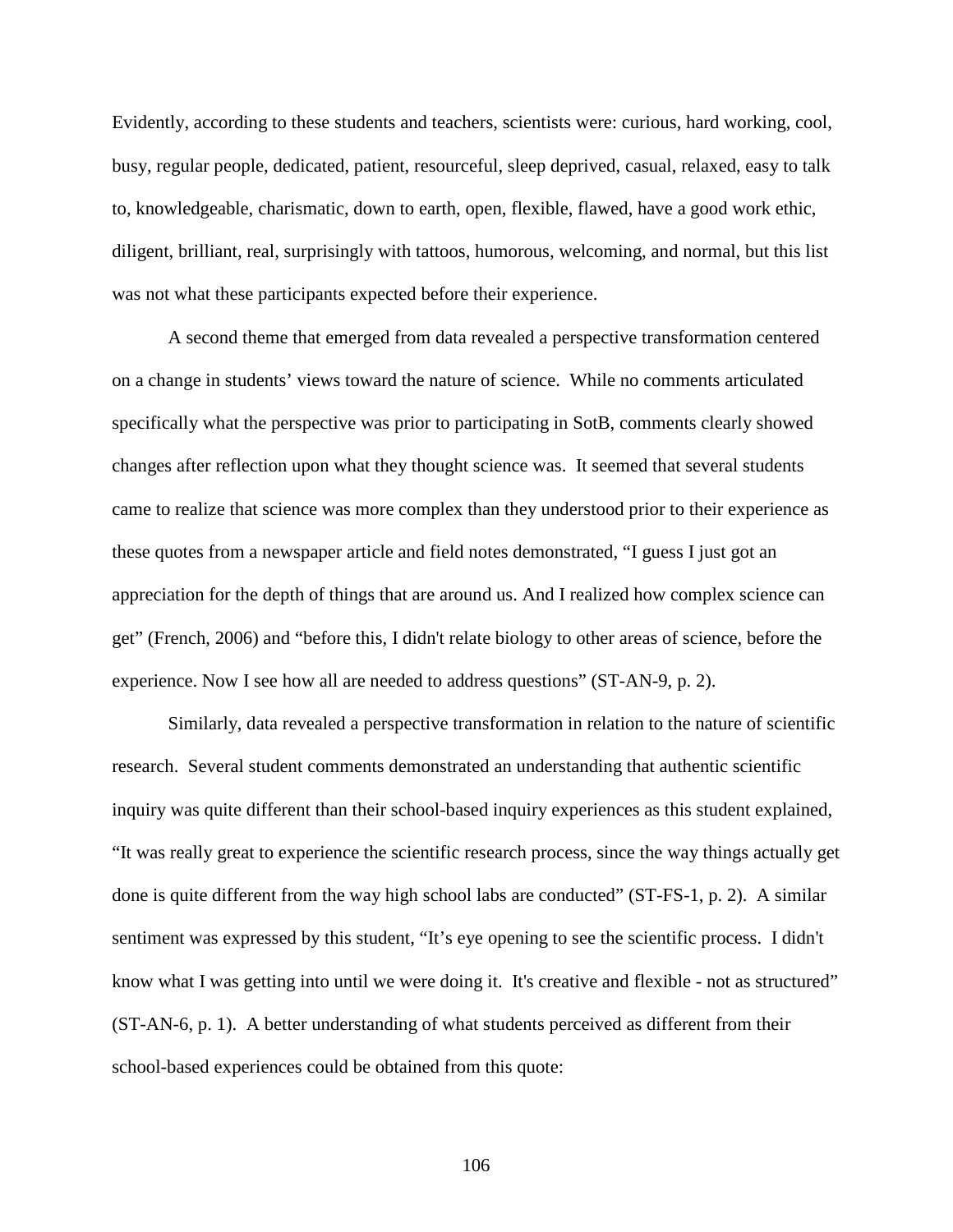I thought that research was so easy before. I thought scientist just had a question and did their experiment and found the answer; but there are so many more variables to it than that. You go in looking for one thing and don't find that, but find many more great things. (ST-FS-2, p. 5)

After experiencing research through SotB students realized that their expectations of time and effort for scientific research wasn't realistic as evidenced in these example quotes, "Labs don't take one day let alone 75 minutes. A few months or a year would be good!" (ST-AN-14, p. 4) and "Although expected, the trials and tribulations of doing 'real' research was probably still the most surprising. The amount of time and dedication required for successful research was very eye-opening for me" (ST-FS-12, p. 5). Several students also came to the realization "that research is an ongoing challenge that gives more questions than answers" and "that it is never ending. Each answer leads to another question" (ST-FS-13, p. 7 and 9 respectively). Finally, the perspective of having to build scientific knowledge was revealed as a new addition to student understanding of the nature of scientific research. The next two quotes provide examples of evidence in data:

This experience definitely changed my view of research. It made me realize just how many experiments with uninteresting results are done before one is done that teaches us something new and unexpected, and how preliminary studies often need to be followed up with more in depth studies in order to discover something meaningful. (ST-FS-1, p. 2)

I didn't know that science was so hit and miss with the results of experiments, but I liked the 'unknown' factor of the process. ... I also discovered how the scientific process proves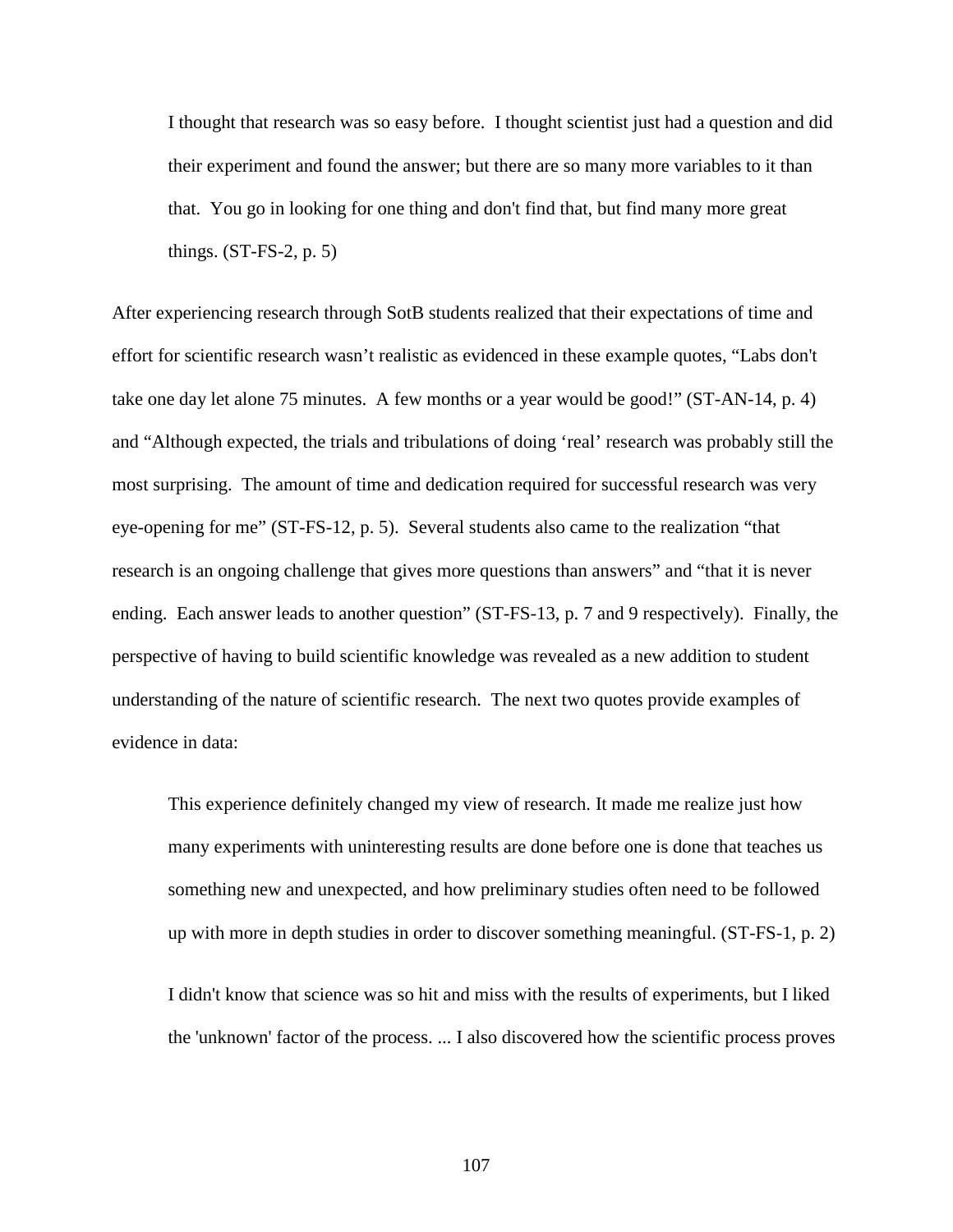something over the course of many experiments which build upon one another, checking for mistakes and using previous knowledge. (ST-FS-2, p. 2)

I, personally, experienced a 'eureka moment' regarding the nature of scientific research. The following reflection recorded in my anecdotal notes explained:

Generally the feeling on this experience is confusion. [The beamline scientist] is very excited about the possibilities of this experiment but the students are struggling with making the connection between the detail & volume of information. Teacher expressed that the students feel that they are looking for some big question they will answer. [Teacher] has advised them to consider it information gathering. This feeling continued through the big discovery ... until I pointed out that it was a paradigm shift the students/teachers/I hadn't undergone yet. We were still thinking to answer a question, the scientist was exploring, using all the tools at his disposal ... to see what he could see with each one. (TW-AN-8, p. 3)

According to data in this study, students found they had to transform their perspective of the nature of scientific research to include a creative and flexible process, with multiple variables that made research more difficult and complex so that it required considerably more time and dedication. In addition, instead of immediate answers they realized that scientific knowledge is built slowly, over time, with many experiments, several of which produce uninteresting or negative results.

In summary, data supported the possibility of several perspective transformations, primarily in student perspectives. Their view of what a scientist was and what some of the related personality traits were seemed to shift away from the crazy, serious, intelligent extremes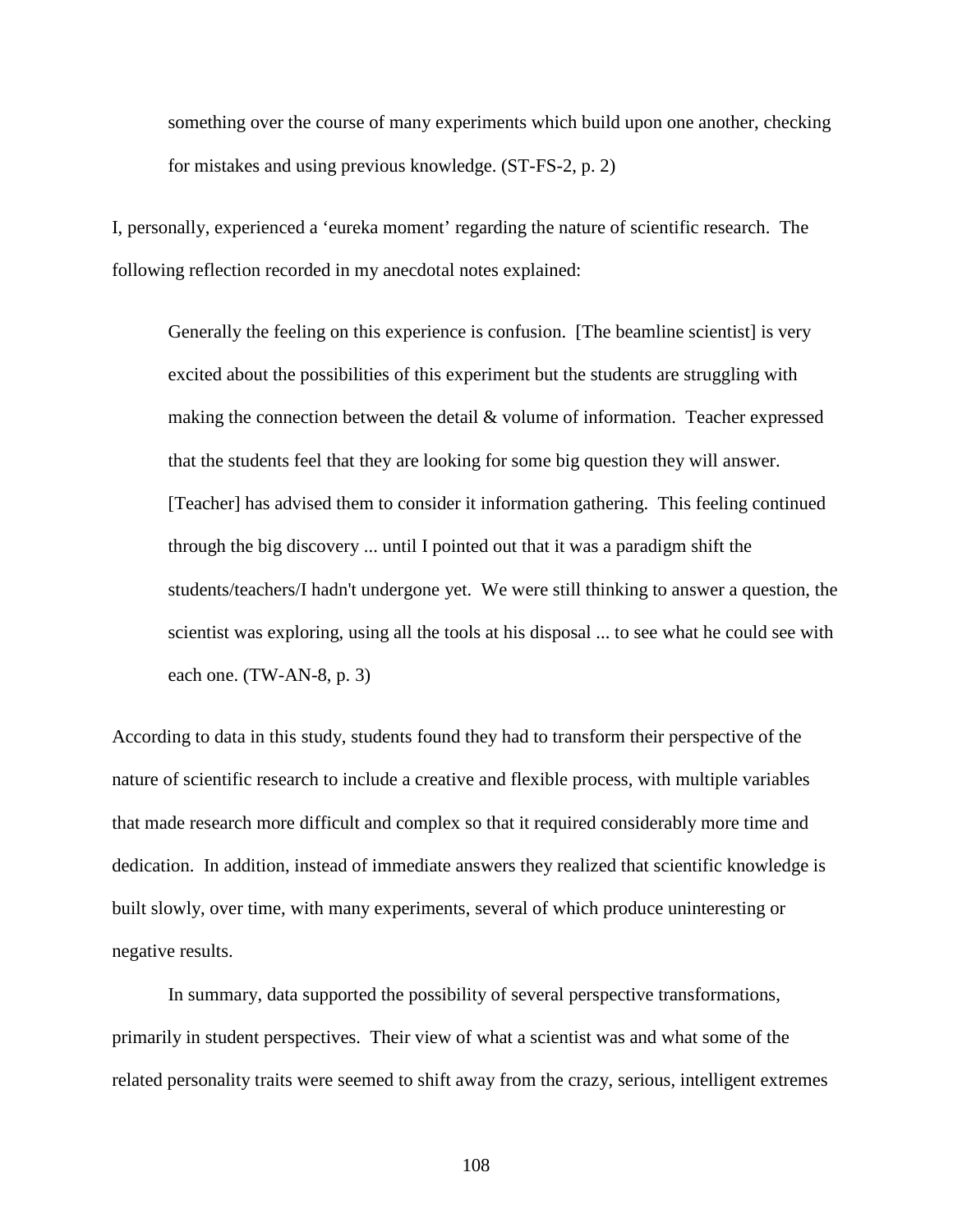of the stereotype to a "normal" person who applies their intellect and works very hard. Student views of the nature of science appeared to expand to include a much more complex understanding of what constitutes science in their world. Likewise the nature of scientific research also expanded to accommodate a much more complex process that was quite different than what they had been familiar with through school. Among the evidence of these relatively small perspective transformations, there seemed to be a few moments where a epochal transformation had potential to occur. The next section will provide evidence to support that possibility.

## *Evidence Of Epochal Transformations*

An epochal transformation involves a significant change in a frame of reference such that it changes the world view and/or the habitual behaviour of the individual who has undergone the transformation (Imel, 1998). According to Mezirow (1997) it is possible for several perspective transformations to have a cumulative epochal transformation effect. In this study, there were data supporting both epochal transformation for some participants of SotB as well as evidence of smaller scale transformational learning that were evidenced in changes to behaviour. First, I will outline data that demonstrated some participants experienced enough of a change in their frame of reference to cause a lasting change in their behaviour thus suggesting transformational learning, although on a small scale. I consider these examples to be of epochal transformation because they seem to be more significant than perspective transformation as they appear to have altered the behaviour of the individual and persisted after the end of participation in SotB. The second part of this section will provide three examples that might be considered significant or epochal transformation in this situation.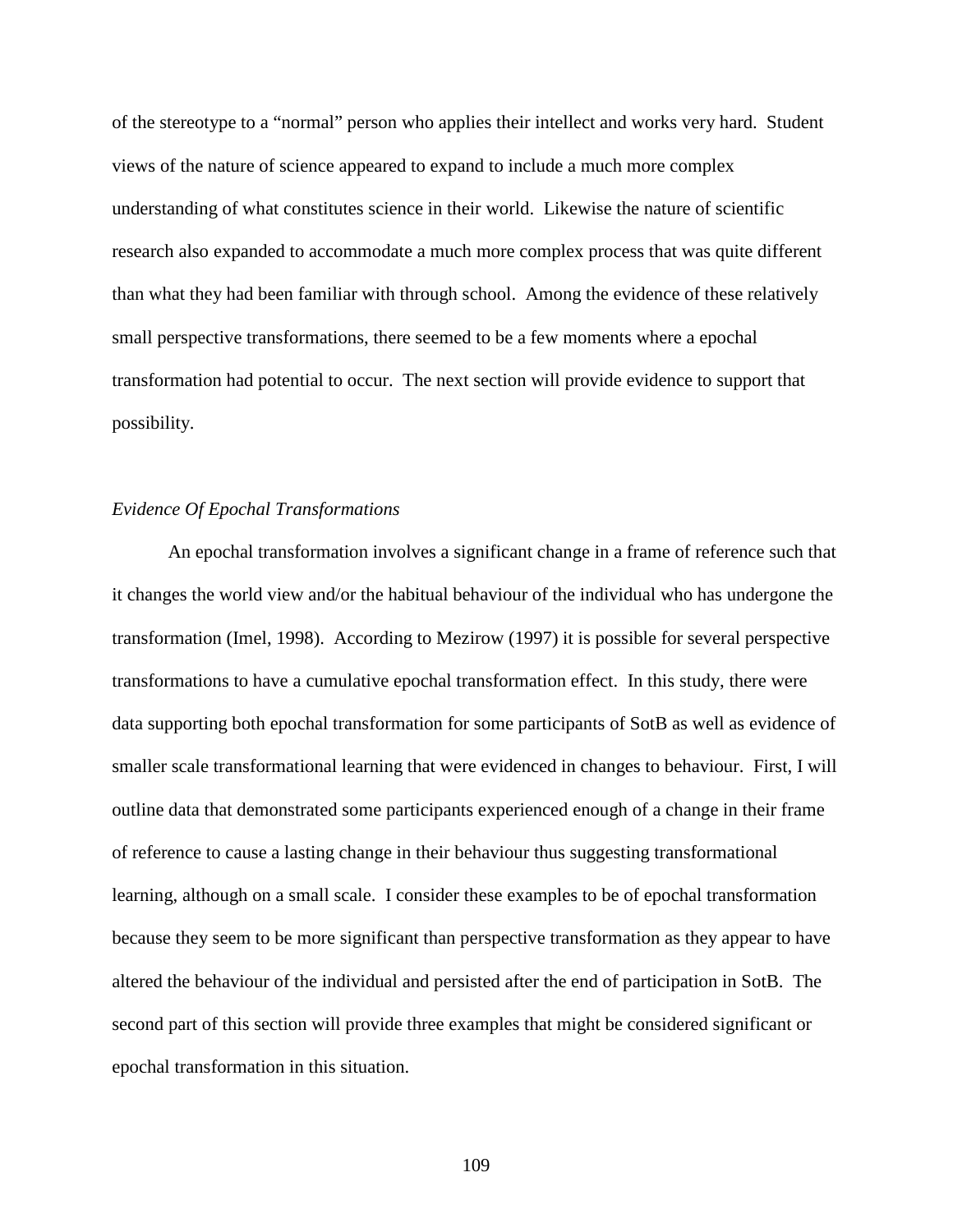## *The potential.*

One of the themes that emerged through data analysis centered on student self-

perception. As a result of participating in SotB some of the participants seemed to come to see themselves as scientists and involved in research. One student stated specifically that the most significant thing they learned from their experience was that, "the job of a research scientist is not out of reach" (ST-FS-15, p. 7). In response to a similar question another student replied, "It kind of made me realize that for the most part hard work always pays off" (ST-I-1, p. 9). A teacher made the following observation that a student participant, "was much more willing to tackle problems in physics that would scare [the student] before" (T-I-7, p. 36). Interestingly, this theme of shifting self-perception, to see themselves in science, was not restricted to the students. Some teacher participants also showed changes in how they perceived themselves involved in science. This quote provided an example, "I always thought of research as being completely out of my range of understanding, but it can actually be done by "real" people!" (emphasis in original, St-FS-11, p. 1). At the least, both students and teachers could see themselves as part of the research community after participation in SotB, as evidenced by these quotes:

I've learned that science in school is really not what we are doing. I have learned that REAL science involves more connection with the REAL science community and I would love to see more connections made with the schools and scientists. (T-FS-14, p. 10)

(Interviewer) Do you see yourself differently? (Student) Yep, more scientific, more involved in the community for sure, than someone who was just say studying. I actually did the research. I put everything together. (St-I-9, p. 19)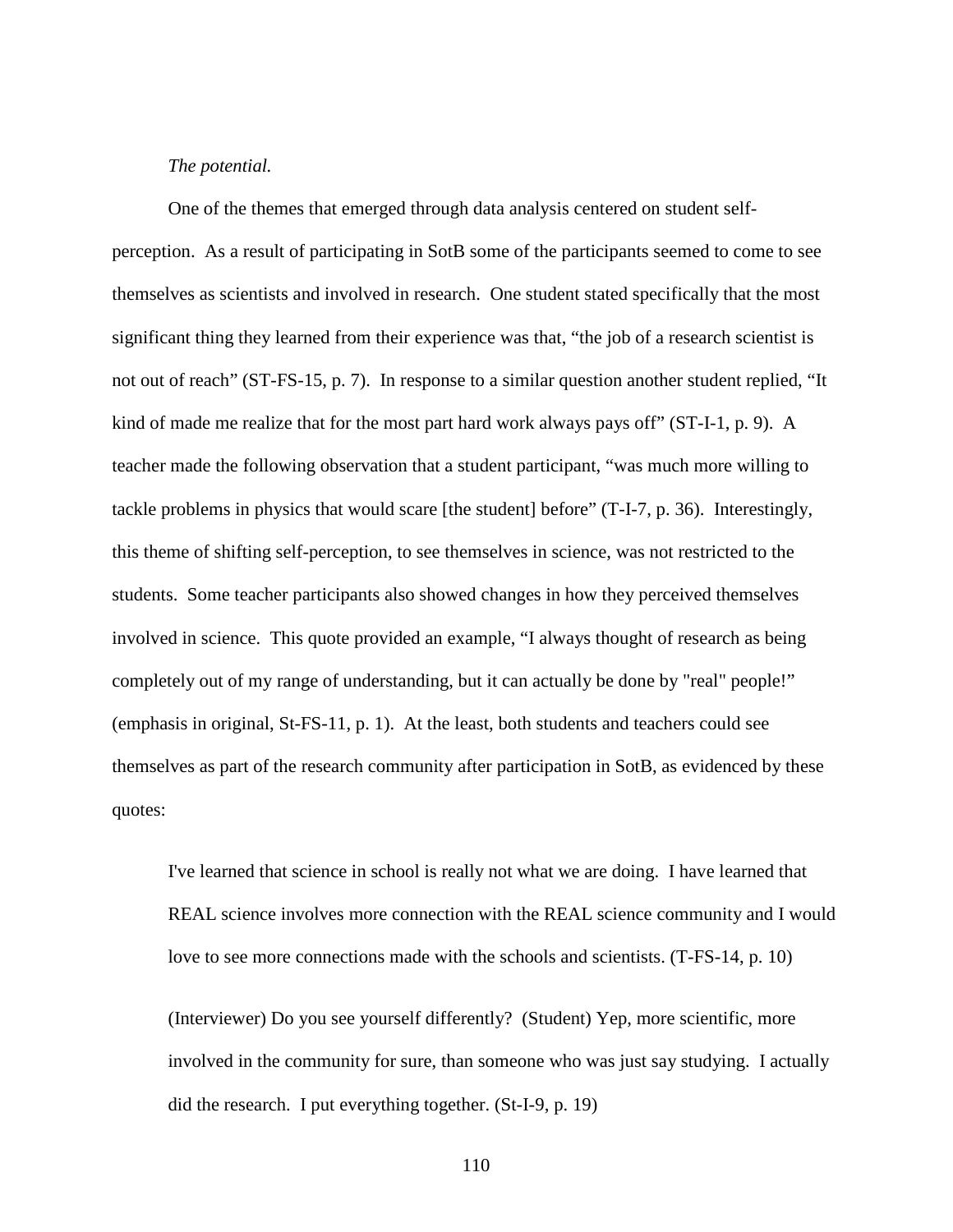Data provided thus far should likely be considered perspective transformations. They represent a shift in participants' perspective of themselves and whether or not they could be scientists or involved in science. To consider these data part of an epochal transformation, there must be evidence of significant change and/or habitual behavioural change. If one assumes that these shifts in perspective had a significant effect on self perception, this would reveal itself in other ways. The next four quotations are from teachers as they described the impact they felt the SotB experience had on their students:

My kids came to see me at the end of last year. It was the most beautiful experience in their life. It was a life changing experience. It had a profound impact. It gave them self confidence that they can succeed and can try. (T-PC-10, p. 1)

They were an outstanding group of kids. It's very satisfying to watch them continue on with their lives because they've done some, already in three years, some remarkable things. I don't know whether they would have done exactly the same things if they'd not been involved in this project, but my feeling is not. I think this project gave them confidence. I think it gave them the feeling that science is not intimidating. (T-I-3, p. 2)

The change didn't seem to be very big. It was subtle but very important in that their respect for what the scientific community does and how they operate has increased. So they respect the scientific process more so than they would have before they went. ... They were doing a lot more planning, and taking a leadership role within their lab group, and going through the the scientific process of doing a lab, reporting results and concluding the results. (T-I-6, p. 6)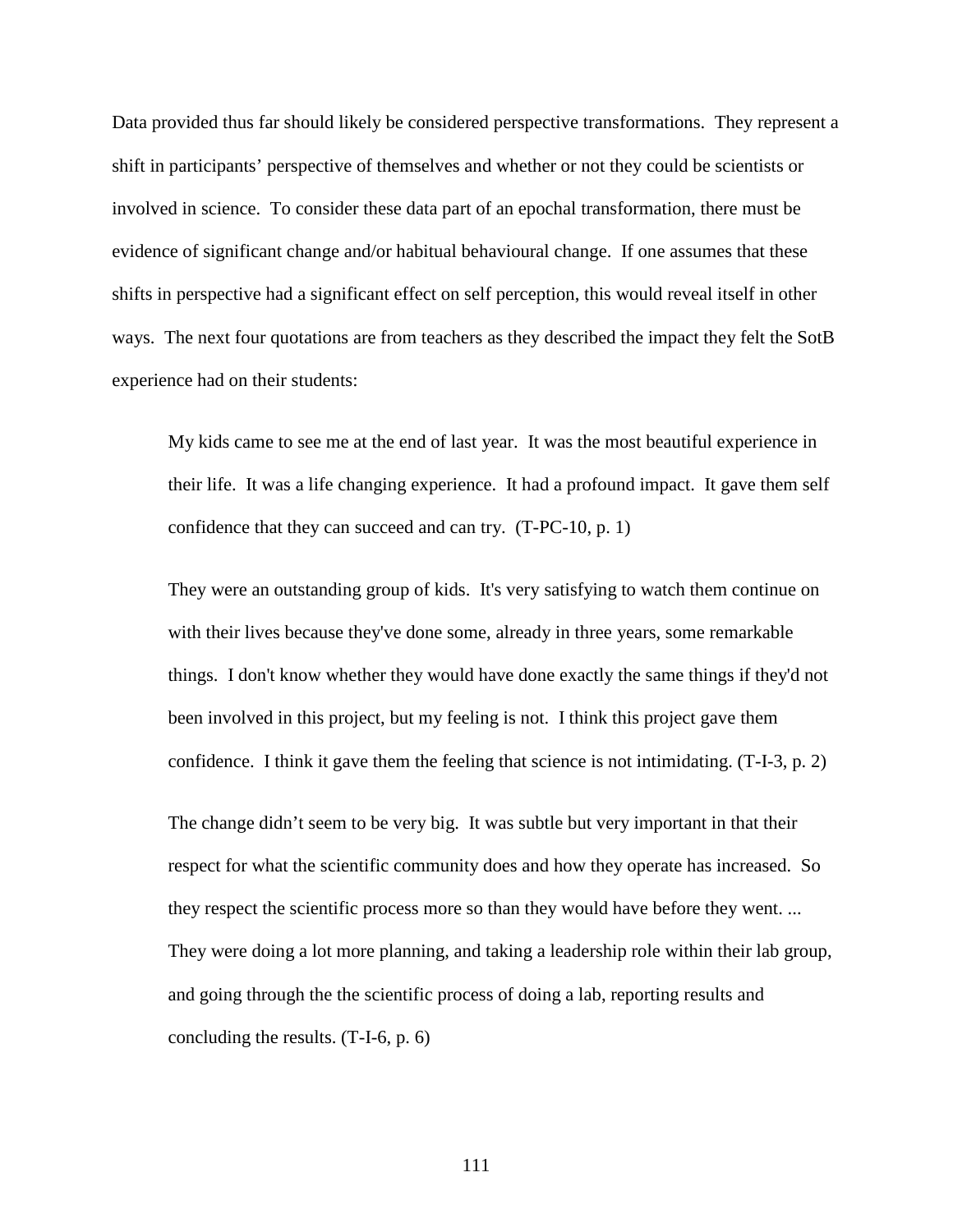Of 4 students when we started, 2 were pretty sure going into science and 2 not - now all four are - it was a life changing experience. (T-PC-14, p. 3)

These descriptions of four different groups of students showed that student behaviour did change and that their teachers attributed those changes to their participation in SotB. It could be argued that the perspective shift in self-perception of these students was significant enough to raise their confidence when involved in science and that this persisted for the students, and is thus evidence to support an epochal transformation experience.

To build on the previous point that the self-perception perspective transformations were significant enough to be considered epochal transformations, data suggested that the SotB experience had an effect on some of the students' education and career decisions. Most of the students were participating in SotB as an extra-curricular activity, meaning that they chose to participate and that they were not receiving academic evaluation and credit for their work. One could assume from this that the student participants in SotB were likely to have already had an interest in science and might have been planning to further their science education and consider a career in the sciences. When asked if their SotB experience had an effect on decisions related to their education and career choices, the overwhelming response was that it confirmed their desire to enter the sciences. Here is an example of these types of responses, "I knew that I would take sciences in university but I guess this experience has even made me want to pursue that career even more" (St-S-11, p. 2). There were a few responses that provide insight into how the experience affected the decisions of some of the other students. It seemed that for some students, the SotB experience helped them understand that while they had a keen interest in science, that didn't necessarily extend into science research: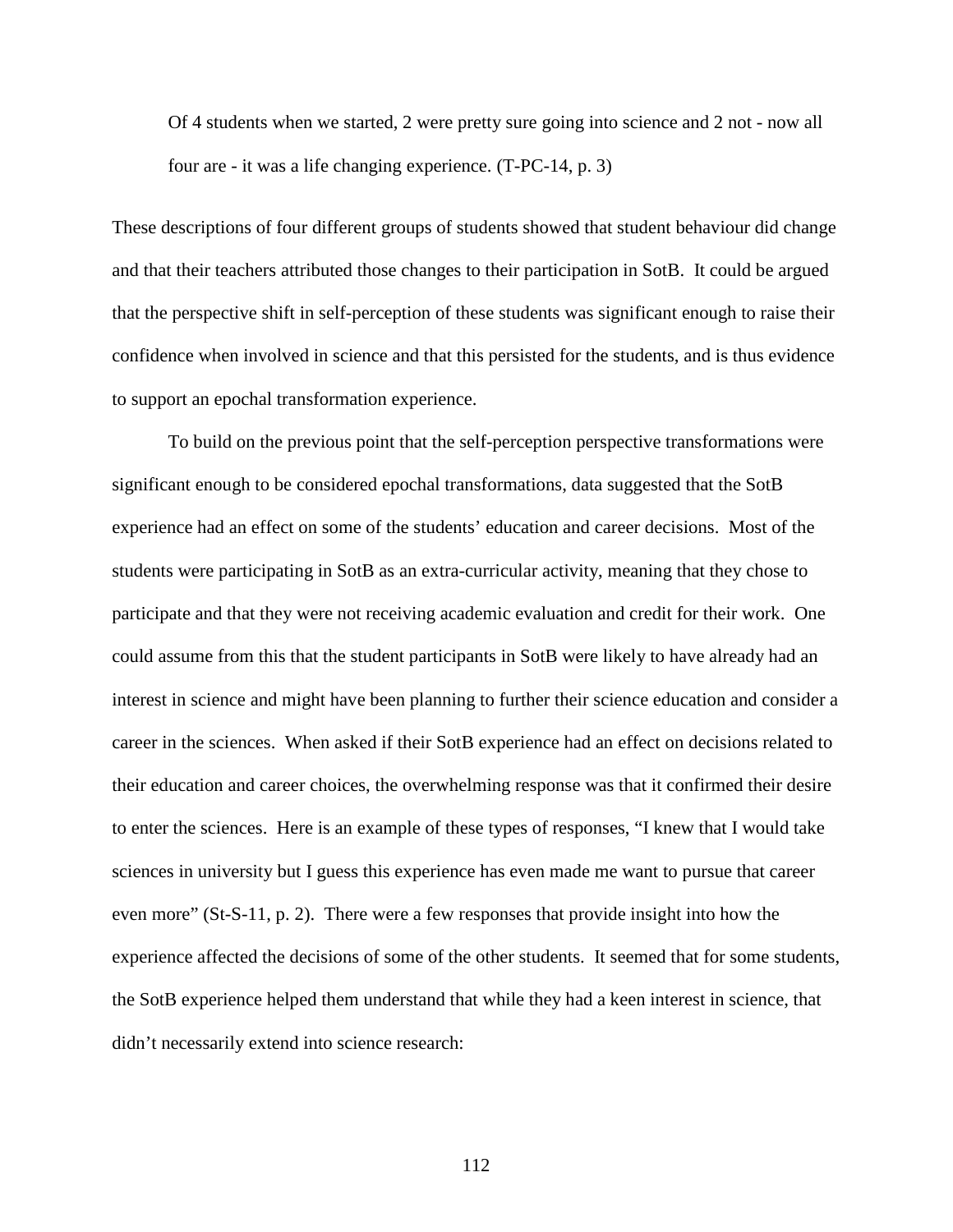This SOTB experience increased my interest in pursuing a science career in the stress [note: writing was illegible and 'stress' is my best guess] of scientific research, but I'm taking courses oriented around how science affects society in university. (St-FS-13, p. 11)

During a discussion of the student's post-sec training they were enrolled in at the time of this study, the student explained that the course was not research oriented but certainly lab-based:

(Student) It is, but I thankfully have this potential to get into research if I want. That's what kind of intrigued me about this program. (Interviewer) Is it possible that your experience had an effect on that career choice? (Student) Possibly, because I kind of got a taste of what research was like but I don't really know for sure if that's what I want to do so I chose something that gave me options. (St-I-2, p. 11)

There were also a few students who intimated that their SotB experience helped them to understand that they did not want to go into scientific research. It seemed that for most of the students who participated, their SotB experience had an effect on the decisions they made regarding further science education and/or whether or not to pursue a career in science. Since these are observable behaviours and major life decisions, I considered the data as evidence to support the potential for epochal transformation in this situation. As previously pointed out, however, students were not the only participants in SotB who were affected in this way.

Behaviour of some teacher participants also changed as a result of their participation in SotB. Several of the teachers reported that they had changed some of their classroom practises because of their experience, thus providing support for the potential for an epochal transformation for teachers in this situation. A teacher reported in their survey (T-FS-14, p. 1)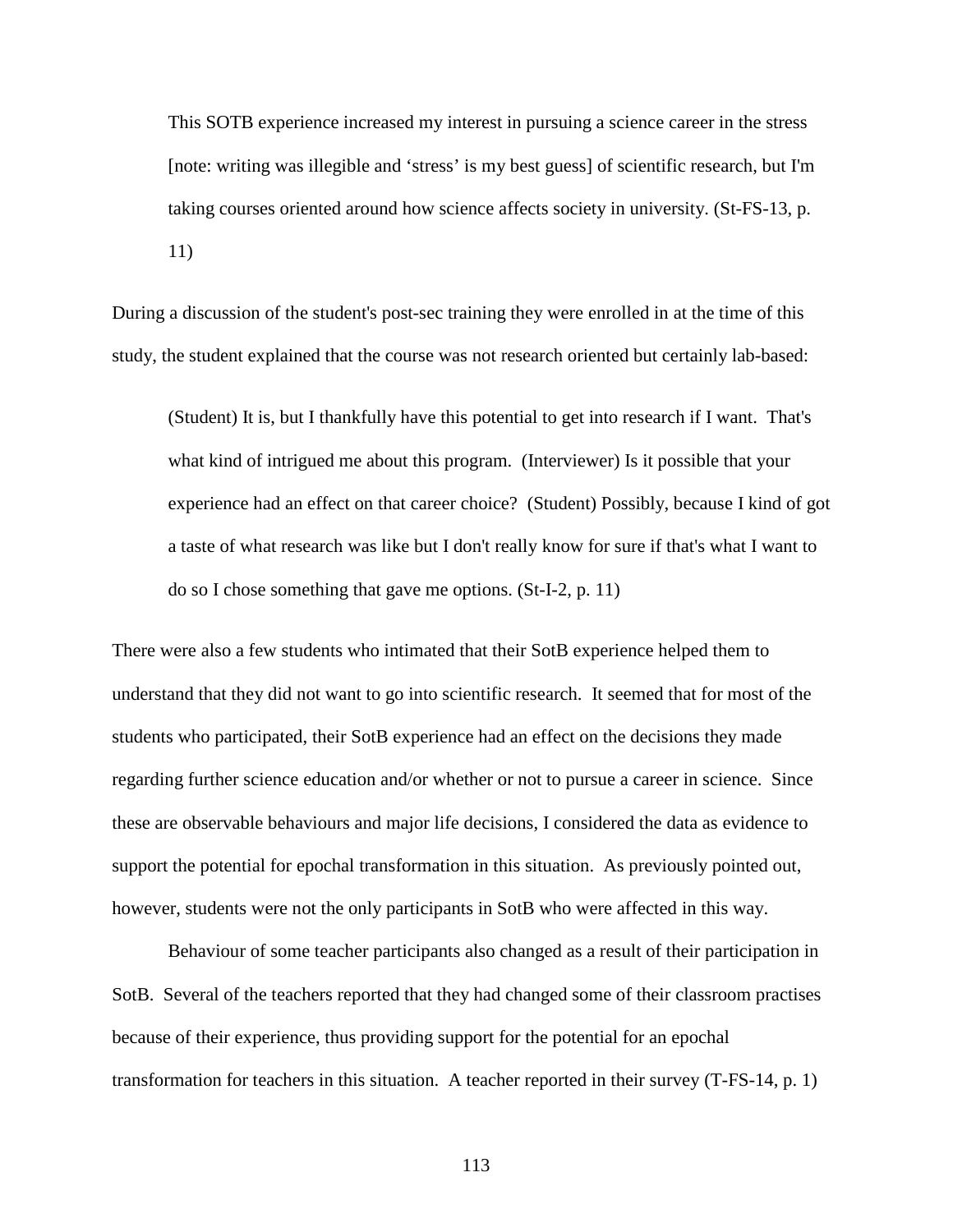that as a result of having worked in a situation where the research was not a demonstration, as is typical in classroom experiments, she was forced to face a fear of uncertainty and the unknown, "I did not enjoy the unknown. I like to have all of my answers before I step into the ring. BUT that is part of my learning and I love that part too" (emphasis in original). In another part of the survey a comment from this teacher showed how facing the unknown changed their behaviour, "As a high school teacher, I'm so used to having to do it all alone that now I feel much better about at least asking people at the University for help."

A different teacher talked about how science in school had a culture of punishing mistakes:

One of the things that's stuck with me and I'm actually doing some experimental work with my kids this year, is this culture of punishing mistakes. My very first talk that I heard in this building [at CLS], somebody asked [the scientist] "Do you guys ever make mistakes with this big equipment?" and he was so quick to say that, "Man, we make more mistakes than we get things right around here." He said, "But that's where we do our learning." And so now, I'm starting to look at ideas and well how can I promote making mistakes. (T-I-7, p. 30-31)

This teacher provided several examples of how novel methods of assessment were being applied in the classroom. The quote above showed that the SotB experience played a role in the reflection upon and changes to current assessment practises and thus could serve as an example of an epochal transformation.

Changes in classroom practise were observed for two other teachers as well. One teacher connected a change in how material was presented to the SotB experience in this way: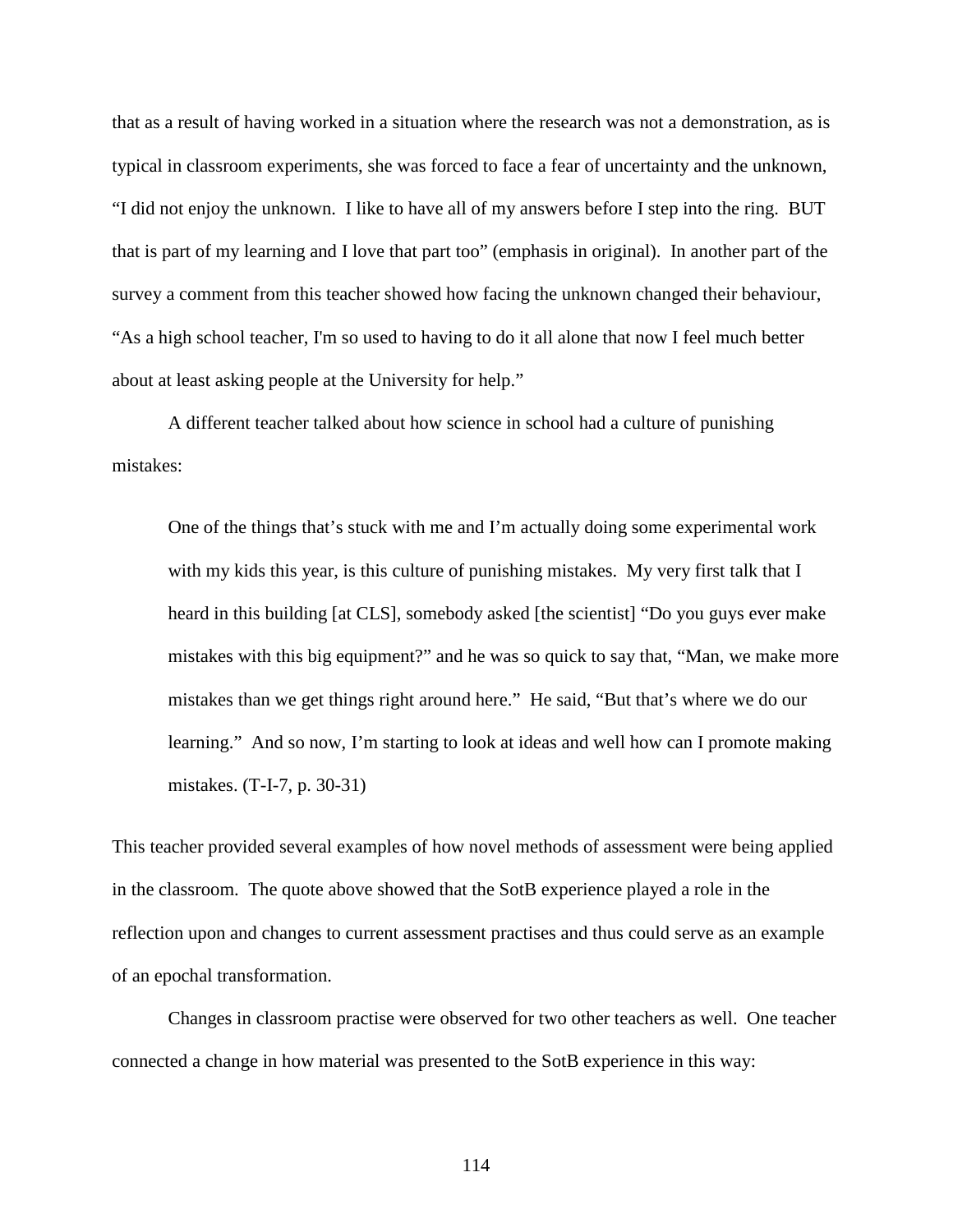My teaching is now kind of a little bit more focussed on a driving question. So rather than just teaching a specific concept because that's how it follows the curriculum, I might put forth a question to the students and build the concept around that question, implement all the preciseness and precisions of that concept as we go throughout the unit. (T-I-6, p.

5)

Since this teacher recognised a change in practise and reported it during an interview regarding participation in SotB that demonstrated there was reflection and a subsequent change in behaviour connected to the SotB experience, an example of Carson and Fisher's (2006) description of transformational learning. The second example of a change in the practises of a teacher was an observation from a student while reflecting on differences in school labs after the SotB experience, "he made it open-ended for us, he wouldn't tell us what answer we should get when we do this lab." (ST-I-9, p. 10) While it is impossible to really know what motivated this change for the teacher, it did demonstrate a change in accordance with a key feature of SotB and so might be considered evidence of an epochal transformation for that teacher. While it seemed that the examples provided could be epochal transformation, there were examples of spaces where epochal transformation were more obvious. These are presented in the next section.

### *Stories of epochal transformation.*

The previously provided examples were of potentially significant changes in a frame of reference, self-perception in relation to a career in science or 'doing' science, that lead to significant life decisions for students. As well, I have provided examples of situations where teachers have changed their practises as a result of reflection upon their SotB experience. These could be considered evidence of transformational learning, but not necessarily the epochal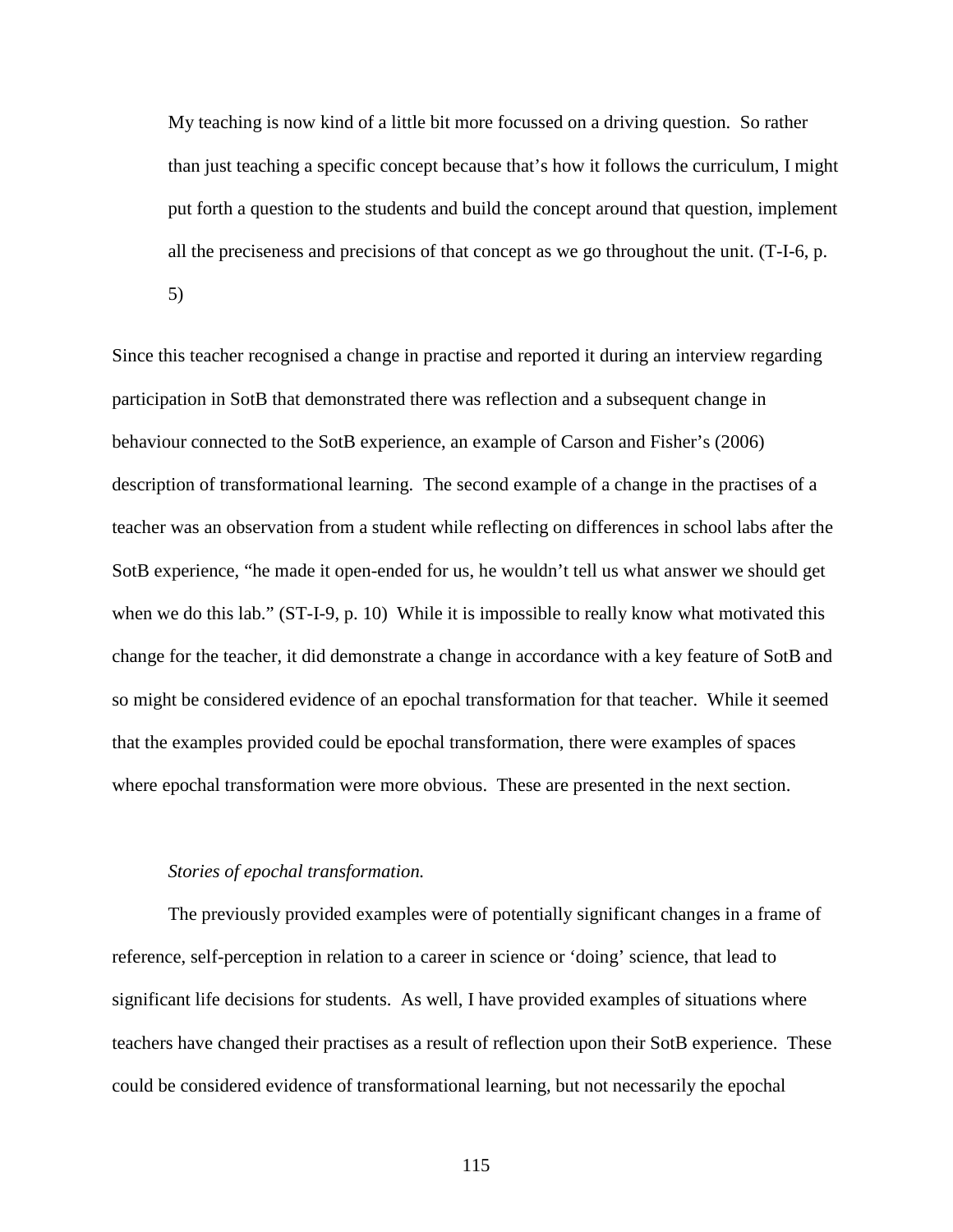transformations referred to in Mezirow's work. There were, however three stories shared during interviews that could be considered as epochal transformation in this context. The first story was revealed as a recurring topic throughout an interview with a student. As we discussed the student's experience participating in SotB and what he learned through that experience, the student referred to a difference in the way he thought about things. Although difficult to articulate, the student referred to a lasting effect that now set him apart from his university colleagues. It seemed the student felt that because the other university students had not had an authentic scientific inquiry experience with research similar to SotB while in high school, their thought processes were different. Those students were not able to understand research as well:

But I know my thinking has changed because of it. ... I could say that when I was learning about research in class and everything, it changed the way I think about, like, how they went through the process of designing and the process of getting, like preparing and doing up everything like that. Yeah, like I can understand it a lot better, I think, than most students. (ST-I-9, p. 17)

The student mentioned several times that because he already had experience with research, this set him apart. It seemed the student more closely identified with the research community compared to his student colleagues. This student felt "more scientific, more involved in the community for sure than someone who was just say, studying, I actually did the research" (ST-I-9, p. 19) When offered the opportunity to summarize what the most significant effect from the SotB experience was, the student said, "the entire experience just changed how I think" (ST-I-9, p. 19). Changing how someone thinks, to the profound extent this student implied, would indicate that they had experienced an epochal transformation.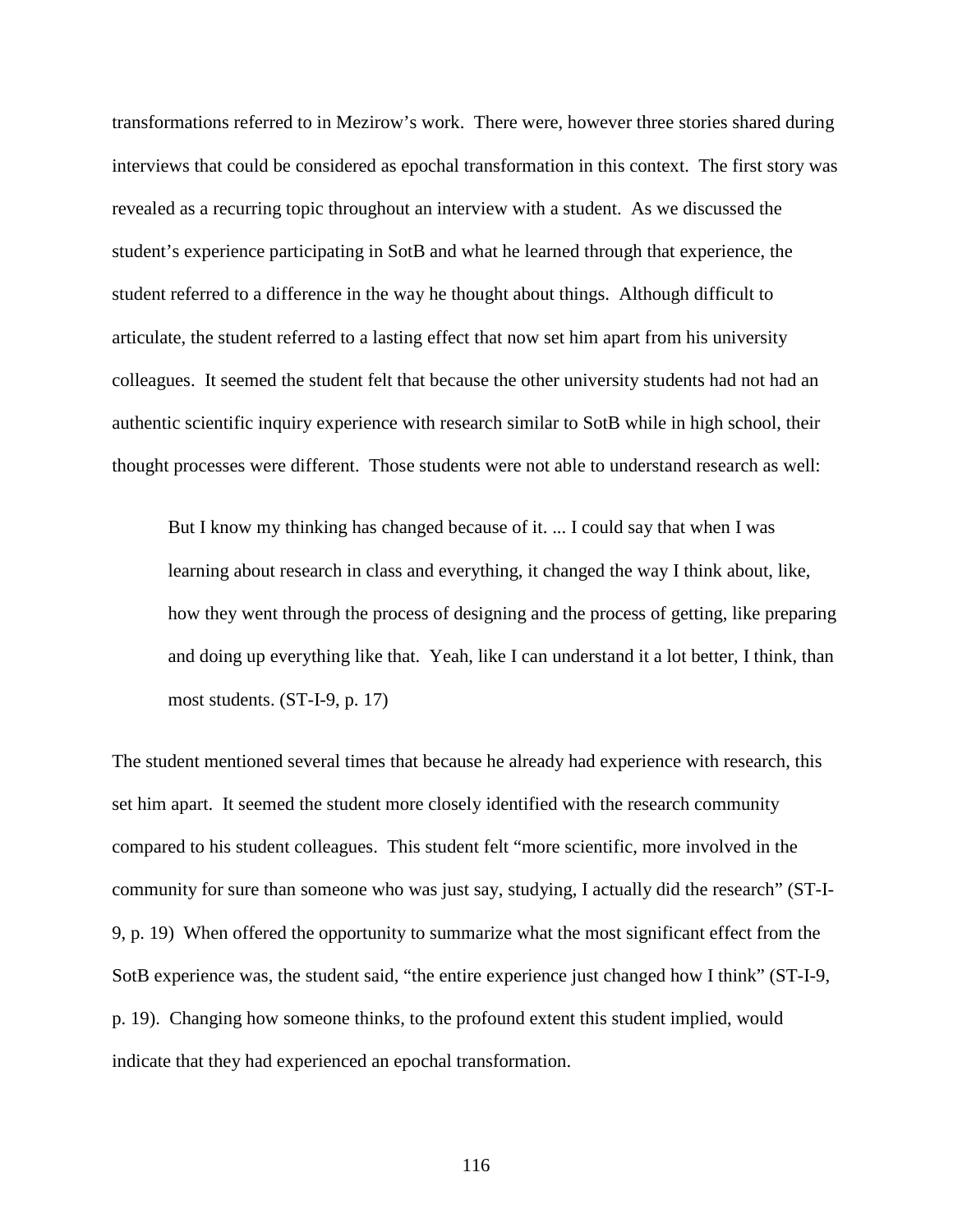The second story also centers on a profound change in a participant's world view that affected the life decisions of this student. In this case, as a direct result of participating in SotB, this student realized that the career path they had planned was not what they really wanted. In the few months after participating in SotB and leading to graduation from grade twelve, the student decided to enter engineering instead of the construction industry. These snippets of the interview provided the story in the student's words:

(Interviewer) Do you think programs like that are important? (Student) Yep I do cuz [sic] it was a little bit of a motivator for me when I came too. Just that there's a lot beyond a high school education. That was fairly big for me, just realizing that there's a lot more out there ... that is there to experience. (St-I-1, p.5)

I think it just kind of motivated me to look for a higher education in, I chose engineering. (p. 8)

(Interviewer) Would it be fair to say that you're experience has had an effect on the decisions you made in terms of your career path and what courses to take and things like that? (Student) Um, yeah, um I think it did. It was kind of a for sure thing after that. Like this, "I'm going to look for a university" cuz [sic] before that I had kind of considered just going straight into construction. Umhmm and that was kind of the, "all right, I don't want to do construction any more. I want to look for a higher education."

And I guess that would be one of the biggest decisions I've made is to go to university and that was kind of a motivator. Let's see, what I got out of it was just kind of a bit more of a work ethic as I was saying before, and just the whole experience of it was, just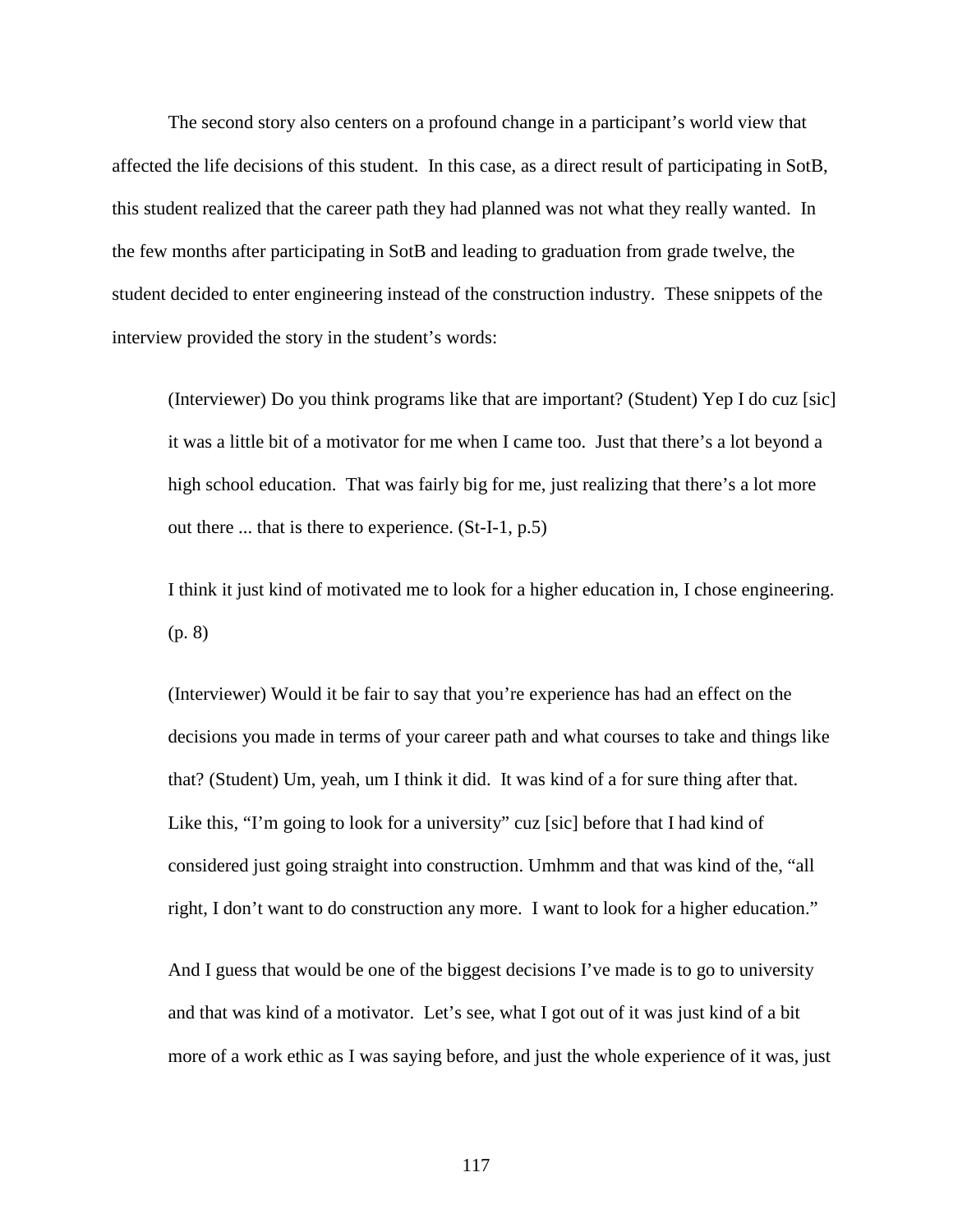caused me to to think of things a little broader and like you were saying, set my sights higher I guess. (p. 9)

It kind of opened things up. It helps you see things through a bit different perspective. (p. 10)

As the excerpts from the interview showed, the SotB experience profoundly changed how this student viewed the world and what their role within that should be. This indicated that a epochal transformation had occurred for this student.

The final story that illustrated a epochal transformation for a student has been introduced already in chapter three. The section entitled Story one: A Turnaround, related a tale about a student, referred to in this thesis as 'Jane', that had been struggling to succeed in Physics 20, participated in SotB and subsequently become motivated and enthusiastic about science. She has since been successful in taking two more high school science courses as well as university Physics. This story is undeniably one of an epochal transformation. I offer this tale again, but rather than my words, the observations of her teacher. The interview started with a description of Jane's story, but we returned to it several times throughout the interview:

The girl that struggled with Physics in grade 11, when I got back from this trip and had, the following fall, the Open House at our school in October, her parents came to that Open House with the distinct reason of finding me and telling me, "What did you do to this girl?" and I kinda [sic] wondered what they were asking and I said, "What do you mean?" and they said, "She won't stop talking about this trip to the synchrotron." Well this very same girl went on to not only take the forensics course, she took grade 12 Physics. Now she's just completed first year Physics in university. This girl has gone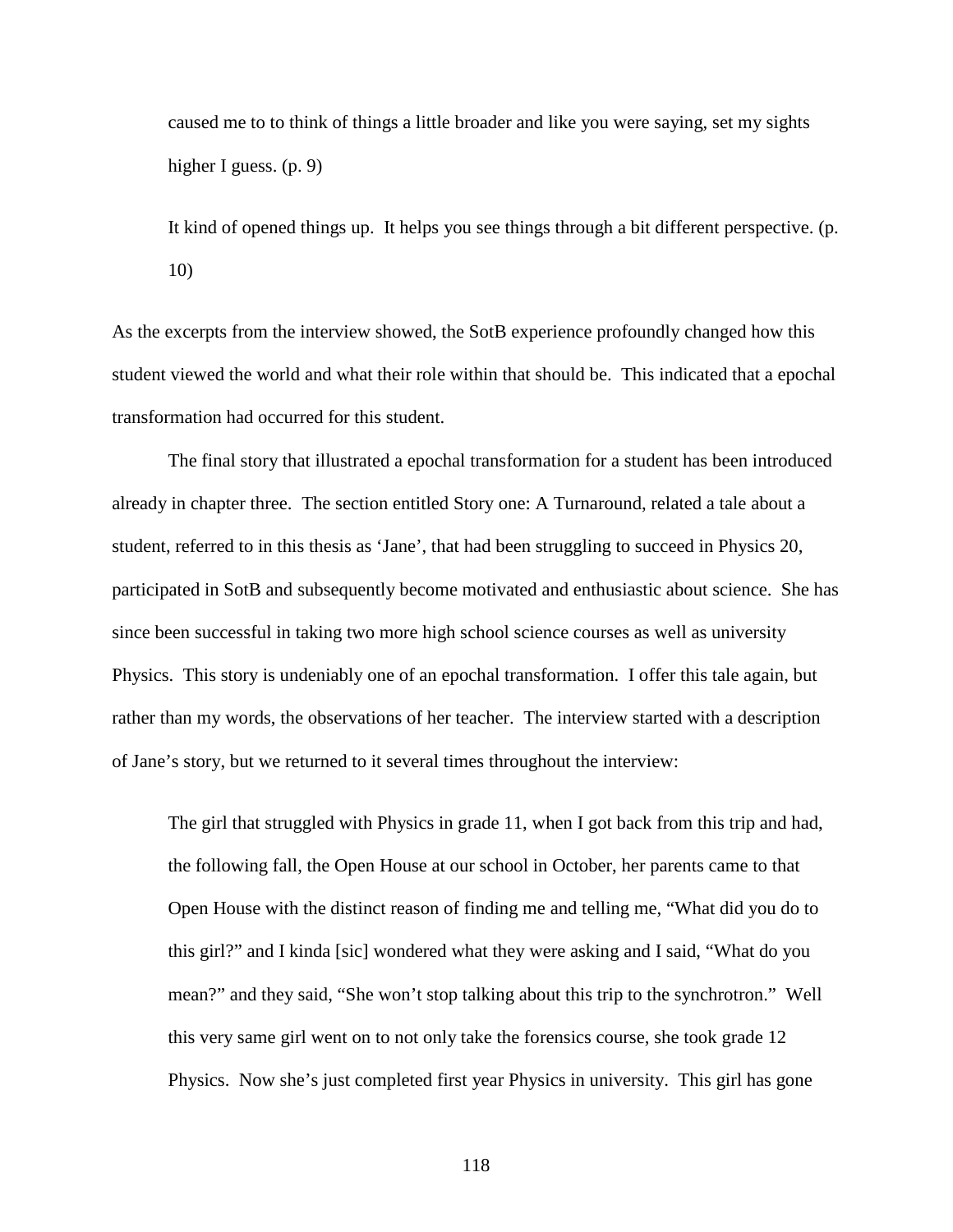from being afraid and getting 51 in Physics 20, to taking on and seeing the sky is the limit in science and it was totally due to the fact that she went to the synchrotron and got to do real science in real time. ... So she's coming out of her shell. She's pursuing science as her passion just cuz [sic]... She was a very, very shy girl. Grade 12 was a great year for her she found her direction and she chased it and chased it. (T-I-7. p 2)

(Teacher) All of them, after this visit, had a very clear and visible bent to pursue science after high school. (Interviewer) And how did you know that? (Teacher) Jane was obvious. Her parents came to me and told me there was an actual transformation in this kid. (p. 35)

I think it's the exposure to authentic science that allows them to see that, "Wow, I can do that." (p. 36)

(Interviewer) Could you see anything in the classroom, in terms of how they approached their science courses afterwards? (Teacher) Jane, yes, she was much more willing to tackle problems in physics that would scare her before. Kay, and that's one big change I saw in her. She suddenly realized, "Oh, I can do this." (p. 37)

Well just to watch Jane go. That was my microcosm of the whole experience is seeing that girl do a 180 on science and now she's pursuing it at post secondary level and nobody would have guessed that in her grade 10 year. (p. 51)

It was clear from this interview that from the perspective of Jane's teacher and her parents, the SotB experience had been a transformational one for her.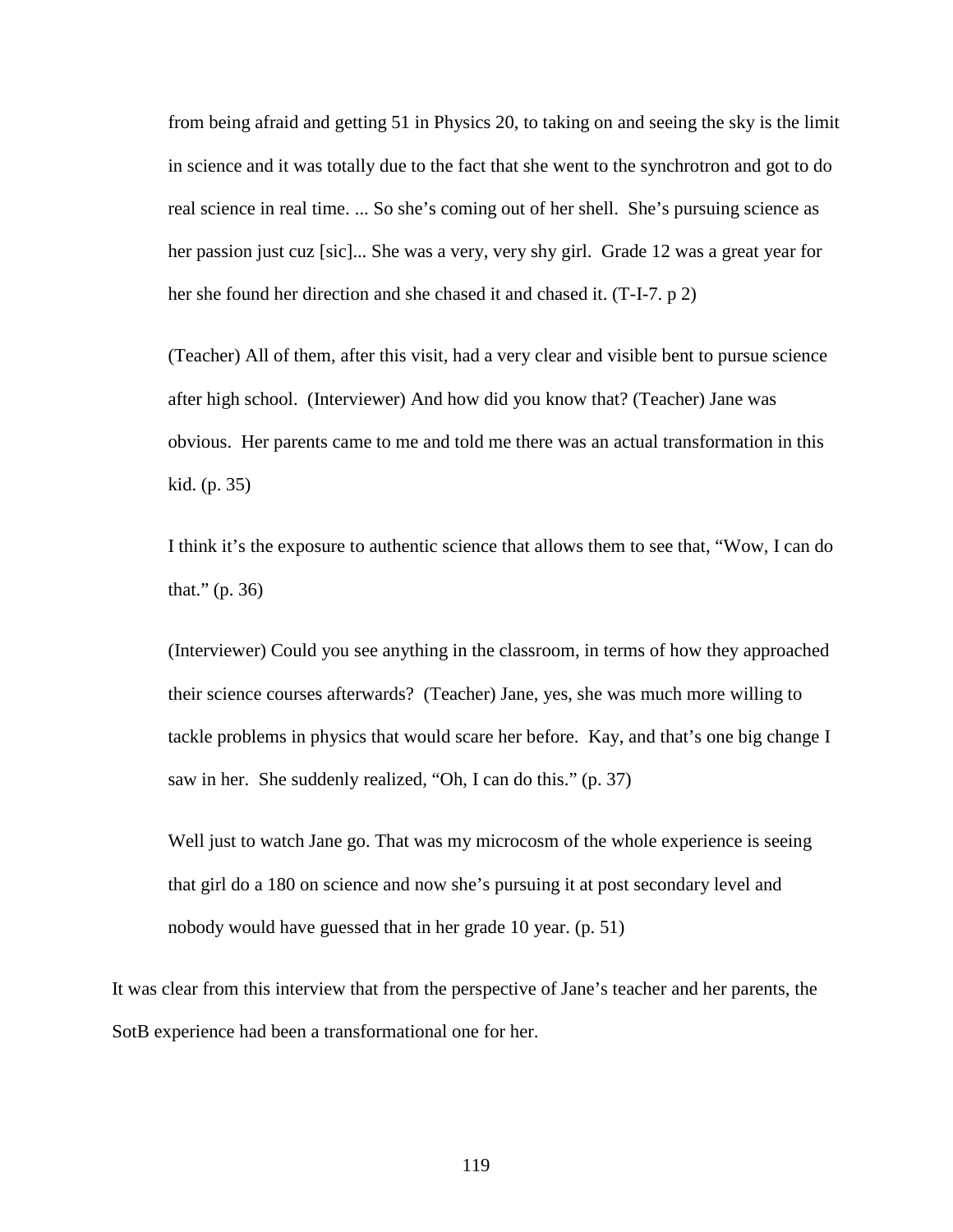### *Implications*

In this landscape where an informal science education program, SotB, enabled high school students to collaborate with scientists to conduct an authentic scientific inquiry project, and where it has been shown that students were engaged in their learning while they participated in the program, this study investigated whether or not this intersection might nurture a space for a transformational learning experience. There were two categories of transformational experiences identified through the literature, perspective transformation and epochal transformation. The first was identified as common and expected in the learning process. The second involved a much more significant and foundational change in a person's world view and usually included a lasting change in behaviour.

Data revealed that there were several indications that students, and teachers became aware of, reflected on, and altered assumptions related to three frames of reference: the nature of science, the nature of research, and the image of a scientist. The perspective of the nature of science transformed for students and teachers in that it became much more inclusive and complex. Possibly as an extension, or at least in relation to this, perspectives of the nature of research were also transformed. Data from students and teachers revealed that their original perspective of research required expansion to include time and dedication to navigate a complex and difficult, but creative and flexible process with multiple variables providing few immediate answers, and requiring many experiments. It became apparent that while not all students held a stereotypically eccentric 'Einstein' image of a scientist, several did. Some students and teachers viewed scientists as alone, formal, and lacking in both a sense of humour and social skills. After the SotB experience, students and teachers demonstrated a perspective transformation where they described scientists as curious, dedicated, patient, resourceful, and knowledgeable people who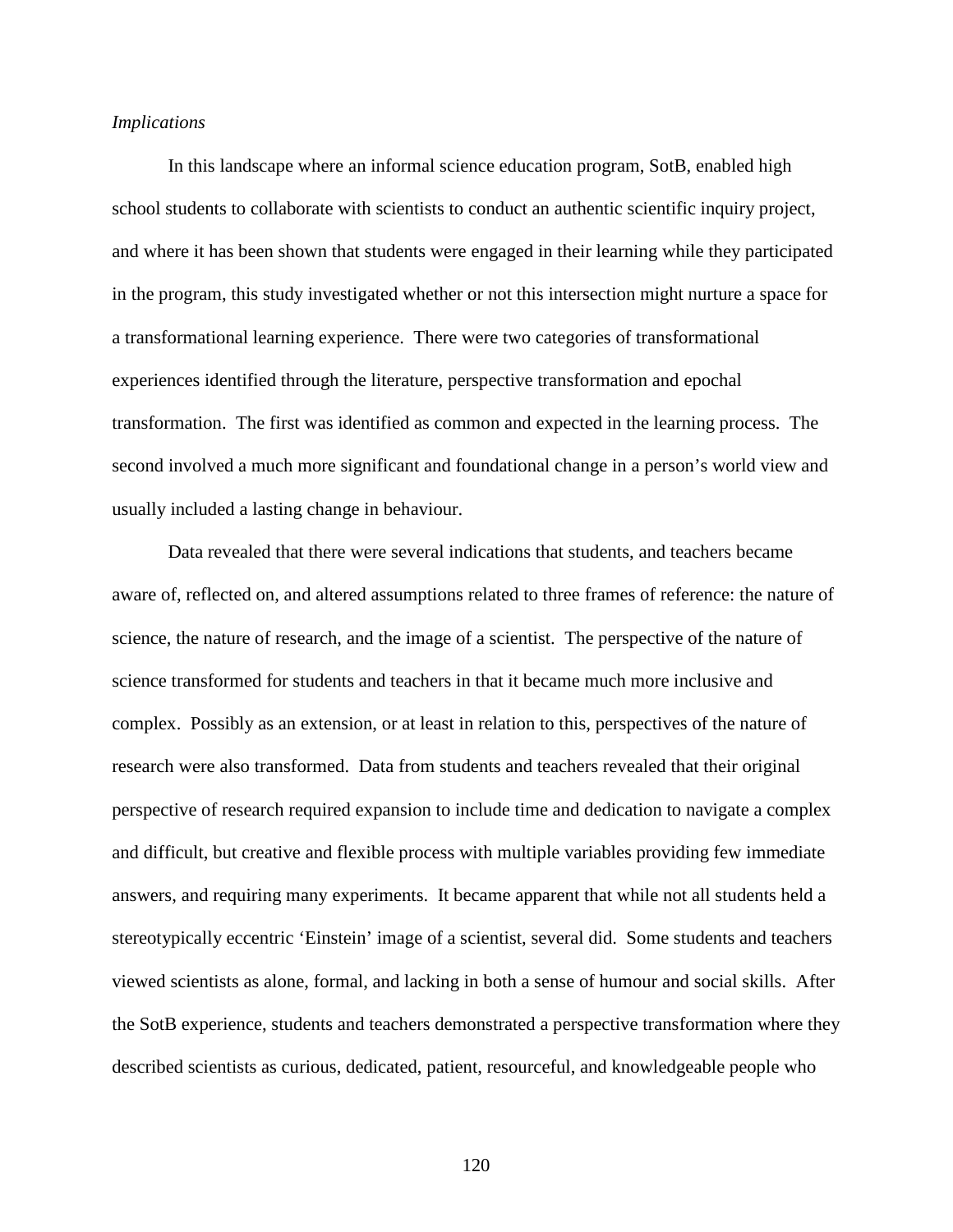were easy to talk to, down to earth, humorous, 'normal' and even cool. Surprisingly, some even had tattoos.

There were also indications of transformative experiences that, while more than a slight shift in perspective, did not seem to meet the descriptions of Mezirow or Imel's epochal transformation. This could potentially be considered spaces of transformational learning but within a third category to be added to the framework outlined through the literature. There were changes to some of the students' perceptions of themselves in that they appeared to have gained confidence and were able to see themselves as scientists or as doing science related activities. Several students also reported that their experience with SotB influenced their decisions regarding further education and career paths. If one connects these two things, the relatively minor changes in self-perception might be considered a cumulative effect leading to a more significant change in how the student views themselves and their role in the world, which could be an indication of a transformational learning experience. If changes in habitual behaviour are considered as an indication that transformational learning might have occurred, then there is evidence that some of the teachers participating in SotB have also had such an experience. Several of the teachers have changed some of their teaching practises after reflecting upon their SotB experience. These changes included changing the culture of the science classroom to allow learning from mistakes, building knowledge from a focussing question, and that accessing experts to provide knowledge is ok. Finally, there were stories shared as examples of significant, epochal transformational learning experiences for three students where there were obvious and substantial changes in how these students viewed their world.

It would seem that this context does potentially provide a space where the transformation of some perspectives can be expected as those changes were revealed in almost every student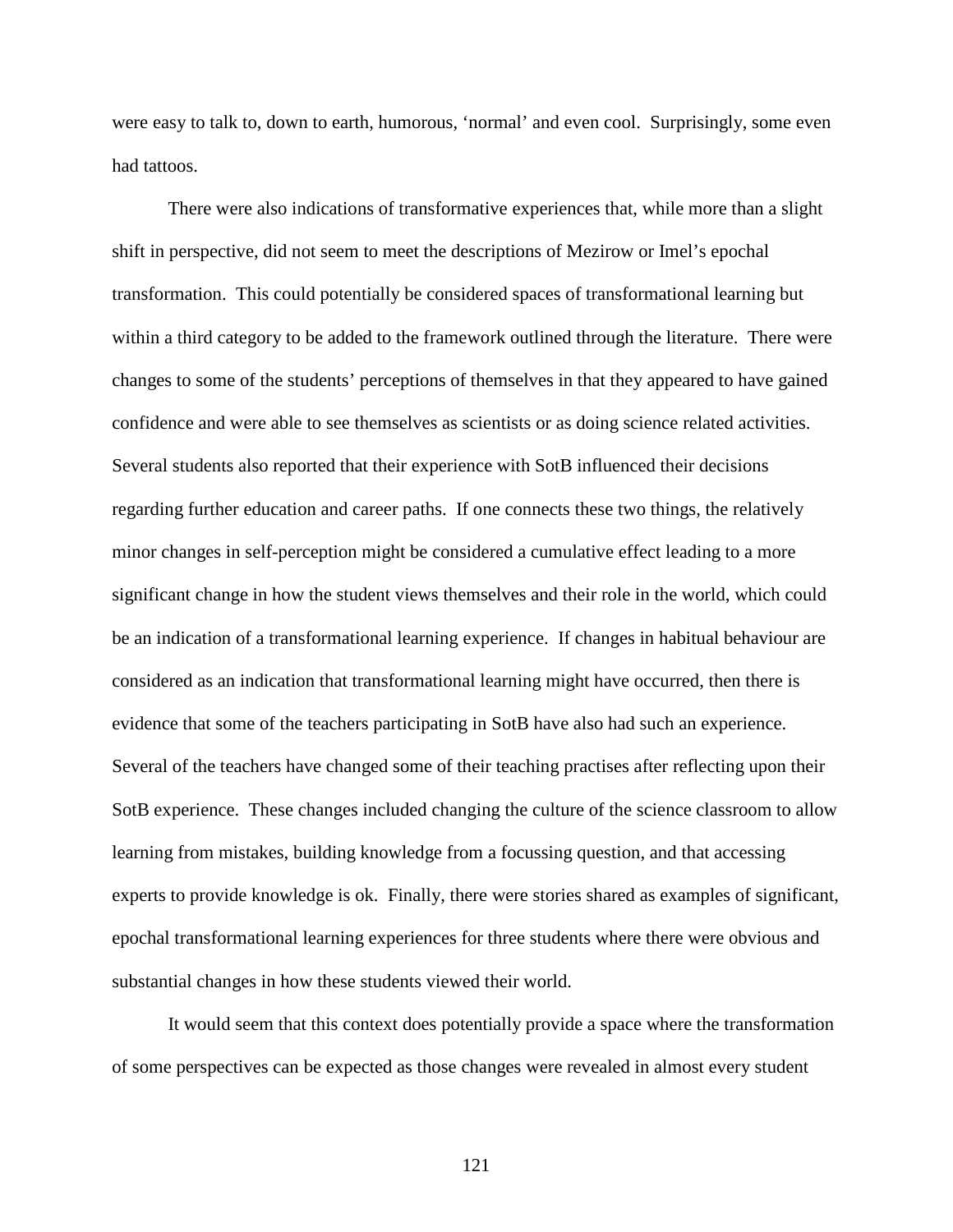group that participated in SotB and these changes were noted in several sources of data. As students become familiar with scientists as individual people rather than images, and as they experience authentic scientific inquiry, their frames of reference shift to include aspects to which they had not previously been exposed. There is potential for epochal transformation experiences as well. The most remarkable examples of epochal transformation were revealed in student data rather than teachers', but there were only a few. Data relating to teachers revealed potential for transformational learning that seemed to cause reflection and change to teaching practises, although not on the same profound scale as the students' stories. Data in this study, while having provided some insight into the experiences of the students and teachers, did not reveal what specifically within this complex landscape contributed to these transformative experiences. As a result, these findings should be generalized only with extreme caution. It would be interesting to pursue further research with teachers who have the opportunity to experience a similar program involving authentic scientific inquiry to more closely investigate perspectives before and after the experience or investigate differences in the perspectives of teachers who do not have a similar opportunities to see how their views of effective pedagogy in the science classroom differ.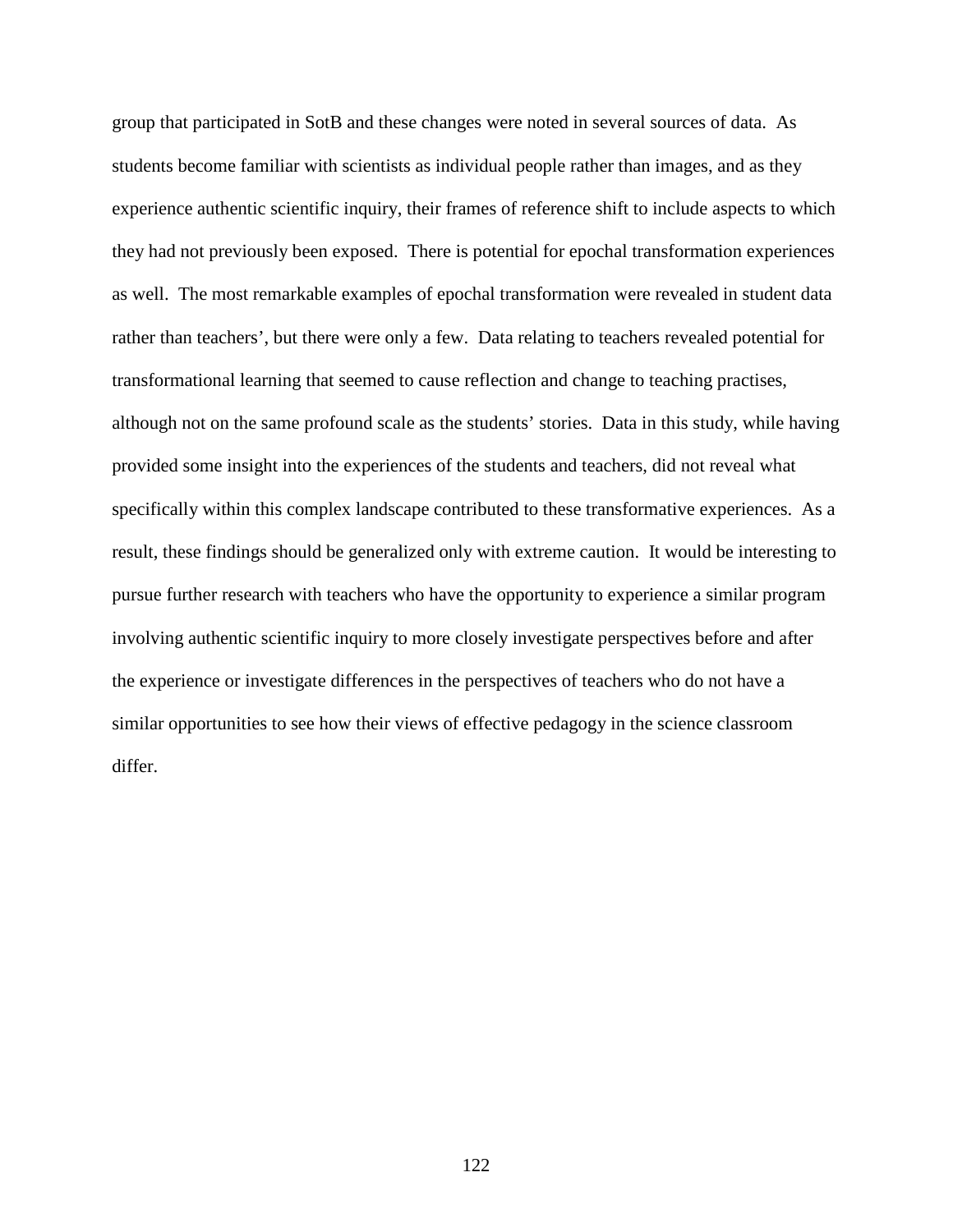#### Chapter Six: Summary And Conclusions

### *Context and Landscape*

This study and this thesis have been a five year adventure in authentic scientific inquiry, student engagement, and transformational learning as it relates to the Students on the Beamlines program at the CLS. It has been a wonderful adventure that enabled insight to build at each step. The chapters of this thesis represent the lenses through which I explored the landscape using the research questions as my guide and the methods to navigate. Chapter six, the final chapter will summarize what I have come to understand through this journey and where future adventures might take me, or others interested in further exploration or similar landscapes.

A purpose of this study was to investigate the engagement of students in science learning. SotB presented an opportunity as a site for investigation as a unique program where student participants seemed to be engaged and where there appeared to be the possibility for transformational learning. There were two over-arching questions guiding this study. The first centered on gaining insight into engagement. Are the participants engaged? And two sub questions: What engaged them? Does participation in authentic scientific inquiry affect the engagement of the students? The second question was, is there evidence that transformational learning was taking place for participants? A related sub question was, if yes, what contributed to the transformational learning considering the landscape of authentic scientific inquiry and student engagement?

To address these questions, one must first understand the context of the program. A key feature of SotB was the authentic scientific inquiry nature of its design. To define and describe what is meant by authentic scientific inquiry, I turned to the literature to develop a framework to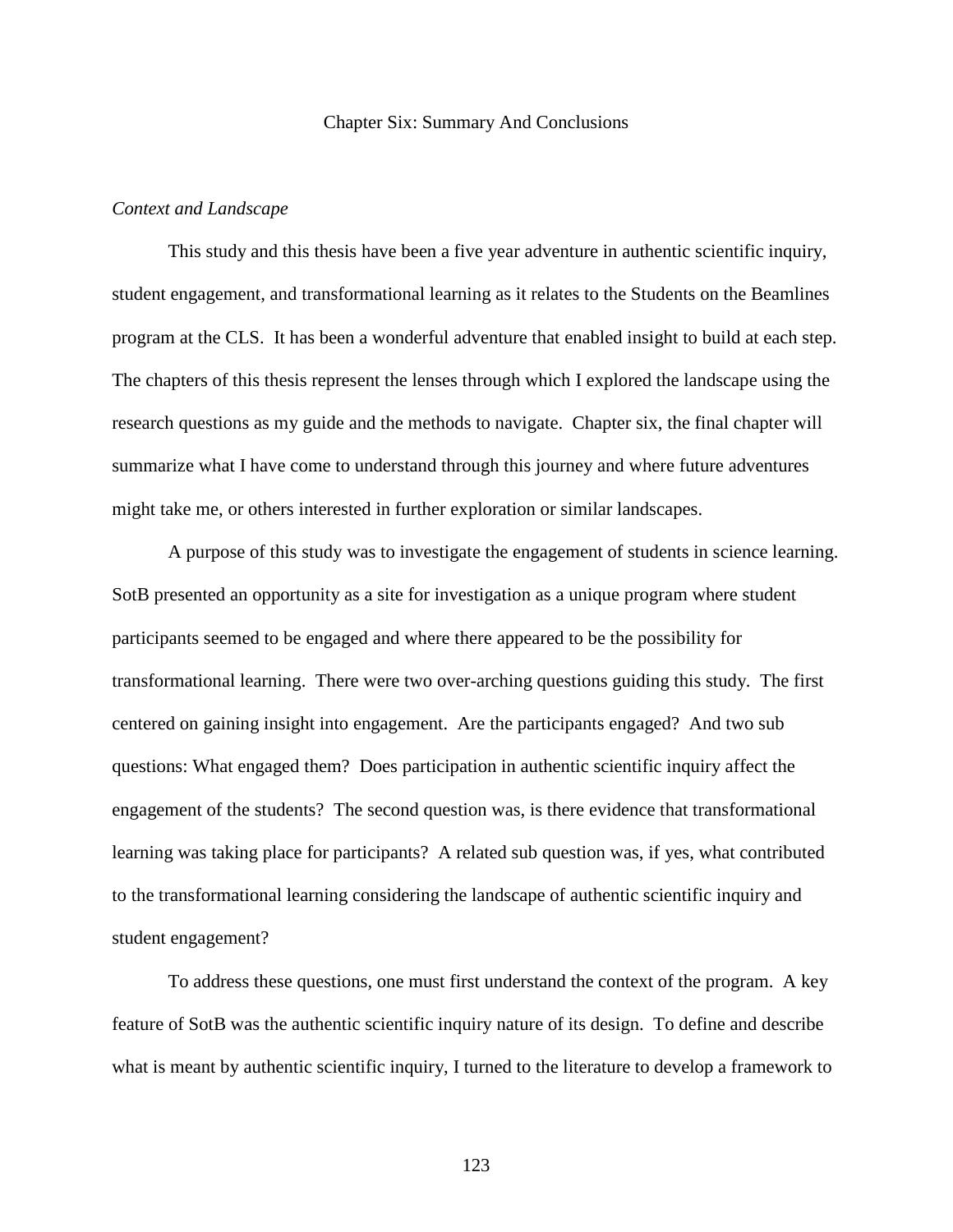assist in identification and understanding of authentic scientific inquiry. According to the literature review presented in the first chapter, a framework to focus understanding authentic scientific inquiry would require open-ended inquiry through collaboration; student involvement in the design of the project, in gathering and analyzing data, and in communication of the results. Chapter one contains an explanation of how SotB fits this framework. Table 3 (p. 27) provides a quick reference. This was the first lens through which this landscape was viewed and a rubric was developed to assist with understanding and comparing the authentic scientific inquiry aspects of each student project (see table 4, p. 38).

Having established in chapter three that SotB as an example of authentic scientific inquiry, I turn to the engagement part of the landscape. A review of the literature, presented in the first chapter, helped to describe engagement and resulted in a framework with the following attributes or indicators of engagement: persistence, dedication, motivation, ownership, participation, value, and contribution. A rubric was developed based on this framework to aid in identification and comparison of engagement between SotB groups (see table 5, p. 40). This framework provided a second lens through which I could survey the landscape to determine if, how, and to what extent students were engaged while participating in the authentic scientific inquiry-based SotB program. Both of these lenses allowed me to delve into the experiences of the participants of SotB to gain insight into their experience.

I turn finally to the place where the fields of the landscape overlap, transformational learning (see figure 1, p.2). As the lenses of authentic scientific inquiry and student engagement were over laid with SotB, I tried to bring into focus whether or not the landscape nurtured transformational learning. Again a brief review of the literature, presented in the first chapter, provided an explanation of what was meant by transformational learning. The literature defined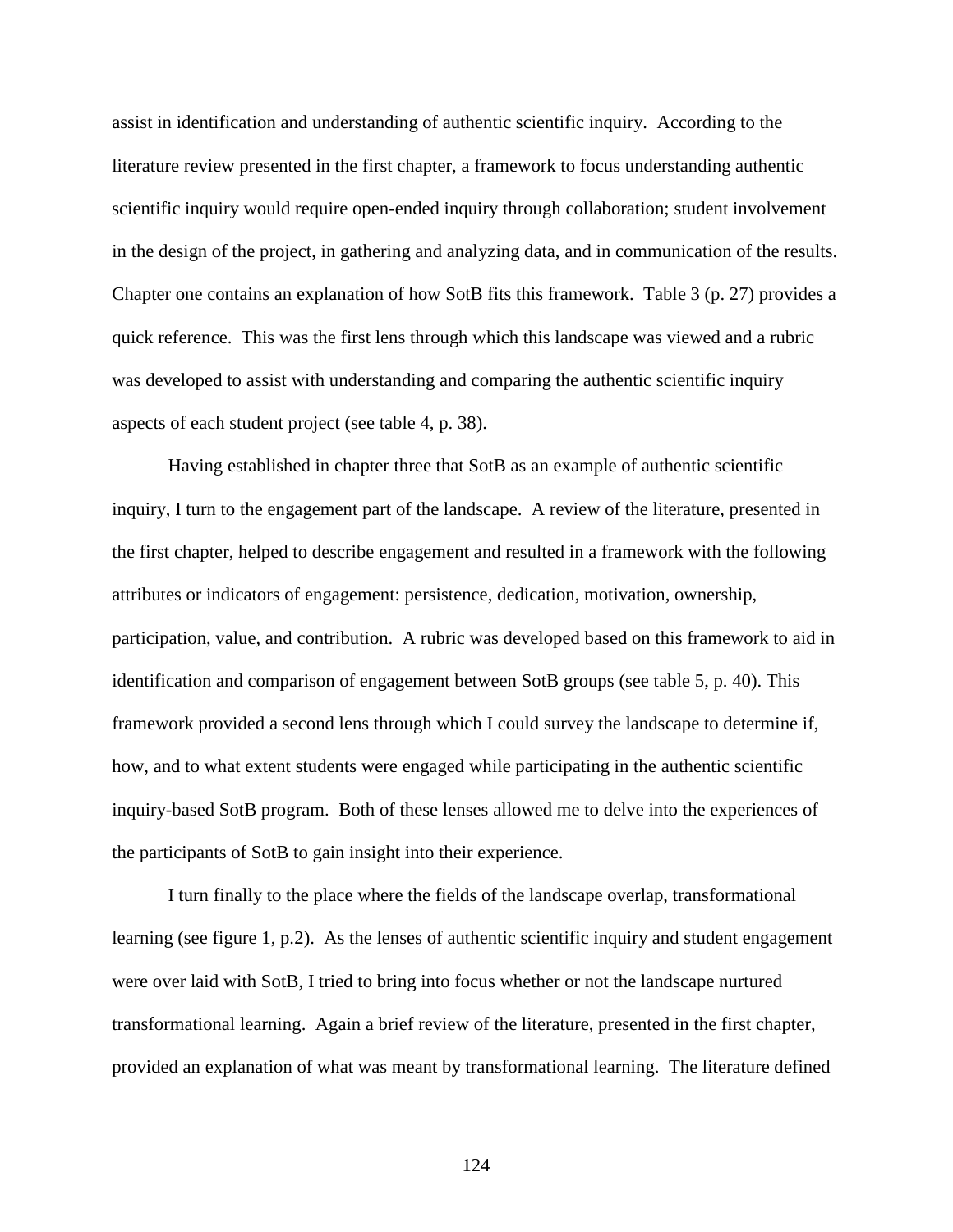two categories of transformational learning, indentified for the purposes of this study as perspective transformation and epochal transformation. In both categories the participant must have faced a challenge to a perspective, in the case of the first category, or a world view, in the case of the second, and then, upon reflection, consciously changed that perspective or world view. In the epochal transformation category this change is likely to include altering behaviour related to that world view. So armed with what to look for to find the potential for transformational learning, namely identification of a significant change in perspective and/or changes in behaviour, I set off on my adventure.

Using these frameworks to analyze data generated within this landscape provided insight into engagement and transformational learning. These findings are summarized in the next section.

### *Findings*

#### *Insight into engagement.*

An initial finding was that students were engaged while participating in SotB thus addressing part of the first guiding research question. Every group demonstrated several of the attributes derived from the literature review suggesting that the framework might be a useful tool for future investigation into engagement, but data generated did not provide detailed insight to determine if any attribute was significant. Having established that students were engaged, there was also insight into the first sub question, what engaged them? Data analysis revealed several emergent themes connected to student engagement. Students seemed to be more engaged when their project included: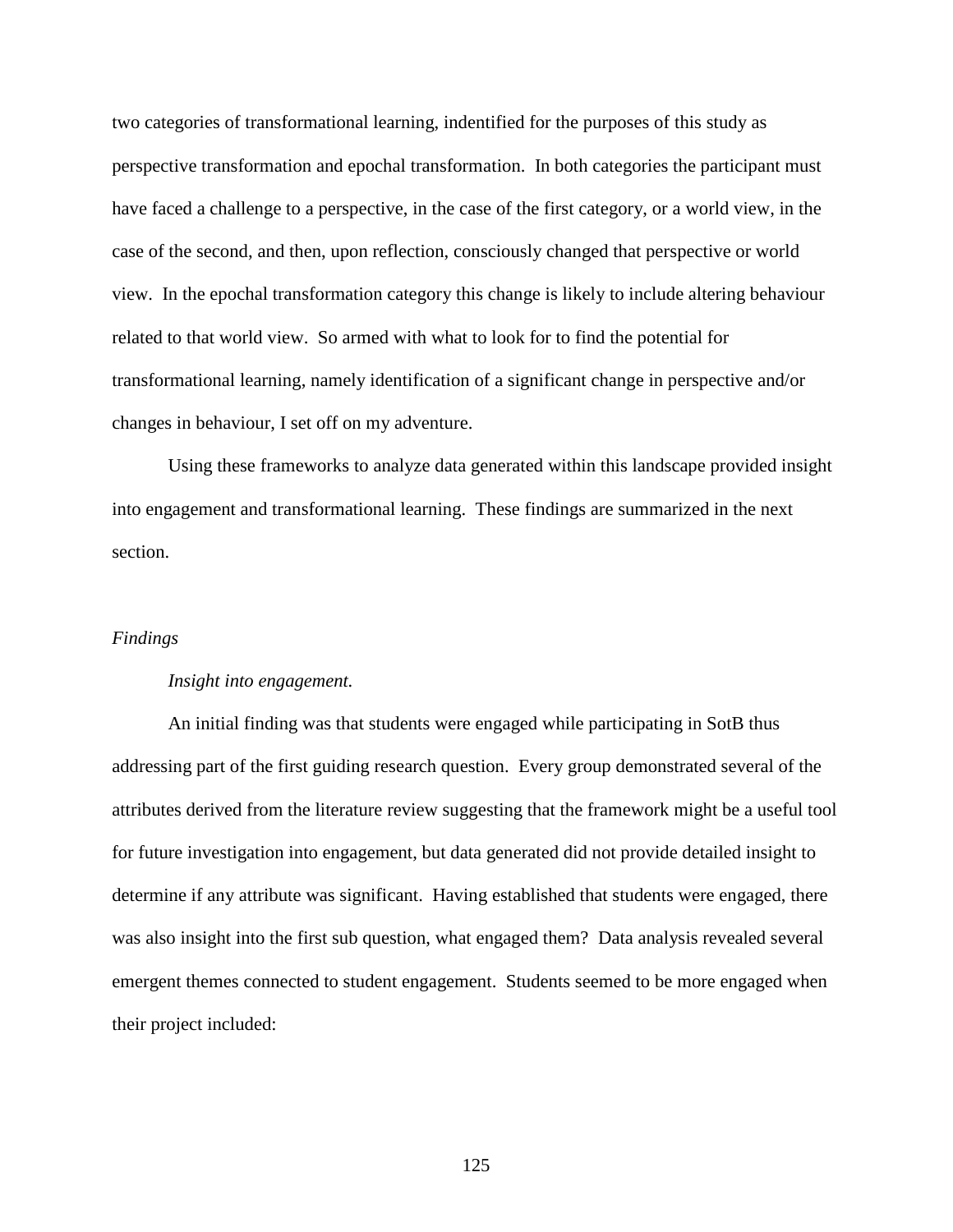- 1. Open-ended inquiry: conducting experiments that were not demonstration and for which there was no known answer
- 2. Student –lead: students were empowered to make decisions regarding the direction their research would take
- 3. Choice: choosing to participate resulted in higher engagement and the inclusion of students who did not have that choice had a negative impact
- 4. Working with a "real" scientist
- 5. Contribution to scientific knowledge: or "real" research where results had potential to produce novel information
- 6. Career related experience
- 7. Experiencing science that is different than "school science"
- 8. Overcoming challenges

Data also suggested that an additional attribute to the framework of engagement might be considered, long term involvement. When using this framework to develop a richer understanding of and insight into student engagement, data revealed that when students demonstrated all or most of the attributes listed in the framework, students seemed to extend their connection to the program and with the CLS beyond what was required for participation in the program, even extending their science experience into art. Several students have maintained contact for years after their participation in the program and some have sought employment at the CLS. Data suggested that a more complete framework for the study of engagement would include the attributes listed in table 6.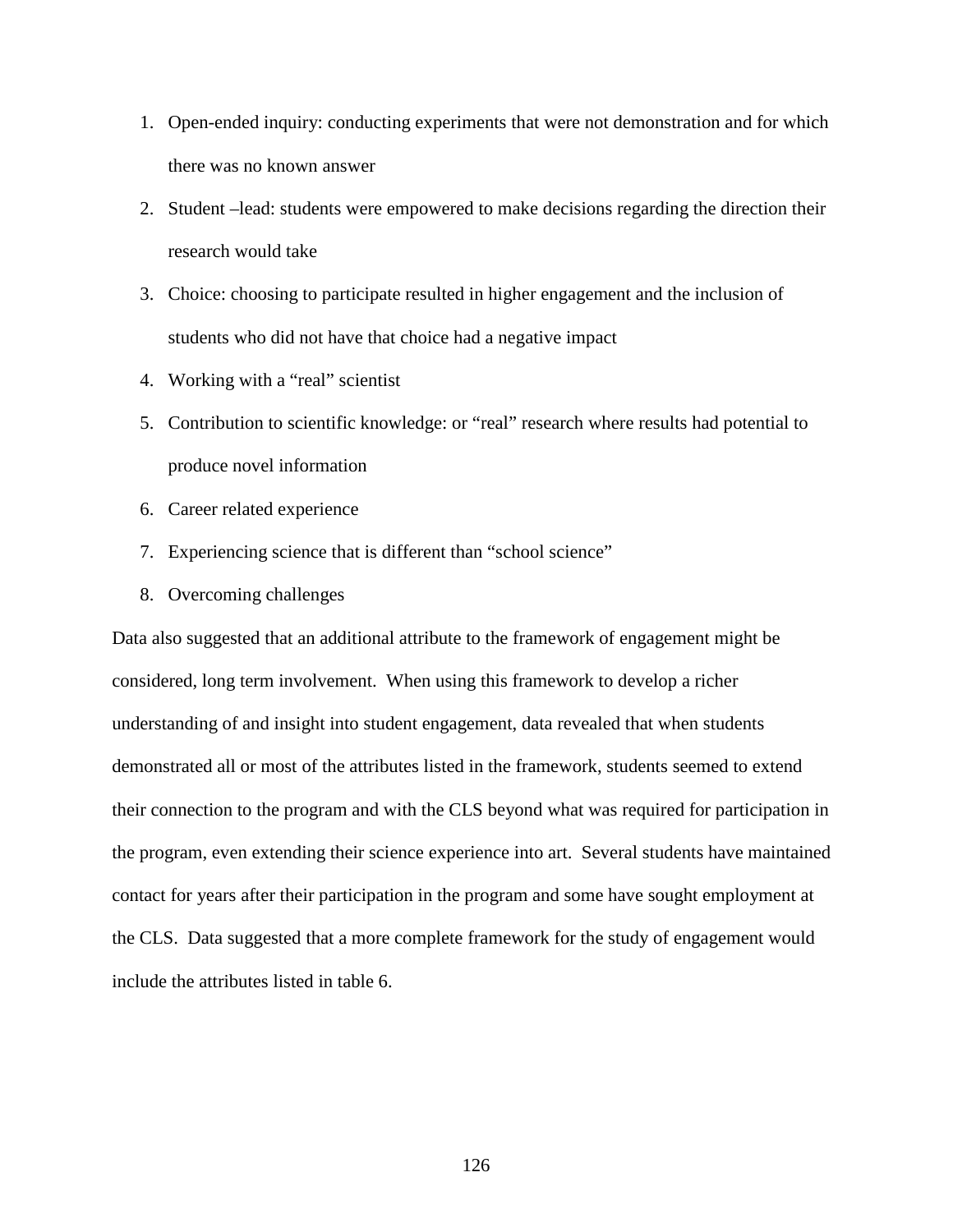| <b>Attribute</b>    | <b>Description</b>                                                                 |
|---------------------|------------------------------------------------------------------------------------|
|                     |                                                                                    |
| <b>Persistence</b>  | the learner is persistent in seeking answers and overcoming challenges             |
| <b>Dedication</b>   | the learner provides a dedicated effort both physically and cognitively            |
| <b>Motivation</b>   | the learner establishes that the desire to participate is generated internally and |
|                     | not imposed from someone or somewhere else                                         |
| Ownership           | the learner demonstrates a sense of responsibility towards ensuring success        |
| Participation       | the learner displays enthusiasm during all or most aspects of the activity         |
| <b>Value</b>        | the learner indicates that the activity is worthwhile                              |
| <b>Contribution</b> | the learner asks high level questions or participates in discussions at a high     |
|                     | cognitive level                                                                    |
| <b>Involvement</b>  | the learner continues or seeks to continue involvement in the activity or with the |
|                     | people or institutions connected to the activity after its closure                 |

| Table 6: Framework for Attributes of Student Engagement |  |  |  |
|---------------------------------------------------------|--|--|--|
|                                                         |  |  |  |

It seems that, as the literature review had established, engagement has again been shown to be a very complex construct with multiple facets and thus requires an equally complex framework to explore it.

The second sub question that guided this investigation into engagement asked if authentic scientific inquiry had an effect on the engagement of the students. There seemed to be a relationship between student engagement and the authentic nature of their scientific inquiry. During projects that included all of the attributes of authentic scientific inquiry and where students demonstrated the most indicators of engagement, data suggested an expansion to one attribute of authentic scientific inquiry and the addition of a new one. Data showed that during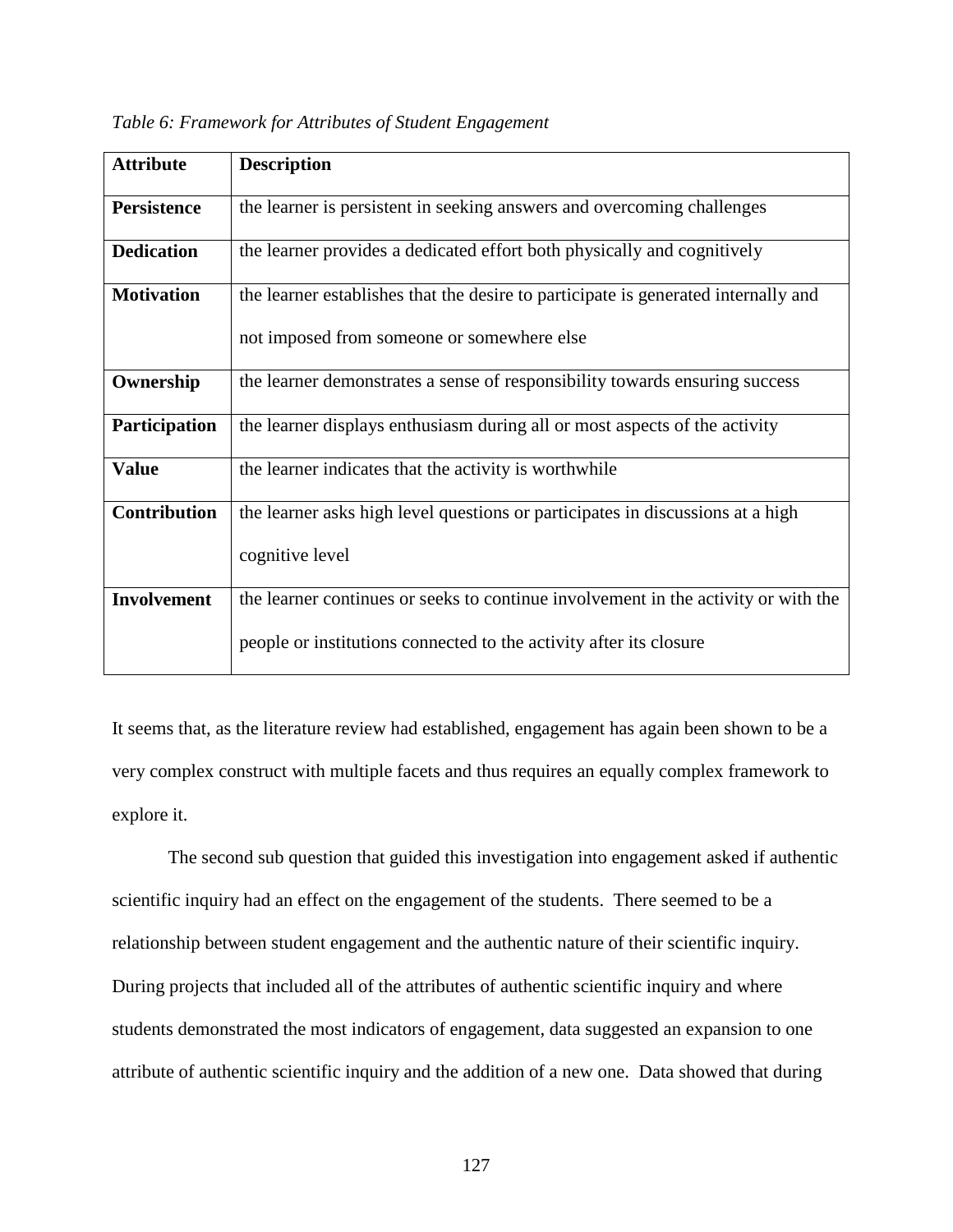these SotB experiences, students had also participated in the collection and/or preparation of their own samples. In addition, data revealed that participants' description of these experiences included references to how handling their own samples made the SotB experience more 'real' than typical school-based experiences, thus suggesting that the authentic scientific inquiry attribute of gathering and analysing data could be expanded to include collection and/or preparation of their sample. Also, a theme emerged from data analysis that suggested 'studentlead decision making' as a sixth attribute for consideration as part of an authentic scientific inquiry framework. This emerged as a contributor to student engagement and as something that students and teachers considered unique about the experience that made it seem more 'real' to them. These insights into the experiences of these students suggested that a more complete framework to describe authentic scientific inquiry might include these attributes:

- 1. Open-ended inquiry: where the answers are not known and there is potential for novel information of interest to the scientific community to be produced
- 2. Student driven: where the decision making power for the direction of the inquiry resides with students
- 3. Collaboration between students and scientists, as well as among students
- 4. Student involvement in:
	- a. Project design including formulation of question
	- b. Sample collection/preparation and data gathering/analysis
	- c. Communication of the results in multiple forms such as posters, oral presentations, and articles to varied audiences including peers, public and scientific audiences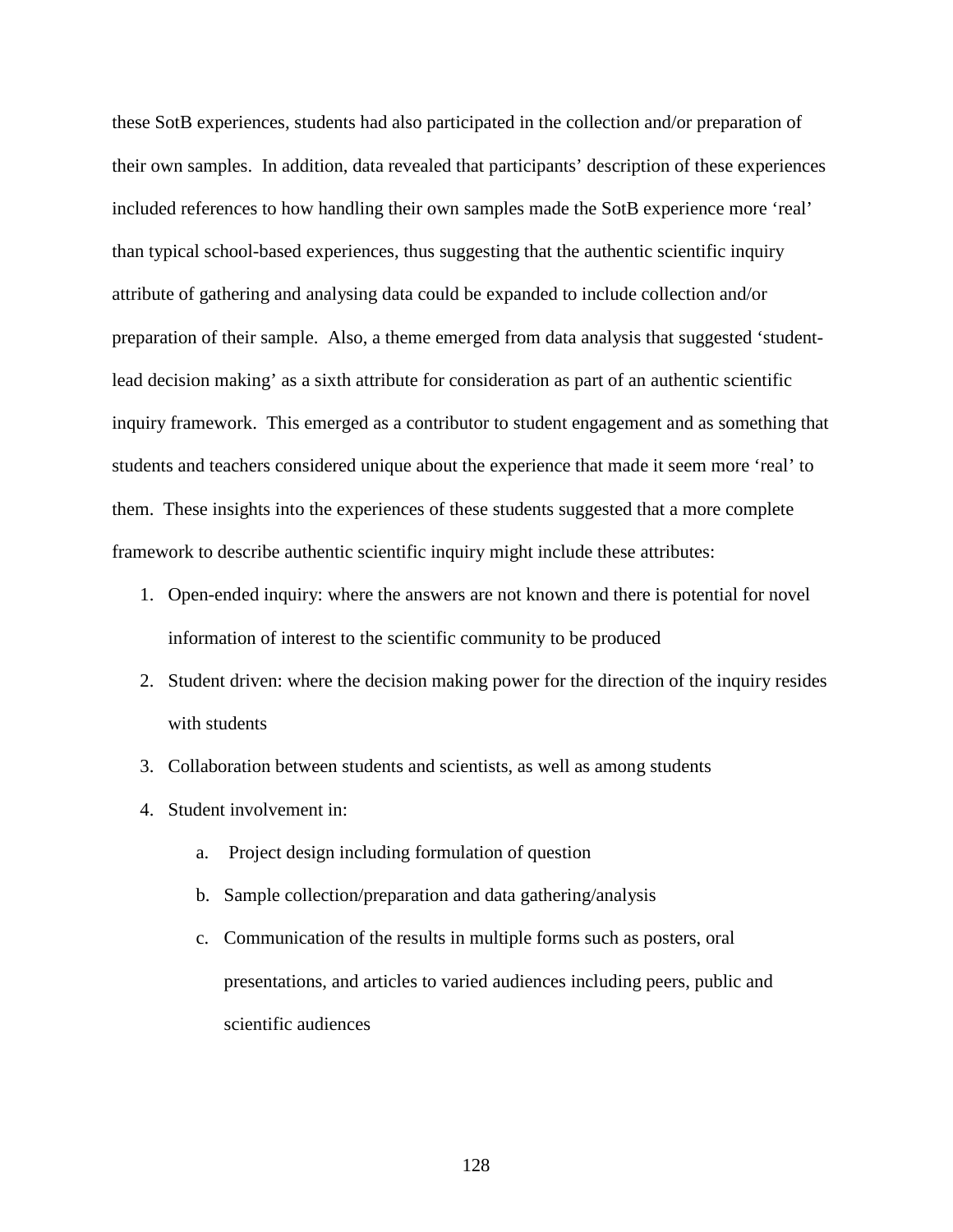The work of this study provided a richer understanding of what seemed to have enticed the students who participated in the SotB program at the CLS as well as insight into students' view as authentic scientific inquiry in contrast to the scientific and education communities as had been presented through a review of the literature.

#### *Insight into transformational learning.*

The search for perspective transformation and/or epochal transformation as evidenced by references to changes in perspective or behaviour resulted in some interesting insights. Data revealed that there was a perspective transformation in three frames of reference. Evidence showed that students and teachers adjusted their perspectives on the nature of science, the nature of research and their image of a scientist as a result of their experiences in SotB. Three specific stories, presented in detail in the previous sections, pointed to changes in a frame of reference that could be considered epochal transformation since they resulted in significant such as alteration of career plans, changing "the way I think about things" generally, and changing the approach to learning and engagement with science.

Analysis of data in this study pointed to ambiguity in the framework developed to study transformational learning. There was evidence that students and teachers were altering their frame of reference and that it involved more than a shift in perspective because it resulted in a change in behaviour, but would not fit the description of Meisrow or Imel's epochal transformation. Several teachers changed their classroom practises after participation in SotB and attributed those changes to their experiences with the program. While some students found that their experience with SotB confirmed their frame of reference regarding their future with science education and/or a scientific career, other students found that their experience changed

129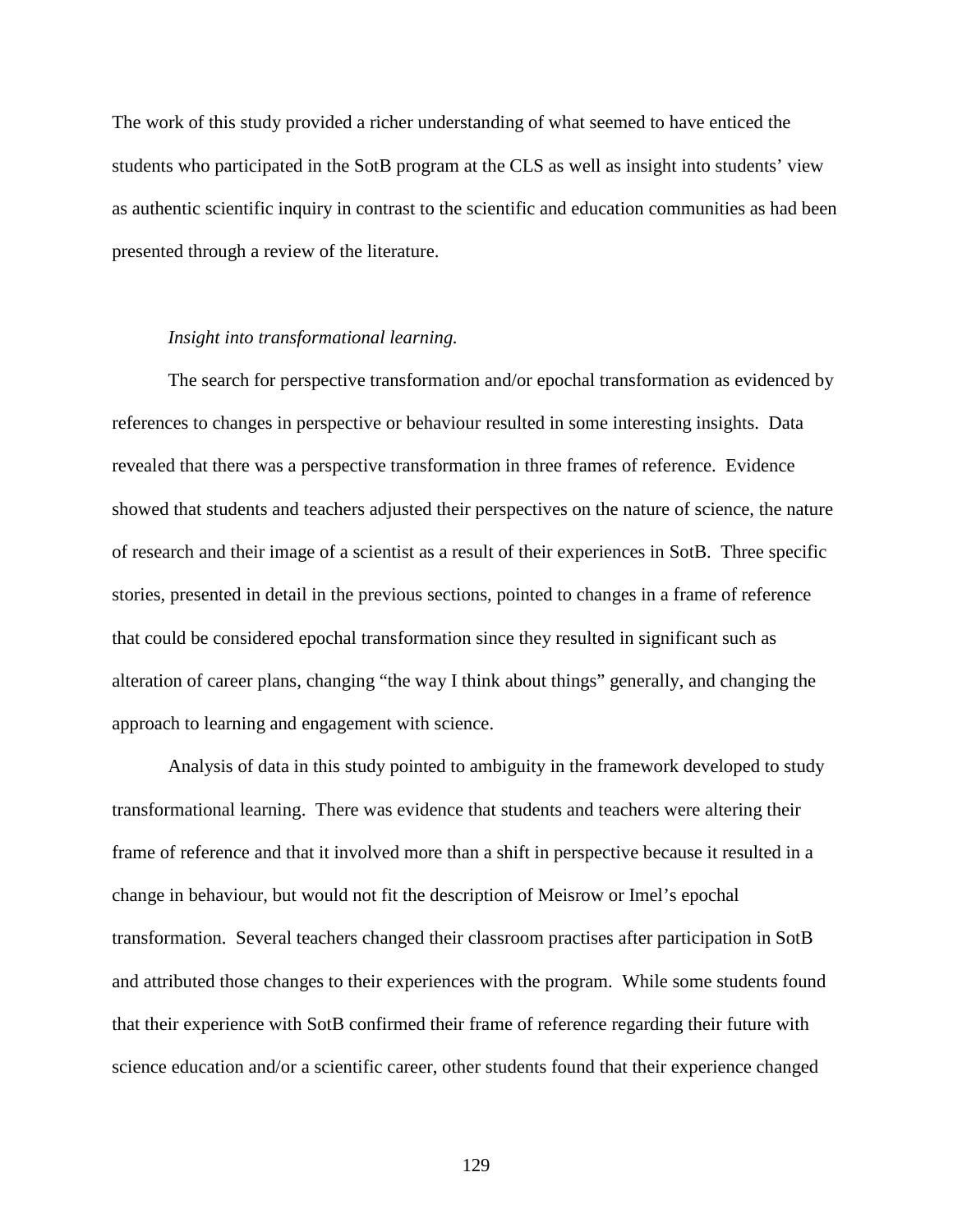that frame of reference and altered their plans accordingly. Since changing plans and future aspirations could be considered a change in behaviour and life plans are a significant view of the world, I felt that this indicated an additional category in this framework might be necessary (see table 7).

| <b>Perspective Transformation</b> | <b>Transformational Learning</b>     | <b>Epochal Transformation</b>       |
|-----------------------------------|--------------------------------------|-------------------------------------|
| • Participant becomes             | • Participant changes a              | • Participant changes a             |
| critically aware of               | frame of reference, or               | frame of reference or a             |
| assumptions                       | world view                           | world view                          |
| Participant reflects upon         | Participant makes small<br>$\bullet$ | Participant changes<br>$\bullet$    |
| challenges to those               | changes in behaviour                 | habitual behaviour                  |
| assumptions                       | accordingly                          | accordingly                         |
| Participant changes               | Changes are evident only             | Changes affect other<br>$\bullet$   |
| assumptions and associated        | to the participant or those          | frames of reference and             |
| points of view                    | directly involved in the             | may or may not effect               |
|                                   | activity                             | additional behaviour                |
|                                   |                                      | changes                             |
|                                   |                                      | Changes are evident to<br>$\bullet$ |
|                                   |                                      | others regardless of direct         |
|                                   |                                      | involvement in related              |
|                                   |                                      | activity                            |

*Table 7: Revised Framework for Transformational Learning*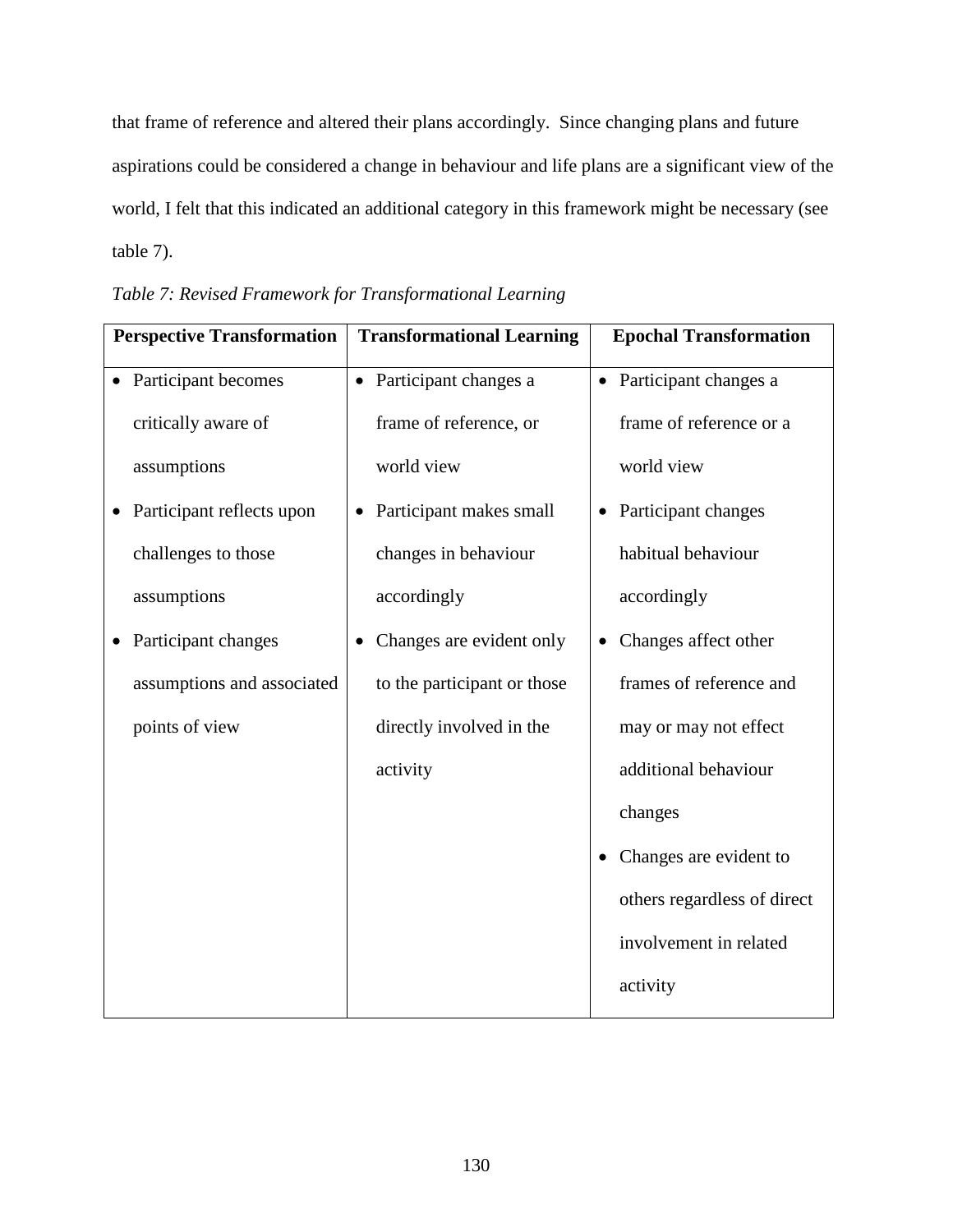During the writing of this thesis other works came to my attention that extended the construct of transformational learning beyond those initially considered in this study. Lange (2004, p. 123) pointed out that "transformative learning is not just personal transformation but societal transformation." None of the evidence presented in this thesis would point to social transformation, but that may be a function of time. Mezirow's 1997 Letter to the Editor clarified my obvious misunderstanding. My definitions required a change in behaviour for epochal transformation to be considered present. Lange purports that the change is not truly transformational unless it moves beyond the personal and evokes attempts at societal change or social activism. In his letter Mezirow (1997) stated, "the action depends upon the nature of the dilemma, but when the disorienting dilemma is the result of oppressive action … the transformation process *requires* that the learner take action against her oppressor, and, where appropriate, collective social action" (p. 60, emphasis in original). It is apparent that my proposed categories of definitions lack complexity and therefore the complexity of my conclusions might also be less sophisticated.

If one considers a further shift in categories, however, where the third category is renamed to 'Personal Transformation' and a fourth is added, 'Social Transformation, the work presented here showed that this landscape did produce evidence of transformational learning, within the first three categories of the framework, as well as offered insight into transformations for students and teachers within this context. It was unclear whether the transformations could be connected to the landscape of this study, namely to authentic scientific inquiry, the framework of student engagement or specifically to the SotB program. Perspective transformation was evident in data related to every group of students. Transformational learning was evident regardless of the number of indicators of engagement or attributes of authentic scientific inquiry

131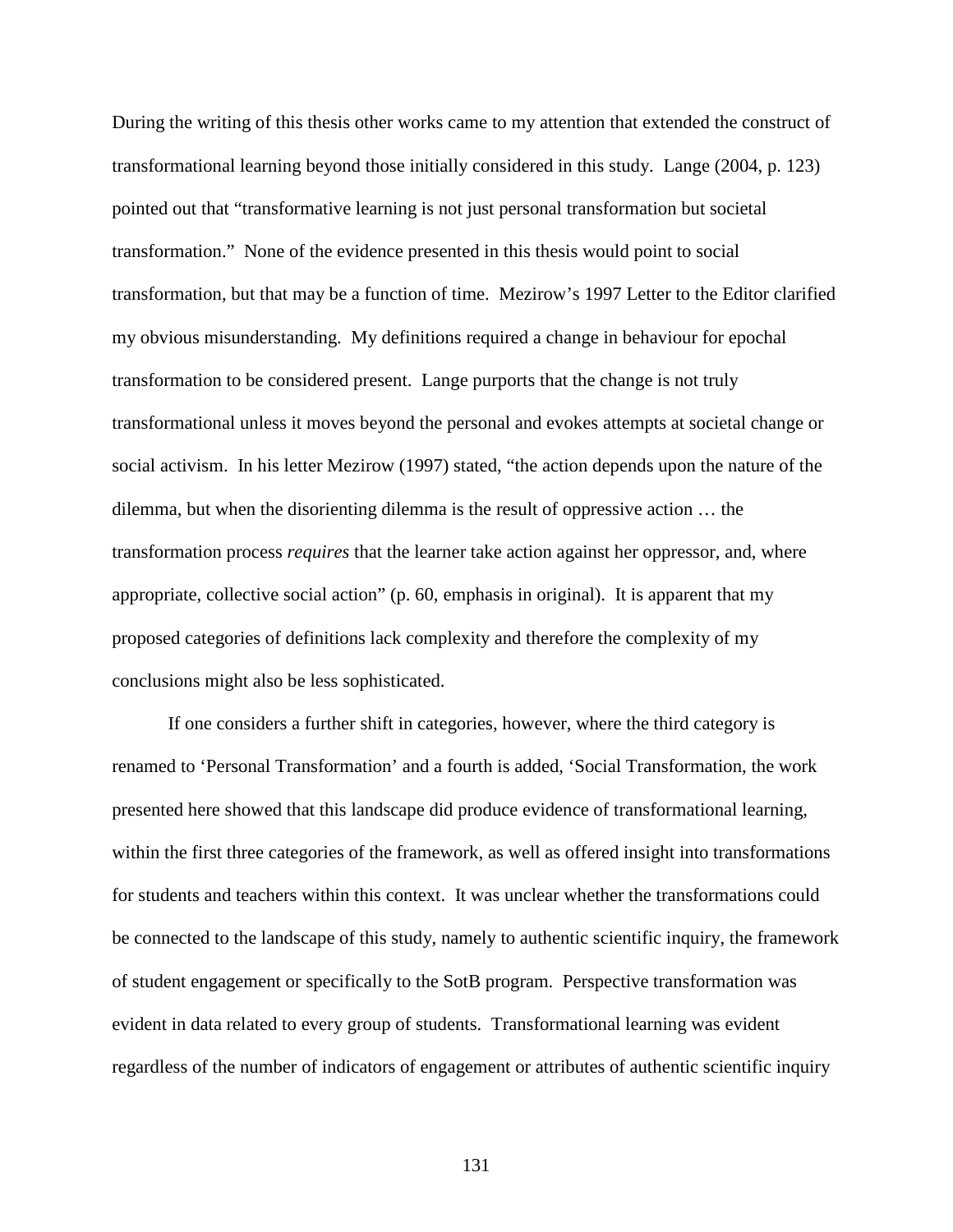present. And, interestingly, the three stories of, previously identified as epochal transformations, but more accurately named personal transformation, were from student groups with fewer attributes of authentic scientific inquiry. I am not sure of the implications of this except that more research is needed before any conclusions could be offered. Other areas of this study did offer some conclusions that could be drawn, however, and these I present those in the next section.

#### *Conclusions and Implications*

Within this context of an informal science outreach program, there are a few conclusions that could be drawn from this work. Three frameworks were developed to provide insight into the experiences of these participants. The revised frameworks for authentic scientific inquiry, engagement and transformational learning presented earlier in this chapter might be helpful to guide the work of science education researchers as they seek to compare programs using similar tools. Curriculum developers might use the revised framework for authentic scientific inquiry when advising classroom practitioners or informal educators who wish to incorporate authentic scientific inquiry in their classrooms and programs as it provides a useful list of attributes to attend to during development. The original framework developed for this study was based on a review of the literature. The authors of those papers represented educators, education researchers, and scientists, in the context of natural research scientists as opposed to social scientists as would be the case for the educational researchers. Since this framework required revision to include insights derived from the perspective of students, further research into the differences in perspective of authentic scientific research among students, teachers, and scientists might prove to be interesting for science education development. Generalization of conclusions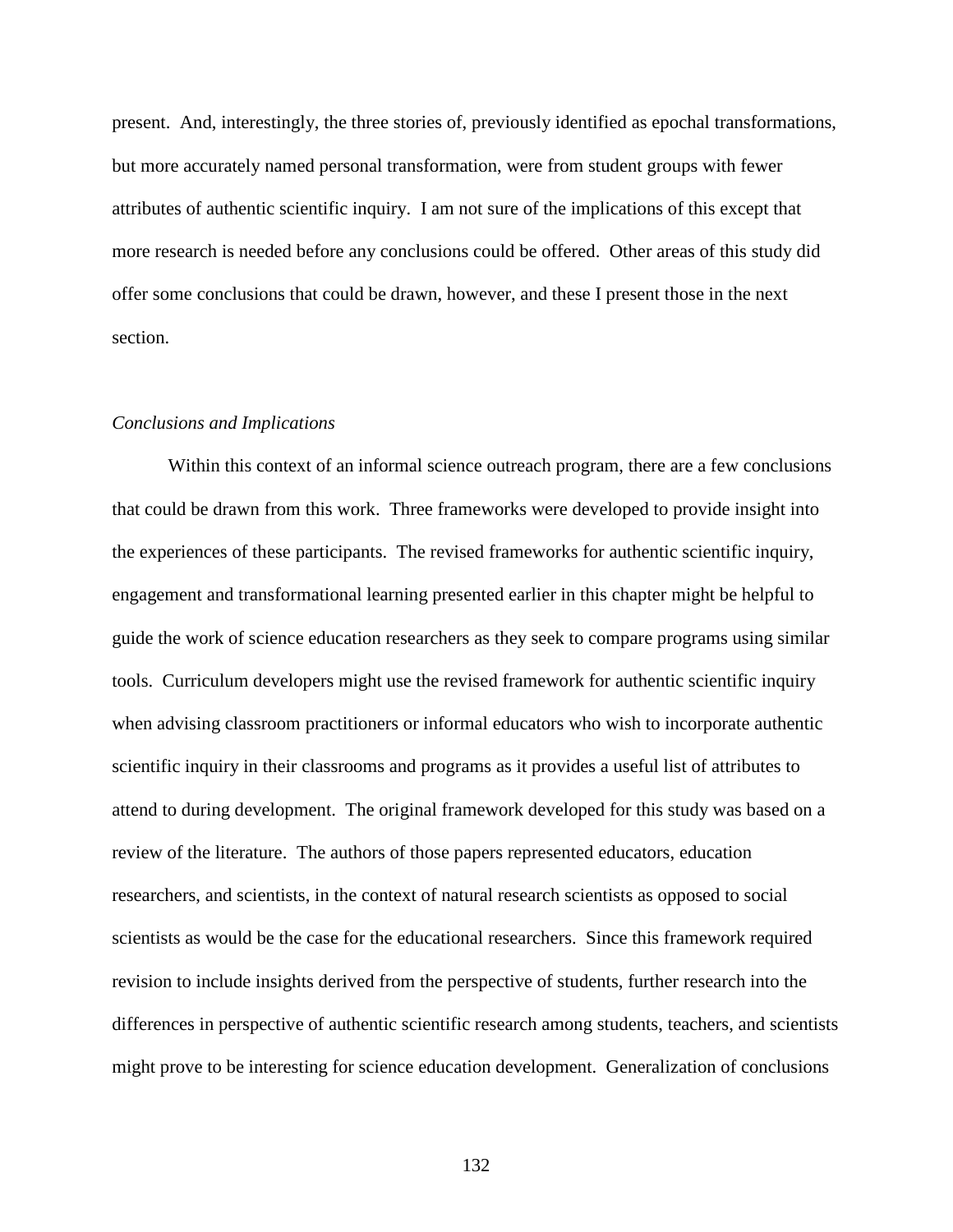based on these frameworks should only be considered with caution as this study was conducted within a unique context and the findings identified in the previous section may not be applicable in other contexts. This caution is particularly true for conclusions based on the use of the rubrics within the authentic scientific inquiry and engagement frameworks. These rubrics were developed in an attempt to clarify analysis of data gathered in this study and are particular to this context. I am the only person to assess these data using these rubrics and this context is the only one where these rubrics have been employed. A logical next step to developing these tools for more widespread use would be to first determine if my assessment of the context holds when others use the tools, and second, to see if the tools are useful when applied to other contexts.

A cautious conclusion that could be drawn based on this study is the insight into what engaged students participating in this specific context. Curriculum developers, classroom teachers, outreach program developers, and the scientific community could benefit from attending to this list as they attempt to engage students in science learning. This list is very practical and could easily be incorporated into many different inquiry-based science learning classrooms or programs:

- Open-ended inquiry
- Student lead
- Choice
- Overcoming challenges
- Working with a "real" scientist
- Contribution to scientific knowledge
- Career related experience
- Experiencing science that is different than "school science"

Since data did not indicate if any of these were more important or more effective in engaging students, an opportunity for further research presents itself. Somewhat related, it would seem that those developing inquiry-based curriculum or programs wishing to engage students in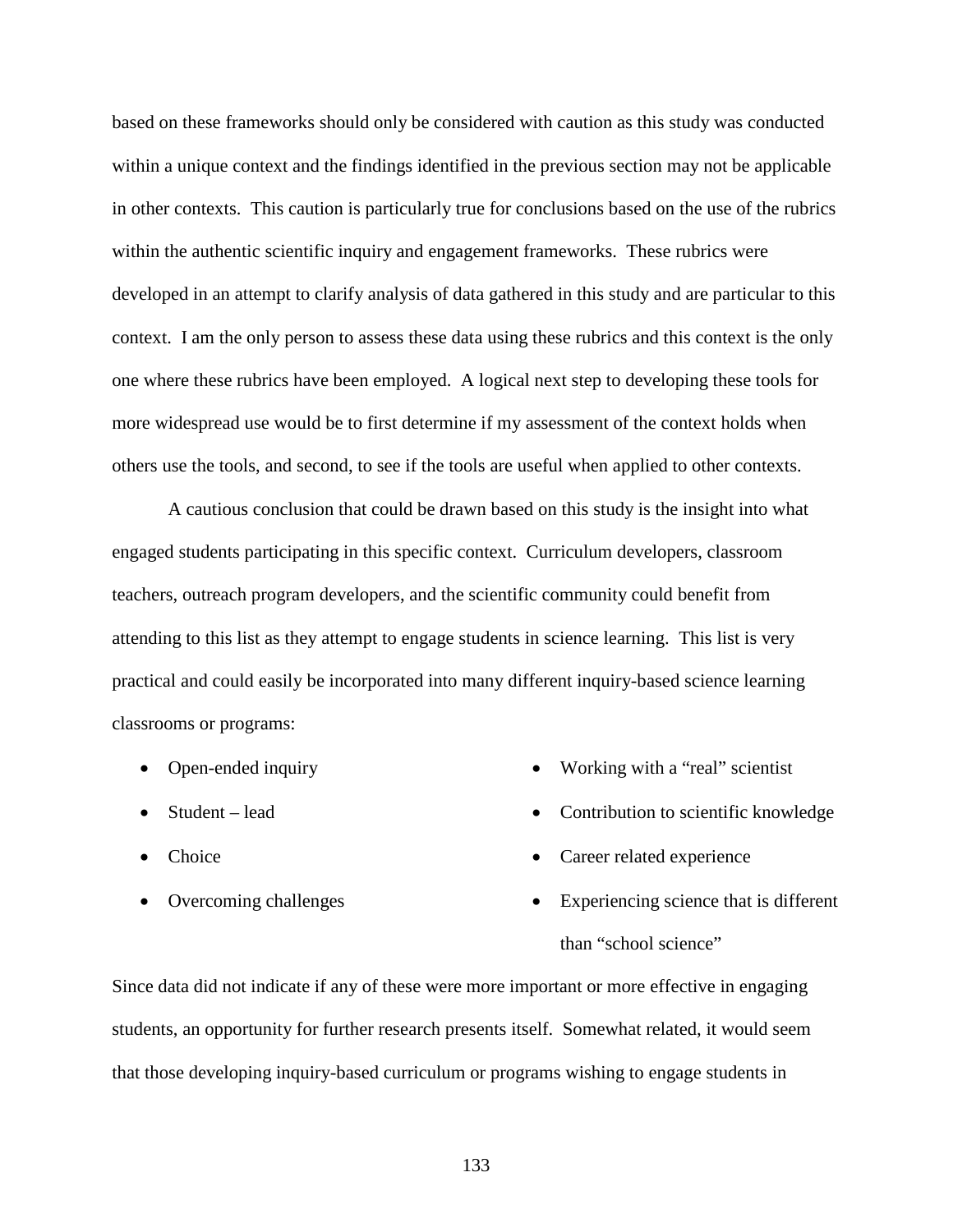science learning, might consider incorporating as many of the attributes of authentic scientific inquiry as is reasonable within a specific context as there are many similarities between the attributes of authentic scientific inquiry and this lists of things that engaged these students.

In conclusion, I feel that I can confidently say that the research that I have undertaken for this study did provide, for me, a richer understanding of what engaged the students involved in this particular experience and of how that experience might have created a space where transformational learning occurred for students and teachers. Some of these understandings might be transferable to other, similar programs. In addition, I have developed some frameworks and tools that may be useful for program evaluation efforts in terms of inquiry-based programming or engagement, but these tools need a great deal more investigation.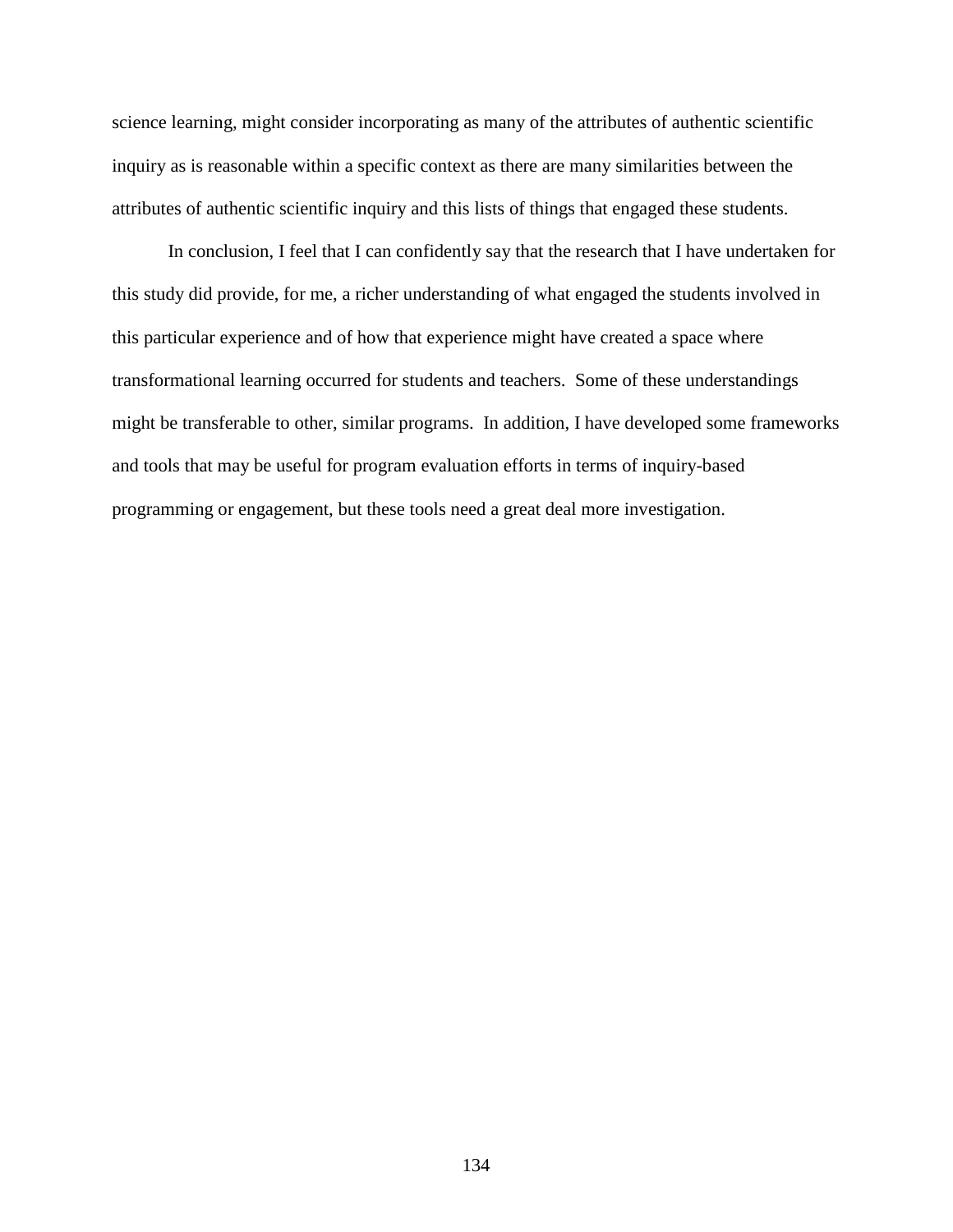#### References

- Abbott, J., & Ryan, T. (1999). Constructing knowledge, reconstructing schooling. *Educational Leadership, 57*(3), 66-70.
- Abd-El-Khalick, F., BouJaoude, S., Duschl, R., Lederman, N. G., Mamlok-Naaman, R., Hofstein, A., et al. (2004). Inquiry in Science Education: International Perspectives. *Science Education, 88*(3), 397-419.
- Aikenhead, G. S. (1986). Teaching Authentic Science. *Research Matters...To the Science Teacher*. Retrieved November 25, 2010 from National Association for Research in Science Teaching website: http://www.narst.org/publications/research/ authentic2.cfm.
- Aikenhead, G. (2006). *Science Education for Everyday Life*. London, ON: Althouse Press.
- American Association for the Advancement of Science. (2000). *Designs for Literacy*. New York: Oxford University Press.
- Anderson, R. D. (2002). Reforming science teaching: What research says about inquiry. *Journal of Science Teacher Education*, *13*(1), 1-12.
- Anderson, R. D., & Helms, J. V. (2001). The ideal of standards and the reality of school: Needed Research. *Journal of Research in Science Teaching, 38*(1), 3-16.
- Ara'ugo-Jorge, T. C. (2004). Microscopy images as interactive tools in cell modeling and cell biology education. *Cell Biology Education, 3*, 99-110.
- Armstrong, D. G. (2002). Chapter 5: Influences of philosophy, learning theory, and sociology. In D. G. Armstrong (Ed.), *Curriculum Today*. Upper Saddle River, NJ: Pearson Education, Inc.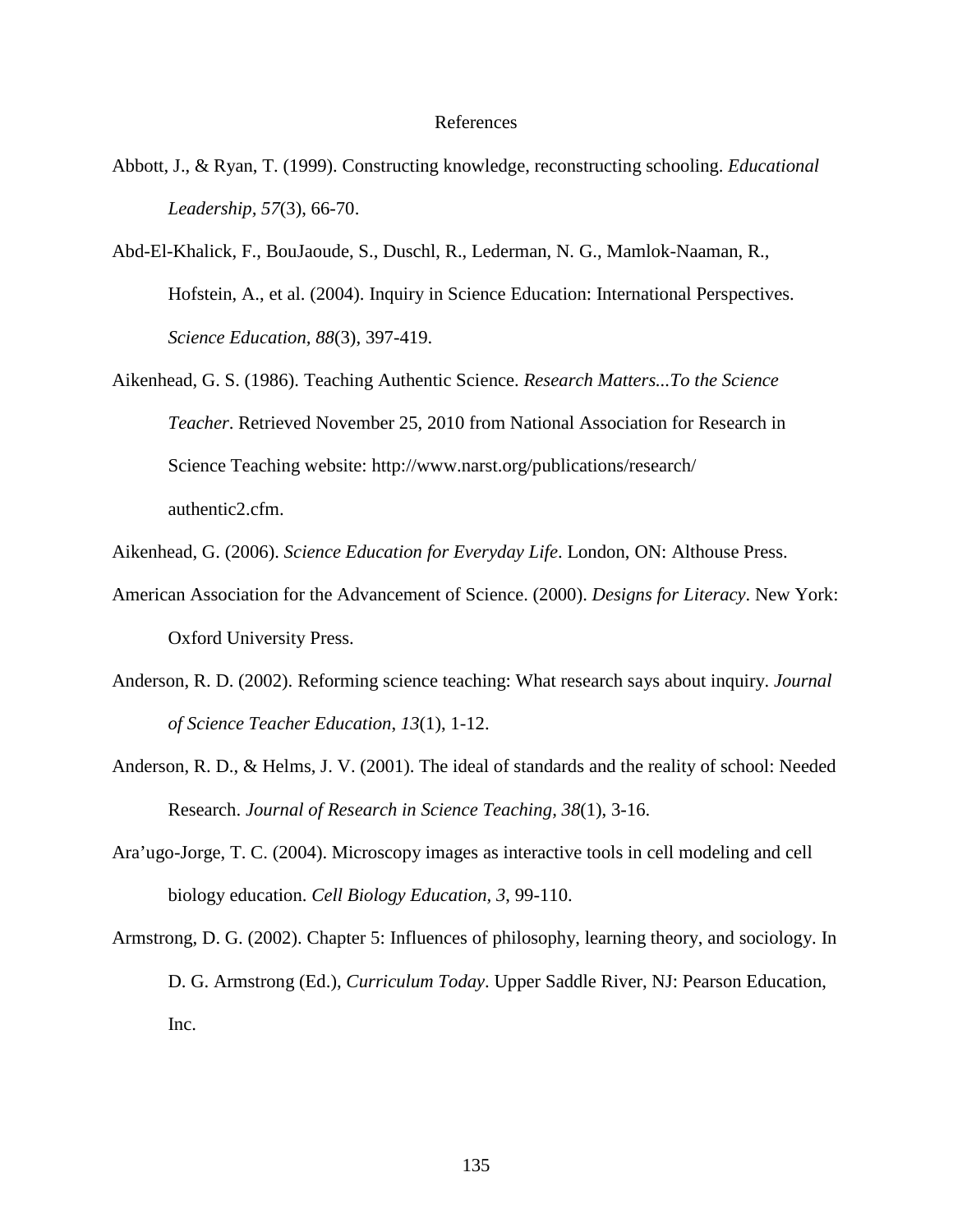- Banner, J. L., Guda., N., James, E. W., Stern, L. A., Zavala, B., & Gordon, J. D. (2008). A novel lecture series and associated outreach program in the environmental and natural sciences. *Journal of College Science Teaching*, *37*(4), 30-37.
- Barmby, P., Kind, P. M., Jones, K. (2008). Examining changing attitudes in secondary school science. *International Journal of Science Education*, 30(8), 1075-1093.
- Bell, R. L., Blair, L. M., Crawford, B. A., & Lederman, N. G. (2003). Just do it? Impact of a science apprenticeship program on high school students' understandings of the nature of science and scientific inquiry. *Journal of Research in Science Teaching, 40*(5), 487-509.
- Belsey, D., Walker, T.L., Blyth, R.I.R., & Friesen, A. (2008). Students on the Beamline: A Teacher's Perspective. *Canadian Light Source Inc 2008 Activity Report*, 71, 156-157.
- Bencze, L., & Hodson, D. (1999). Changing Practice by Changing Practice: Toward More Authentic Science and Science Curriculum Development. *Journal of Research in Science Teaching, 36*(5), 521-539.
- Birnie, H. (1991). Science in the Schools. Monograph No. 3. Center for School-Based Programs, College of Education, University of Saskatchewan.
- Braund, M., & Reiss, M. (2006). Towards a More Authentic Science Curriculum: The Contribution of Out-of-School Learning. *International Journal of Science Education, 28*(12), 1373-1388.
- Botstein, L. (1997). *Jefferson's Children: Education and the Promise of American Culture*. New York: Doubleday.
- Braund, M., & Reiss, M. (2006). Towards a More Authentic Science Curriculum: The contribution of out of school learning. *International Journal of Science Education, 28*(12), 1373-1388.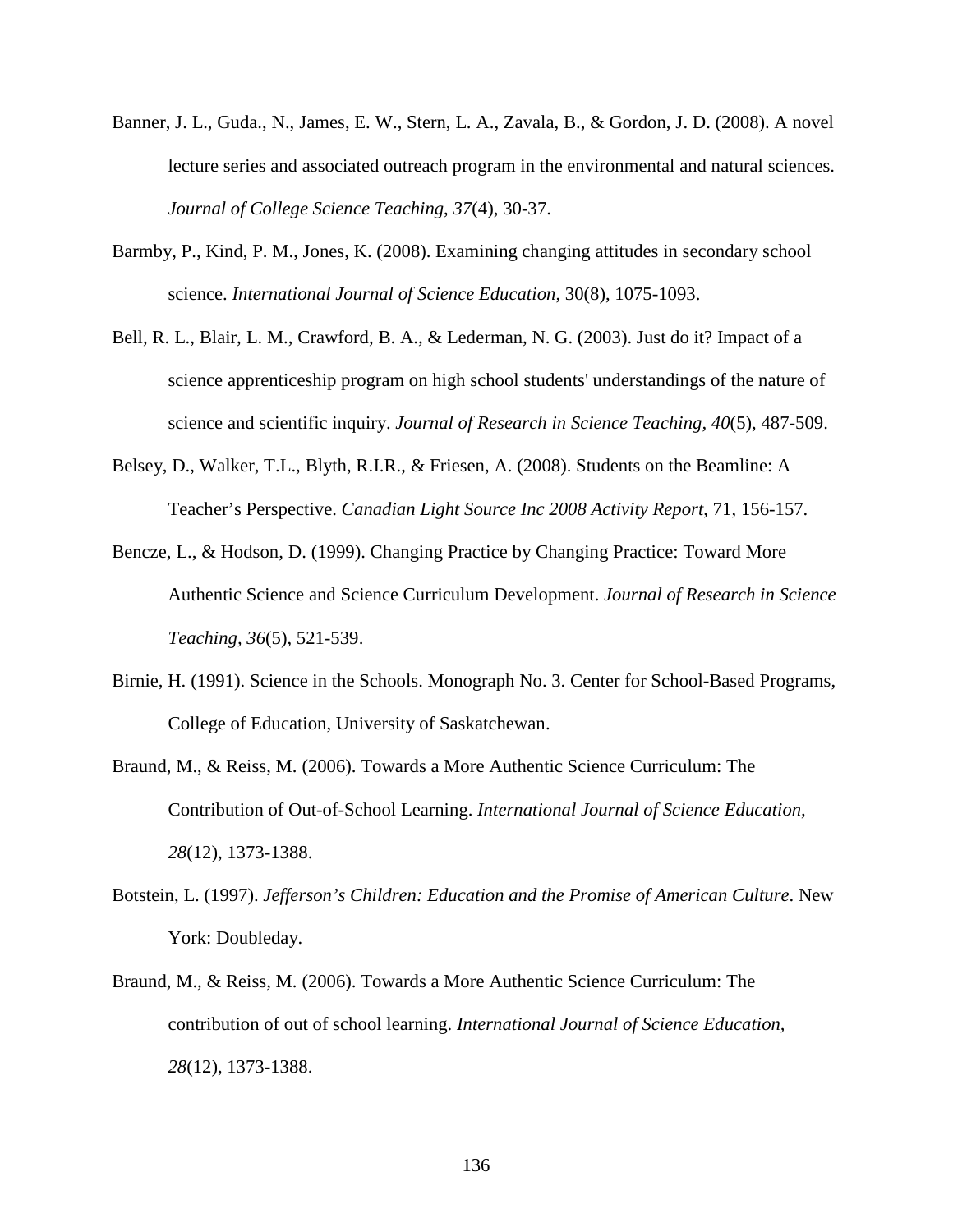Bruner, J. (1970). *On Knowing: Essays for the Left Hand*. New York: Athenueum.

Bruner, J. (1986). *Actual Minds, Possible Worlds*. Cambridge: Harvard University Press.

Bruner, J. (1990). *Acts of Meaning*. Cambridge: Harvard University Press.

- Butroyd, R. (2008). Schooling and subject disengagement in year 10 science in four maintained schools in northern England. *Research in Education, 79(1,)* 22-37.
- Caine, R., & Caine, G. (1994). *Making connections: Teaching and the human brain*. Menlo Park, CA: Innovative Learning Publications.
- Campbell, D. T. (2006). A qualitative investigation of the factors invluencing the implementation of reform efforts in science education. *Improving Schools, 9*(1), 61-68.
- Canadian Council on Learning (Producer). (2009). Episode 1: The Centennial Challenge. *Evolving Education: Learning in the 21<sup>st</sup> Century.* [Television Series]. Saskatoon: SCN.ca also retrieved from http://www.ccl-cca.ca/CCL/AboutCCL/21stCentury/ Resources/Video.html
- *Canadian Oxford English Dictionary (Second Edition).* (2004). New York: Oxford University Press.
- Carr, K. (2009). Bryce Hach: High school chemistry gets a boost. *Science Activities, 46*(2), 38- 40.
- Carson, L., & Fisher, K. (2006). Raising the Bar on Criticality: Students' Critical Reflection in an Internship Program. *Journal of Management Education.*
- Carter, K. (1993). The place of story in the study of teaching and teacher education. *Educational Researcher, 22*(1), 5-18.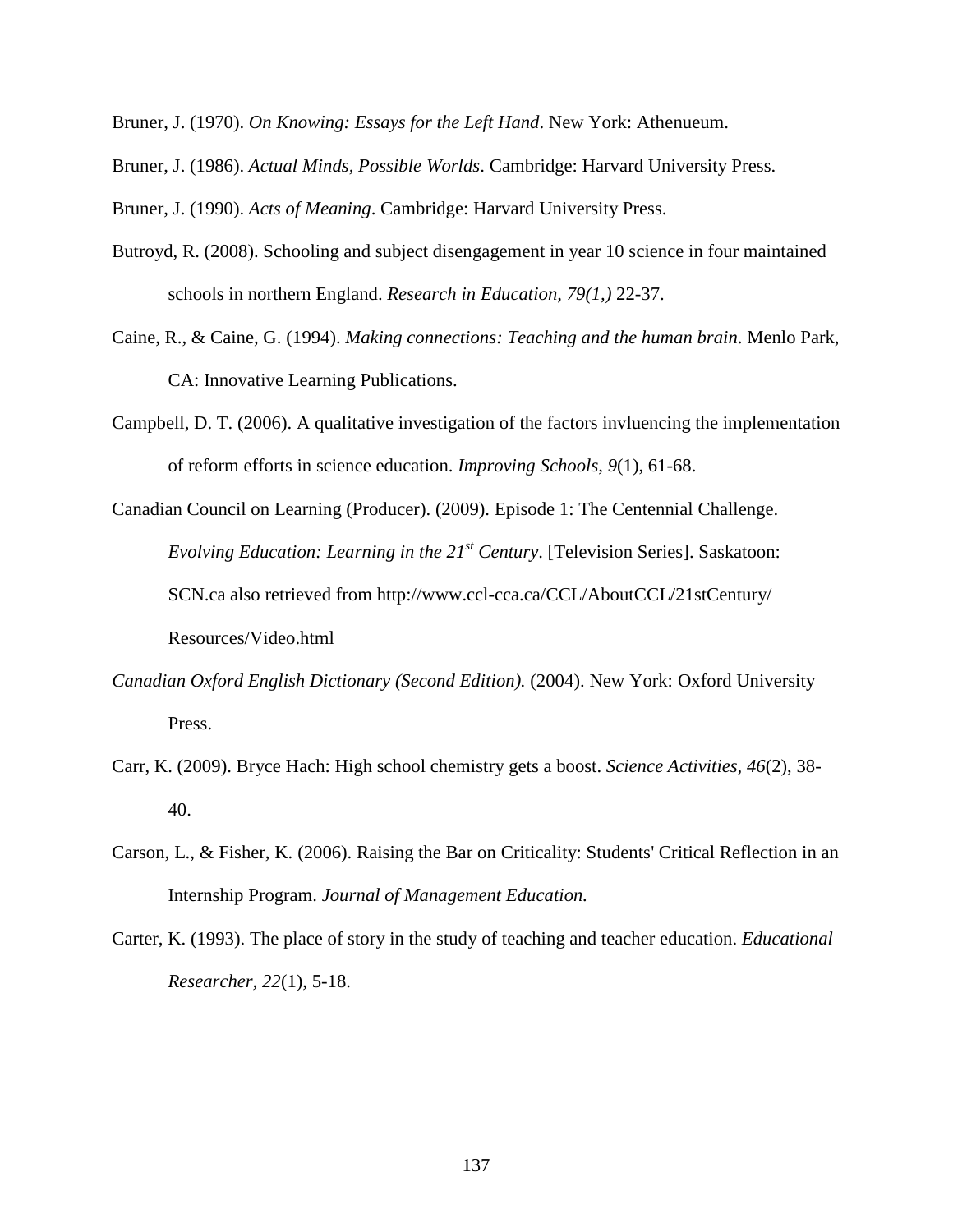- Clandinin, J., & Connelly, F. (1990). Narrative and story in practice and research. In D. Schon (Ed.), *The reflective turn: case studies of reflective practice*. New York: Teachers College Press.
- Clandinin, J., Pushor, D., & Murray Or, A. (2007). Navigating sites for narrative inquiry. *Journal of Teacher Education, 58*(1), 21-35.
- Comley, M. (2009). The Inquiry-Based Science Pedagogy Debate. *LEARNing Landscapes, 2*(2), 155-166.
- Cooper, B., Bronwen, C., et al. (2010). Connecting teachers and students with science and scientists: The science learning hub. *Science Education International, 21(2),* 92-101.
- Council of Ministers of Education Canada. (1997). *Common Framework of Science Learning Outcomes K-12: Pan-Canadian Protocol for Collaboration on School Curriculum*. Retrieved June 2007 from www.cmec.ca.
- Cranton, P. A. (2002). Teaching for Transformation. *New Directions for Adult and Continuing Education.*
- Crawford, B. A. (2007). Learning to teach science as inquiry in the rough and tumble of practice. *Journal of Research in Science Teaching, 44(4),* 613-642.
- Creswell, J. W., Hanson, W. E., Plano-Clark, V. L., & Morales, A. (2007). Qualitative research designs: Selection and implementation. *The Counselling Psychologist, 35*(2), 236-264.
- Denzin, N. K. & Lincoln, Y. S. (2003). Introduction: The discipline and practise of qualitative research. In N. K. Denzin & Y. S. Lincoln (Eds.), *Landscape of Qualitative Research: Theories and issues*  $(2^{nd}$  ed., pp. Xi, 684p.). Thousand Oaks, CA: Sage.
- DiGuiseppe, M. (Ed.). (2007). *Science Education: A Summary of Research, Theories, and Practice A Canadian Perspective*. Toronto: Thomson Canada Limited.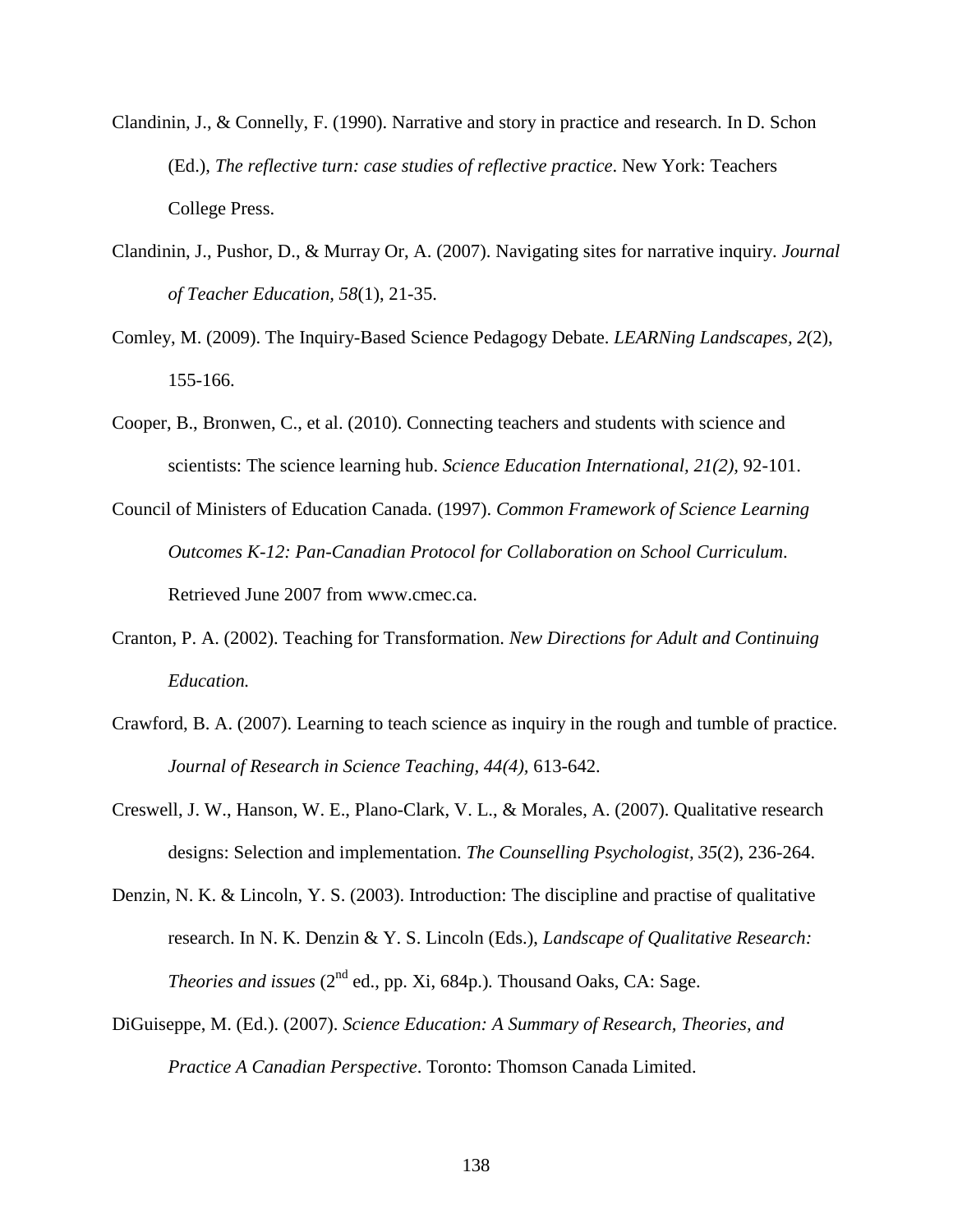- Duggan, S., & Gott, R. (2002). What sort of science education do we really need? . *International Journal of Science Education, 24*(7), 661-679.
- Duschl, R. (2008). Science Education in Three-Part Harmony: Balancing Conceptual, Epistemic, and Social Learning Goals. *Review of Research in Education, 32*(1), 268-291.
- Eick, C., Ewald, M. L., Kling, E., & Shaw, C. (2005). Reaching Out to Outreach. *Science Scope, 28*(7), 36-37.
- Eijck, M. v., & Roth, W. M. (2009). Authentic science experiences as a vehicle to change students' orientations toward science and scientific career choices: Learning from the path followed by Brad. *Cultural Studies of Science Education, 4*(3), 611.
- Epstein, R. (2007). Why High High School Must Go: An Interview with Leon Botstein. *Phi Delta Kappan, 88*(09), 659-663.
- Fassinger, R. E. (2005). Paradigms, praxis, problems, and promise: Grounded theory in counselling psychology research. *Journal of Counselling Psychology, 52*(2), 156-166.
- Fredricks, J. A., Blumenfeld, P. C., Paris, A. H. (2004). School Engagement: Potential of the Concept, State of the Evidence. *Review of Educational Research, 74(1),* 59-109.
- French, J. (2006), *City students get hands-on experience with synchrotron*. Star Phoenix Wednesday July 26, 2006.
- Gengarelly, L. M., & Abrams, E. D. (2009). Closing the Gap: Inquiry in Research and the Secondary Science Classroom. *Journal of Science Education and Technology, 18*(1), 74- 84.
- Gibson, H. L., & Chase, C. (2002). Longitudinal impact of an inquiry-based science program on middle school students' attitudes towards science. *Science Education, 86*, 693-705.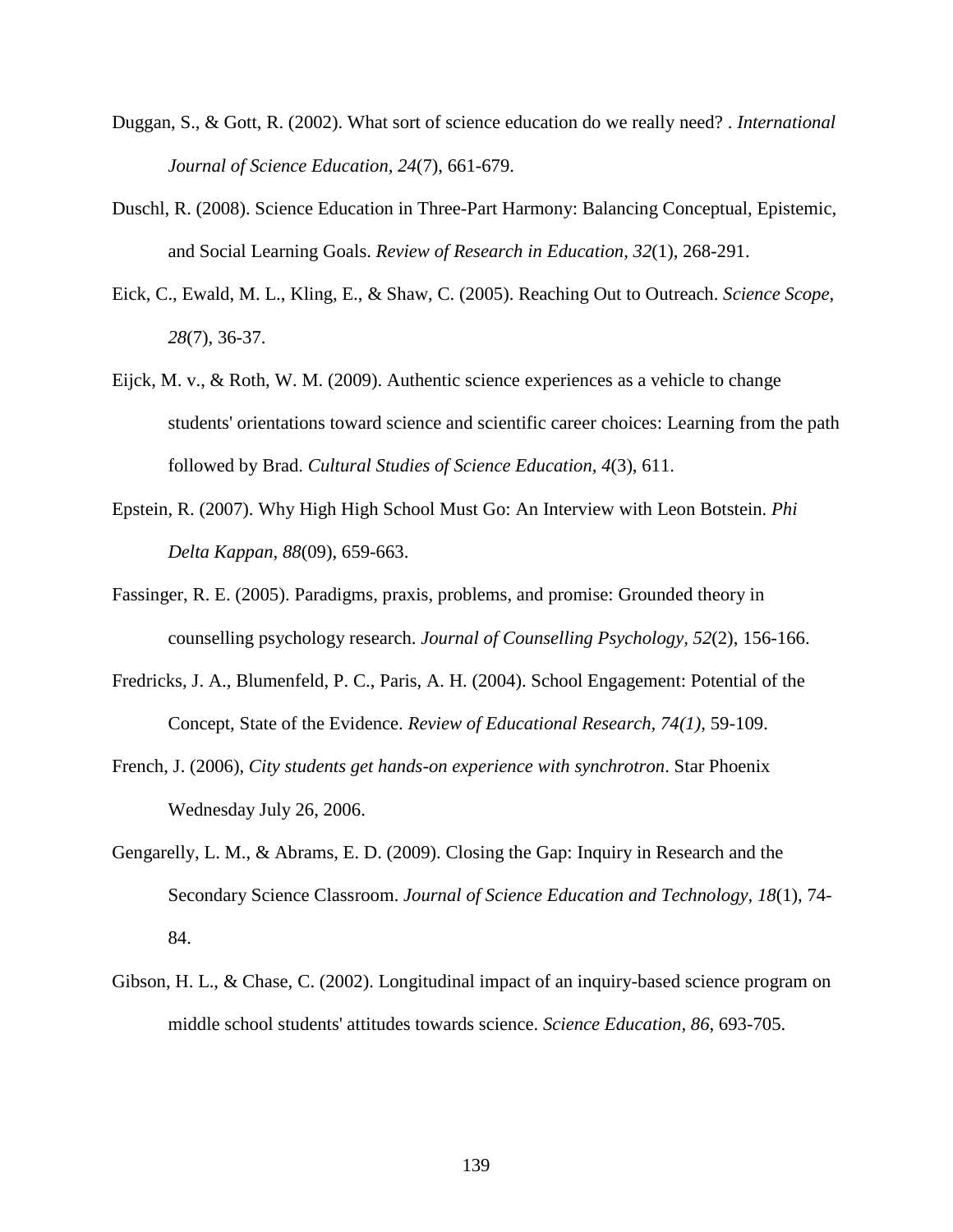- Hart, P. (2002). Environment in the science curriculum: The politics of change in the Pan-Canadian science curriculum development process. *Journal of Science Education, 24*(11), 1239-1254.
- Henderson, G. M. (2002). Transformative Learning as a Condition for Transformational Change in Organizations. *Human Resource Development Review, 1*(2), 186-214.
- Hooft, M. v. t. (2005). The effect of the "Ohio School Going Scholar" project on student perceptions of the quality of learning in middle school science *Journal of Research in Technology in Education, 37*(3).
- Hu, S., Kuh, G. D., & Li, S. (2008). The Effects of Engagement in Inquiry-Oriented Activities on Student Learning and Personal Development. *Innovative Higher Education, 33*(2), 71-81.
- Hudley, C., Daoud A., Polcano, T., Wright-Castro, R., & Hershberg, R. (2003, April). S*tudent engagement, school climate, and future expectations in high school*. Paper presented at the 2003 Biennial Meeting of the Society for Research in Child Development, Tampa, FL.
- Hume, A., & Coll, R. (2008). Student Experiences of Carrying out a Practical Science Investigation under Direction. *International Journal of Science Education, 30*(9), 1201- 1228.
- Imel, S. (1998). *Transformative Learning in Adulthood. ERIC Digest No. 200*.
- Jung, M. L., & Tonso, K. L. (2006). Elementary Preservice Teachers Learning to Teach Science in Science Museums and Nature Centers: A Novel Program's Impact on Science Knowledge, Science Pedagogy, and Confidence Teaching. *Journal of Elementary Science Education, 18*(1), 15-31.
- Juxtapose Productions (Producer). (2010). *Bending Light and Bending Minds*. Mindfield [Television series]. Saskatoon: SCN.ca.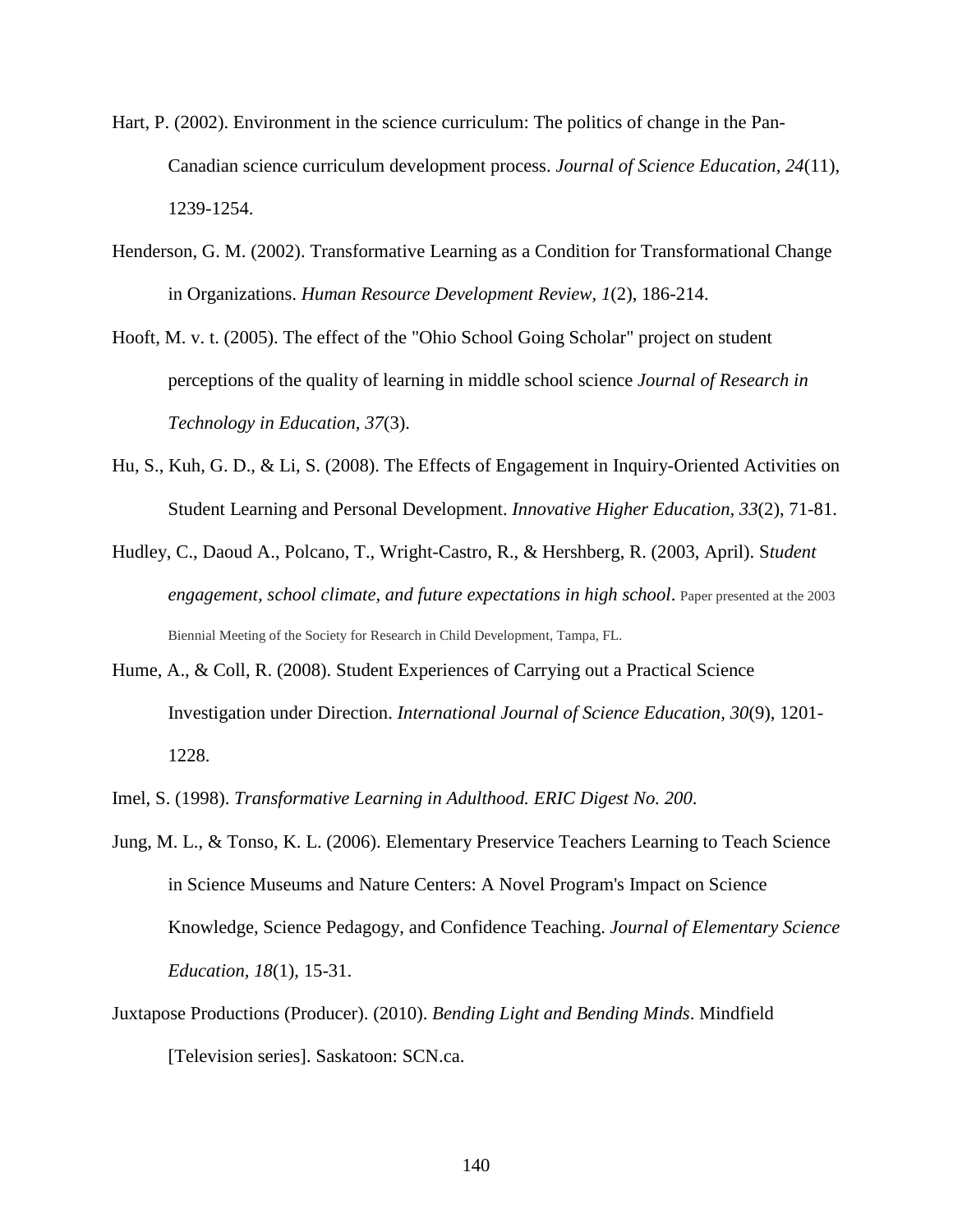- Kaiser, B. (1996, December). *Teachers, Research, and Reform: Improving Teaching and learning in High School Science Courses.* Paper presented at the Global Summit on Science and Science Education, San Francisco, CA.
- Kalantzis, M. (2006). Elements of a science of education. *The Australian Educational Researcher, 33*(2), 15-32
- Knox, K. L., Moynihan, J. A., & Markowitz, D. G. (2003). Evaluation of short-term impact of a high school summer science program on students' perceived knowledge and skills. *Journal of Science Education and Technology, 12*(4), 471-478.
- Kreber, C. (2006). Developing the Scholarship of Teaching through Transformative Learning. *Journal of Scholarship of Teaching and Learning, 16*(1), 88-109.
- Kuh, G. D. (2001). Assessing What Really Matters to Student Learning: Inside the National Survey of Student Engagement. *Change, 33(3),* 10-17.
- Kuh, G. D. (2009). The national survey of student engagement: Conceptual and empirical foundations. *New Directions for Institutional Research, 2009(141),* 5-20.
- Lange, E. A. (2004). Transformative and restorative learning: A vital dialectic for sustainable societies. *Adult Education Quarterly, 54*(2), 121-130.
- Lanke, U., Walker, T., Olorunda, V., Stauffer, M., Odeshi, A., Quann, M., et al. (2010). *Detection of magnetic circular dichroism in an extraterrestrial object: X-ray Photo Emission Electron Microscopy study of an iron meteorite*. Paper presented at the LEEM-PEEM meeting in New York.
- Laursen, S., Liston, C., Thiry, H., & Graf, J. (2007). What good is a scientist in the classroom? Participant outcomes and program design features for a short-duration science outreach intervention in K-12 classrooms. *CBE-Life Sciences Education, 6*, 49-64.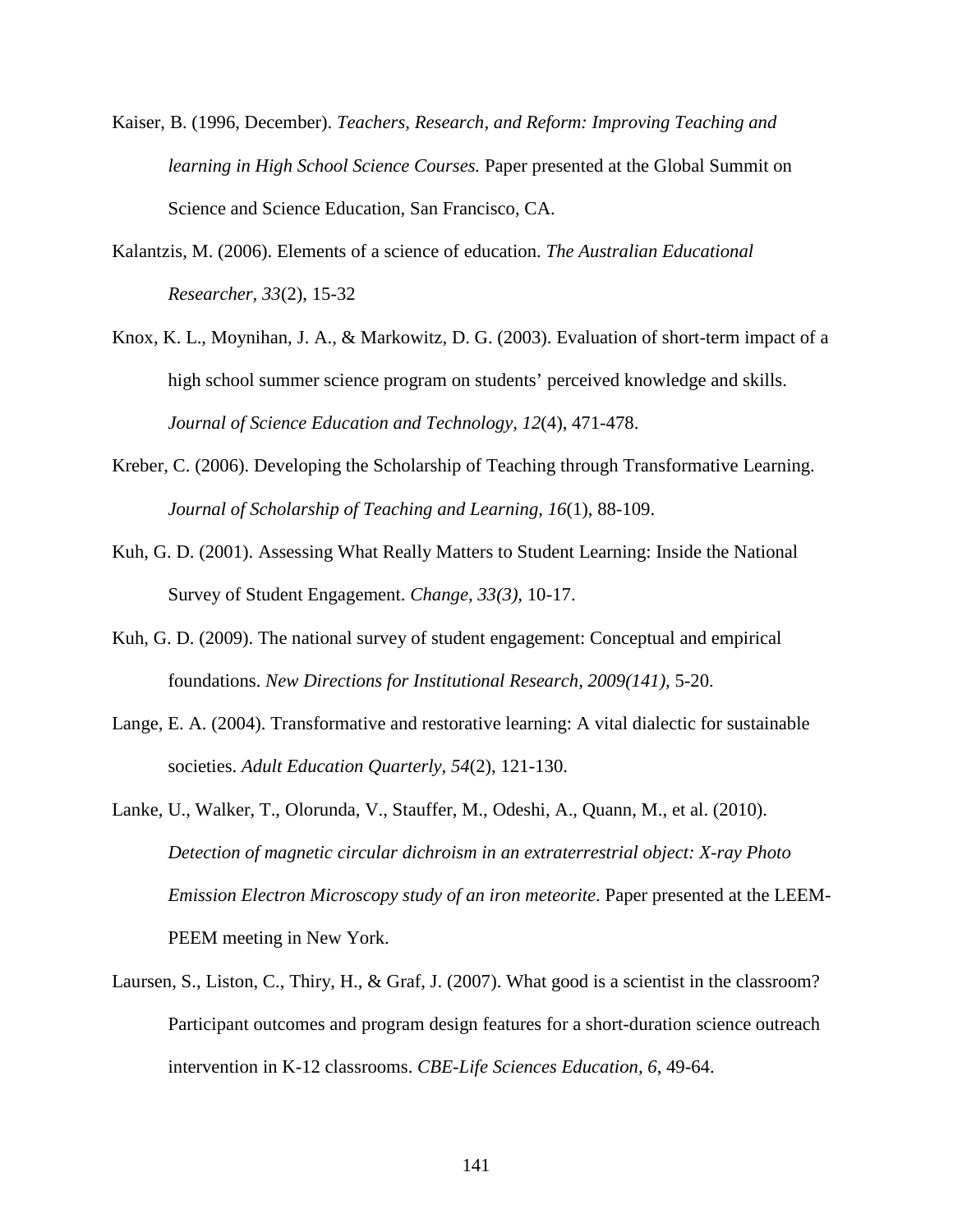- Lave, J. (1988). *Cognition in Practice: Mind, mathematics, and culture in everyday life*. Cambridge, UK: Cambridge University Press.
- Libbey, H. P. (2004). Measuring Student Relationships to School: Attachment, Bonding, Connectedness, and Engagement. *Journal of School Health, 74(7),* 274-283.
- Luehmann, A. L., & Markowitz, D. (2007). Science Teachers' Perceived Benefits of an Out-of-School Enrichment Programme: Identity Needs and University Affordances. *International Journal of Science Education, 29*(9), 1133-1161.
- Mabry, L. (2007). Case study in social research. In L. Bickman, J. Brannen & P. Alasuutari (Eds.), *Handbook of Social Research*. Newbury Park, CA: Sage.
- Mabry, L. (2008). Interview. In T. L. Walker (Ed.) (telephone interview ed.). Saskatoon.
- Marcus, J. M., Hughes, T. M., McElroy, D. M., & Wyatt, R. E. (2010). Engaging first-year undergraduates in hands-on research experiences: The upper green river barcode of life project. *Journal of College Science Teaching 39*(3), 39-45.
- Markowitz, D. G. (2004). Evaluation of the Long-Term Impact of a University High School Summer Science Program on Students' Interest and Perceived Abilities in Science. *Journal of Science Education and Technology, 13*(3), 395-407.
- Marshall, J., Taylor, W., Pine, B., & Green, J. (2004). Authentic science experiences for high school students: the INSPIRE example. *Advances in Space Research, 34*, 2145-2152.
- McDonald, S., & Songer, N. B. (2008). Enacting Classroom Inquiry: Theorizing Teachers' Conceptions of Science Teaching. *Science Education, 92*(6), 973-993.
- McMahon, B. J. (2003). Putting the elephant into the refrigerator: Student engagement, critical pedagogy and antiracist education. *McGill Journal of Education, 38(2),* 257-273.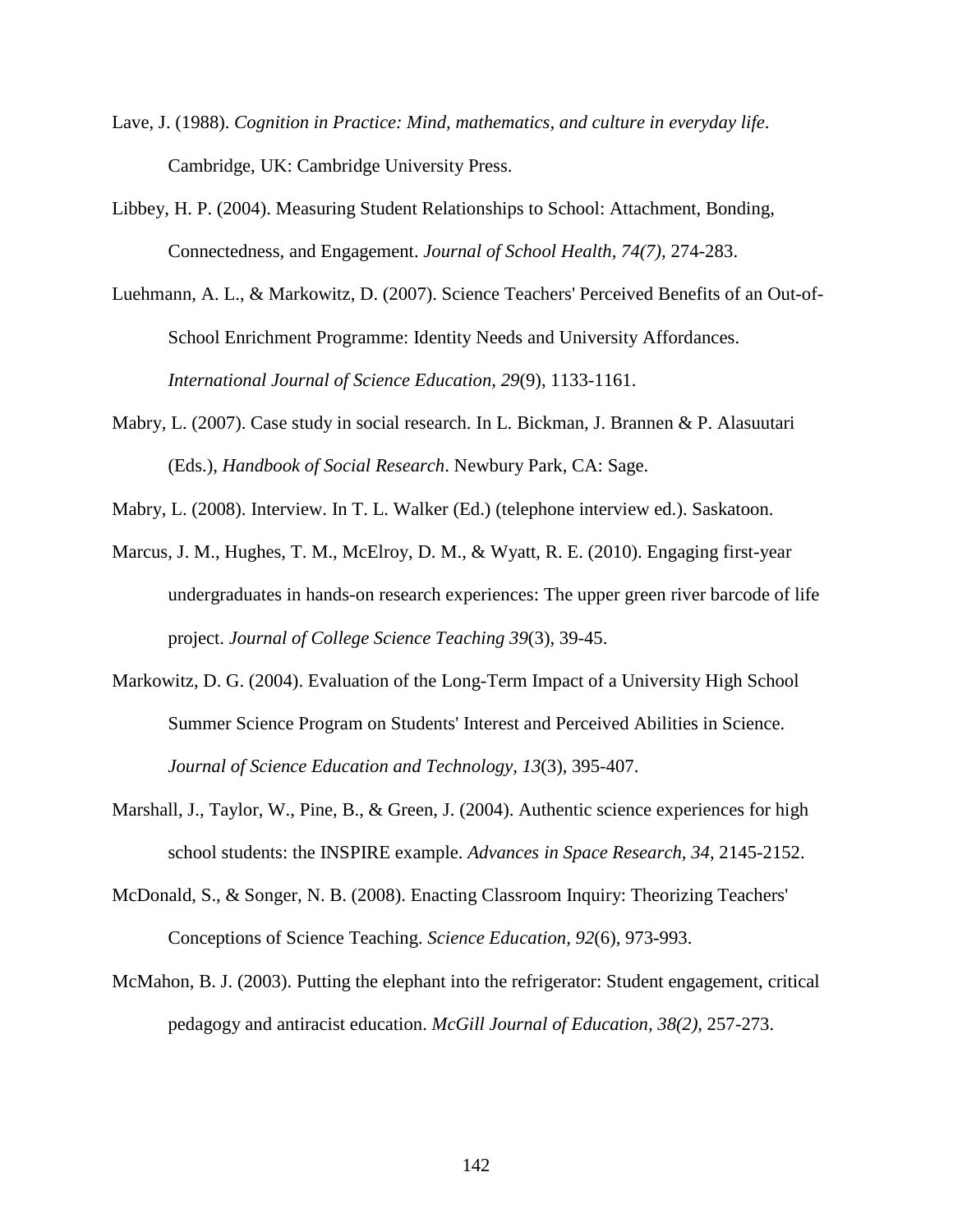- Mezirow, J. (1997). Transformative Learning: Theory to Practice. *New Directions for Adult and Continuing Education, 74,* 5-12.
- Mezirow, J. (1997). Transformational theory out of context. *Adult Education Quarterly, 48*(1), 60-62.
- Minner, D. D., Levy, A. J.,& Century, J. (2009). Inquiry-based science instruction—what is it and does it matter? Results from a research synthesis years 1984 to 2002. *Journal of Research in Science Teaching, 47(4),* 474-496.
- National Research Council. (1996). *National Science Education Standards*. Washington, DC: National Academy Press.
- National Science Teachers Association. (1998). Informal Science Education. An NSTA position statement. *Science Teacher, 65*(5), 54-55.
- National Survey of Student Engagement. (2000). *NSSE Report: National Benchmarks of Effective Practice*. Bloomington, IN: Indiana University Center for Postsecondary Research and Planning.
- Nystrand, M. and A. Gamoran (1989). *Instructional Discourse and Student Engagement*. Madison, WI: National Centre on Effective Secondary Schools.
- Olson, S., & Loucks-Horsley, S. (2000). *Inquiry and the National Science Education Standards: A Guide for Teaching and Learning*. Washington, DC: National Academy Press.
- O'Neill, D. K., & Polman, J. L. (2004). Why educate "little scientists?" Examining the potential of practice-based scientific literacy. *Journal of Research in Science Teaching, 41*(3), 234- 266.
- Osborne, J. (2003). Attitudes towards science: A review of the literature and its implications. *International Journal of Science Education, 25*(9), 1049-1079.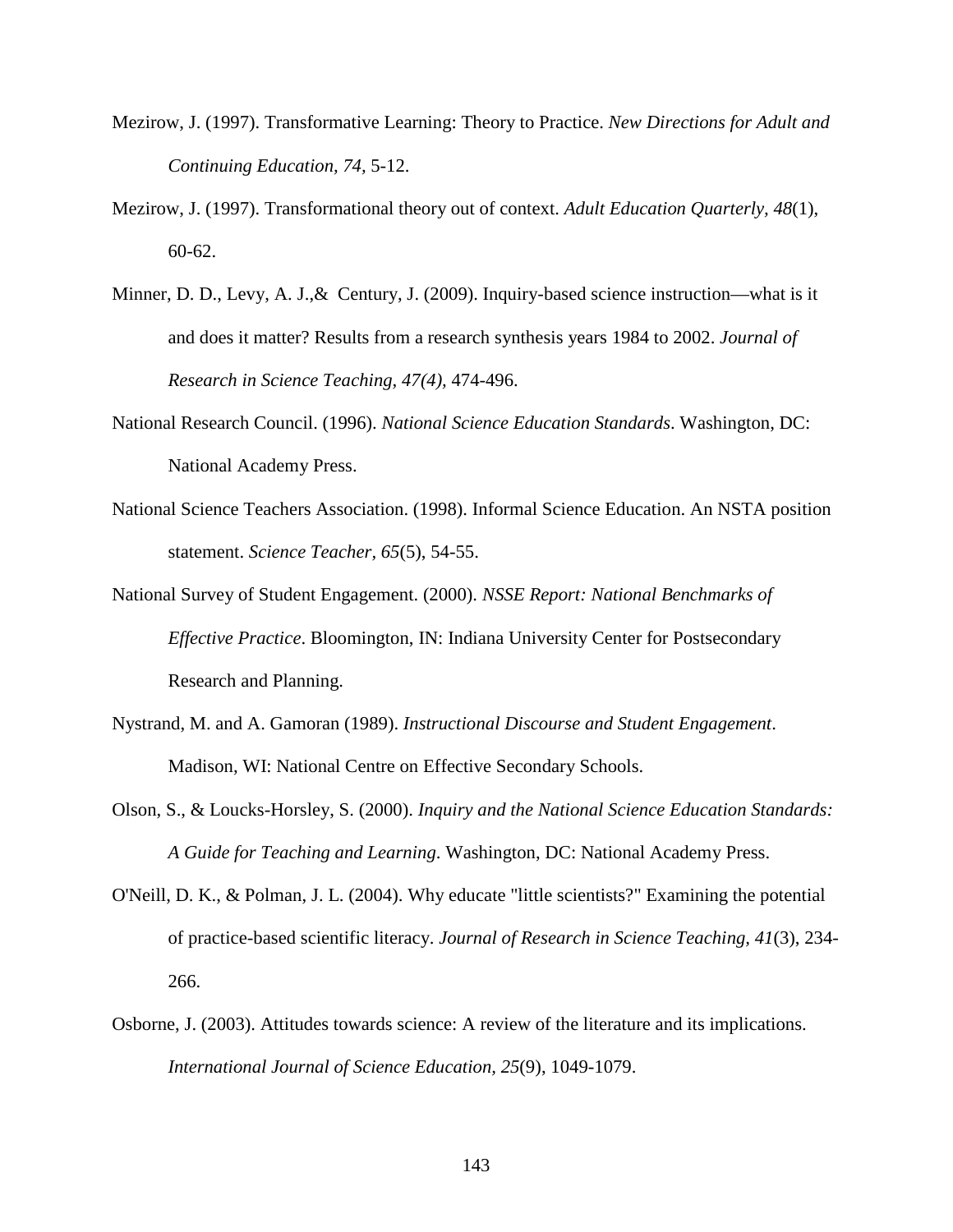- Patrick, H., A. M. Ryan, et al. (2007). Early Adolescents' Perceptions of the Classroom Social Environment, Motivational Beliefs, and Engagement. *Journal of Educational Psychology, 99(1)* 83-98.
- Penn, R. L., Flynn, L., Johnson, P. (2007). Building a successful middle school outreach effort: Microscopy Camp. *Journal of Chemical Education, 84*(6), 955-960.
- Peters, E. (2010). Shifting to a Student-Centered Science Classroom: An Exploration of Teacher and Student Changes in Perceptions and Practices. *Journal of Science Teacher Education, 21(3)*, 329-349.
- Pickens, M. and C. Eick (2009). Studying Motivational Strategies Used by Two Teachers in Differently Tracked Science Courses. *The Journal of Educational Research, 102(5),* 349- 362.
- Rahm, J., Miller, H. C., Hartley, L., & Moore, J. C. (2003). The Value of an Emergent Notion of Authenticity: Examples from Two Student/Teacher-Scientist Partnership Programs. *Journal of Research in Science Teaching, 40*(8), 737-756.
- Robinson, C. C. and H. Hullinger (2008). New Benchmarks in Higher Education: Student Engagement in Online Learning. *Journal of Education for Business, 84(2),* 101-109.
- Robinson, G. (2004). Developing the Talents of Teacher/Scientists. *Journal of Secondary Gifted Education, 15*(4), 155-161.

Roth, W. (1995). *Authentic School Science*. New York: Springer-Verlag.

Roth, W. (2004). Against the grade: Students' assessment of learning. In T. Koballa Jr. & D. Tippins (Eds.), *Cases in Middle and Secondary Science Education: The Promise and Dilemmas* (2 ed., pp. 252-257). New Jersey: Pearson.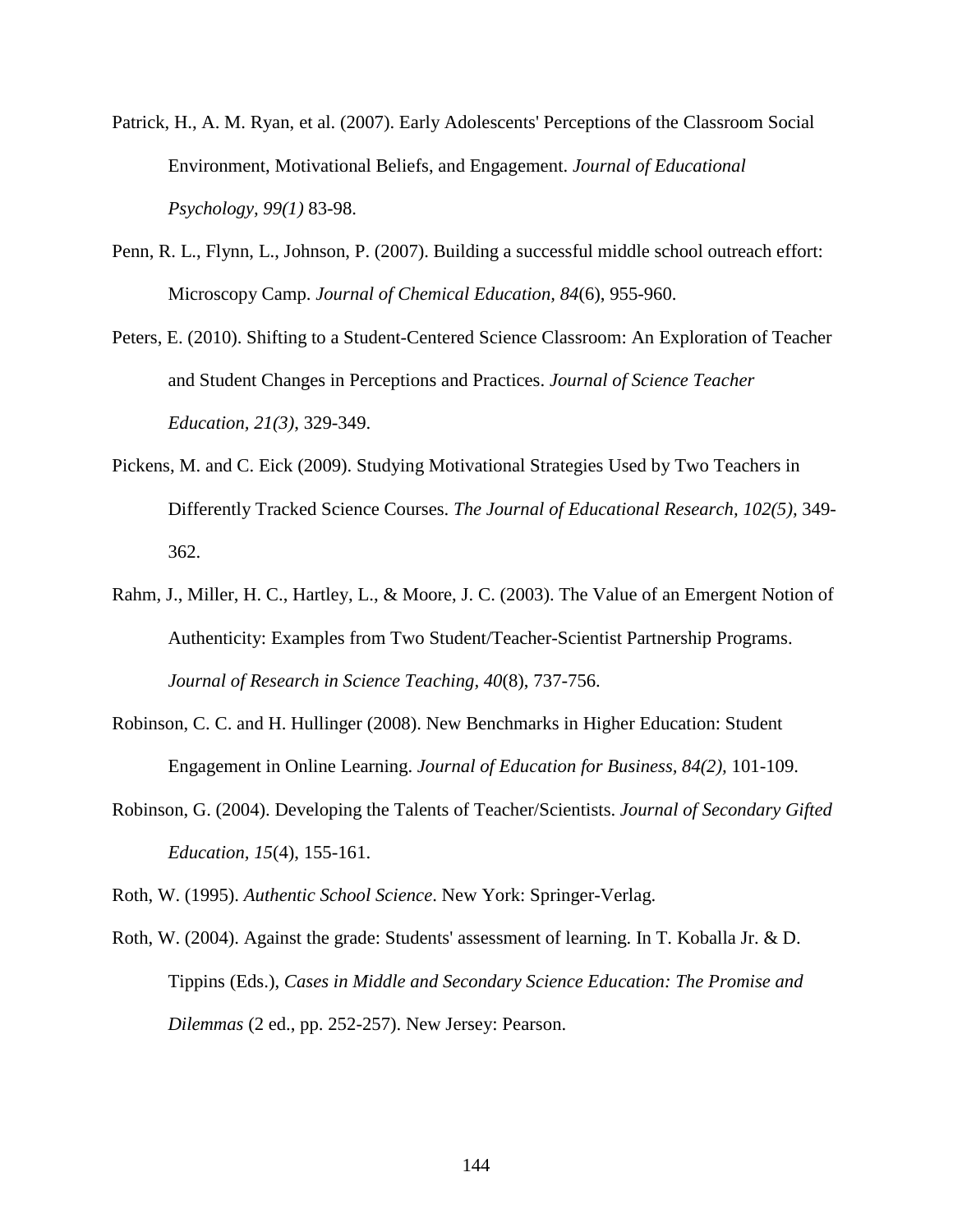- Ryder, J. (2002). School science education for citizenship: Strategies for teaching about the epistemology of science. *Journal of Curriculum Studies, 34*(6), 637-658.
- Sahyun, S. C., Polak, J. M., & Moore, C. J. (2006). Undergraduate student laboratory experience at the Synchrotron Radiation Center. *American Journal of Physics, 74*(11), 987-991.
- Sarkar, S., & Frazier, R. (2008). Place-Based Investigations and Authentic Inquiry. *Science Teacher, 75*(2), 29-33.
- Schaefer, J., & Farber, S. A. (2004). Breaking Down the Stereotypes of Science by Recruiting Young Scientists. *PLoS Biol*, 2(10), e279.
- Schlechty, P. C. (2002). *Working on the Work: An Action Plan for Teachers, Principals, and Superintendents.* San Francisco: John Wiley & Sons, Inc.
- Schwartz, R., & Lederman, N. (2008). What Scientists Say: Scientists' Views of Nature of Science and Relation to Science Context. *International Journal of Science Education, 30*(6), 727-771.
- Shernoff, D., J., M. Csikszentmihalyi, et al. (2003). Student engagement in high school classrooms from the perspective of flow theory. *School Psychology Quarterly, 18(2),* 158-176
- Short, H., Lundsgaard, M. F. V., & Krajcik, J. S. (2008). How do geckos stick? *Science Teacher, 75*(8), 38-43.
- Sikes, S. S., & Schwartz-Bloom, R. D. (2009). Direction discovery: A science enrichment program for high school students. *Biochemistry and Molecular Biology Education, 37*(2), 77-83.
- Simcoe, L. (2009). *Science class gets real: Students make research breakthrough at CLS Synchrotron*. Star Phoenix. Saskatoon, A3.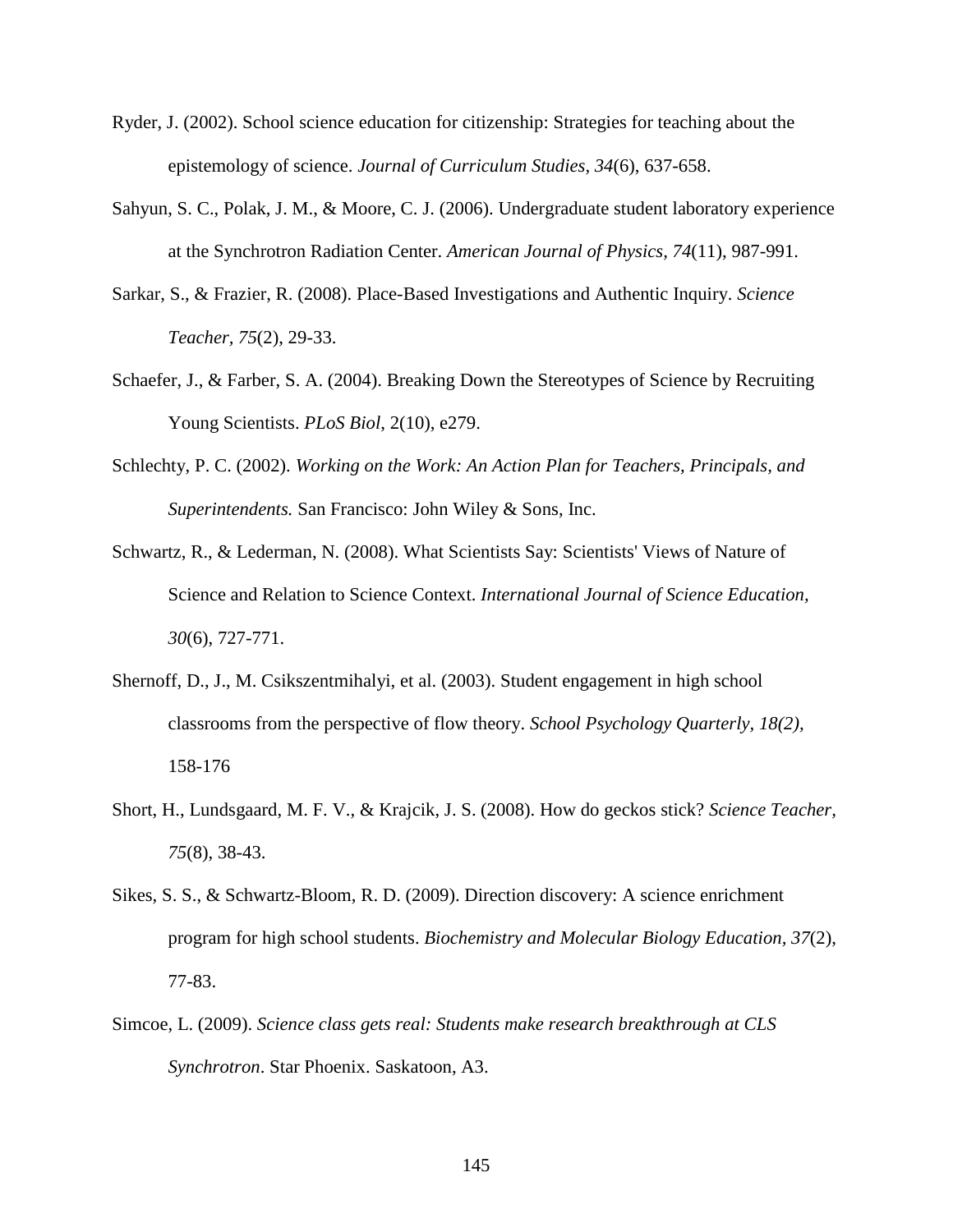- Skinner, E. A., Kindermann, T. A., Furrer, C. J. (2009). A motivational perspective on engagement and disaffection: conceptualization and assessment of children's behavioral and emotional participation in academic activities in the classroom. *Educational and Psychological Measurement, 69(3),* 493-525.
- Slayton, R. M., & Nelson, K. A. (2005). Opening lab doors to high school students: keys to a successful engagement. *Physics Education, 40*(4), 347-354.
- Smith, T. M., Desimone, L. M., Zeidner, T. L., Dunn, A. C., Bhatt, M., & Rumyantseva, N. L. (2007). Inquiry-oriented instruction in science: Who teaches that way? *Educational Evaluation and Policy Analysis, 29(3),* 169-199.
- Snyder, K. (2008). Bringing the Beamline to the Classroom. *Synchrotron Radiation News, 21*(5), 39-41.
- Stiles, J. (2004). I Lost the Answer Key: Authentic Science Flourishes When a Teacher Loses the Prepared Answer Key. *Science Teacher, 71*(1), 31-33.
- Stuckart, D., & Glanz, J. (2007). What Dewey can still teach us. *Principal Leadership, 8(4),* 16- 21.
- Tobin, M. (2010). *Student Experiments with IR Beamline*. Retrieved 10/01/2011, from Australian Synchrotron Beamline Research Highlights online http://www.synchrotron.org.au/index.php/aussyncbeamlines/infrared-micro/highlightsir/student-experiments-with-ir-beamline
- Tokuhama-Espinosa, T. (2009). *The New Science of Teaching and Learning: Using the best of mind, brain and education science in the classroom*. New York: Teachers College Press.
- Tytler, R., Symington, D., Smith, C. (2011). A Curriculum Innovation Framework for Science, Technology and Mathematics Education. *Research in Science Education, 41(1),* 19-38.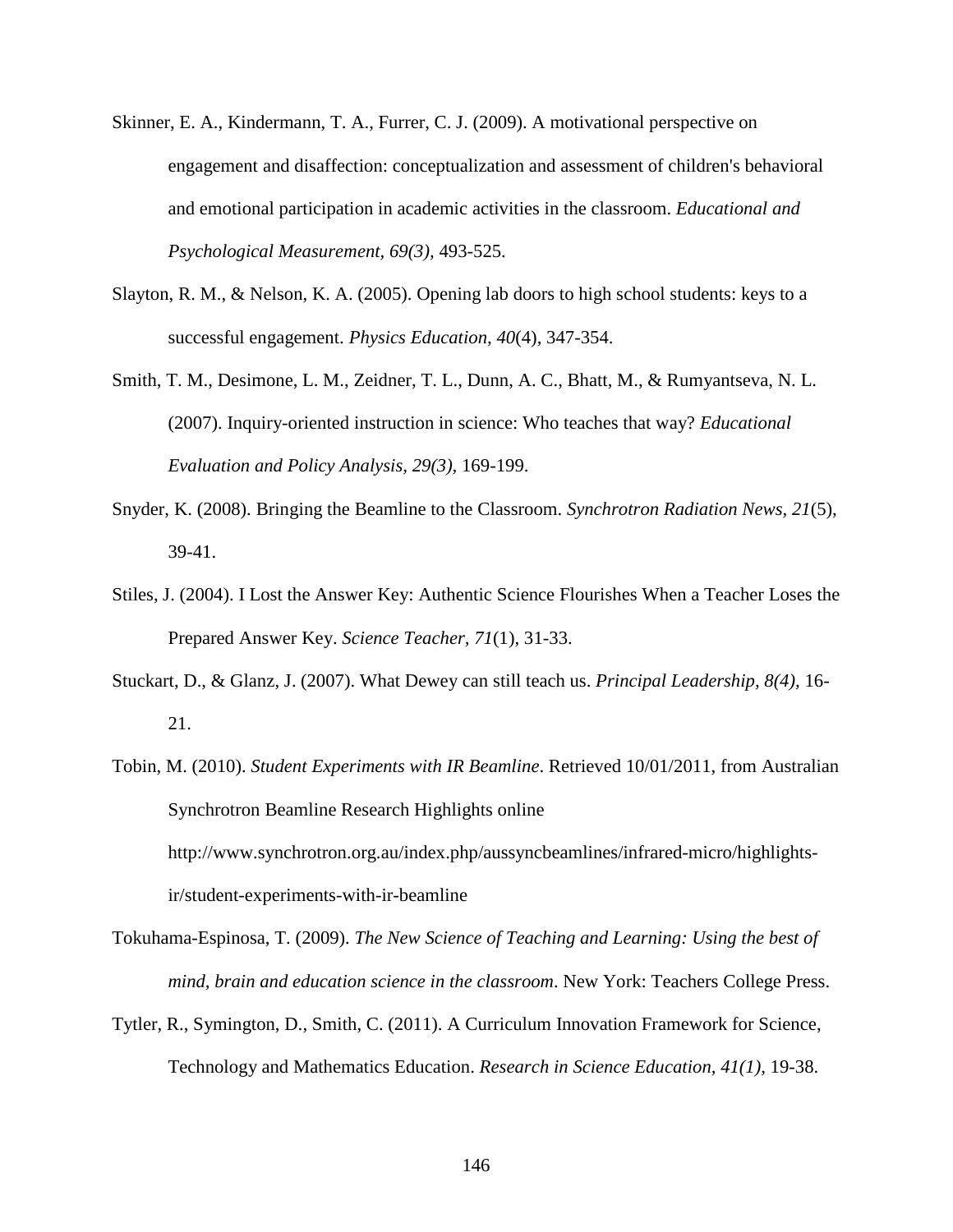- Von Secker, C. E., Lissitz, R.W. (1999) Estimating the Impact of Instructional Practices on Student Achievement in Science. *Journal of Research in Science Teaching, 36(10*), 1110- 1126.
- Walker, T. L., Blyth, R. I. R., & Belsey, D., et al. (2008) Students on the Beamlines: A Success Story. *Nuclear Instruments and Methods in Physics Research A* (in press).
- Walker, T. L. (2008). *Educational Outreach Summary Report 2008*. Saskatoon: Canadian Light Source Inc.
- Walker, T. L. (2011). *Procedures for Students on the Beamlines (Draft).* Approved Documents. Saskatoon, SK: Canadian Light Source, Inc.
- Windschitl, M. (2004). Folk Theories of "Inquiry:" How Preservice Teachers Reproduce the Discourse and Practices of an Atheoretical Scientific Method. *Journal of Research in Science Teaching, 41*(5), 481-512.
- Wishart, J. and P. Triggs (2009). Museum Scouts: Exploring how schools, museums and interactive technologies can work together to support learning. *Computers and Education, 54,* 669-678.
- Zyngier, D. (2008). (Re)conceptualizing student engagement: Doing education not doing time. *Teaching and Teacher Education, 24,* 1765-1776.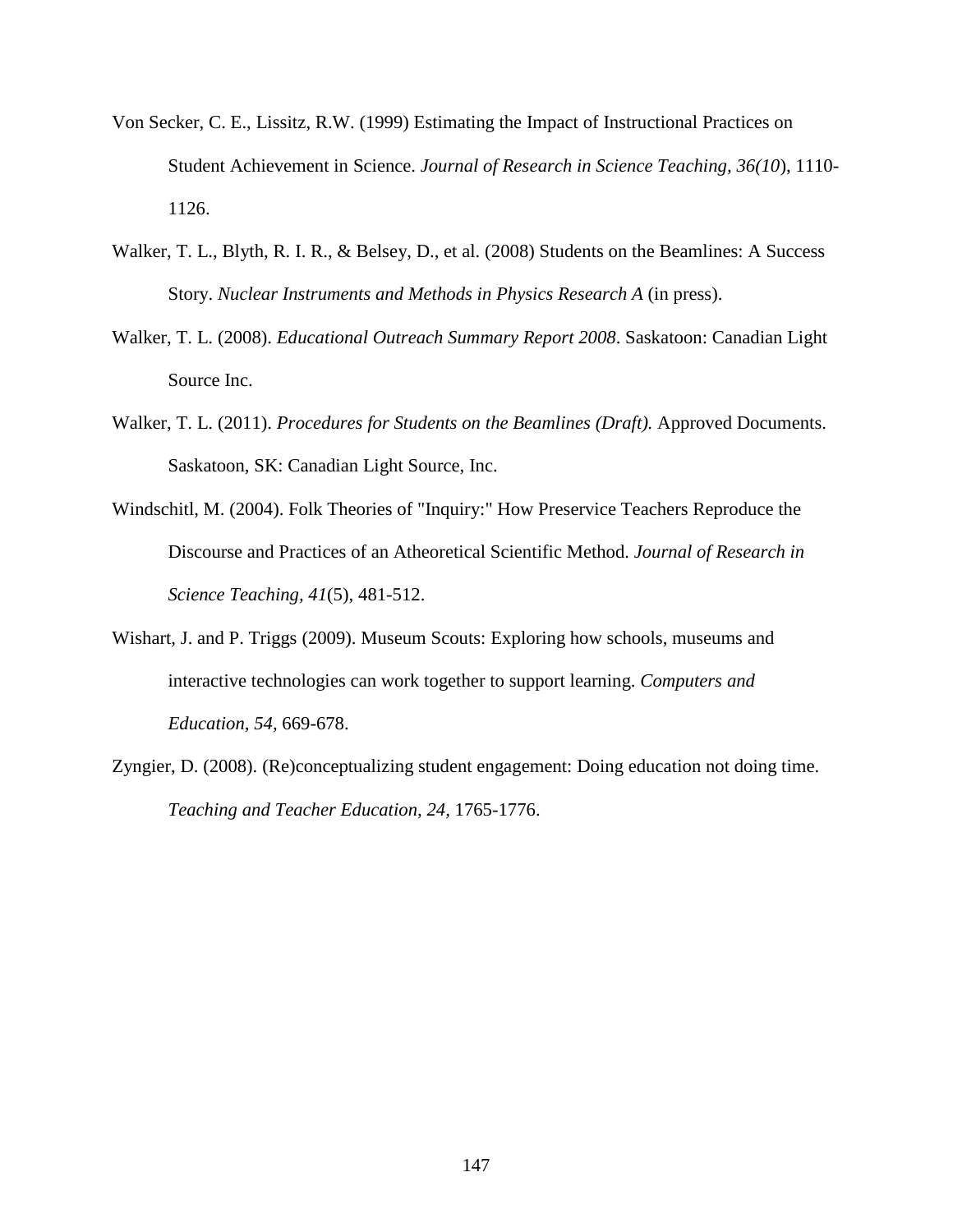Appendix 1: Program Feedback Survey Before Participation

# **Students on the Beamlines survey – before the experiment at CLS**

Thank you for filling out this survey. We are for this information to improve our program. There will be two – one before and after your trip to CLS. We will not give your specific information to anyone. **Basic information for statistical purposes:**

| Circle your gender: male<br>female                                                                                                                              |                |  |  |  |  |  |  |  |  |  |  |
|-----------------------------------------------------------------------------------------------------------------------------------------------------------------|----------------|--|--|--|--|--|--|--|--|--|--|
| Province where you attend school:                                                                                                                               |                |  |  |  |  |  |  |  |  |  |  |
| Circle the appropriate description for your school: urban<br>rural                                                                                              |                |  |  |  |  |  |  |  |  |  |  |
| How old are you (at the time of visiting CLS)?                                                                                                                  |                |  |  |  |  |  |  |  |  |  |  |
| What year of school are you in? (eg. Grade 11 or Sec V)                                                                                                         |                |  |  |  |  |  |  |  |  |  |  |
| <b>Optional questions:</b><br>Are you of First Nations, Métis, or Inuit ancestry?<br>Yes                                                                        | N <sub>0</sub> |  |  |  |  |  |  |  |  |  |  |
| Have you immigrated to Canada? Yes No If so, from which country?                                                                                                |                |  |  |  |  |  |  |  |  |  |  |
| <b>Program Evaluation Information:</b><br>1. Is your participation in Students on the Beamlines (SoB)<br>a) Extracurricular (no evaluation, for interests sake) |                |  |  |  |  |  |  |  |  |  |  |

- b) Part of a class/course (involves evaluation)
- c) Other, please explain
- 2. If your answer to question 1 was a) extracurricular, how did you become involved? Example answers could be advertising poster, class announcements, teacher invited, through a friend, etc.
- 3. If your answer to question 1 was b) part of a course, did all of the students in the course participate or only a few? How was participation decided?
- 4. What are you most interested in learning about during your experience at CLS?
- 5. If I have the chance, I would really like to ask the following question of someone at CLS …

#### **Answer the following questions using a scale of 1 – 5 with 1 representing least and 5 the most.**

6. How would you describe your interest in learning science generally? 1 2 3 4 5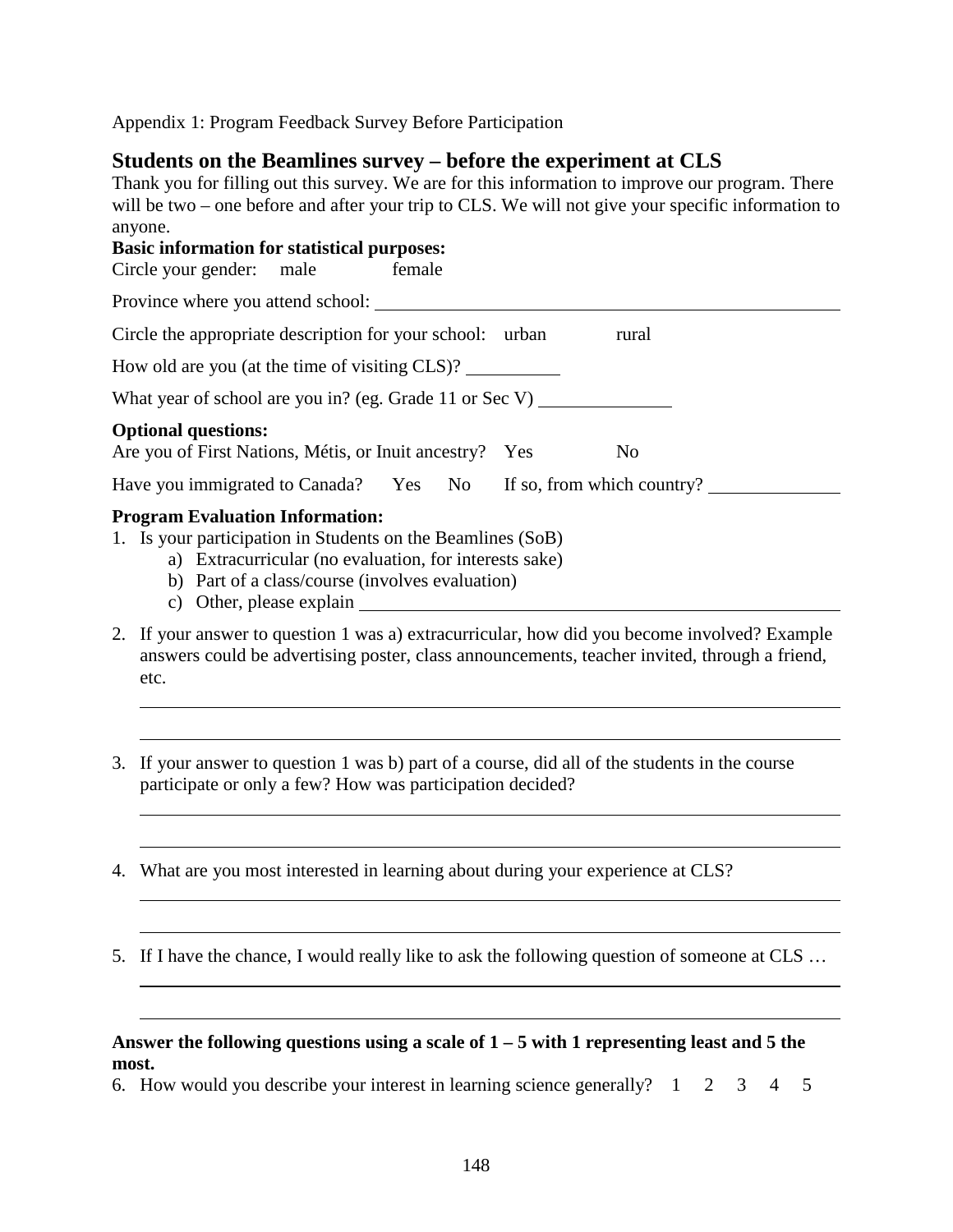- 7. How likely are you to continue taking science classes in school (secondary or post-sec)?
	- 1 2 3 4 5
- 8. How likely are you to pursue a career in science after school? 1 2 3 4 5
- 9. How would you describe your preparation for your synchrotron experiment? 1 2 3 4 5

If you are willing to answer further questions about your experience, please provide us with your contact information:

| $\mathbf{N}_{21}$ .<br>- | נרי<br>.<br>.<br> |  |
|--------------------------|-------------------|--|
|                          |                   |  |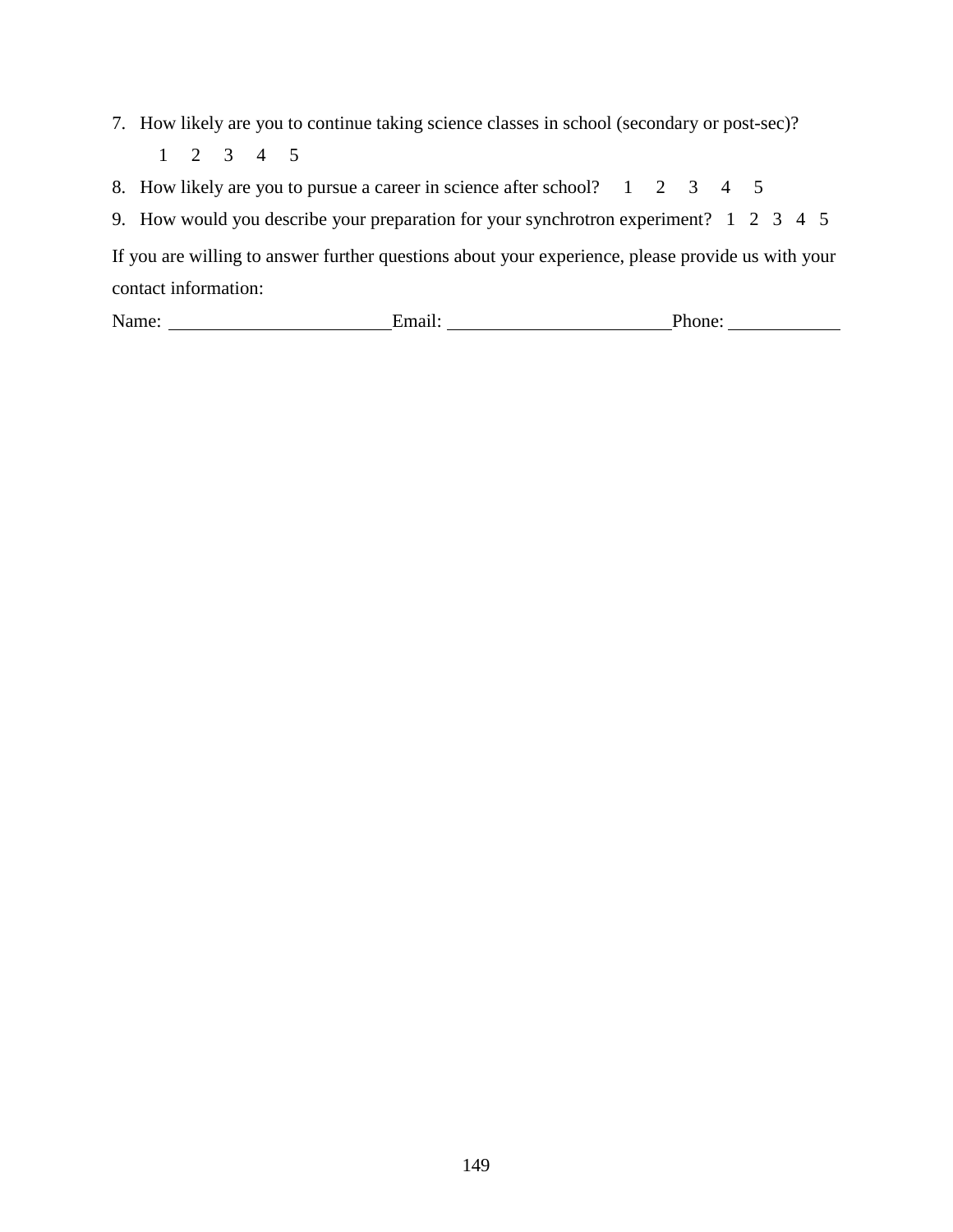Appendix 2: Program Feedback Survey After Participation

# **Students on the Beamlines survey – after the experiment at CLS**

| Thank you for filling out this survey. We are asking for this information to improve our program.<br>There will be two – one before and after your trip to CLS. We will not give your specific<br>information to anyone that isn't directly related to this program.<br><b>Basic information for statistical purposes:</b><br>Circle your gender: male<br>female |                |
|------------------------------------------------------------------------------------------------------------------------------------------------------------------------------------------------------------------------------------------------------------------------------------------------------------------------------------------------------------------|----------------|
| Province where you attend school: <u>container and the set of the set of the set of the set of the set of the set of the set of the set of the set of the set of the set of the set of the set of the set of the set of the set </u>                                                                                                                             |                |
| Circle the appropriate description for your school: urban                                                                                                                                                                                                                                                                                                        | rural          |
| How old are you (at the time of visiting CLS)?                                                                                                                                                                                                                                                                                                                   |                |
| What year of school are you in? (eg. Grade 11 or Sec V) _________________________                                                                                                                                                                                                                                                                                |                |
| <b>Optional questions:</b><br>Are you of First Nations, Métis, or Inuit ancestry? Yes                                                                                                                                                                                                                                                                            | N <sub>o</sub> |
| Have you immigrated to Canada? Yes No If so, from which country?                                                                                                                                                                                                                                                                                                 |                |
| <b>Program Evaluation Information:</b><br>10. Do you feel that the experience was of any value to you? If so, how?<br>11. What did you particularly enjoy during the experience?                                                                                                                                                                                 |                |
| 12. What did you not enjoy and feel needs to be changed before another student group is brought<br>$\sin^2$                                                                                                                                                                                                                                                      |                |
| 13. Did anything surprise you? What was it?                                                                                                                                                                                                                                                                                                                      |                |
| 14. Did this experience affect your perception of the following? If so, how?<br>Of science?                                                                                                                                                                                                                                                                      |                |
| Of research?                                                                                                                                                                                                                                                                                                                                                     |                |
| Of researchers?                                                                                                                                                                                                                                                                                                                                                  |                |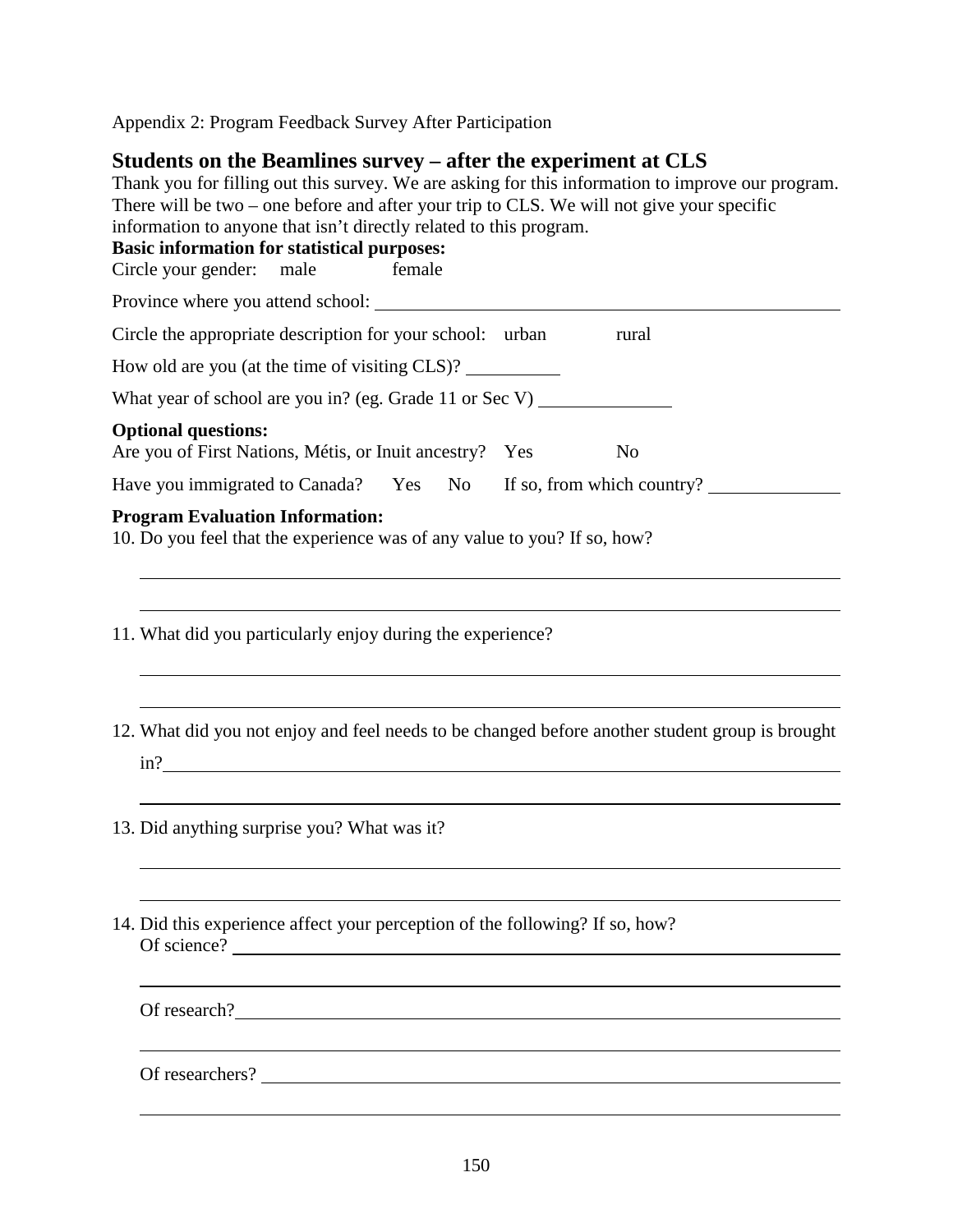15. Is there something that you've learned that really stands out?

16. Do you have any advice for me as I develop this program for other students? Is there something I should do more or less of? What did you find to be helpful or not helpful? What should absolutely stay the same? What really needs to be changed (and how)?

| Answer the following questions using a scale of $1-5$ with 1 representing least and 5 the |  |  |  |
|-------------------------------------------------------------------------------------------|--|--|--|
| most.                                                                                     |  |  |  |
| 17. How well prepared did you feel for your experiment at CLS? 1 2 3 4 5                  |  |  |  |

| 19. How likely are you to continue taking science classes in high school? 1 2 3 4 5 |  |  |  |  |
|-------------------------------------------------------------------------------------|--|--|--|--|
|                                                                                     |  |  |  |  |

| 20. How likely are you to take science classes in post-secondary school? 1 2 3 4 5 |  |  |  |
|------------------------------------------------------------------------------------|--|--|--|
| - NA                                                                               |  |  |  |

- 21. How likely are you to pursue a career in science after school?  $1 \quad 2 \quad 3 \quad 4 \quad 5$
- 22. Was your decision to pursue a career in science affected by your SotB experience? If so, how?

If you have any comments that you wish to make, please feel free to add them here.

If you are willing to answer further questions about your experience at a later date, please provide contact information:

Name: Email: Email: Phone: Phone: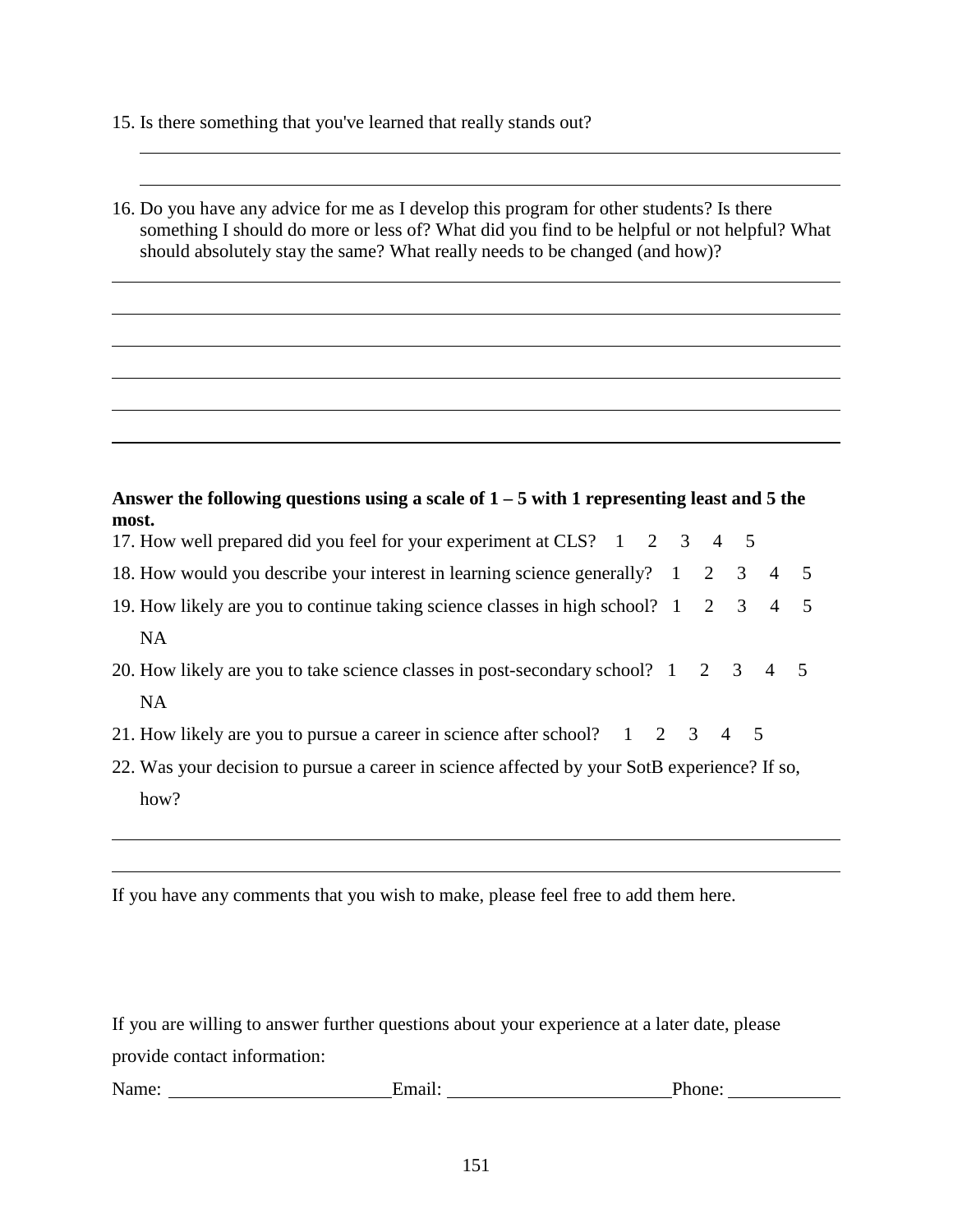Appendix 3: Program Feedback Survey (without before)

## **Students on the Beamlines survey**

| Diuuchts on the Deannines sur vev                                                                                                                                                                                    |
|----------------------------------------------------------------------------------------------------------------------------------------------------------------------------------------------------------------------|
| Thank you for filling out this survey. We are asking for this information to improve our program.                                                                                                                    |
| We will not give your specific information to anyone.                                                                                                                                                                |
| <b>Basic information for statistical purposes:</b>                                                                                                                                                                   |
| Circle your gender: male<br>female                                                                                                                                                                                   |
| Province where you attend school:                                                                                                                                                                                    |
| Circle the appropriate description for your school: urban<br>rural                                                                                                                                                   |
| How old are you (at the time of visiting CLS)?                                                                                                                                                                       |
| What year of school are you in? (eg. Grade 11 or Sec V) $\qquad$                                                                                                                                                     |
| <b>Optional questions:</b>                                                                                                                                                                                           |
| Are you of First Nations, Métis, or Inuit ancestry? Yes<br>N <sub>0</sub>                                                                                                                                            |
| Have you immigrated to Canada? Yes No<br>If so, from which country?                                                                                                                                                  |
| <b>Program Evaluation Information:</b><br>23. Is your participation in Students on the Beamlines (SotB)<br>d) Extracurricular (no evaluation, for interests sake)<br>e) Part of a class/course (involves evaluation) |
| f) Other, please explain                                                                                                                                                                                             |

- 24. If your answer to question 1 was a) extracurricular, how did you become involved? Example answers could be advertising poster, class announcements, teacher invited, through a friend, etc.
- 25. If your answer to question 1 was b) part of a course, did all of the students in the course participate or only a few? How was participation decided?

<u> 1989 - Andrea San Andrew Maria (h. 1989).</u>

26. Do you feel that the experience was of any value to you? If so, how?

27. What did you particularly enjoy during the experience?

28. What did you not enjoy and feel needs to be changed before another student group is brought in?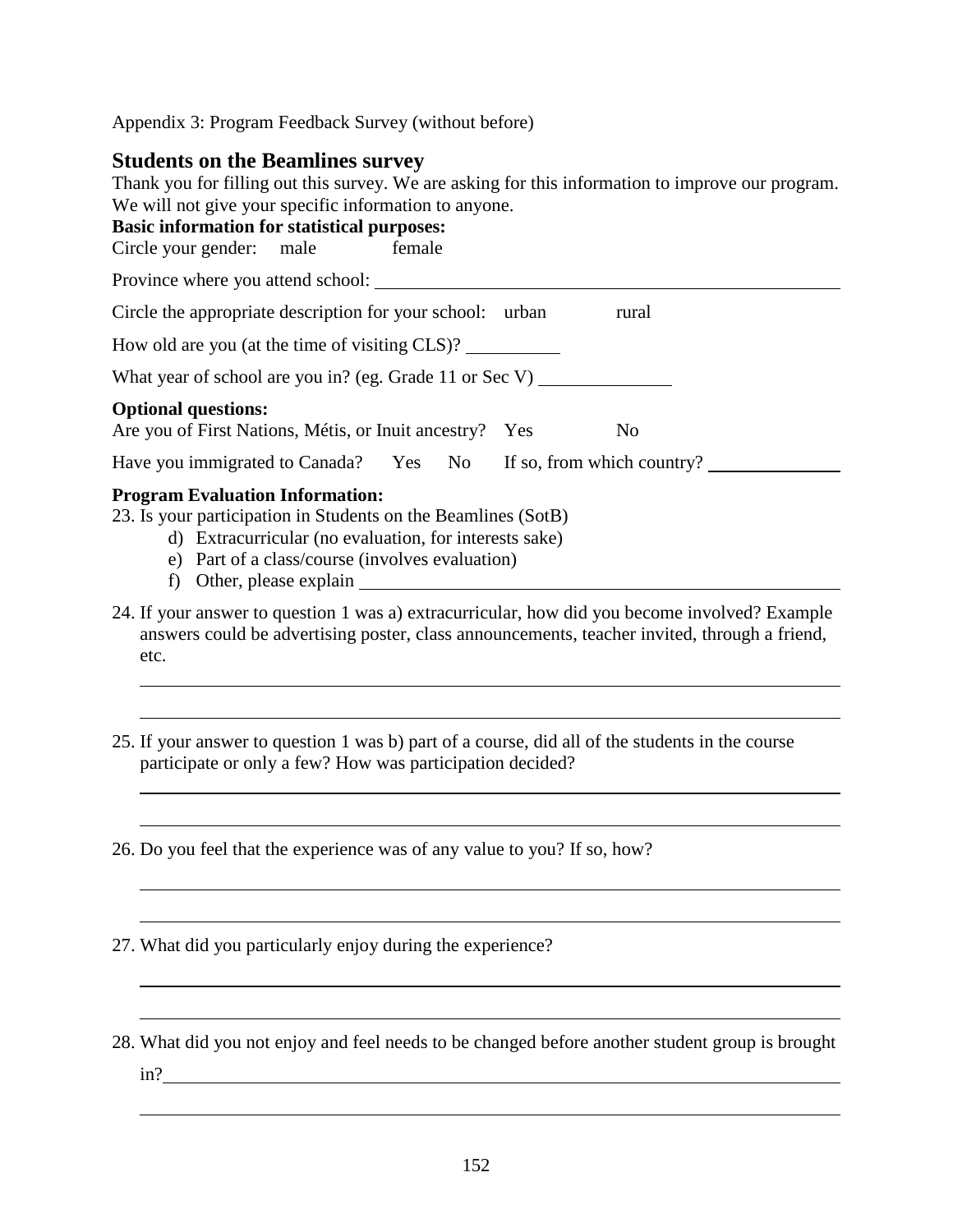- 29. Did anything surprise you? What was it?
- 30. Did this experience affect your perception of the following? If so, how? Of science? Of research? Of researchers? 31. Is there something that you've learned that really stands out? 32. Do you have any advice for me as I develop this program for other students? Is there something I should do more or less of? What did you find to be helpful or not helpful? What should absolutely stay the same? What really needs to be changed (and how)? **Answer the following questions using a scale of 1 – 5 (1 means least; 5 most; NA is not applicable).** 33. How well prepared did you feel for your experiment at CLS? 1 2 3 4 5 34. How would you describe your interest in learning science generally? 1 2 3 4 5 35. How likely are you to continue taking science classes in high school? 1 2 3 4 5 NA 36. How likely are you to take science classes in post-secondary school? 1 2 3 4 5 NA 37. How likely are you to pursue a career in science after school? 1 2 3 4 5 38. Was your decision to pursue a career in science affected by your SotB experience? If so, how? If you are willing to answer further questions about your experience, please provide contact information: Name: Email: Phone: Phone: Phone: Phone: Phone: Phone: Phone: Phone: Phone: Phone: Phone: Phone: Phone: Phone: Phone: Phone: Phone: Phone: Phone: Phone: Phone: Phone: Phone: Phone: Phone: Phone: Phone: Phone: Phone: Phone: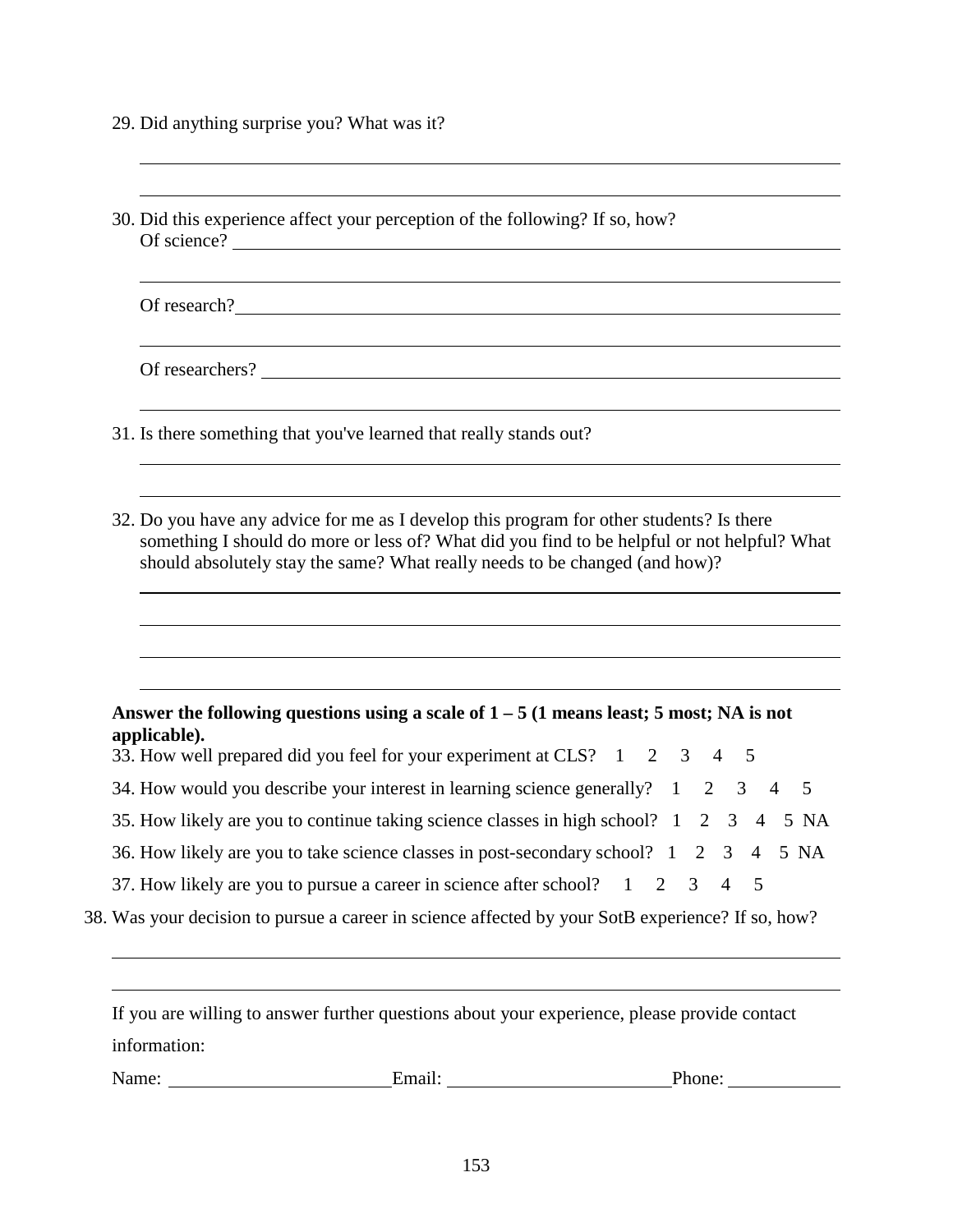Appendix 4: Semi-structured Interview Questions – excerpt from Ethics Review..............

### **Appendix C: Interview Protocol**

To facilitate note-taking, I would like to audio tape our conversations today. Is this all right with you? I will stop recording this at any point at your request. Your participation is voluntary, and if you wish, you can answer only those questions that you are comfortable with. There is no guarantee that you will personally benefit from your involvement. The information that is shared will be held in strict confidence and discussed only with the research team. You may withdraw from the research project for any reason, at any time, without penalty of any sort and if you withdraw from the research project at any time, any data that you have contributed will be destroyed at your request. Is it all right with you if we proceed? Thank you for agreeing to participate, this should only take about half an hour.

You have been selected to be interviewed today because you have been identified as someone who has a great deal to share about your experience with Students on the Beamlines. The purpose of this study is to develop an understanding if the elements of authentic scientific inquiry contribute to authentic engagement and potentially to a transformative experience for people who participate in the Students on the Beamlines programme. Our intention is not to evaluate you or your experiences but to learn more about engagement and this experience to help improve science education.

## *These questions will be asked of all participants, though they may be worded slightly differently for students than for teachers or for scientists. Significant differences will be noted.*

Questions for Background Information:

- i. How long ago did you participate in SotB?
- ii. Describe your experience in your own words (not the synchrotron experiment, but the experience. What was it?)
- iii. Was the experience what you thought it would be when you first became involved? Describe that.
- iv. Who developed/designed your SotB project (probe: by the students, teacher, or scientist)
- v. SotB was designed to be open-ended inquiry, when you do not know what you will find. Did you find this to be a challenge for you in this situation? (probing to see how they felt about having teachers and scientists that didn't know the answers)
- vi. Did you contribute to the presentation/poster/article? Did that affect your experience?

Questions to discover evidence of authentic engagement:

- i. Did you find that the project (or any part of it) challenged you? In what way? (note that this refers not only to the scientific inquiry but everything - working with other groups of people, the situation, etc.)
- ii. How did you overcome that challenge? What motivated you to overcome this?
- iii. Did you find anything about this experience to be difficult? Please explain. Is it difficult for you still? What changed? When? How?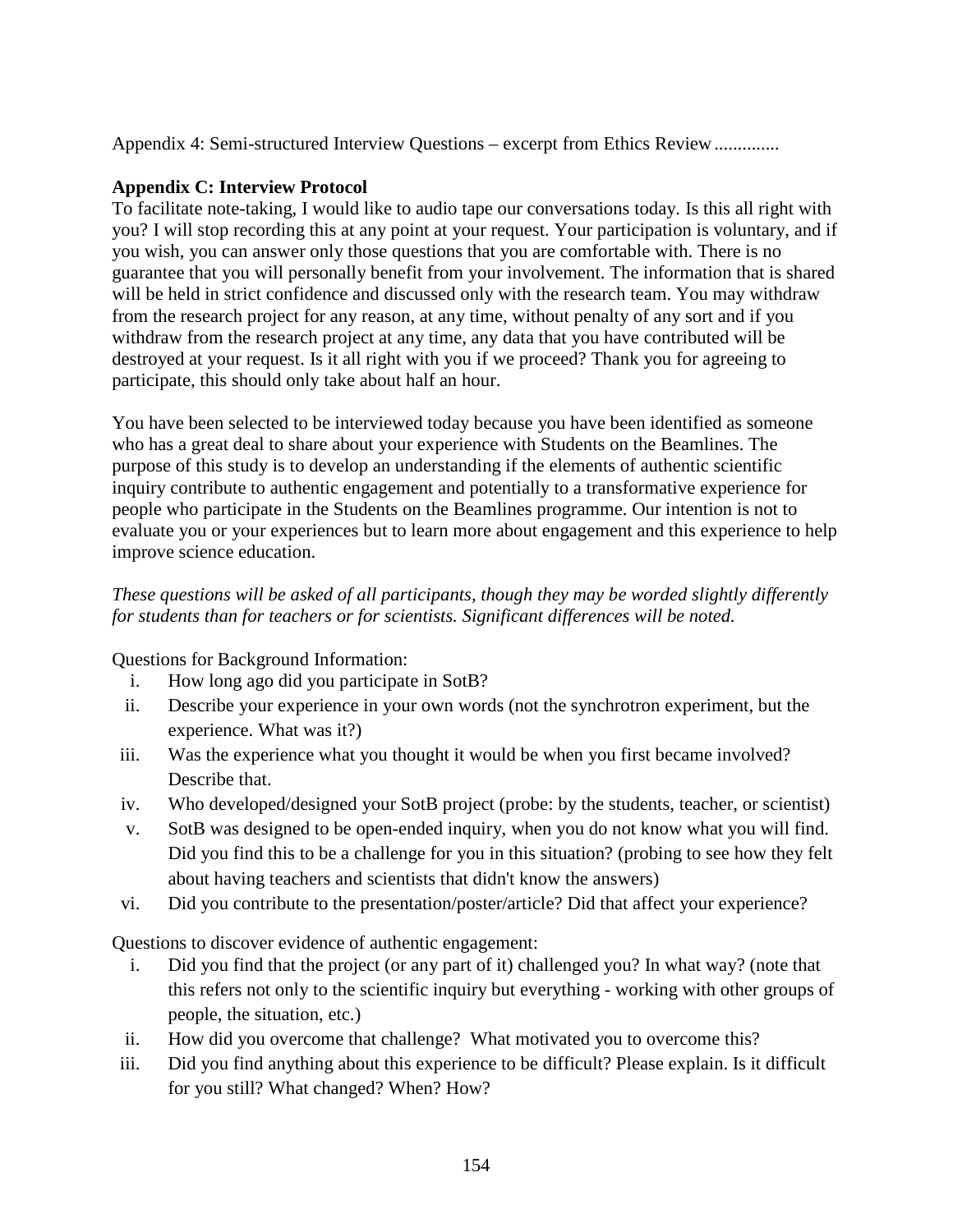- iv. Why did you decide to get involved in this project?
- v. Why did you stay involved in this project? Did your reason(s) for staying involved change at any point?
- vi. Would you participate in a similar project again if given the opportunity? Why?
- vii. Do you think this project was important? To you? To society? To science? For education? For others involved? Meaningful? Explain in what way/why not ...

Questions to uncover evidence of a transformational experience:

- i. Have you used things that you learned from your experience since then?
- ii. Think about the teachers (or 'your fellow teachers' when interviewing teachers) that were involved in this experience. Did you notice a change in them? Describe it?
- iii. Think about the scientist that was involved in this experience. Did you notice a change in them? Describe it? (This question would be omitted when interviewing a scientist unless it happens to be one of the rare occasions where there was more than one scientist involved then it would read, 'the other scientist involved').
- iv. Think about your fellow students (or 'the students' for teachers and scientists being interviewed) that were involved in this experience. Did you notice a change in them? Describe it?
- v. Has your experience affected the decisions that you've made since then? Describe how.
- vi. Has your experience had an effect on the classes (or professional development sessions for teachers being interviewed, or outreach activities for scientists) you chose to register for?
- vii. Has participation in SotB caused you to reflect your choices of career?
- viii. Has participation in SotB affected your choices of career?
- ix. Do you think you approach (teaching) your science classes or labs differently as a result of your experience? (in parenthesis for both teachers and scientist that are also professors)
- x. Do you think your experience has changed your perspective? Explain probe for changes in views of science; research; scientists/teachers/students; outreach.
- xi. Did your experience change how you view yourself in any way? Explain
- xii. At what point did you notice your opinions and perspectives begin to change? When did you know that you had changed?
- xiii. What did you 'get' out of participating in this?